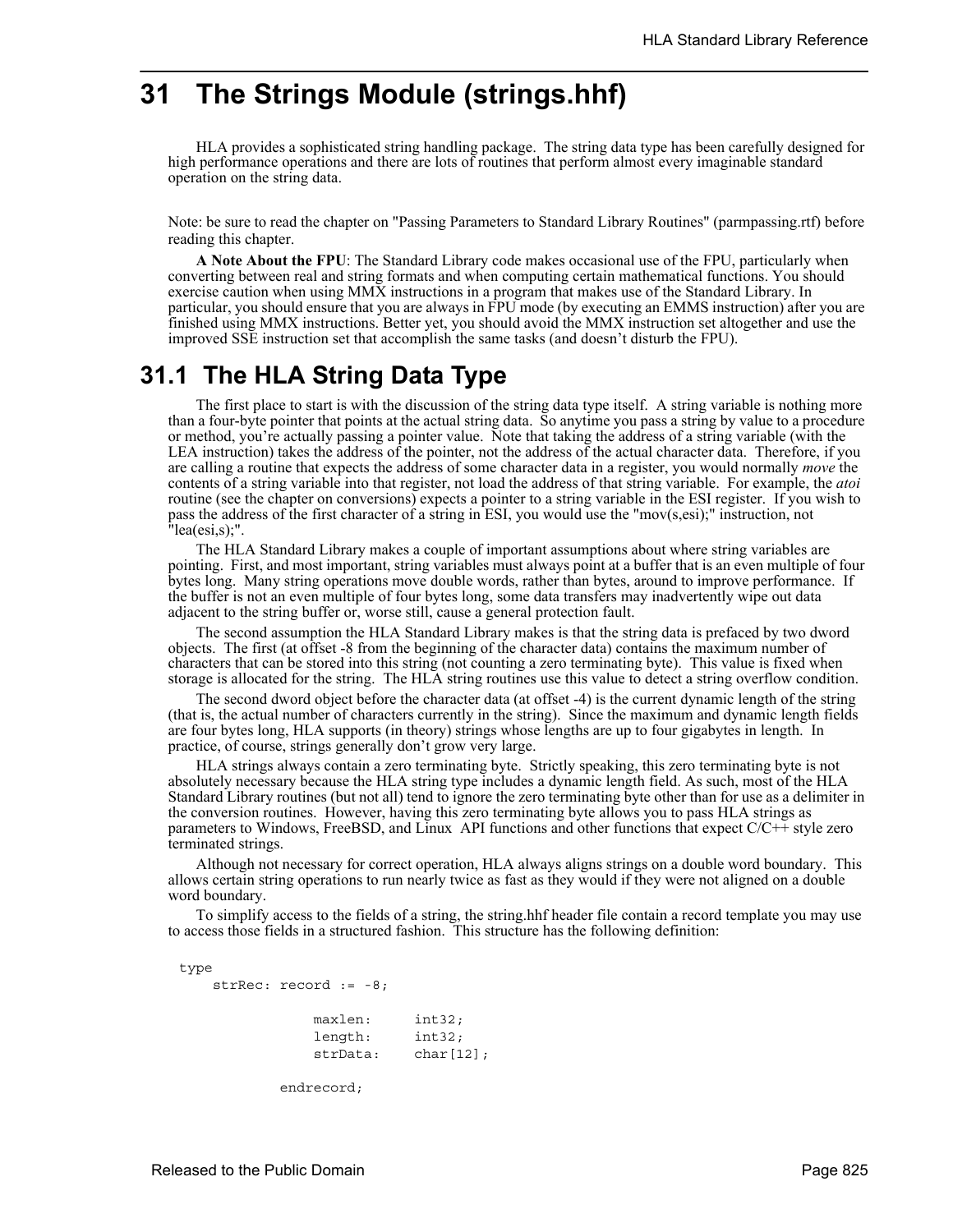## HLA Standard Library

(The index value after the char type is arbitrary.)

For example, suppose you have a string variable s and you wish to know the current length of this string. You could obtain the length as follows:

mov( s, esi ); mov( (type str.strRec [esi]).length, eax );

(Note that the *str.strRec* type definition appears within the *str* namespace, hence the "str." prefix).

As a general rule, you should always use *str.alloc* (or some routine that winds up calling *str.alloc*) to allocate storage for string variables. If you must allocate the storage yourself, be sure the storage allocation follows all the rules specified earlier.

Consider what HLA does when you declare an initialized string object as follows:

static s :string := "SomeString";

One might be tempted to think that HLA allocates the string data as part of the *s* variable. In fact, this is not the case. HLA places the actual string data (including the length values, terminating byte, and any necessary padding bytes) *somewhere else* and then initializes the *s* object with the address of data data (appearing elsewhere). There is no direct way by only referencing s at compile-time, to treat the address of this string object as a constant. This feature would be useful, for example, for initializing string fields of a record constant with the address of the actual string data.

The HLA Standard Library strings.hhf header file provides a macro that lets you declare string constants and attach a label to the first character of that string (which is the address you generally want to assign to a string variable or field). You use this macro almost like the string data type, except you also supply a literal string constant argument, e.g.,

```
static
  s :str.constant( "SomeString" );
```
This creates a string object in memory with *s's* address corresponding to the first character of the string object. Note that s is not an HLA string; remember, an HLA string is a pointer to a string object. The address of *s* is what would normally appear in a string variable. Now consider the following code:

```
type
  r:record
     s:string;
     b:byte;
  endrecord;
static
  somestr :str.constant( "SomeString" );
  a :r := r: [ &somestr, 0 ];
```
This initializes the s field of a with a pointer to the string containing the characters "SomeString". This is the proper way to initialize a string field of a record. *Note that HLA will accept the following without complaint, but it is not correct*:

```
static
  somestr :string := "SomeString";
  a :r := r:[\text{&somestr}, 0];
```
This example initializes the *s* field of a with the address of *somestr*. But this is not string data, rather, it's the address of some string data. Therefore, this code initializes field s with a pointer to the pointer of some character data, rather than the pointer to the character data (which is what you probably want).

Here's the implementation of the *str.constant* macro, just in case you're wondering how it works:

```
 // str.constant( literal_constant )
```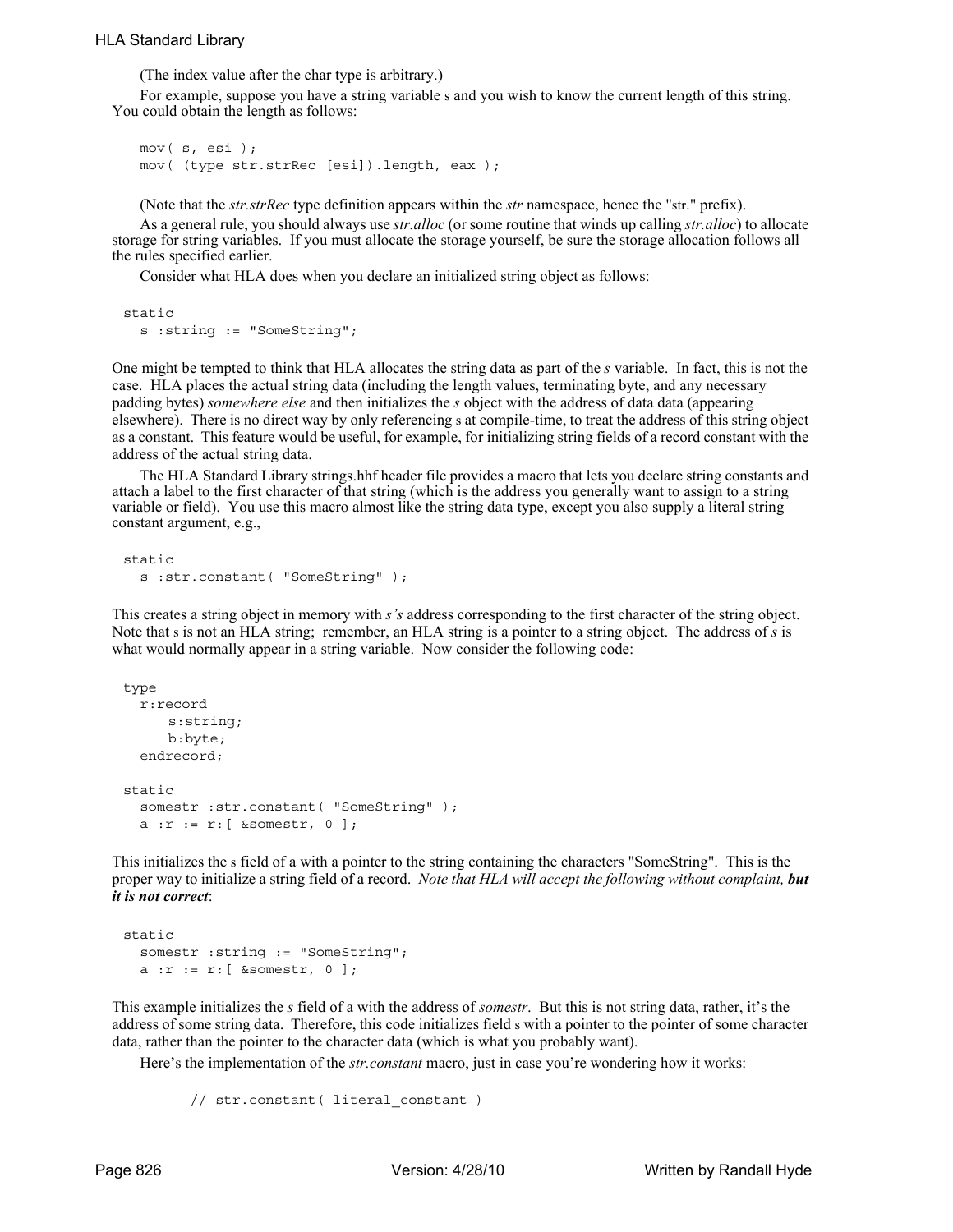```
 //
 // This macro creates a string constant object whose address
 // you may assign to a string variable. This is useful, for
 // example, when initializing fields of a record with string data.
#macro constant( strconst ): strname, padding;
   forward( strname );
         align(4);
         dword @length( __strconst ), @length( __strconst );
     __strname:char; @nostorage;
        byte __strconst, 0;
        ? padding := ((4-((@length(_strctot)+1)mod 4))mod 4); #while( __padding > 0 )
             byte 0;
            ? padding - = 1; #endwhile
```
#endmacro;

## **31.2 String Allocation Macros and Functions**

The functions and macros in this group deal with allocating storage for HLA strings.

```
#macro str.strvar( size )
```
*str.strvar* is a macro that will statically allocate storage for a string in the STATIC variable declaration section (you cannot use *str.strvar* in any of the other variable declaration sections, including the other static sections: READONLY, and STORAGE; you can *only* use it in the STATIC section). This macro emits the appropriate code to initialize a string pointer variable with the address of appropriate string storage that has sufficient room to hold a string of at least *size* characters (*size* is the parameter passed to this macro).

Example:

```
static
  StaticString: str.strvar( 32 );
```
Since the storage is statically allocated for *StaticString*, there is no need to call *str.alloc* or any other string/ memory allocation procedure to allocate storage for this variable.

### **procedure str.init( var b:var; numBytes:dword ); @returns( "eax" );**

This function initializes a block of memory for use as a string object. It takes the address of the buffer variable *b* and aligns this address on a dword boundary. Then it initializes the *maxlen, length*, and zero terminating byte fields at the resulting address. Finally, it returns a pointer to the newly created string object in EAX. The *numBytes* field specifies the size of the entire buffer area, not the desired maximum length of the string. The *numBytes* field must be 16 or greater, else this routine will raise an *ex.ValueOutOfRange* exception. Note that string initialization may consume as many as 15 bytes (up to three bytes to align the address on a dword boundary, four bytes for the *maxlen* field, four bytes for the *length* field, and the string data area must be a multiple of four bytes long (including the zero terminating byte). This is why the *numBytes* field must be 16 or greater. Note that this function initializes the resulting string to the empty string. The *maxlen* field will contain the maxium number of charactera that you can store into the resulting string after subtracting the zero terminating byte, the sizes of the length fields, and any alignment bytes that were necessary.

```
HLA high-level calling sequence examples:
var
  strPtr:string;
 buffer:char [128 ];
```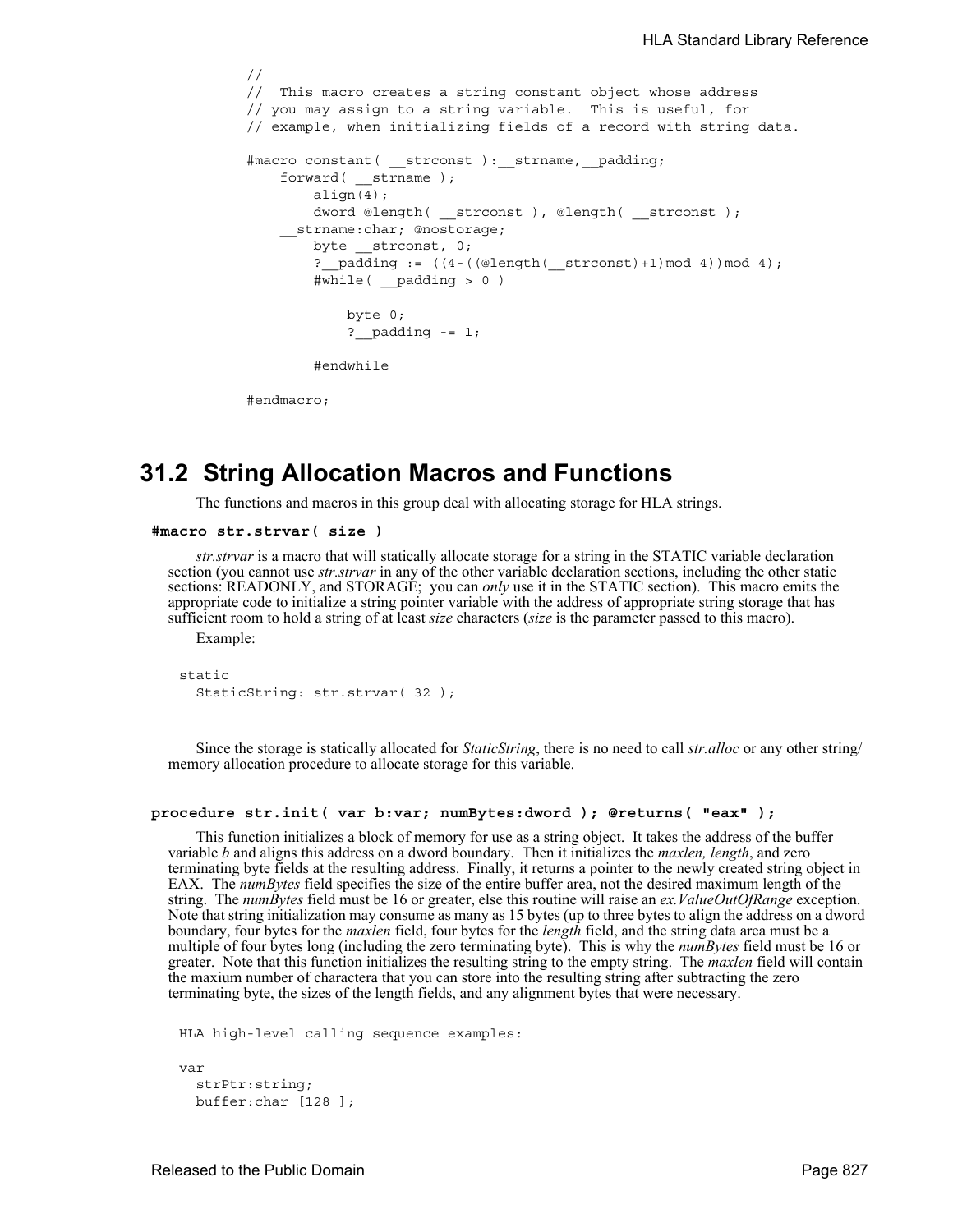.

```
.
         .
     str.init( buffer, 128 );
     mov( eax, strPtr );
HLA low-level calling sequence examples:
lea( eax, buffer );// Must push address of buffer object.
push( eax );
pushd( 128 );
call str.init;
```
## **31.3 String Length Calculations**

As noted earlier, HLA format strings keep the current dynamic length in the four bytes immediately before the first byte of character data in the string object. In general, it's bad programming practice to assume anything about the internal data structure of a data type such as a string. However, the location of the HLA string field is well-known and just about everybody (even those who know better) directly access the string length field of the string data structure, so there is no way that this can ever change at this point. Therefore, you can feel fairly safe computing the length of a string using the length field of the *str.strRec* record data type. The typical way this is done is to load the string pointer value into a register and obtain the length as follows:

```
mov( someStr, ebx );
mov( (type str.strRec [ebx]).length, eax );
```
It remains a bad idea to access the length field at the fixed numeric offset -4 from the start of the string. Always use the *str.strRec* data type if you want to access the string length field.

For those who want a bonafide function that does the job, the HLA standard library does provide a string function (*str.length*) that you can call to fetch the length of a string object. The advantage of an actual string function is that you can take its address and do other things with it that can only be done with an actual procedure.

### **procedure str.length( src:string ); @returns( "eax" );**

This function returns the current dynamic length of the string you pass as an argument.

```
HLA high-level calling sequence examples:
     str.length( someStr );
     mov( eax, lengthOfString );
HLA low-level calling sequence examples:
push( someStr );
call str.length;
mov( eax, lengthOfString );
```
## **31.4 String Assignment**

The HLA standard library contains several functions you can use to copy string data from one location to another. These functions copy data from HLA strings to other HLA strings, from zero-terminated strings to HLA strings, and from other data objects to HLA strings. Some of them copy data to existing (preallocated) string objects and some of them allocate new storage for strings on the heap.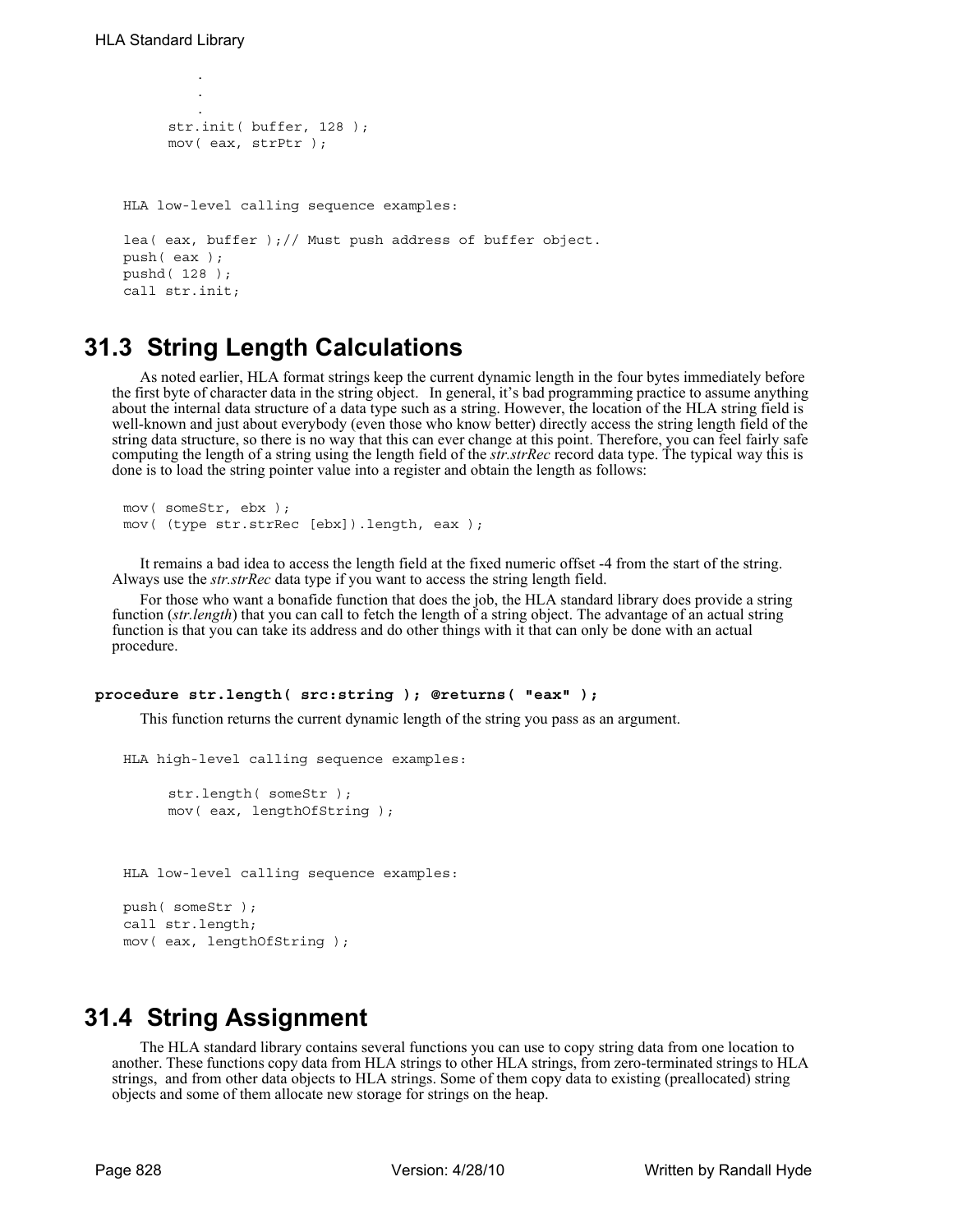## **procedure str.a\_cpy( src:string ); @returns( "(type string eax)" );**

This function copies the string data from *src* to a new string object it allocates on the heap and returns a pointer to the new string object in EAX. This function will raise an exception if src is NULL, src is an invalid pointer, or it cannot allocate sufficient storage.

```
HLA high-level calling sequence examples:
     str.a cpy( someStr );
     mov( eax, newStr );
HLA low-level calling sequence examples:
push( someStr );
call str.a_cpy;
mov( eax, newString );
```
## **procedure str.cpy( src:string; dest:string );**

This function copies the string data from *src* to *dest*. The *dest* argument must point at an allocated string object in writeable storage that is large enough to hold a copy of the *src* string data. This function will raise an exception if *src* or *dest* is NULL or is an invalid pointer. It will also raise an exception if the string object pointed at by *dest* is too small to hold a copy of *src's* data.

```
HLA high-level calling sequence examples:
     str.cpy( someStr, destStr );
HLA low-level calling sequence examples:
push( someStr );
push( destStr );
call str.cpy;
```
### **procedure str.a\_cpyz( zstr:zstring ); @returns( "(type string eax)" );**

This function copies (and converts) the zero-terminated string data from *zstr* to a new HLA string object it allocates on the heap and returns a pointer to the new string object in EAX. This function will raise an exception if *zstr* is NULL, *zstr* is an invalid pointer, or it cannot allocate sufficient storage.

```
HLA high-level calling sequence examples:
     str.a_cpyz( someZStr );
     mov( eax, newHLAStr );
HLA low-level calling sequence examples:
push( someZStr );
call str.a_cpy;
mov( eax, newHLAString );
```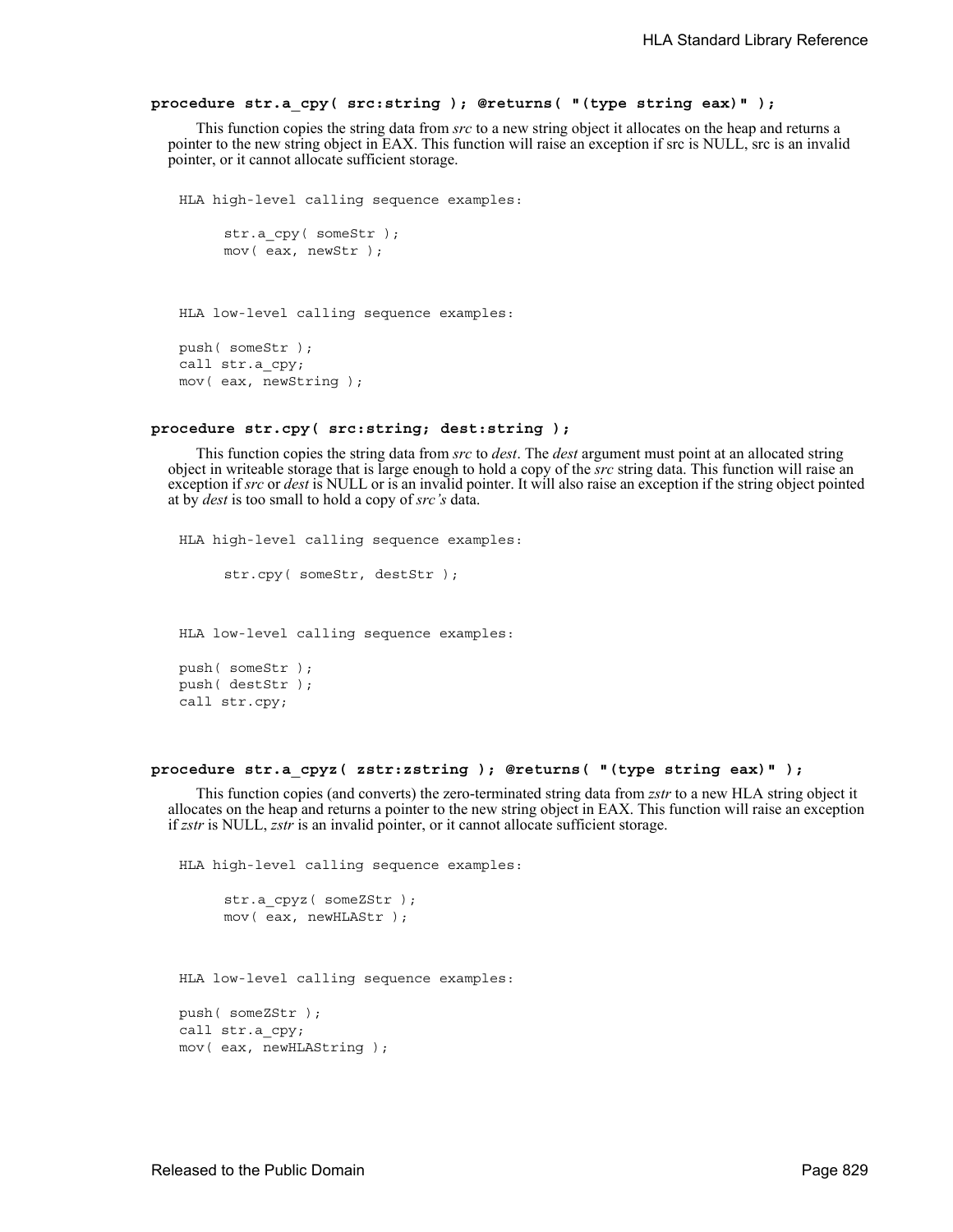## **procedure str.cpyz( zstr:zstring; dest:string );**

This function copies (and converts) the zero-terminated string data from *zstr* to the HLA string *dest*. The *dest* argument must point at an allocated string object in writeable storage that is large enough to hold a copy of the *zstr* string data. This function will raise an exception if *zstr* or *dest* is NULL or is an invalid pointer. It will also raise an exception if the string object pointed at by *dest* is too small to hold a copy of *zstr's* data.

```
HLA high-level calling sequence examples:
     str.cpyz( someZStr, destHLStr);
HLA low-level calling sequence examples:
push( someZStr );
push( destHLAStr );
call str.cpyZ;
```
## **31.5 Substring Functions**

The HLA Standard Library provides four families of functions that extract a portion of some sring (that is, a substring): the *substr, first, last,* and *truncate* families of functions. These functions dffer in how they compute the starting index of the substring to extract and, in the case of the *truncate* functions versus the other functions, how they determine the length of the substring to extract.

All of the substring extraction functions return a true/false status in the carry flag. These functions return with the carry flag set if the extracted substring is the length the caller specifed (or, in the case of the *truncate* functions, the function truncated the specified number of characters). These functions return with the carry flag clear if the resulting substring is shorter than the length specified (or the number of characters truncated is fewer than specified) because the source string was too short. All of these functions return "@c" as their 'returns' value, so you can use these functions in a HLL-like control structure's boolean expression (e.g., in an 'if' statement) to test for success or failure.

## **procedure str.a\_substr( src:string; index:dword; len:dword ); @returns( "@c" );**

This function extracts a substring of length *len* starting at character position *index* with the source string *src*. This function allocates storage for the substring data on the heap and returns a pointer to the new substring in the EAX register (note, however, that the function 'returns' value is " $@c"$  and not "EAX"). It is the caller's responsibility to free the storage when it is done using the string data.

If the sum of *index+len* is greater than the length of the source string, this function returns with the carry flag cleared (equal to zero) to indicate that the substring was truncated. If *index+len* is less than or equal to the length of the source string, then this function returns with the carry flag set to one. Note that this function does not raise an exception if the index of the source string is less than the length of *src* but the desired length would take more characters than are left in the source string. The function simply truncates the result and returns with the carry flag clear in this situation.

This function raises an *ex.StringIndex* exception if the value of *index* is greater than the length of the *src* string. It raises an *ex.AttemptToDerefNULL* exception if *src* contains NULL. It raises an *ex.MemoryAllocation* exception if there is an error allocating sufficent storage to hold the substring. It raises an *ex.AccessViolation* if *src* contains an invalid address.

```
HLA high-level calling sequence examples:
     str.a substr( someStr, index, length );
     mov( eax, subStr );
HLA low-level calling sequence examples:
push( someStr );
push( index );
```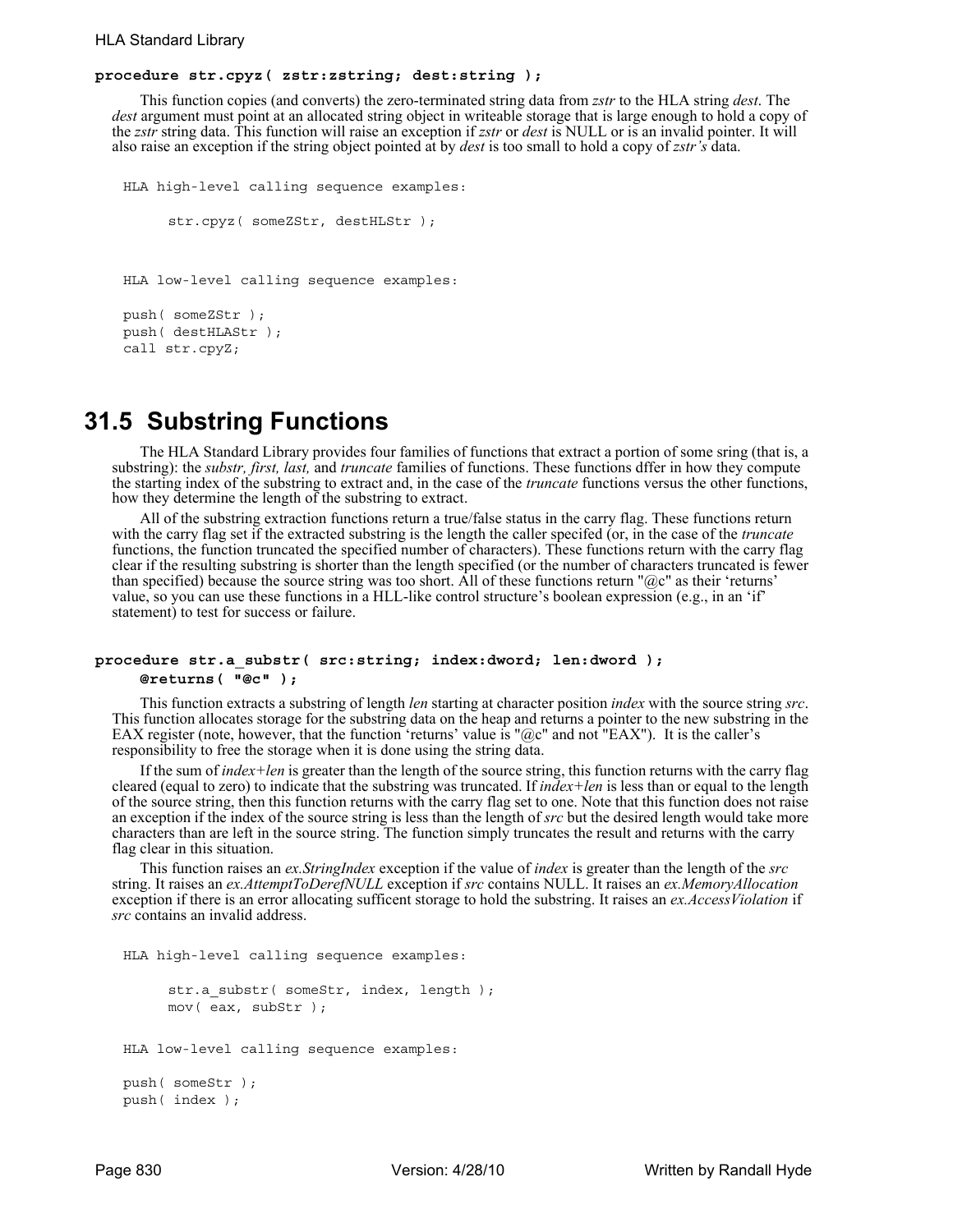push( length ); call str.a\_substr; mov( eax, subString );

## **procedure str.substr( src:string; index:dword; len:dword; dest:string ); @returns( "@c" );**

This function extracts a substring of length *len* starting at character position *index* with the source string *src*. This function stores the resulting substring into the destination string object pointed at by the *dest* argument.

If the sum of *index+len* is greater than the length of the source string, this function returns with the carry flag cleared (equal to zero) to indicate that the substring was truncated. If *index+len* is less than or equal to the length of the source string, then this function returns with the carry flag set to one. Note that this function does not raise an exception if the index of the source string is less than the length of *src* but the desired length would take more characters than are left in the source string. The function simply truncates the result and returns with the carry flag clear in this situation.

This function raises an *ex.StringIndex* exception if the value of *index* is greater than the length of the *src* string. It raises an *ex.AttemptToDerefNULL* exception if *src* or *dest* contain NULL. It raises an *ex.AccessViolation* if *src* or *dest* contain an invalid address.

**Legacy Note:** in v1.x of the HLA stdlib, the *dest* parameter was the second parameter rather than the fourth. Be aware of this issue when working with older source code.

HLA high-level calling sequence examples:

str.substr( someStr, index, length, subStr );

HLA low-level calling sequence examples:

```
push( someStr );
push( index );
push( length );
push( subStr );
call str.substr;
```
## **procedure str.a\_first( src:string; len:dword ); @returns( "@c" );**

This function extracts a substring of length *len* starting at the beginning of the source string *src*. This function allocates storage for the substring data on the heap and returns a pointer to the new substring in the EAX register (note, however, that the function 'returns' value is " $@c"$  and not "EAX"). It is the caller's responsibility to free the storage when it is done using the string data. This function is roughly equivalent to calling str.a\_substr with an index value of zero.

If the value of *len* is greater than the length of the source string, this function returns with the carry flag cleared (equal to zero) to indicate that the substring was truncated. If *len* is less than or equal to the length of the source string, then this function returns with the carry flag set to one. Note that this function does not raise an exception if the *len* argument is greater than than the length of *src*. The function simply returns a copy of *src* as the result and returns with the carry flag clear in this situation.

This function an *ex.AttemptToDerefNULL* exception if *src* contains NULL. It raises an *ex.MemoryAllocation* exception if there is an error allocating sufficent storage to hold the substring. It raises an *ex.AccessViolation* if *src* contains an invalid address.

HLA high-level calling sequence examples:

```
str.a first( someStr, length );
mov( eax, subStr );
```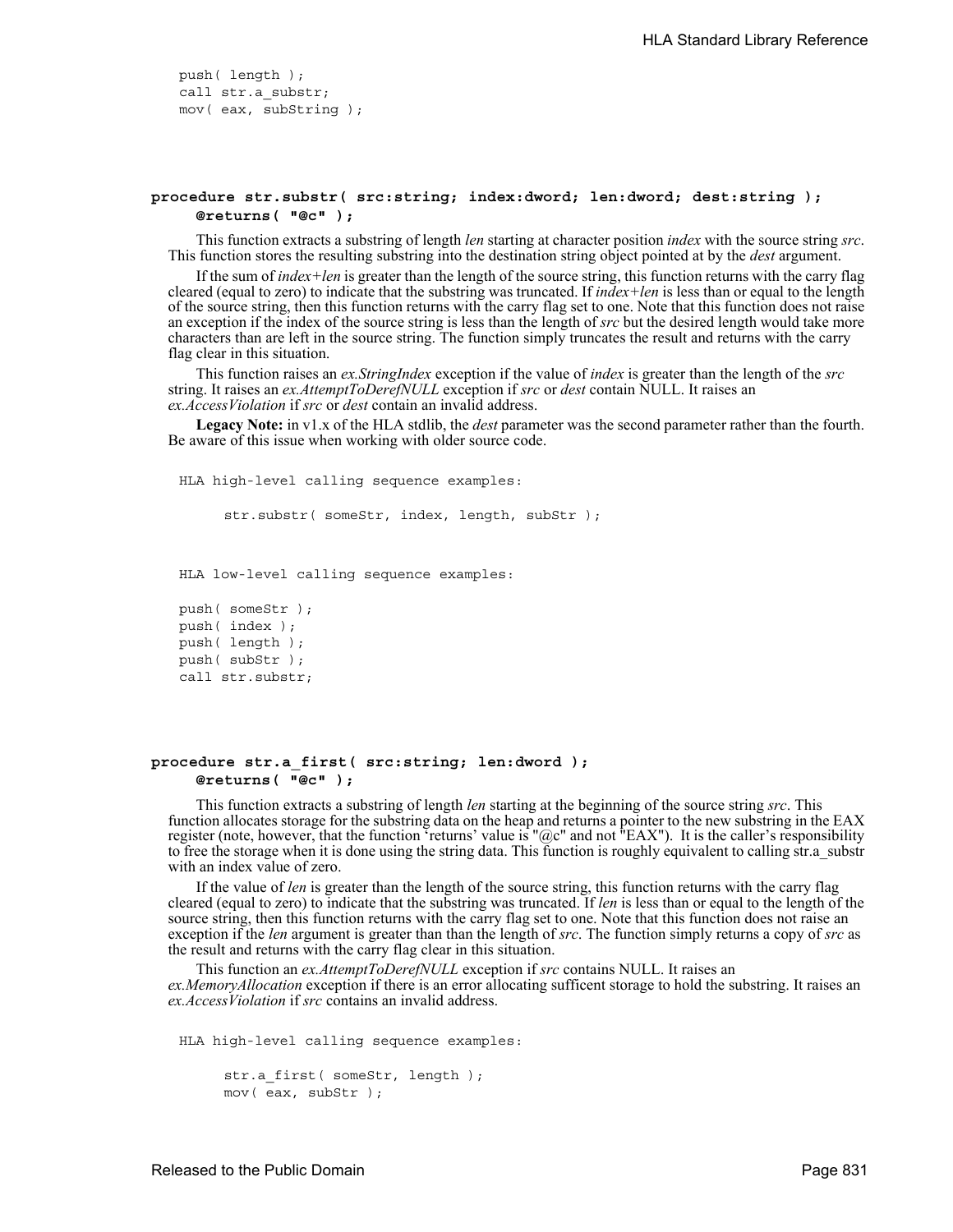```
HLA low-level calling sequence examples:
push( someStr );
push( length );
call str.a_first;
mov( eax, subString );
```
## **#macro str.first( string, dword ); #macro str.first( string, dword, dword );**

This macro provides a "function overload" declaration for the *str.first2* and *str.first3* functions. If you pass this macro two arguments, it creates a call to the *str.first2* function; if you pass this macro three arguments, it calls the *str.first3* function.

## **procedure str.first2( src:string; len:dword );**

**@returns( "@c" );**

This function extracts a substring of length *len* starting at the beginning the source string *src*. This function stores the resulting substring back into the string object pointed at by the *src* argument (that is, this function modifies the *src* argument in-place).

If the value of *len* is greater than the length of the source string, this function returns with the carry flag cleared (equal to zero) to indicate that the substring was truncated. If *len* is less than or equal to the length of the source string, then this function returns with the carry flag set to one. Note that this function does not raise an exception if the *len* argument is greater than than the length of *src*. The function simply returns a copy of *src* as the result and returns with the carry flag clear in this situation.

This function raises an *ex.AttemptToDerefNULL* exception if *src* contains NULL. It raises an *ex.AccessViolation* if *src* contains an invalid address.

```
HLA high-level calling sequence examples:
  str.first2( someStr, length );
HLA low-level calling sequence examples:
push( someStr );
```
push( length ); call str.first2;

## **procedure str.first3( src:string; len:dword; dest:string ); @returns( "@c" );**

This function extracts a substring of length *len* starting at the beginning the source string *src*. This function stores the resulting substring into the destination string object pointed at by the *dest* argument.

If the value of *len* is greater than the length of the source string, this function returns with the carry flag cleared (equal to zero) to indicate that the substring was truncated. If *len* is less than or equal to the length of the source string, then this function returns with the carry flag set to one. Note that this function does not raise an exception if the *len* argument is greater than than the length of *src*. The function simply returns a copy of *src* as the result and returns with the carry flag clear in this situation.

This function raises an *ex.AttemptToDerefNULL* exception if *src* or *dest* contain NULL. It raises an *ex.AccessViolation* if *src* or *dest* contain an invalid address.

```
HLA high-level calling sequence examples:
  str.first3( someStr, length, subStr );
```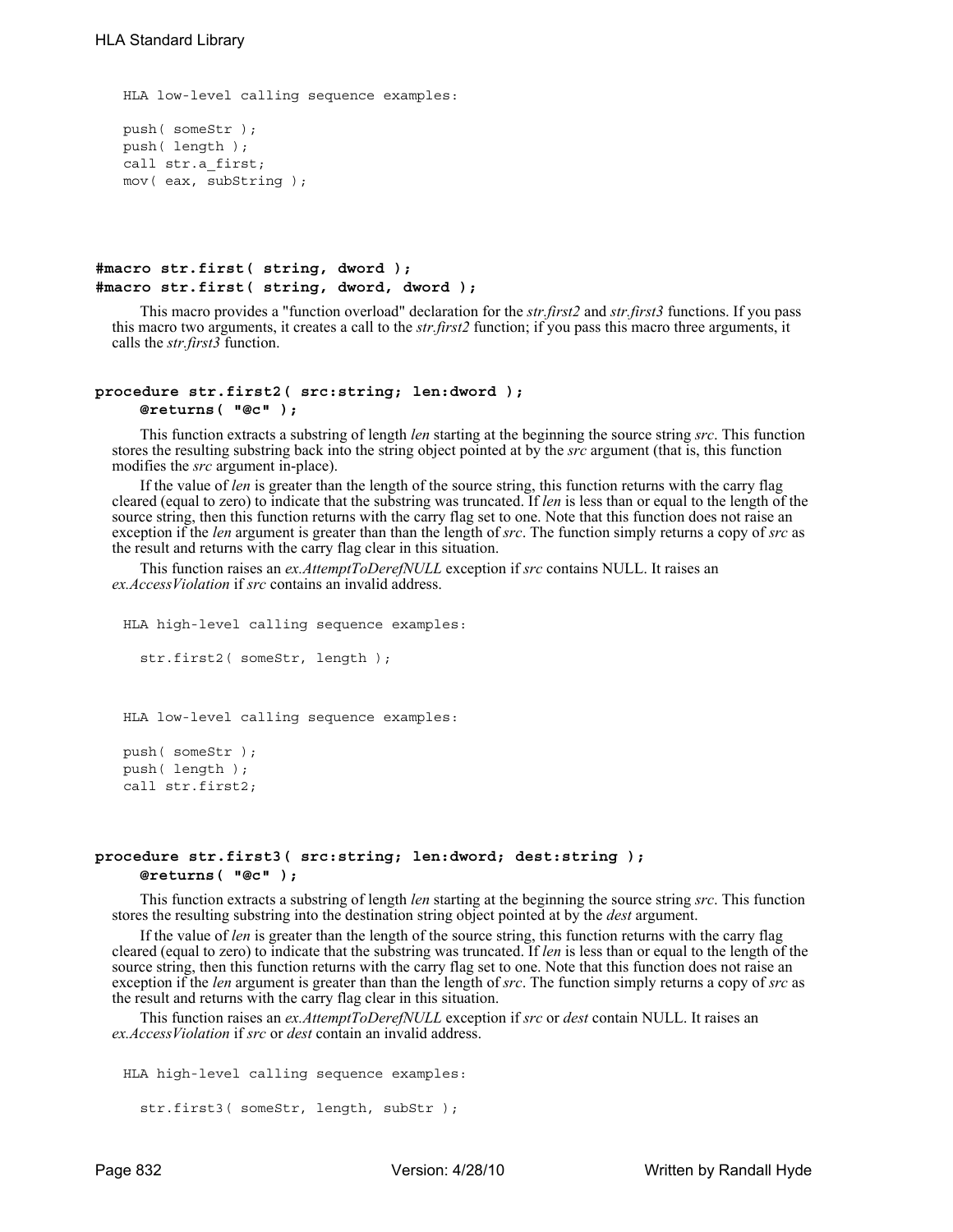```
HLA low-level calling sequence examples:
push( someStr );
push( length );
push( subStr );
call str.first3;
```

```
procedure str.a_last( src:string; len:dword ); 
     @returns( "@c" );
```
This function extracts a substring of length *len* composed of the last *len* characters of the source string *src*. This function allocates storage for the substring data on the heap and returns a pointer to the new substring in the EAX register (note, however, that the function 'returns' value is " $@c"$  and not "EAX"). It is the caller's responsibility to free the storage when it is done using the string data. This function is roughly equivalent to calling str.a\_substr with an index value of zero.

If the value of *len* is greater than the length of the source string, this function returns with the carry flag cleared (equal to zero) to indicate that the substring was shorter than expected. If *len* is less than or equal to the length of the source string, then this function returns with the carry flag set to one. Note that this function does not raise an exception if the *len* argument is greater than than the length of *src*. The function simply returns a copy of *src* as the result and returns with the carry flag clear in this situation.

This function an *ex.AttemptToDerefNULL* exception if *src* contains NULL. It raises an *ex.MemoryAllocation* exception if there is an error allocating sufficent storage to hold the substring. It raises an *ex.AccessViolation* if *src* contains an invalid address.

```
HLA high-level calling sequence examples:
```

```
str.a last( someStr, length );
mov( eax, subStr );
```
HLA low-level calling sequence examples:

```
push( someStr );
push( length );
call str.a_last;
mov( eax, subString );
```
## **#macro str.last( string, dword ); #macro str.last( string, dword, dword );**

This macro provides a "function overload" declaration for the *str.last2* and *str.last3* functions. If you pass this macro two arguments, it creates a call to the *str.last2* function; if you pass this macro three arguments, it calls the *str.last3* function.

## **procedure str.last2( src:string; len:dword ); @returns( "@c" );**

This function extracts a substring of length *len* composed of the *len* characters at the end of the source string *src*. This function stores the resulting substring back into the string object pointed at by the *src* argument (that is, this function modifies the *src* argument in-place).

If the value of *len* is greater than the length of the source string, this function returns with the carry flag cleared (equal to zero) to indicate that the substring was truncated. If *len* is less than or equal to the length of the source string, then this function returns with the carry flag set to one. Note that this function does not raise an exception if the *len* argument is greater than than the length of *src*. The function simply returns a copy of *src* as the result and returns with the carry flag clear in this situation.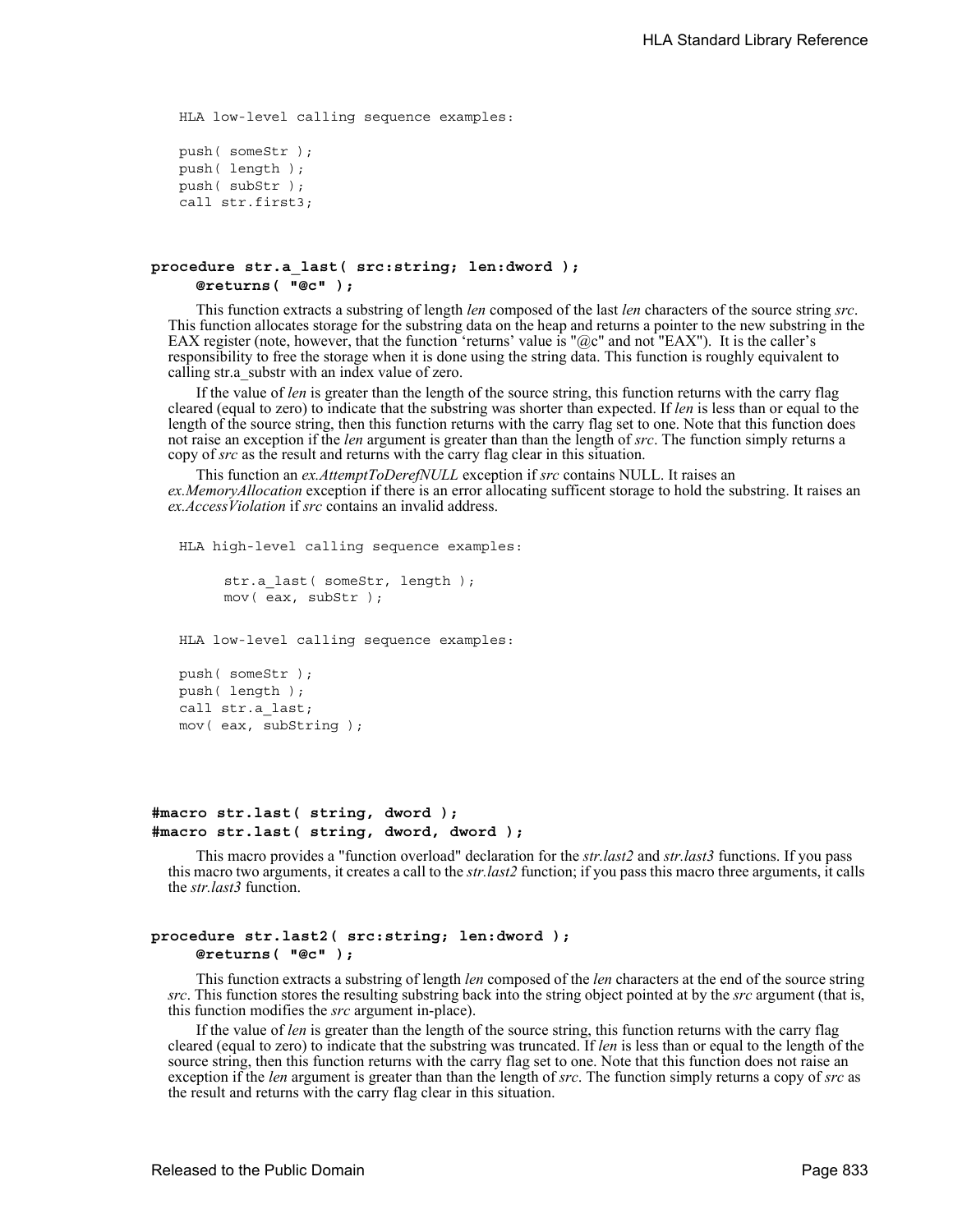This function raises an *ex.AttemptToDerefNULL* exception if *src* contains NULL. It raises an *ex.AccessViolation* if *src* contains an invalid address.

```
HLA high-level calling sequence examples:
  str.last2( someStr, length );
HLA low-level calling sequence examples:
push( someStr );
push( length );
call str.last2;
```
## **procedure str.last3( src:string; len:dword; dest:string ); @returns( "@c" );**

This function extracts a substring of length *len* composed of the *len* characters at the end of the source string *src*. This function stores the resulting substring into the destination string object pointed at by the *dest* argument.

If the value of *len* is greater than the length of the source string, this function returns with the carry flag cleared (equal to zero) to indicate that the substring was truncated. If *len* is less than or equal to the length of the source string, then this function returns with the carry flag set to one. Note that this function does not raise an exception if the *len* argument is greater than than the length of *src*. The function simply returns a copy of *src* as the result and returns with the carry flag clear in this situation.

This function raises an *ex.AttemptToDerefNULL* exception if *src* or *dest* contain NULL. It raises an *ex.AccessViolation* if *src* or *dest* contain an invalid address.

```
HLA high-level calling sequence examples:
  str.last3( someStr, length, subStr );
HLA low-level calling sequence examples:
push( someStr );
push( length );
push( subStr );
call str.last3;
```
## **procedure str.a\_truncate( src:string; cnt:dword ); @returns( "@c" );**

This function is similar to str.a\_first insofar as it creates a substring by extracting the characters at the beginning of the src string. The difference is that the *cnt* argument specifies the number of characters to delete from the end of the string rather than the length of the resulting substring. It extracts a substring of length *length(src)-cnt* starting at the beginning of the source string *src*. This function allocates storage for the substring data on the heap and returns a pointer to the new substring in the EAX register (note, however, that the function 'returns' value is "@c" and not "EAX"). It is the caller's responsibility to free the storage when it is done using the string data. This function is roughly equivalent to calling str.a\_substr with an index value of zero.

If the value of *cnt* is greater than the length of the source string, this function returns with the carry flag cleared (equal to zero) and returns an empty string. If *cnt* is less than or equal to the length of the source string, then this function returns with the carry flag set to one. Note that this function does not raise an exception if the *cnt* argument is greater than than the length of *src*. The function simply returns the empty string as the result and returns with the carry flag clear in this situation.

This function an *ex.AttemptToDerefNULL* exception if *src* contains NULL. It raises an *ex.MemoryAllocation* exception if there is an error allocating sufficent storage to hold the substring. It raises an *ex.AccessViolation* if *src* contains an invalid address.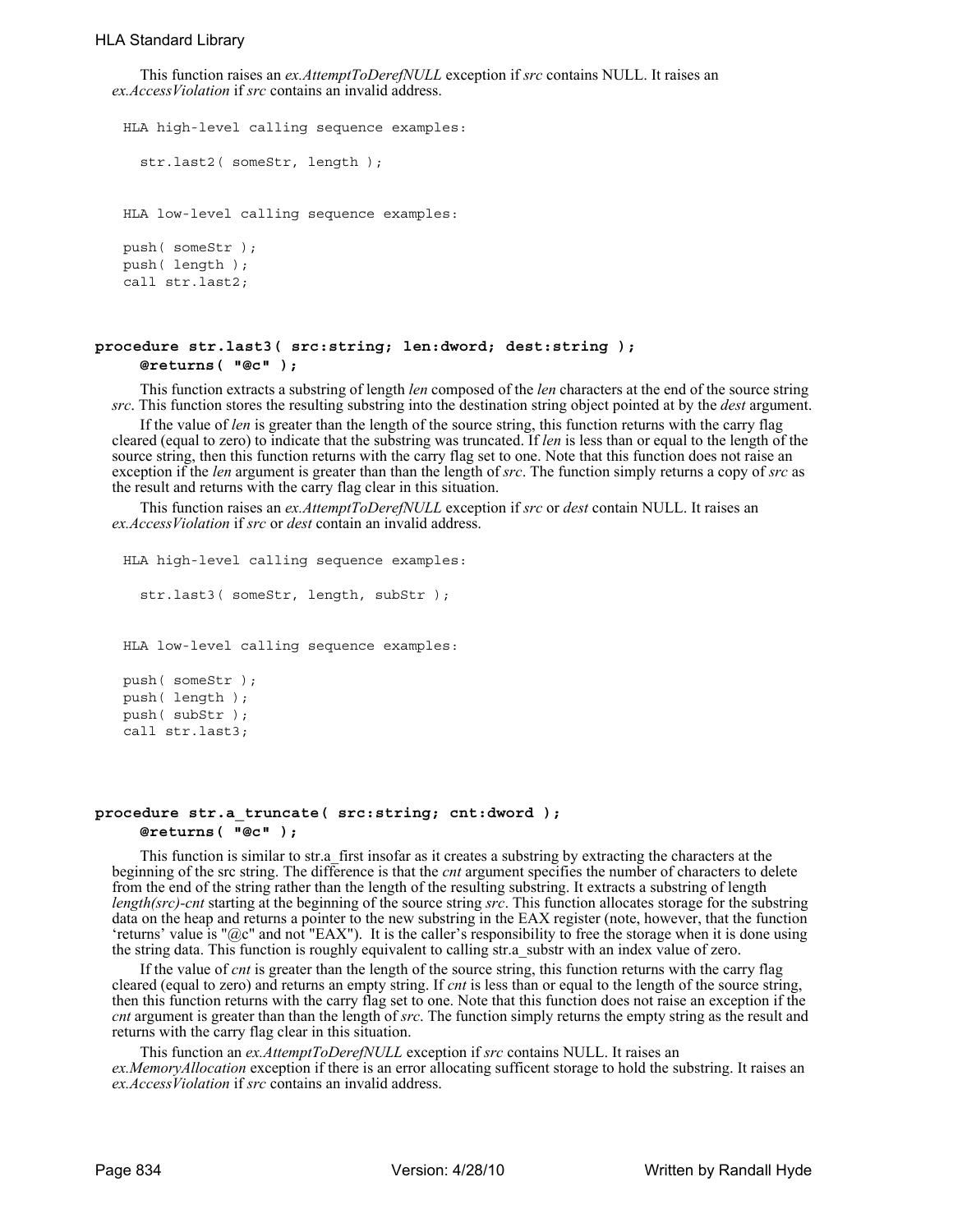```
HLA high-level calling sequence examples:
     str.a truncate( someStr, charsToDelete );
     mov( eax, subStr );
HLA low-level calling sequence examples:
push( someStr );
push( charsToDelete );
call str.a_truncate;
mov( eax, subString );
```

```
#macro str.truncate( string, dword );
#macro str.truncate( string, dword, dword );
```
This macro provides a "function overload" declaration for the *str.truncate2* and *str.truncate3* functions. If you pass this macro two arguments, it creates a call to the *str.truncate2* function; if you pass this macro three arguments, it calls the *str.truncate3* function.

## **procedure str.truncate2( src:string; cnt:dword ); @returns( "@c" );**

This function extracts a substring of length *length(src)-cnt* starting at the beginning the source string *src*. This function stores the resulting substring back into the string object pointed at by the *src* argument (that is, this function modifies the *src* argument in-place).

If the value of *cnt* is greater than the length of the source string, this function returns with the carry flag cleared (equal to zero) to indicate that the substring was truncated. If *cnt* is less than or equal to the length of the source string, then this function returns with the carry flag set to one. Note that this function does not raise an exception if the *cnt* argument is greater than than the length of *src*. The function simply returns an empty string as the result and returns with the carry flag clear in this situation.

This function raises an *ex.AttemptToDerefNULL* exception if *src* contains NULL. It raises an *ex.AccessViolation* if *src* contains an invalid address.

HLA high-level calling sequence examples: str.truncate2( someStr, chars2Delete );

HLA low-level calling sequence examples:

```
push( someStr );
push( chars2Delete );
call str.truncate2;
```
## **procedure str.truncate3( src:string; len:dword; dest:string ); @returns( "@c" );**

This function extracts a substring of length *length(src)-cnt* starting at the beginning the source string *src*. This function stores the resulting substring into the string object pointed at by the *dest* argument.

If the value of *cnt* is greater than the length of the source string, this function returns with the carry flag cleared (equal to zero) to indicate that the substring was truncated. If *cnt* is less than or equal to the length of the source string, then this function returns with the carry flag set to one. Note that this function does not raise an exception if the *cnt* argument is greater than than the length of *src*. The function simply returns an empty string as the result and returns with the carry flag clear in this situation.

This function raises an *ex.AttemptToDerefNULL* exception if *src* or *dest* contain NULL. It raises an *ex.AccessViolation* if *src* or *dest* contain an invalid address.

HLA high-level calling sequence examples: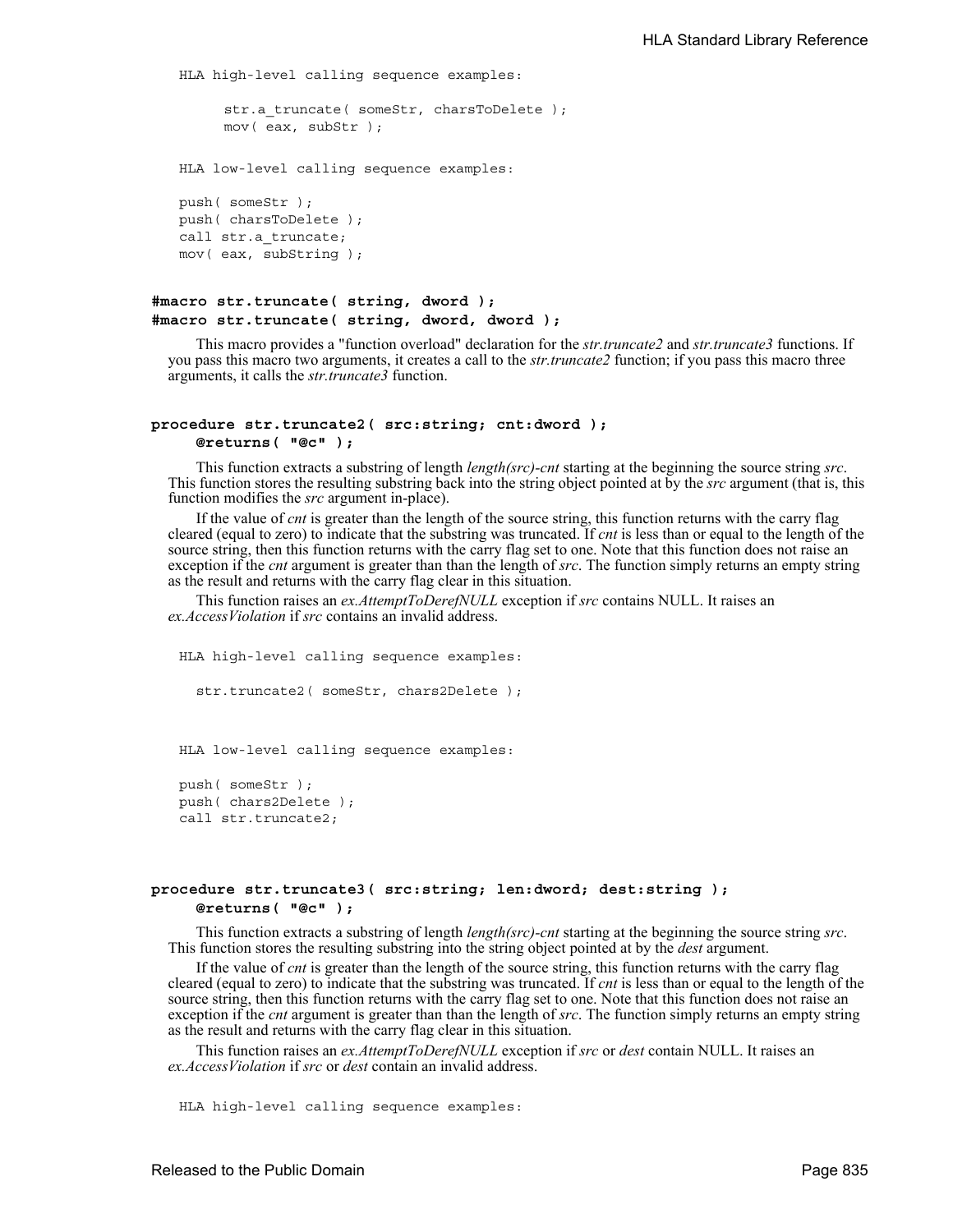```
str.truncate3( someStr, cnt, subStr );
HLA low-level calling sequence examples:
push( someStr );
push( cnt );
push( subStr );
call str.truncate3;
```
## **31.6 String Insertion and Deletion Functions**

The HLA Standard Library provides routines that insert characters (and strings) into other strings, or delete portions of a string.

```
procedure str.a_insert( ins:string; start:dword; src:string ); 
     @returns( "(type string eax)" );
```
This function creates a new string on the heap (returning a pointer to the new string in EAX) consisting of the characters in *src* with the *ins* string inserted at position *start*. That is, the resultant string consists of the first *start* characters of *src* followed by the characters in *ins*, followed by the remaining characters in *src* (after index *start*). Note that if *start* is equal to the length of *src*, then this function appends the *ins* string to the end of the character data from the *src* string. It is the caller's responsibility to free up the storage on the heap after the caller is done with the string data.

If the value of *start* is greater than the length of the *src* string, this function raises an *ex.StringIndex* exception. This function an *ex.AttemptToDerefNULL* exception if *src* or *ins* contain NULL. It raises an *ex.MemoryAllocation* exception if there is an error allocating sufficent storage to hold the new string. It raises an *ex.AccessViolation* if *src* or *ins* contain an invalid address.

```
HLA high-level calling sequence examples:
```

```
str.a insert( str2insert, index, someStr );
mov( eax, newStr );
```
HLA low-level calling sequence examples:

```
push( str2insert );
push( index );
push( someStr );
call str.a_insert;
mov( eax, newStr );
```

```
#macro str.insert( string, dword, string );
#macro str.insert( string, dword, string, string );
```
This macro provides a "function overload" declaration for the *str.insert3* and *str.insert4* functions. If you pass this macro three arguments, it creates a call to the *str.insert3* function; if you pass this macro four arguments, it calls the *str.insert4* function.

#### **procedure str.insert3( ins:string; start:dword; dest:string );**

This function inserts a copy of the *ins* string at index *start* in the *dest* string. If *start* is equal to the length of *dest*, then this function concatenates the character data in *ins* to the end of the *dest* string.

If the value of *start* is greater than the length of *dest*, this function raises an *ex.StringIndex* exception.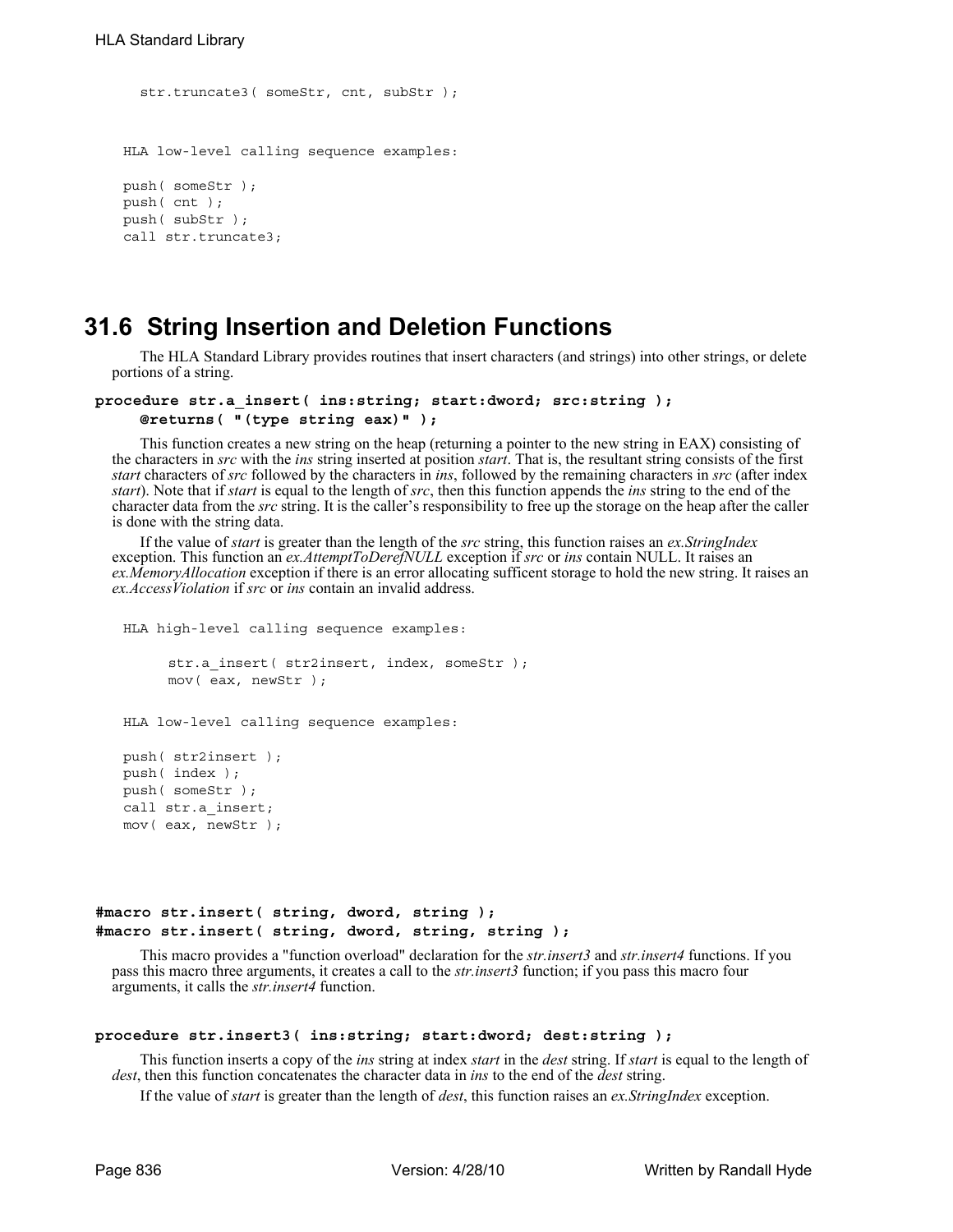```
 This function raises an ex.AttemptToDerefNULL exception if src or dest contain NULL. It raises an 
ex.AccessViolation if src or dest contain an invalid address.
```

```
HLA high-level calling sequence examples:
     str.insert3( str2Insert, insPosition, destStr);
   HLA low-level calling sequence examples:
   push( str2Insert );
   push( insPosition );
   push( destStr );
   call str.insert3;
procedure str.insert4
     str2Insert :string; 
     start :dword; 
     insertInto :string;
```
**(** 

**dest :string );** This function creates a new string, which it copies into the string object pointed at by the *dest* argument, by inserting the *str2Insert* string into the *insertInto* string at position *start*. That is, this function copies the first *start*

characters from *insertInto* to *dest*, followed by the character data pointed at by *str2Insert*, followed by the remaining characters from *insertInto*. If the value of *start* is greater than the length of the *insertInto* string, this function raises an *ex.StringIndex*

exception. This function raises an *ex.AttemptToDerefNULL* exception if *str2Insert, insertInto,* or *dest* contain NULL. It raises an *ex.AccessViolation* if *insertInto, str2Insert,* or *dest* contain an invalid address. It raises an *ex.StringOverflow* exception if the string object pointed at by dest isn't large enough to hold the result.

```
HLA high-level calling sequence examples:
  str.insert4( insStr, position, subst, destStr );
HLA low-level calling sequence examples:
push( insStr );
push( position );
push( subst );
push( destStr );
call str.insert4;
```
## **procedure str.a\_delete( src:string; start:dword; len:dword ); @returns( "@c" );**

This function creates a new string on the heap (and returns a pointer to it in EAX) containing the characters from *src* after deleting *len* characters beginning at position *start*. It is the caller's responsibility to free the storage (e.g., via *str.free*) when it is done using the string data. This function returns with the carry flag set to denote that it created a string by deleting the specified number of characters; it returns with the carry flag clear if the string is creates was unable to delete len characters because the sum of *start+len* was greater than the length of the *src* string (in which case the resulting string consists of the characters in *src* from index zero through *start*-1).

This function raises an *ex.StringIndex* exception if the value of *start* is greater than the length of the *src* string. It raises an *ex.AttemptToDerefNULL* exception if *src* contains NULL. It raises an *ex.MemoryAllocation* exception if there is an error allocating sufficent storage to hold the deleteing. It raises an *ex.AccessViolation* if *src* contains an invalid address.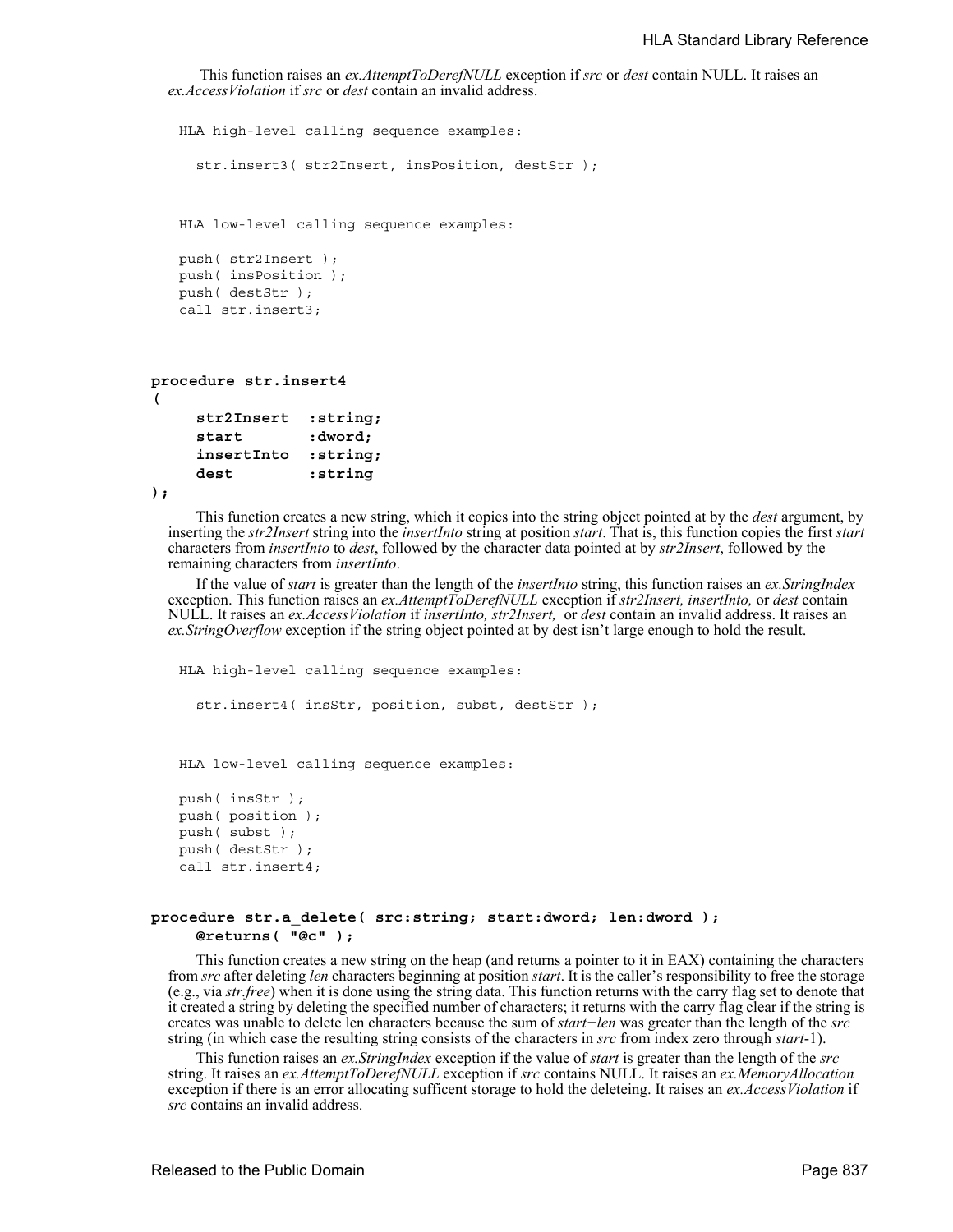HLA high-level calling sequence examples: str.a\_delete( someStr, index, length ); mov( eax, delete ); HLA low-level calling sequence examples: push( someStr ); push( index ); push( length ); call str.a\_delete; mov( eax, deleteing );

## **#macro str.delete( string, dword, dword ); #macro str.delete( string, dword, dword, string );**

This macro provides a "function overload" declaration for the *str.delete3* and *str.delete4* functions. If you pass this macro three arguments, it creates a call to the *str.delete3* function; if you pass this macro four arguments, it calls the *str.delete4* function.

## **procedure str.delete3( dest:string; index:dword; len:dword ); @returns( "@c" );**

This function deletes *len* characters from *dest* starting at character position *index*. This function modifies the *dest* argument in place. This function returns with the carry flag set to denote that it created a string by deleting the specified number of characters; it returns with the carry flag clear if the string is creates was unable to delete *len* characters because the sum of *start+len* was greater than the length of the *dest* string (in which case the resulting string consists of the characters in *src* from index zero through *start*-1).

This function raises an *ex.StringIndex* exception if the value of *index* is greater than the length of the *src* string. It raises an *ex.AttemptToDerefNULL* exception if *src* or *dest* contain NULL. It raises an *ex.AccessViolation* if *src* or *dest* contain an invalid address.

HLA high-level calling sequence examples:

str.delete3( someStr, index, length);

HLA low-level calling sequence examples:

push( someStr ); push( index ); push( length ); call str.delete3;

## **procedure str.delete4( src:string; index:dword; len:dword; dest:string ); @returns( "@c" );**

This function creates a new string by deleting *len* characters in *src* starting at character position *index*. This function stores the resulting string into the destination string object pointed at by the *dest* argument. This function returns with the carry flag set to denote that it created a string by deleting the specified number of characters; it returns with the carry flag clear if the string is creates was unable to delete *len* characters because the sum of *start+len* was greater than the length of the *src* string (in which case the resulting string consists of the characters in *src* from index zero through *start*-1).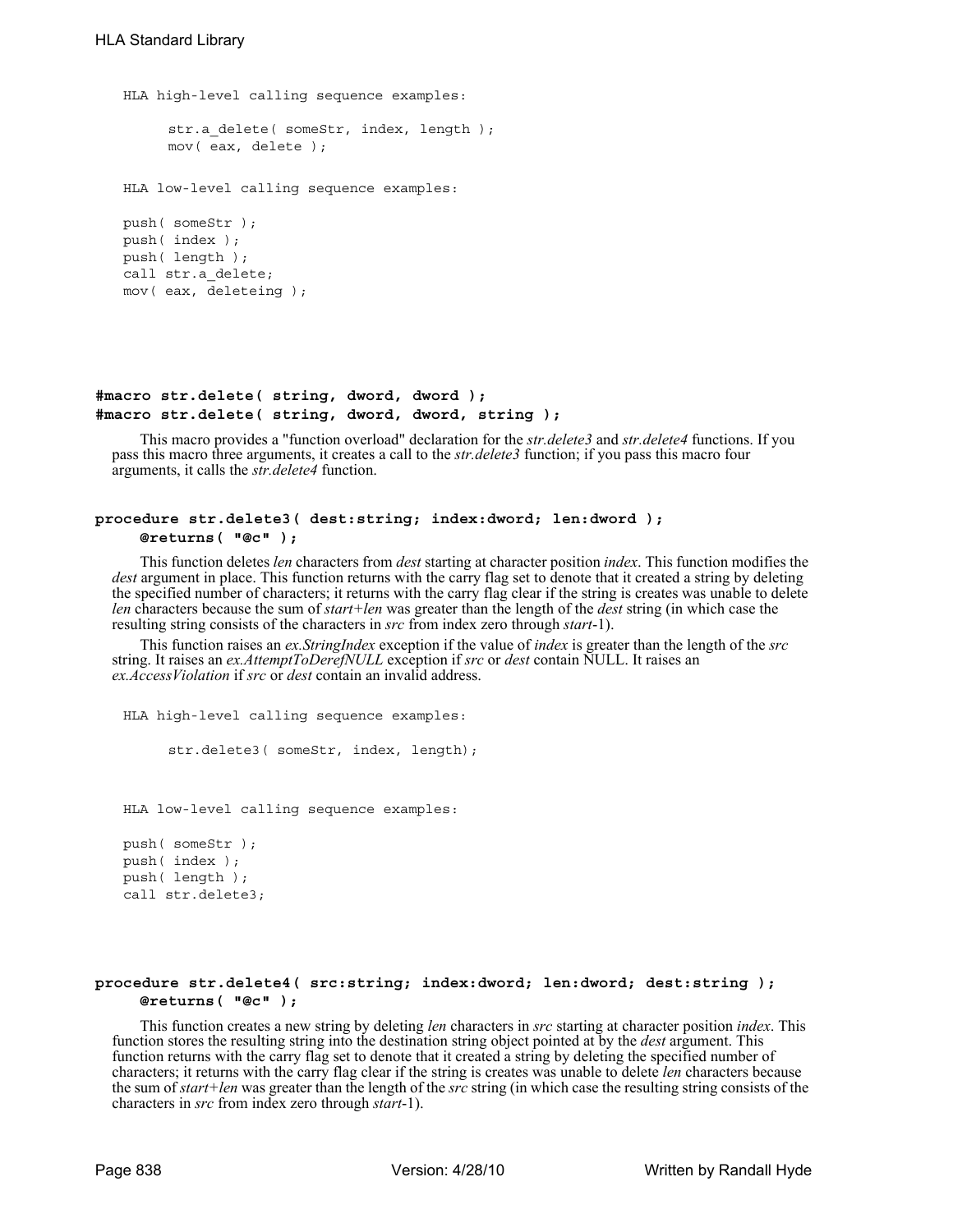This function raises an *ex.StringIndex* exception if the value of *index* is greater than the length of the *src* string. It raises an *ex.AttemptToDerefNULL* exception if *src* or *dest* contain NULL. It raises an *ex.AccessViolation* if *src* or *dest* contain an invalid address. It raises an *ex.StringOverflow* exception if the string object pointed at by *dest* is not large enough to receive the new string.

```
HLA high-level calling sequence examples:
     str.delete4( someStr, index, length, delete );
HLA low-level calling sequence examples:
push( someStr );
push( index );
push( length );
push( delete );
call str.delete4;
```
## **procedure str.a\_delLeadingSpaces( src:string ); @returns( "(type string eax)" );**

This function creates a new string on the heap (and returns a pointer to it in EAX) containing the characters from *src* after deleting any leading space characters from the string. It is the caller's responsibility to free the storage allocated by this function when the storage is no longer needed (e.g., by calling *str.free*).

This function raises an *ex.AttemptToDerefNULL* exception if *src* contains NULL. It raises an *ex.MemoryAllocation* exception if there is an error allocating sufficent storage to hold the resulting string. It raises an *ex.AccessViolation* if *src* contains an invalid address.

HLA high-level calling sequence examples:

```
str.a delLeadingSpaces( someStr );
mov( eax, newStr );
    .
    .
    .
str.free( newStr );
```
HLA low-level calling sequence examples:

push( someStr ); call str.a delLeadingSpaces; mov( eax, newStr ); .

str.free( newStr );

. .

```
#macro str.delLeadingSpaces( string, dword, dword );
#macro str.delLeadingSpaces( string, dword, dword, string );
```
This macro provides a "function overload" declaration for the *str.delLeadingSpaces1* and *str.delLeadingSpaces2* functions. If you pass this macro three arguments, it creates a call to the *str.delLeadingSpaces1* function; if you pass this macro four arguments, it calls the *str.delLeadingSpaces2*  function.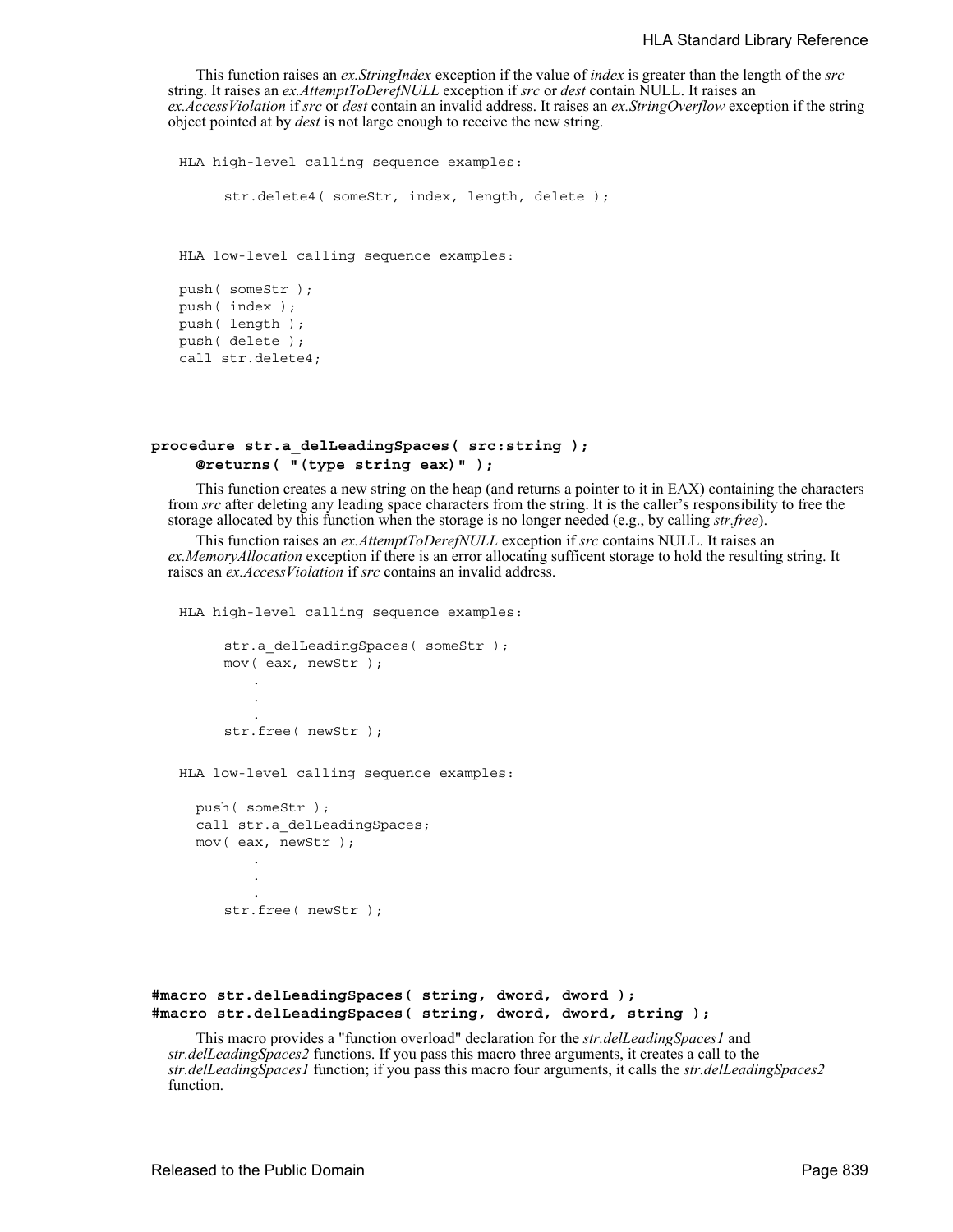## HLA Standard Library

## **procedure str.delLeadingSpaces1( dest:string );**

This function deletes all the leading space characters from the beginning of the *dest* string. This function modifies the *dest* argument in place.

This function raises an *ex.AttemptToDerefNULL* exception if *dest* contains NULL. It raises an *ex.AccessViolation* if *dest* contains an invalid address.

```
HLA high-level calling sequence examples:
     str.delLeadingSpaces1( someStr );
HLA low-level calling sequence examples:
push( someStr );
call str.delLeadingSpaces1;
```
## **procedure str.delLeadingSpaces2( src:string; dest:string );**

This function creates a new string by copying all the characters from *src* to *dest* except for any leading space characters.

This function raises an *ex.AttemptToDerefNULL* exception if *src* or *dest* contain NULL. It raises an *ex.AccessViolation* if *src* or *dest* contain an invalid address.

HLA high-level calling sequence examples:

```
str.delLeadingSpaces2( someStr, trimmedStr );
```
HLA low-level calling sequence examples:

push( someStr ); push( trimmedStr ); call str.delLeadingSpaces2;

## **procedure str.a\_delTrailingSpaces( src:string ); @returns( "(type string eax)" );**

This function creates a new string on the heap (and returns a pointer to it in EAX) containing the characters from *src* after deleting any trailing space characters from the end of the string. It is the caller's responsibility to free the storage allocated by this function when the storage is no longer needed (e.g., by calling *str.free*).

This function raises an *ex.AttemptToDerefNULL* exception if *src* contains NULL. It raises an *ex.MemoryAllocation* exception if there is an error allocating sufficent storage to hold the result. It raises an *ex.AccessViolation* if *src* contains an invalid address.

```
HLA high-level calling sequence examples:
     str.a delTrailingSpaces( someStr );
     mov( eax, newStr );
         .
         .
         .
     str.free( newStr );
HLA low-level calling sequence examples:
```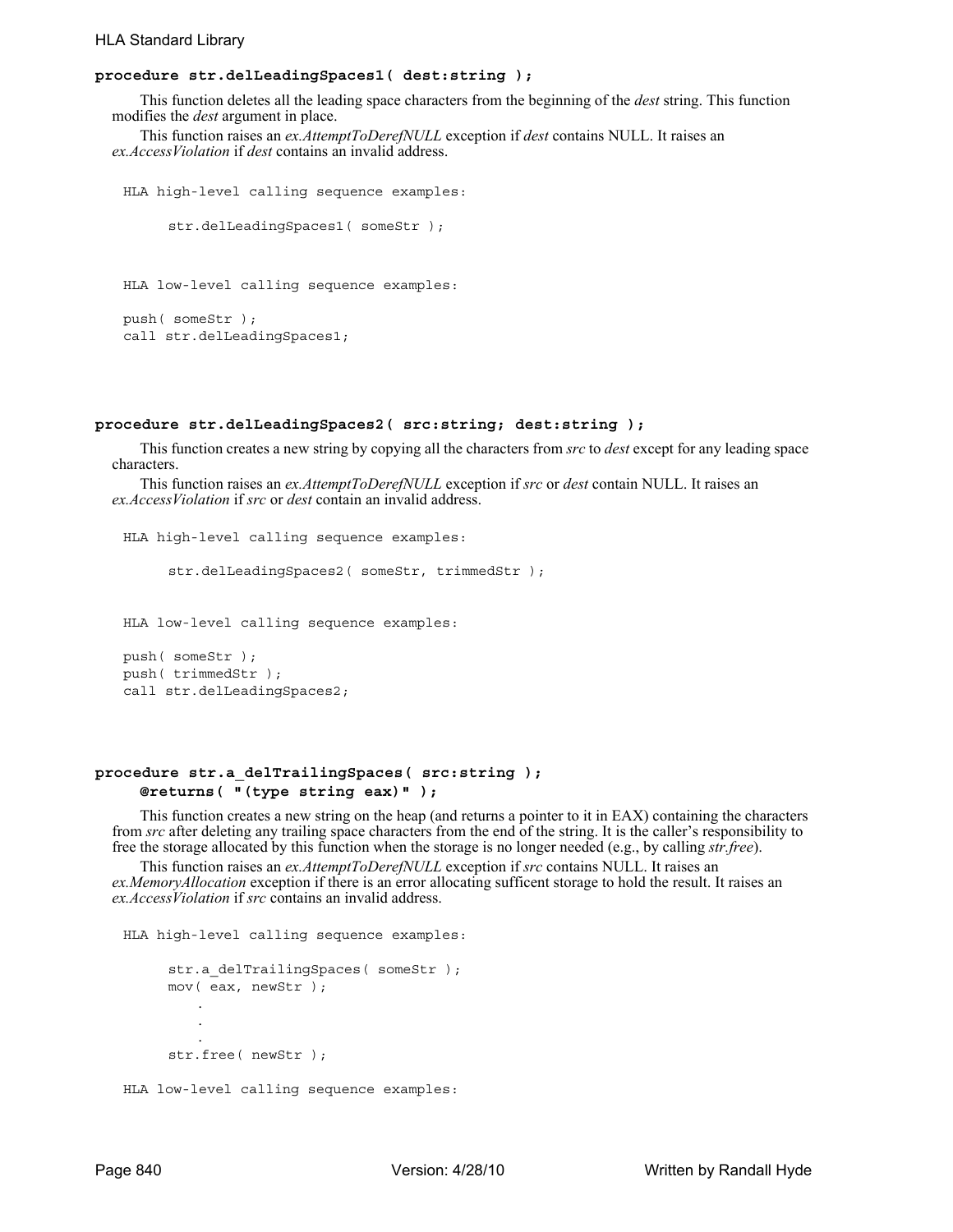```
push( someStr );
call str.a_delTrailingSpaces;
mov( eax, newStr );
       .
       .
       .
   str.free( newStr );
```
**#macro str.delTrailingSpaces( string ); #macro str.delTrailingSpaces( string, string );**

This macro provides a "function overload" declaration for the *str.delTrailingSpaces1* and *str.delTrailingSpaces2* functions. If you pass this macro one argument, it creates a call to the *str.delTrailingSpaces1* function; if you pass this macro two arguments, it calls the *str.delTrailingSpaces2*  function.

## **procedure str.delTrailingSpaces1( dest:string );**

This function deletes all the trailing space characters from the end of the *dest* string. This function modifies the *dest* argument in place.

This function raises an *ex.AttemptToDerefNULL* exception if *dest* contains NULL. It raises an *ex.AccessViolation* if *dest* contains an invalid address.

HLA high-level calling sequence examples:

str.delTrailingSpaces1( someStr );

HLA low-level calling sequence examples:

```
push( someStr );
call str.delTrailingSpaces1;
```
#### **procedure str.delTrailingSpaces2( src:string; dest:string );**

This function creates a new string by copying all the characters from *src* to *dest* except for any trailing space characters found at the end of the *src* string.

This function raises an *ex.AttemptToDerefNULL* exception if *src* or *dest* contain NULL. It raises an *ex.AccessViolation* if *src* or *dest* contain an invalid address.

```
HLA high-level calling sequence examples:
     str.delTrailingSpaces2( someStr, trimmedStr );
HLA low-level calling sequence examples:
push( someStr );
push( trimmedStr );
call str.delTrailingSpaces2;
```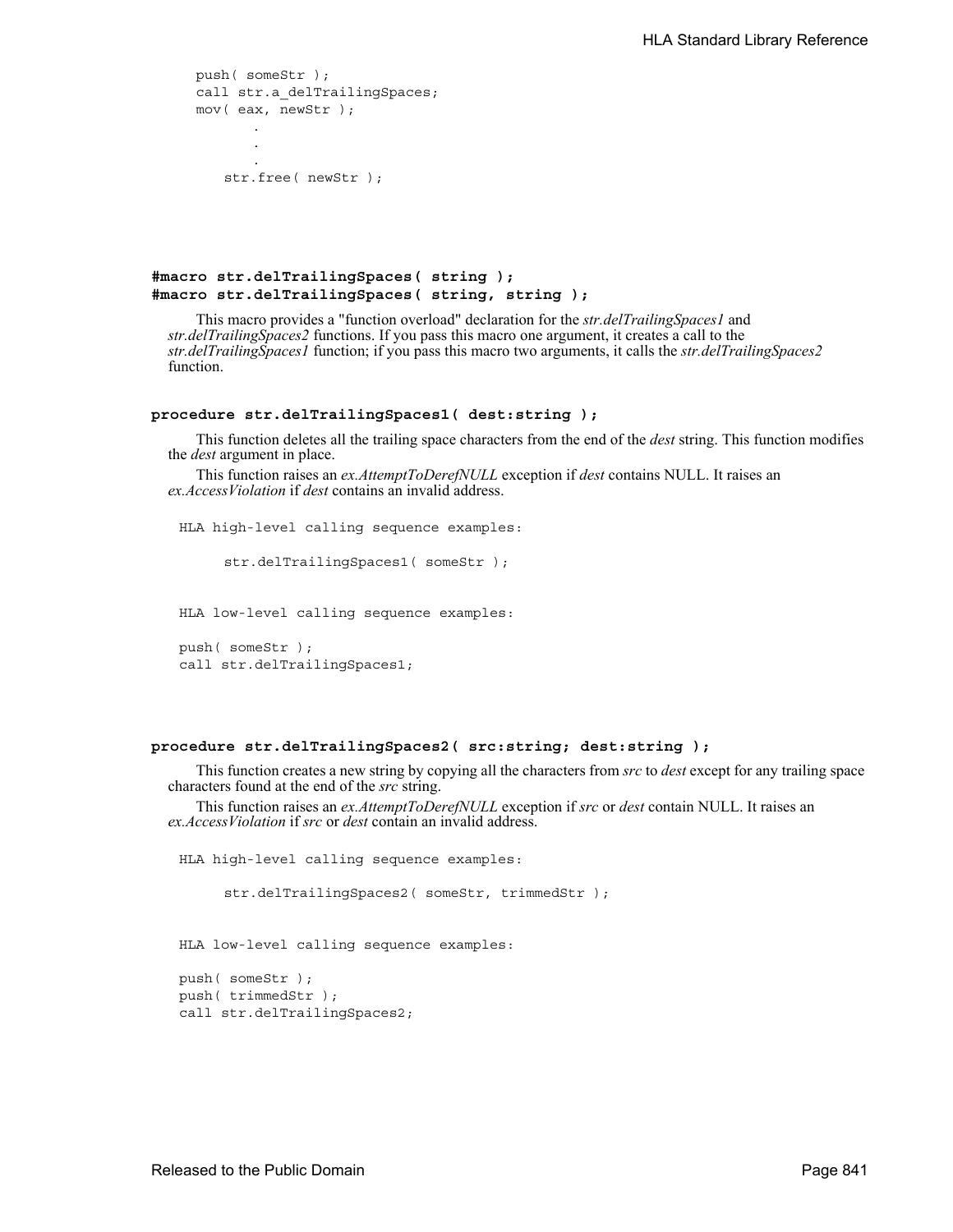```
procedure str.a_trim( src:string ); 
     @returns( "(type string eax)" );
```
This function creates a new string on the heap (and returns a pointer to it in EAX) containing the characters from *src* after deleting any leading and trailing space characters from the *src* string. It is the caller's responsibility to free the storage allocated by this function when the storage is no longer needed (e.g., by calling *str.free*).

This function raises an *ex.AttemptToDerefNULL* exception if *src* contains NULL. It raises an *ex.MemoryAllocation* exception if there is an error allocating sufficent storage to hold the resulting string. It raises an *ex.AccessViolation* if *src* contains an invalid address.

HLA high-level calling sequence examples:

```
str.a_trim( someStr );
     mov( eax, newStr );
         .
         .
         .
     str.free( newStr );
HLA low-level calling sequence examples:
 push( someStr );
  call str.a_trim;
 mov( eax, newStr );
         .
         .
     str.free( newStr );
```

```
#macro str.trim( string );
#macro str.trim( string, string );
```
This macro provides a "function overload" declaration for the *str.trim1* and *str.trim2* functions. If you pass this macro one argument, it creates a call to the *str.trim1* function; if you pass this macro two arguments, it calls the *str.trim2* function.

#### **procedure str.trim1( dest:string );**

This function deletes all the leading and trailing space characters from the *dest* string. This function modifies the *dest* argument in place.

This function raises an *ex.AttemptToDerefNULL* exception if *dest* contains NULL. It raises an *ex.AccessViolation* if *dest* contains an invalid address.

```
HLA high-level calling sequence examples:
     str.trim1( someStr );
HLA low-level calling sequence examples:
push( someStr );
call str.trim1;
```
#### **procedure str.trim2( src:string; dest:string );**

This function creates a new string by copying all the characters from *src* to *dest* except for any leading and trailing space characters found at the beginning and end of the *src* string.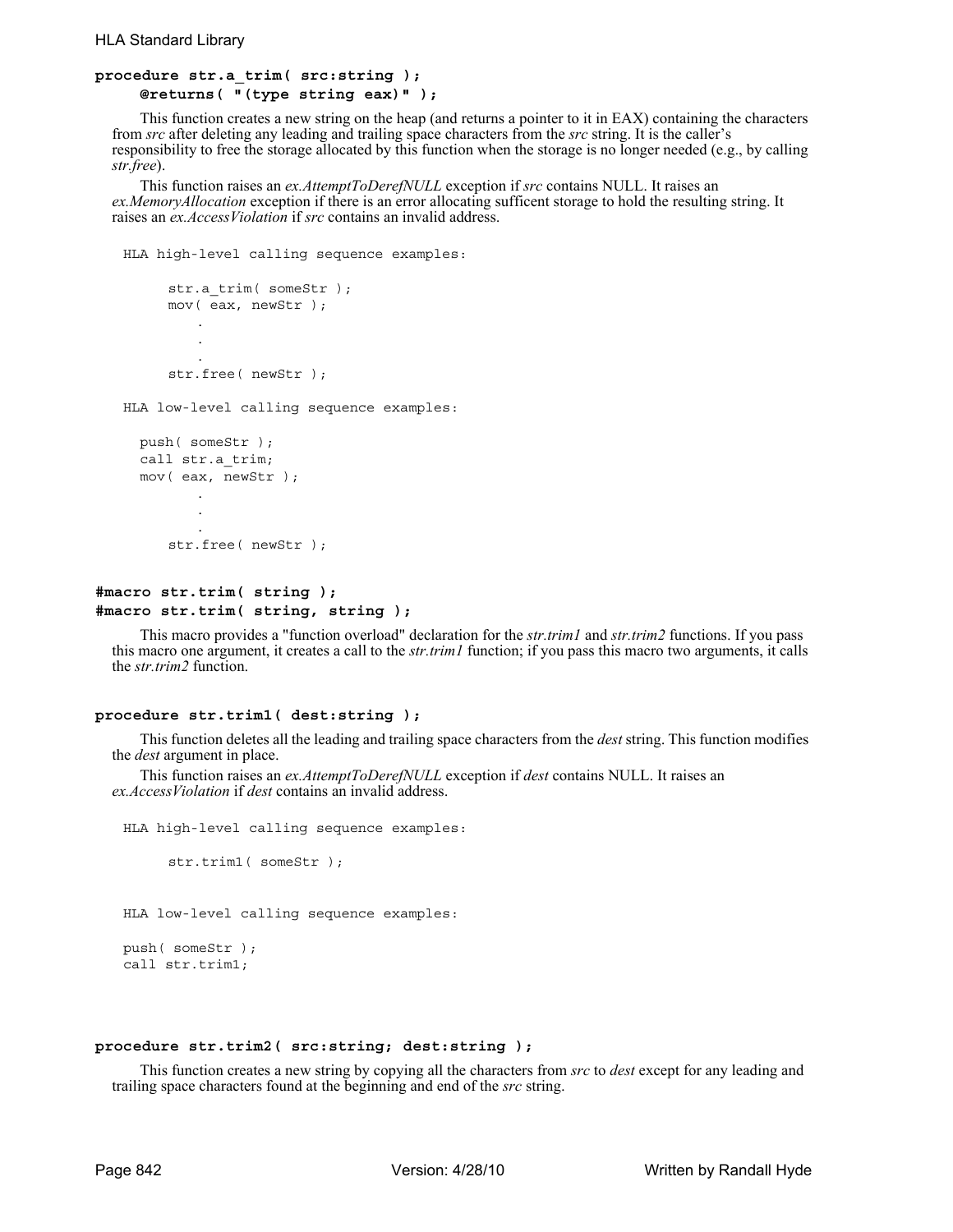This function raises an *ex.AttemptToDerefNULL* exception if *src* or *dest* contain NULL. It raises an *ex.AccessViolation* if *src* or *dest* contain an invalid address.

HLA high-level calling sequence examples: str.trim2( someStr, trimmedStr ); HLA low-level calling sequence examples: push( someStr ); push( trimmedStr ); call str.trim2;

## **procedure str.a\_rmvTrailingSpaces( src:string ); @returns( "(type string eax)" );**

Functionally identical to *str.a\_delTrailingSpaces* except this function deletes spaces and tab characters from the end of the source string.

This function raises an *ex.AttemptToDerefNULL* exception if *src* contains NULL. It raises an *ex.MemoryAllocation* exception if there is an error allocating sufficent storage to hold the result. It raises an *ex.AccessViolation* if *src* contains an invalid address.

HLA high-level calling sequence examples:

```
str.a_rmvTrailingSpaces( someStr );
     mov( eax, newStr );
         .
         .
         .
     str.free( newStr );
HLA low-level calling sequence examples:
  push( someStr );
  call str.a rmvTrailingSpaces;
  mov( eax, newStr );
```
. str.free( newStr );

. .

#### **procedure str.rmvTrailingSpaces1( dest:string );**

Functionally identical to *str.delTrailingSpace1s* except this function deletes spaces and tab characters from the end of the *dest* string.

This function raises an *ex.AttemptToDerefNULL* exception if *dest* contains NULL. It raises an *ex.AccessViolation* if *dest* contains an invalid address.

HLA high-level calling sequence examples:

```
str.rmvTrailingSpaces1( someStr );
```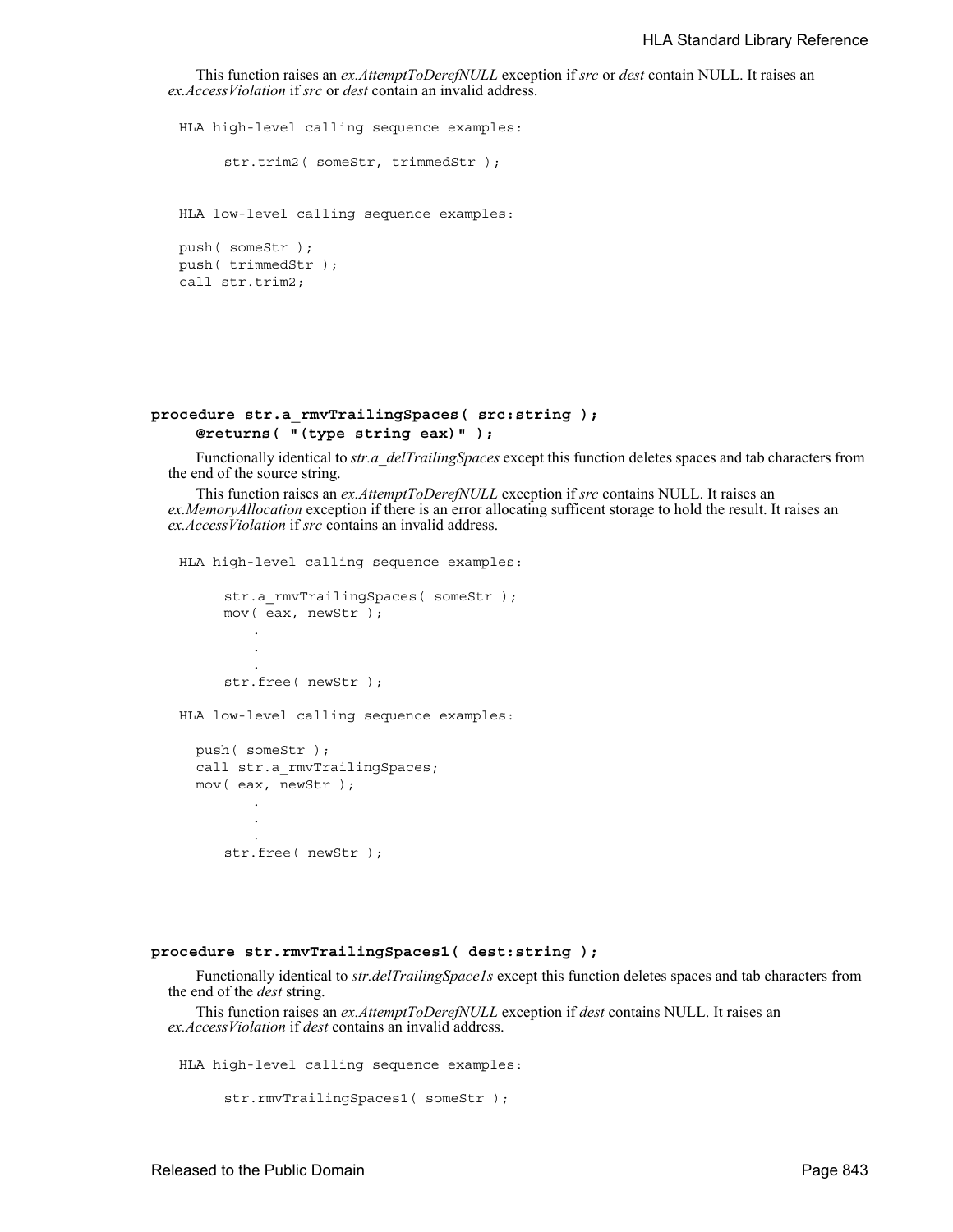```
HLA low-level calling sequence examples:
push( someStr );
call str.rmvTrailingSpaces1;
```
#### **procedure str.rmvTrailingSpaces2( src:string; dest:string );**

Functionally identical to *str.delTrailingSpaces2* except this function deletes spaces and tab characters from the end of the string.

This function raises an *ex.AttemptToDerefNULL* exception if *src* or *dest* contain NULL. It raises an *ex.AccessViolation* if *src* or *dest* contain an invalid address.

```
HLA high-level calling sequence examples:
     str.rmvTrailingSpaces2( someStr, trimmedStr);
HLA low-level calling sequence examples:
push( someStr );
push( trimmedStr );
call str.rmvTrailingSpaces2;
```
## **31.7 String Comparison Functions**

The HLA Standard Library provides routines that compare two strings and return the result of the comparison. There are two sets of comparison functions – case sensitive comparisons and case insensitive comparisons.

**Legacy Note:** These functions return true/false in the carry flag (set/clear). They preserve all the other registers. The original functions in v1.x of the HLA stdlib returned the comparison result in the EAX/AL register. If you have old code that requires the result in EAX, you can easily compute the result in EAX by placing a "mov(  $0$ , eax );" and "adc(  $0$ , eax );" instruction pair after the call. For example:

```
str.eq( str1, str2 );
mov( 0, eax );
adc( 0, eax );
```
#### **procedure str.eq( src1:string; src2:string ); @returns( "@c" );**

This function does a case-sensitive comparison of *src1* to *src2* and returns with the carry flag set if they are equal (carry flag is clear if they are not equal).

This function raises an *ex.AttemptToDerefNULL* exception if *src1* or *src2* contain NULL. It raises an *ex.AccessViolation* if *src1* or *src2* contain an invalid address.

```
HLA high-level calling sequence examples:
     if( str.eq( hw, "Hello World" ) ) then
         // do something if hw is equal to "Hello World"
     endif;
```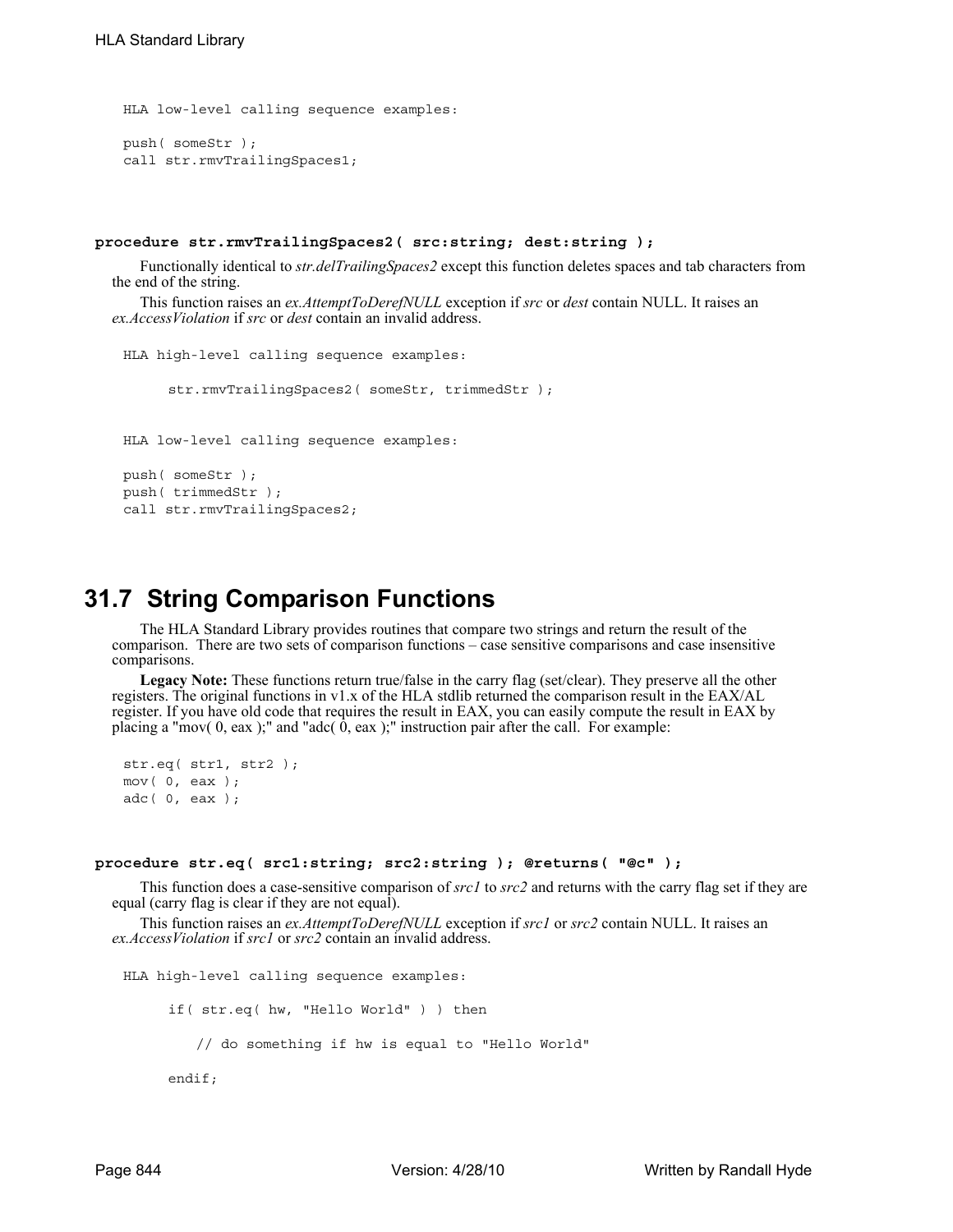```
HLA low-level calling sequence examples:
push( hw );
pushd( hwLiteralString );
call str.eq;
jnc hw_NE_HelloWorld
     // do something if hw is equal to "Hello World"
hw NE HelloWorld:
```
#### **procedure str.ne( src1:string; src2:string ); @returns( "@c" );**

This function does a case-sensitive comparison of *src1* to *src2* and returns with the carry flag set if they are not equal (carry flag is clear if they are equal).

This function raises an *ex.AttemptToDerefNULL* exception if *src1* or *src2* contain NULL. It raises an *ex.AccessViolation* if *src1* or *src2* contain an invalid address.

HLA high-level calling sequence examples: if( str.ne( hw, "Hello World" ) ) then // do something if hw is not equal to "Hello World" endif; HLA low-level calling sequence examples:

```
push( hw );
pushd( hwLiteralString );
call str.ne;
jnc hw_EQ_HelloWorld
```
// do something if hw is not equal to "Hello World"

hw\_EQ\_HelloWorld:

## **procedure str.lt( src1:string; src2:string ); @returns( "@c" );**

This function does a case-sensitive comparison of *src1* to *src2* and returns with the carry flag set if *src1* < *src2* (carry flag is clear if *src1* >= *src2*).

This function raises an *ex.AttemptToDerefNULL* exception if *src1* or *src2* contain NULL. It raises an *ex.AccessViolation* if *src1* or *src2* contain an invalid address.

HLA high-level calling sequence examples: if( str.lt( hw, "Hello World" ) ) then // do something if hw is less than "Hello World" endif;

HLA low-level calling sequence examples:

push( hw );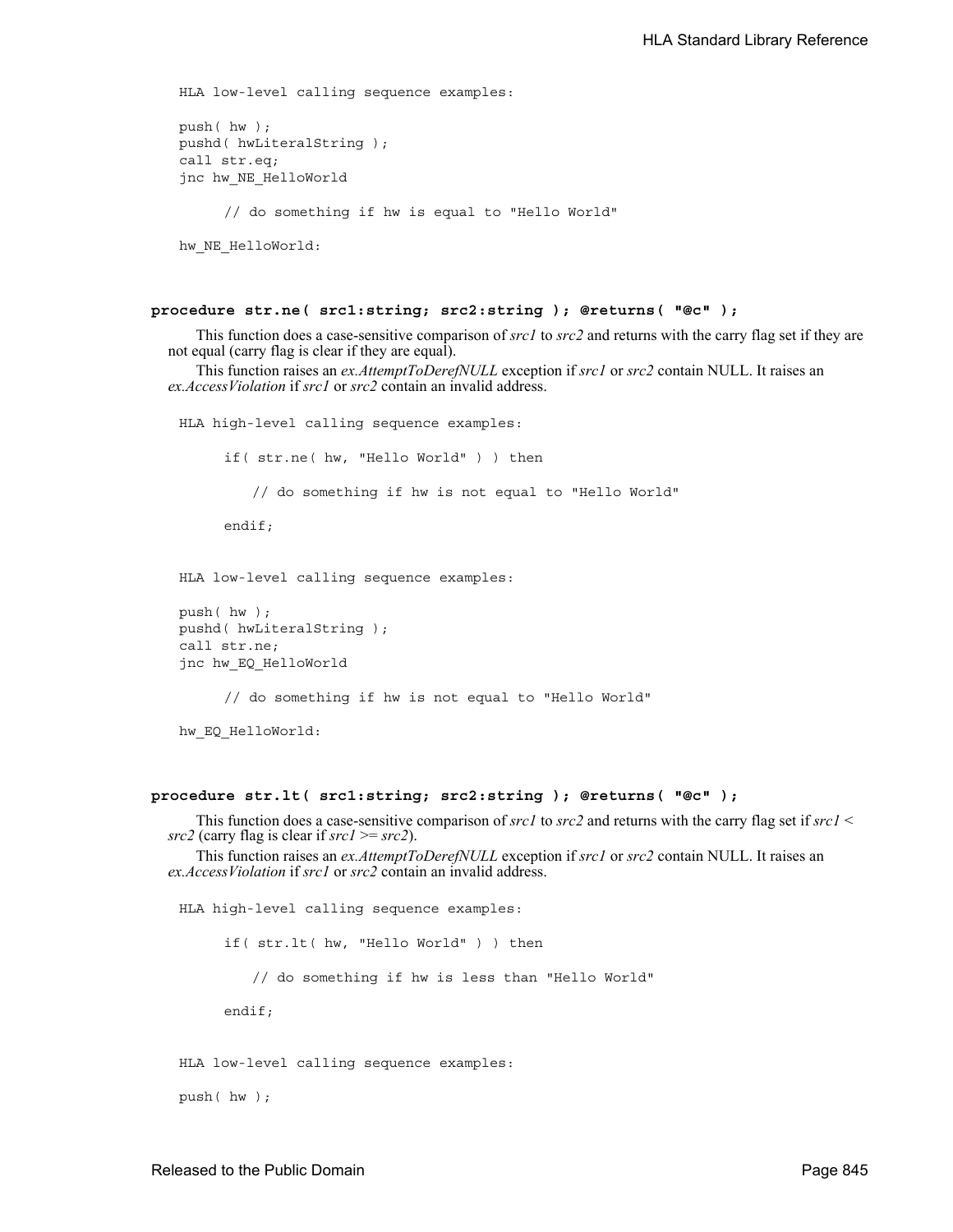## HLA Standard Library

```
pushd( hwLiteralString );
call str.lt;
jnc hw_NLT_HelloWorld
     // do something if hw is less than "Hello World"
```
hw\_NLT\_HelloWorld:

## **procedure str.le( src1:string; src2:string ); @returns( "@c" );**

This function does a case-sensitive comparison of  $srcl$  to  $src2$  and returns with the carry flag set if  $srcl \leq$ *src2* (carry flag is clear if *src1* > *src2*).

This function raises an *ex.AttemptToDerefNULL* exception if *src1* or *src2* contain NULL. It raises an *ex.AccessViolation* if *src1* or *src2* contain an invalid address.

```
HLA high-level calling sequence examples:
     if( str.le( hw, "Hello World" ) ) then
         // do something if hw is less than or equal to "Hello World"
     endif;
HLA low-level calling sequence examples:
push( hw );
pushd( hwLiteralString );
call str.le;
jnc hw_NLE_HelloWorld
     // do something if hw is less than or equal to "Hello World"
hw NLE HelloWorld:
```
## **procedure str.gt( src1:string; src2:string ); @returns( "@c" );**

This function does a case-sensitive comparison of *src1* to *src2* and returns with the carry flag set if *src1* >  $src2$  (carry flag is clear if  $src1 \leq src2$ ).

This function raises an *ex.AttemptToDerefNULL* exception if *src1* or *src2* contain NULL. It raises an *ex.AccessViolation* if *src1* or *src2* contain an invalid address.

```
HLA high-level calling sequence examples:
     if( str.gt( hw, "Hello World" ) ) then
         // do something if hw is greater than "Hello World"
     endif;
HLA low-level calling sequence examples:
push( hw );
pushd( hwLiteralString );
call str.gt;
jnc hw_NGT_HelloWorld
```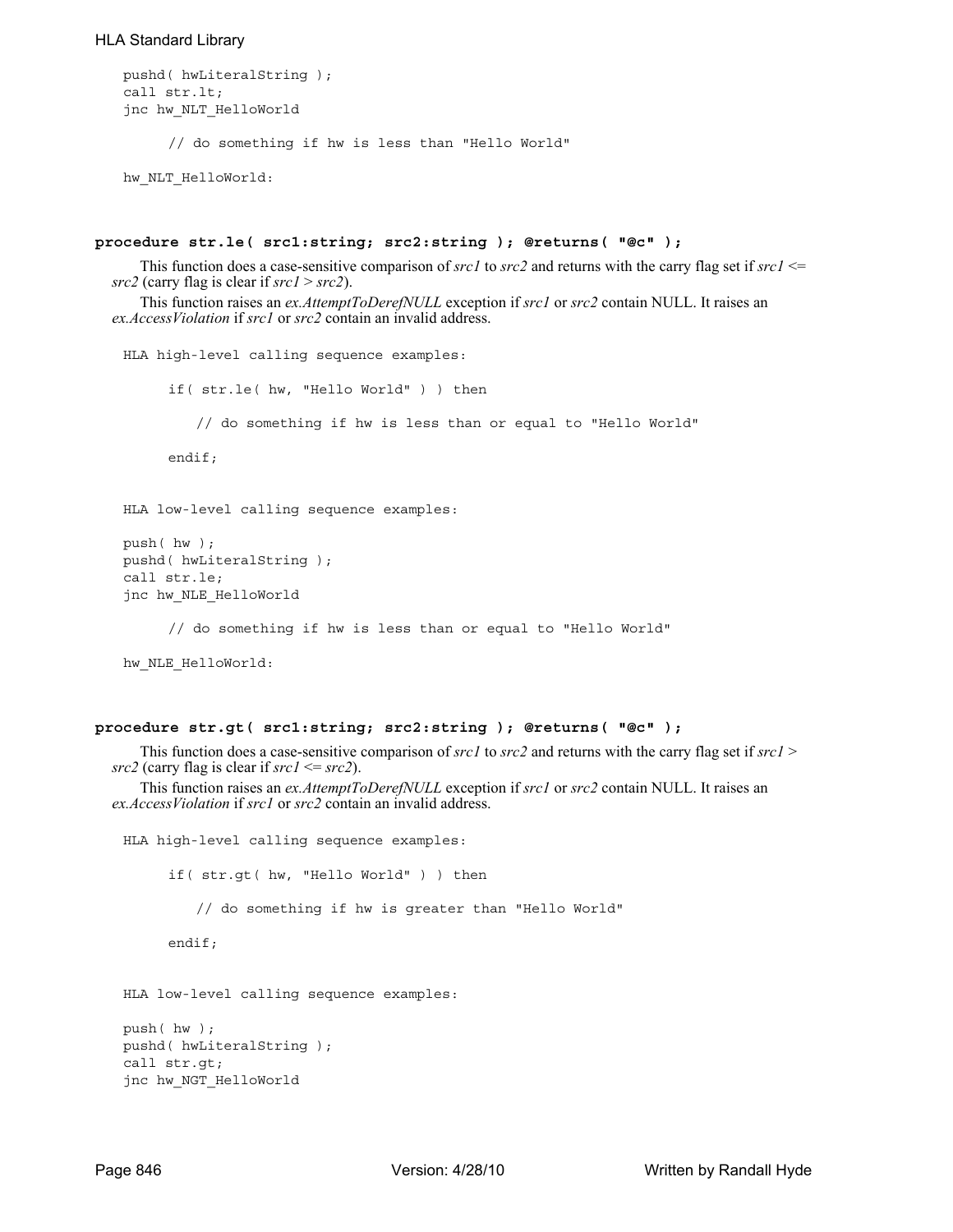// do something if hw is greater than "Hello World"

hw NGT HelloWorld:

#### **procedure str.ge( src1:string; src2:string ); @returns( "@c" );**

This function does a case-sensitive comparison of *src1* to *src2* and returns with the carry flag set if *src1* >= *src2* (carry flag is clear if *src1* < *src2*).

This function raises an *ex.AttemptToDerefNULL* exception if *src1* or *src2* contain NULL. It raises an *ex.AccessViolation* if *src1* or *src2* contain an invalid address.

HLA high-level calling sequence examples:

if( str.ge( hw, "Hello World" ) ) then

// do something if hw is greater than or equal to "Hello World"

endif;

HLA low-level calling sequence examples:

```
push( hw );
pushd( hwLiteralString );
call str.ge;
jnc hw_NGE_HelloWorld
```
// do something if hw is greter than or equal to "Hello World"

hw NGE HelloWorld:

## **procedure str.ieq( src1:string; src2:string ); @returns( "@c" );**

This function does a case-insensitive comparison of *src1* to *src2* and returns with the carry flag set if they are equal (carry flag is clear if they are not equal).

This function raises an *ex.AttemptToDerefNULL* exception if *src1* or *src2* contain NULL. It raises an *ex.AccessViolation* if *src1* or *src2* contain an invalid address.

HLA high-level calling sequence examples: if( str.ieq( hw, "Hello World" ) ) then // do something if hw is equal to "Hello World" endif; HLA low-level calling sequence examples: push( hw ); pushd( hwLiteralString ); call str.ieq; jnc hw\_NE\_HelloWorld // do something if hw is equal to "Hello World" hw NE HelloWorld: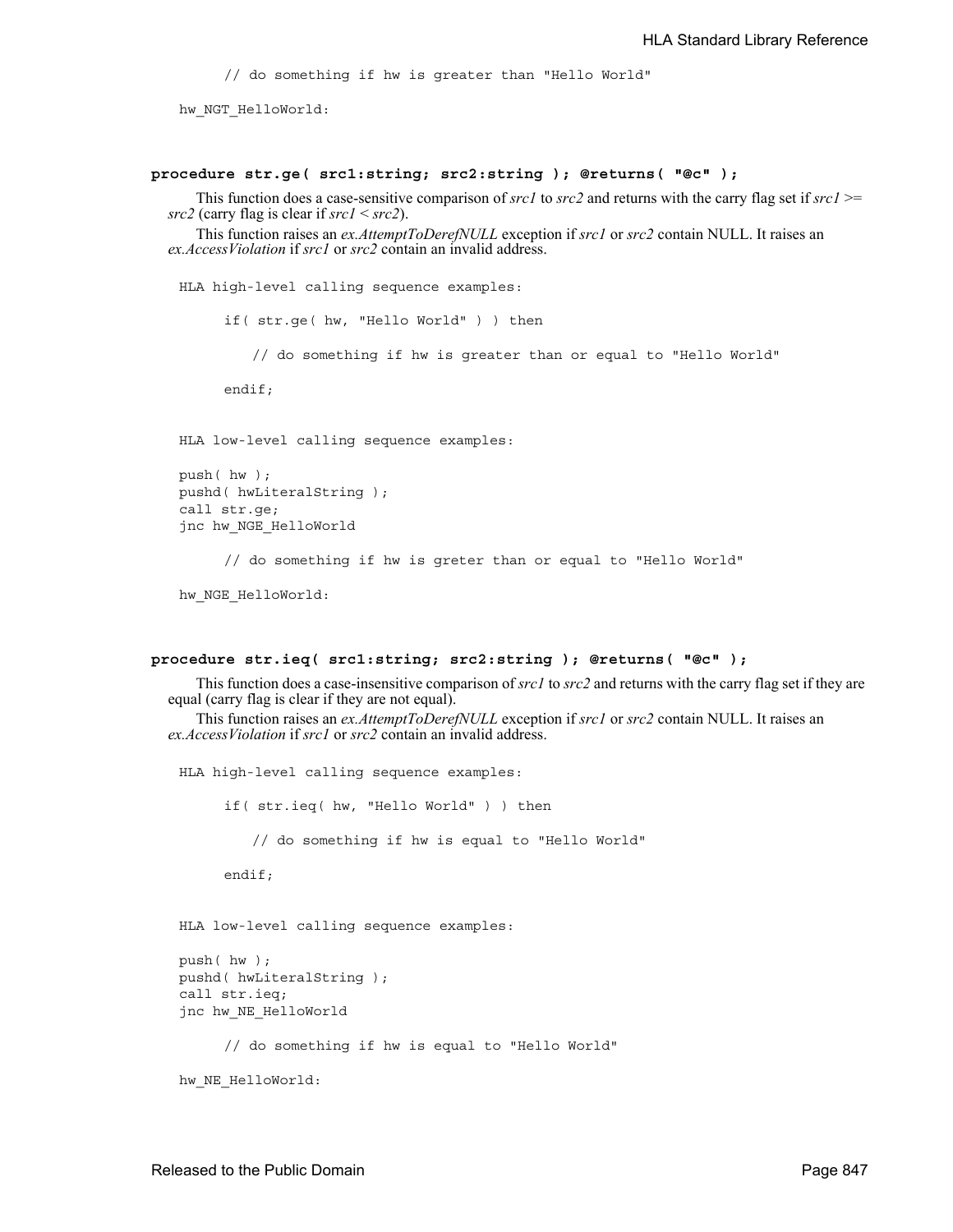### **procedure str.ine( src1:string; src2:string ); @returns( "@c" );**

This function does a case-insensitive comparison of *src1* to *src2* and returns with the carry flag set if they are not equal (carry flag is clear if they are equal).

This function raises an *ex.AttemptToDerefNULL* exception if *src1* or *src2* contain NULL. It raises an *ex.AccessViolation* if *src1* or *src2* contain an invalid address.

```
HLA high-level calling sequence examples:
     if( str.ine( hw, "Hello World" ) ) then
         // do something if hw is not equal to "Hello World"
     endif;
HLA low-level calling sequence examples:
push( hw );
pushd( hwLiteralString );
call str.ine;
jnc hw_EQ_HelloWorld
     // do something if hw is not equal to "Hello World"
```

```
hw_EQ_HelloWorld:
```
#### **procedure str.ilt( src1:string; src2:string ); @returns( "@c" );**

This function does a case-insensitive comparison of *src1* to *src2* and returns with the carry flag set if *src1* < *src2* (carry flag is clear if *src1* >= *src2*).

This function raises an *ex.AttemptToDerefNULL* exception if *src1* or *src2* contain NULL. It raises an *ex.AccessViolation* if *src1* or *src2* contain an invalid address.

```
HLA high-level calling sequence examples:
     if( str.ilt( hw, "Hello World" ) ) then
         // do something if hw is less than "Hello World"
     endif;
HLA low-level calling sequence examples:
push( hw );
pushd( hwLiteralString );
call str.ilt;
jnc hw_NLT_HelloWorld
```
// do something if hw is less than "Hello World"

hw\_NLT\_HelloWorld: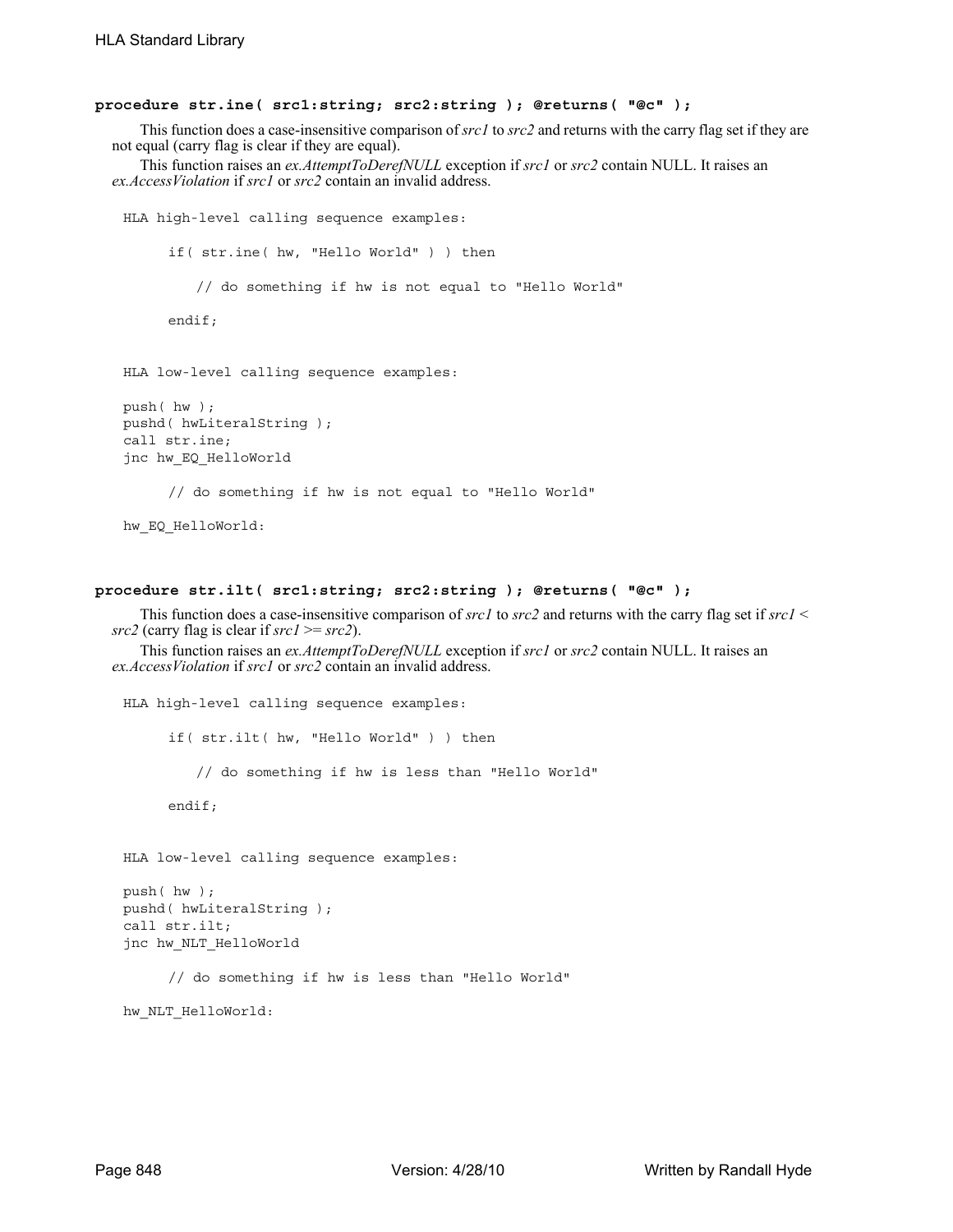```
procedure str.ile( src1:string; src2:string ); @returns( "@c" );
```
This function does a case-insensitive comparison of *src1* to *src2* and returns with the carry flag set if *src1* <= *src2* (carry flag is clear if *src1* > *src2*).

This function raises an *ex.AttemptToDerefNULL* exception if *src1* or *src2* contain NULL. It raises an *ex.AccessViolation* if *src1* or *src2* contain an invalid address.

```
HLA high-level calling sequence examples:
     if( str.ile( hw, "Hello World" ) ) then
        // do something if hw is less than or equal to "Hello World"
     endif;
HLA low-level calling sequence examples:
push( hw );
pushd( hwLiteralString );
call str.ile;
jnc hw_NLE_HelloWorld
```
// do something if hw is less than or equal to "Hello World"

```
hw NLE HelloWorld:
```

```
procedure str.igt( src1:string; src2:string ); @returns( "@c" );
```
This function does a case-insensitive comparison of *src1* to *src2* and returns with the carry flag set if *src1* > *src2* (carry flag is clear if *src1* <= *src2*).

This function raises an *ex.AttemptToDerefNULL* exception if *src1* or *src2* contain NULL. It raises an *ex.AccessViolation* if *src1* or *src2* contain an invalid address.

HLA high-level calling sequence examples: if( str.igt( hw, "Hello World" ) ) then // do something if hw is greater than "Hello World" endif; HLA low-level calling sequence examples: push( hw ); pushd( hwLiteralString ); call str.igt; jnc hw\_NGT\_HelloWorld

// do something if hw is greater than "Hello World"

hw NGT HelloWorld:

## **procedure str.ige( src1:string; src2:string ); @returns( "@c" );**

This function does a case-insensitive comparison of *src1* to *src2* and returns with the carry flag set if *src1* >= *src2* (carry flag is clear if *src1* < *src2*).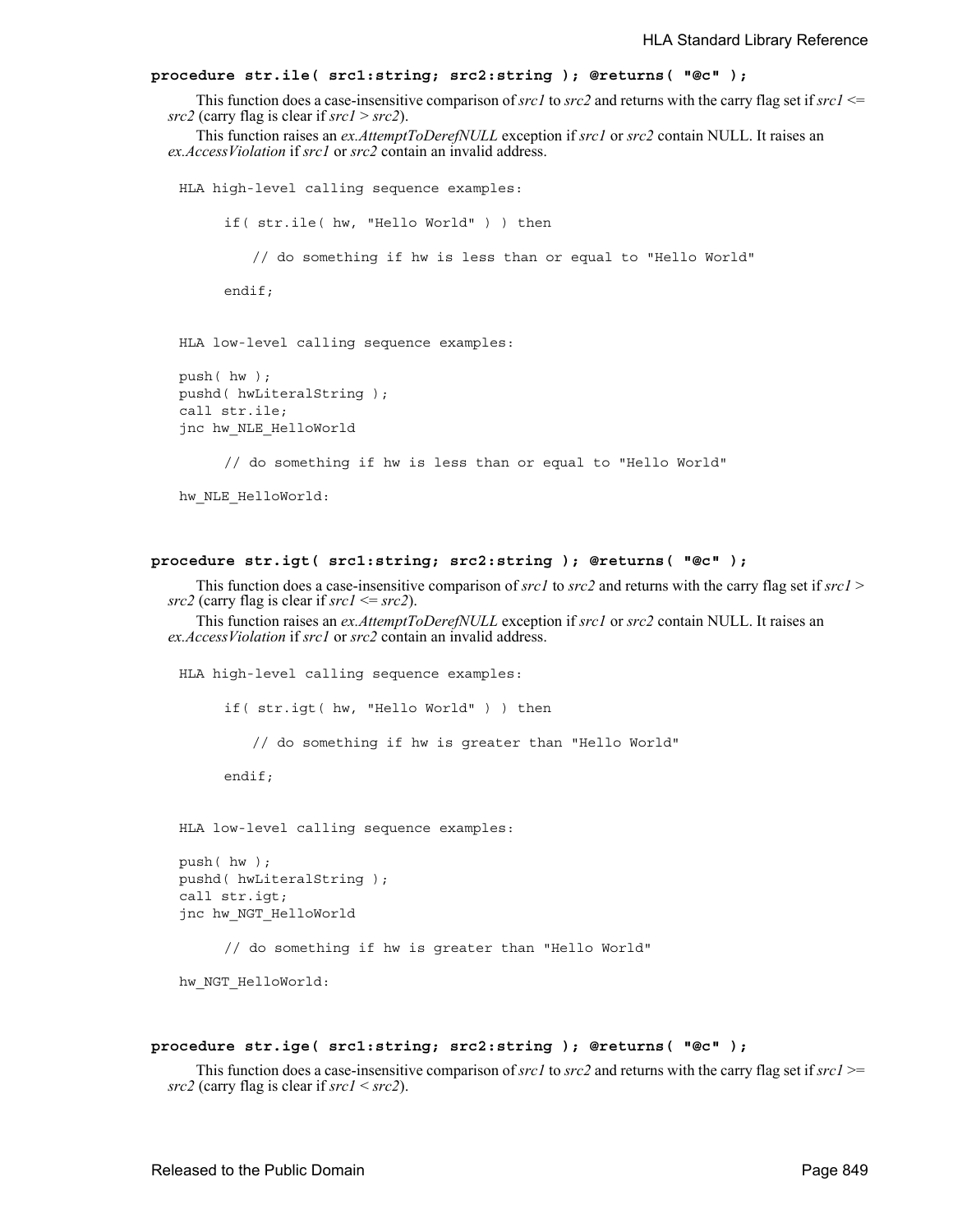```
This function raises an ex.AttemptToDerefNULL exception if src1 or src2 contain NULL. It raises an 
ex.AccessViolation if src1 or src2 contain an invalid address.
```

```
HLA high-level calling sequence examples:
     if( str.ige( hw, "Hello World" ) ) then
         // do something if hw is greater than or equal to "Hello World"
     endif;
HLA low-level calling sequence examples:
push( hw );
pushd( hwLiteralString );
call str.ige;
jnc hw_NGE_HelloWorld
     // do something if hw is greater than or equal to "Hello World"
```

```
hw NGE HelloWorld:
```
## **31.8 String Searching Functions**

The HLA Standard Library provides several routines that search for strings or character patterns within other strings. These functions all return their status (true=found, false=not found) in the carry flag (set=true, clearfalse). Their "returns" string is " $@c$ " so you can call these functions in an boolean expression (e.g., in an IF statement) to test the return result.

Legacy Node: many HLA stdlib v1.x versions of these routines returned the true/false status in the EAX register. If your code requires this, then you can move the carry flag into EAX immediately after a call to one of these functions using code like the following:

```
mov( 0, eax );
adc( 0, eax );
```
## **#macro str.prefix( string, string ); #macro str.prefix( string, dword, string );**

This macro provides a "function overload" declaration for the *str.prefix2* and *str.prefix3* functions. If you pass this macro two arguments, it creates a call to the *str.prefix2* function; if you pass this macro three arguments, it calls the *str.prefix3* function.

## **procedure str.prefix2( baseStr:string; subst:string ); @returns( "@c" );**

This function checks to see if *subst* is a prefix of *baseStr* – that is, it compares the first characters of *baseStr* against *subst* and returns true in the carry flag if all of the characters in *subst* match the characters at the beginning of the *baseStr* string. Note that this function can still return true if *baseStr* is longer than *subst*, as long as the prefix characters of *baseStr* match all the characters of *subst* this function will return true in the carry flag.

This function raises an *ex.AttemptToDerefNULL* exception if *subst* or *baseStr* contain NULL. It raises an *ex.AccessViolation* if *subst* or *baseStr* contain an invalid address.

HLA high-level calling sequence examples:

if( str.prefix2( hw, "Hello World" ) ) then

// do something if hw begins with the string "Hello World"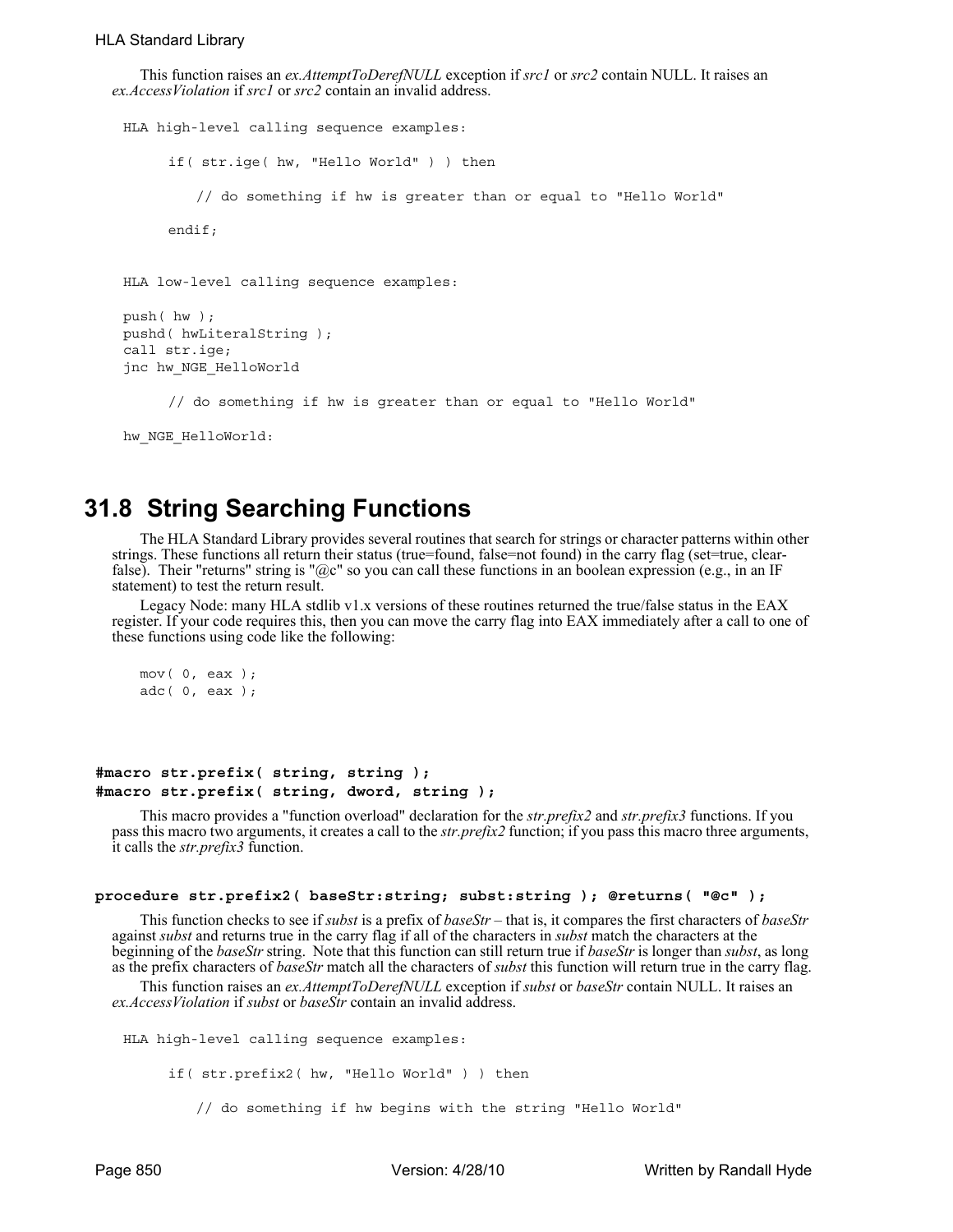```
endif;
HLA low-level calling sequence examples:
static
  hwLiteralString :string := "Hello World";
  .
  .
  .
push( hw );
push( hwLiteralString );
call str.prefix2;
jnc hwNotPrefix;
     // do something if hw begins with the string "Hello World"
```

```
hwNotPrefix:
```
## **procedure str.prefix3( baseStr:string; offset:dword; substr:string ); @returns( "@c" );**

This function checks to see if *subst* is a prefix of *baseStr* beginning at character position *offset* in *baseStr*– that is, it compares the characters of *baseStr* atarting at position *offset* against *subst* and returns true in the carry flag if all of the characters in *subst* match the corresponding characters at the beginning of the *baseStr* string.

This function raises an *ex.AttemptToDerefNULL* exception if *subst* or *baseStr* contain NULL. It raises an *ex.AccessViolation* if *subst* or *baseStr* contain an invalid address. It raises an *ex.StringIndexError* exception if *offset* is greater than the length of *baseStr*.

```
HLA high-level calling sequence examples:
     if( str.prefix3( hw, 10, "Hello World") ) then
         // do something if the 10^{th} character into hw
         // starts the substring "Hello World"
     endif;
HLA low-level calling sequence examples:
static
  hwLiteralString :string := "Hello World";
  .
  .
push( hw );
pushd( 10 );
push( hwLiteralString );
call str.prefix3;
jnc hwNotPrefix;
         // do something if the 10^{th} character into hw
         // starts the substring "Hello World"
hwNotPrefix:
```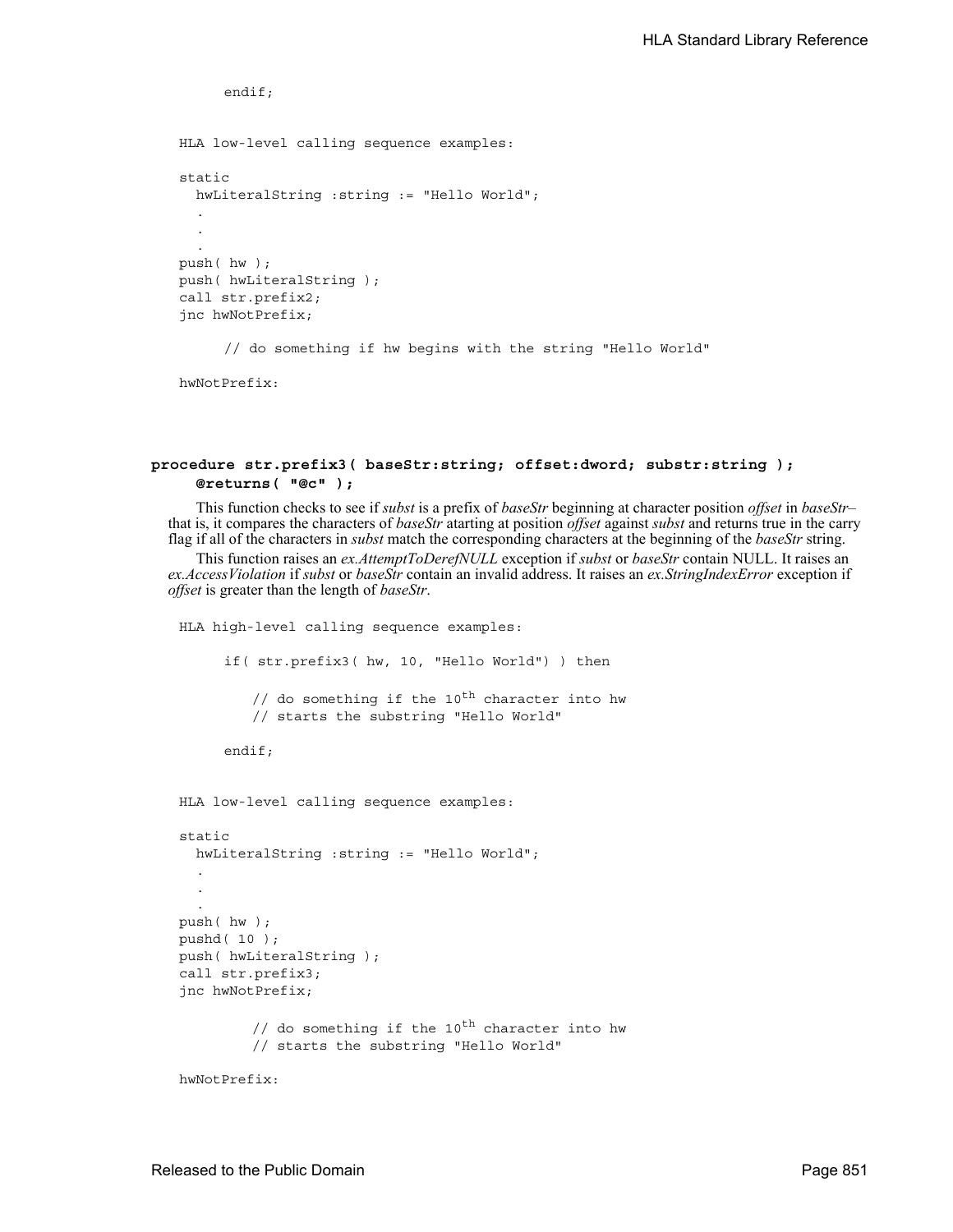## **#macro str.index( string, string ); #macro str.index( string, dword, string );**

This macro provides a "function overload" declaration for the *str.index2* and *str.index3* functions. If you pass this macro two arguments, it creates a call to the *str.index2* function; if you pass this macro three arguments, it calls the *str.index3* function.

#### **procedure str.index2( baseStr:string; subst:string ); @returns( "@c" );**

This function checks to see if *subst* is found within *baseStr*. This function returns with the carry flag set if the substring pointed at by *subst* is present within the string pointed at by *baseStr*; it returns with the carry flag clear if *subst's* string is not found within *baseStr*. This function also returns the index of *subst* within *baseStr* in the EAX register. If *subst's* string is a substring of *baseStr*, then this function returns the index into *baseStr* in the EAX register; it returns -1 in EAX if *subst's* string is not a substring of *baseStr*. If there are multiple occurrences of *subst* within *baseStr*, this function locates the first one it finds by searching from the beginning of the string.

This function raises an *ex.AttemptToDerefNULL* exception if *subst* or *baseStr* contain NULL. It raises an *ex.AccessViolation* if *subst* or *baseStr* contain an invalid address.

```
HLA high-level calling sequence examples:
     if( str.index2( hw, "Hello World") ) then
         // do something if hw contains the string "Hello World"
     endif;
HLA low-level calling sequence examples:
static
  hwLiteralString :string := "Hello World";
  .
  .
  .
push( hw );
push( hwLiteralString );
call str.index2;
jnc hwNotInStr;
     // do something if hw contains the string "Hello World"
```
hwNotInStr:

## **procedure str.index3( baseStr:string; offset:dword; subst:string ); @returns( "@c" );**

This function checks to see if *subst* is found within *baseStr* starting at character position *offset* within *baseStr*. This function returns with the carry flag set if the substring pointed at by *subst* is present within the string pointed at by *baseStr+offset*; it returns with the carry flag clear if *subst's* string is not found within *baseStr+offset*. If *subst's* string is a substring of *baseStr+offset*, then this function returns the index into *baseStr* in the EAX register; it returns -1 in EAX if *subst's* string is found in the substring beginning at *baseStr+offset*. If there are multiple occurrences of *subst* within *baseStr*, this function locates the first one it finds by searching for *subst* starting at character position *offset* within *baseStr*.

This function raises an *ex.AttemptToDerefNULL* exception if *subst* or *baseStr* contain NULL. It raises an *ex.AccessViolation* if *subst* or *baseStr* contain an invalid address. It raises an *ex.StringIndexError* exception if *offset* is greater than the length of *baseStr*.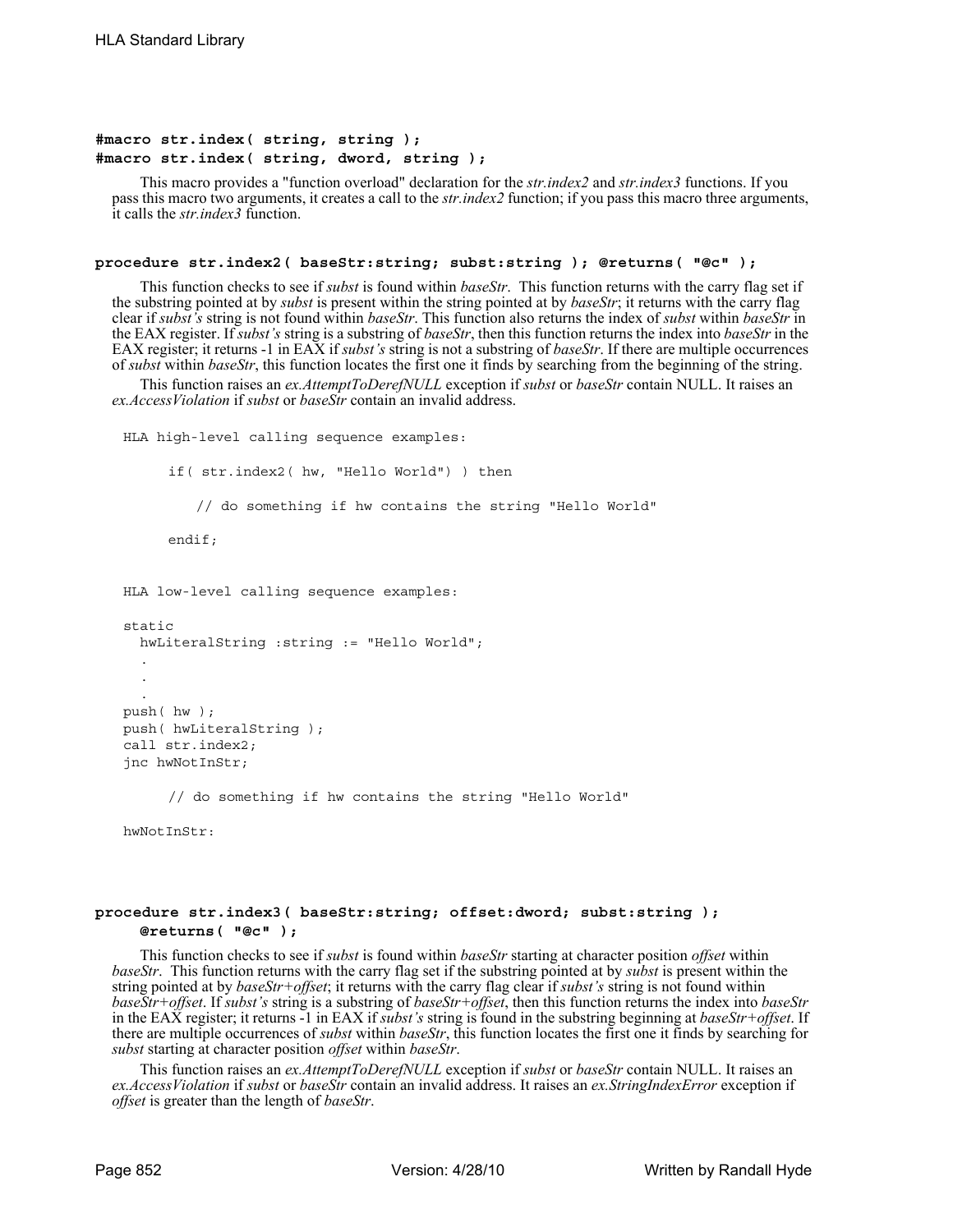```
HLA high-level calling sequence examples:
      if( str.index3( hw, 10, "Hello World" ) ) then
         // do something if the "Hello World" is found in hw
         // somewhere beyond the 10^{th} character position.
     endif;
HLA low-level calling sequence examples:
static
  hwLiteralString :string := "Hello World";
  .
  .
  .
push( hw );
pushd( 10 );
push( hwLiteralString );
call str.index3;
jnc hwNotInStr;
         // do something if the "Hello World" is found in hw
         \frac{1}{s} somewhere beyond the 10<sup>th</sup> character position.
hwNotInStr.
```
## **#macro str.iindex( string, string ); #macro str.iindex( string, dword, string );**

This macro provides a "function overload" declaration for the *str.iindex2* and *str.iindex3* functions. If you pass this macro two arguments, it creates a call to the *str.iindex2* function; if you pass this macro three arguments, it calls the *str.iindex3* function.

#### **procedure str.iindex2( baseStr:string; subst:string ); @returns( "@c" );**

Similar in function to *str.index2* except this function does a case-insenstive search for *subst* within *baseStr*. If there are multiple occurrences of *subst* within *baseStr*, this function locates the first one it fin from the beginning of the string.

This function raises an *ex.AttemptToDerefNULL* exception if *subst* or *baseStr* contain NULL. It raises an *ex.AccessViolation* if *subst* or *baseStr* contain an invalid address.

HLA high-level calling sequence examples: if( str.iindex2( hw, "Hello World" ) ) then // do something if hw contains the string "Hello World" // (or any permutation involving upper or lower case chars) endif; HLA low-level calling sequence examples:

static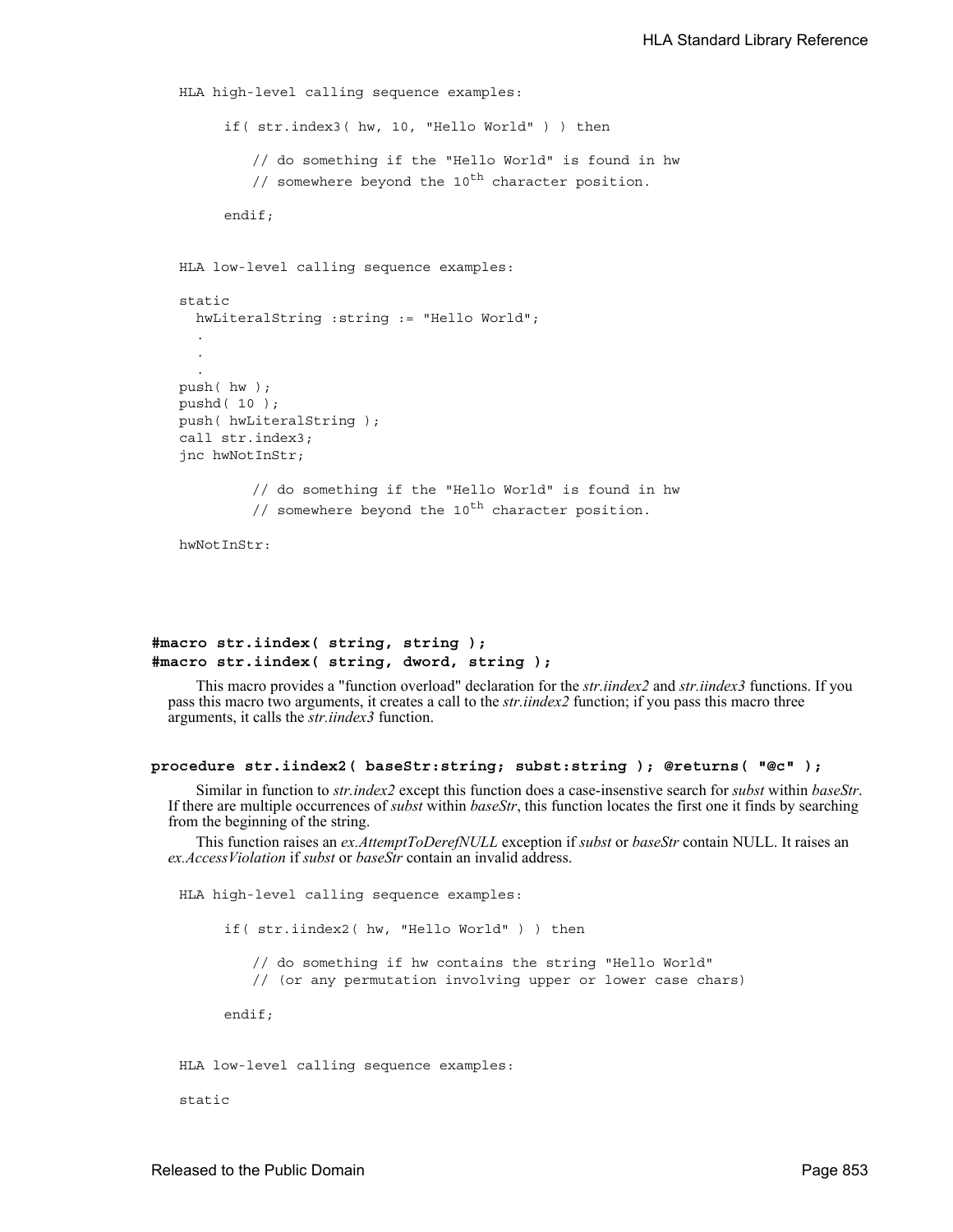```
hwLiteralString :string := "Hello World";
  .
  .
  .
push( hw );
push( hwLiteralString );
call str.iindex2;
jnc hwNotInStr;
         // do something if hw contains the string "Hello World"
         // (or any permutation involving upper or lower case chars)
hwNotInStr:
```
## **procedure str.iindex3( baseStr:string; offset:dword; subst:string ); @returns( "@c" );**

This function is similar to *str.index3* except it does a case-insensitive search for *subst* within *baseStr*. If there are multiple occurrences of *subst* within *baseStr*, this function locates the first one it finds by searching for *subst* starting at character position *offset* within *baseStr*.

This function raises an *ex.AttemptToDerefNULL* exception if *subst* or *baseStr* contain NULL. It raises an *ex.AccessViolation* if *subst* or *baseStr* contain an invalid address. It raises an *ex.StringIndexError* exception if *offset* is greater than the length of *baseStr*.

```
HLA high-level calling sequence examples:
     if( str.iindex3( hw, 10, "Hello World" ) ) then
         // do something if the "Hello World" (or any permutation 
         // involving upper and lower case) is found in hw
         // somewhere beyond the 10^{th} character position.
     endif;
HLA low-level calling sequence examples:
static
  hwLiteralString :string := "Hello World";
  .
  .
  .
push( hw );
pushd( 10 );
push( hwLiteralString );
call str.iindex3;
jnc hwNotInStr;
         // do something if the "Hello World" (or any permutation 
         // involving upper and lower case) is found in hw
         // somewhere beyond the 10^{th} character position.
```
hwNotInStr: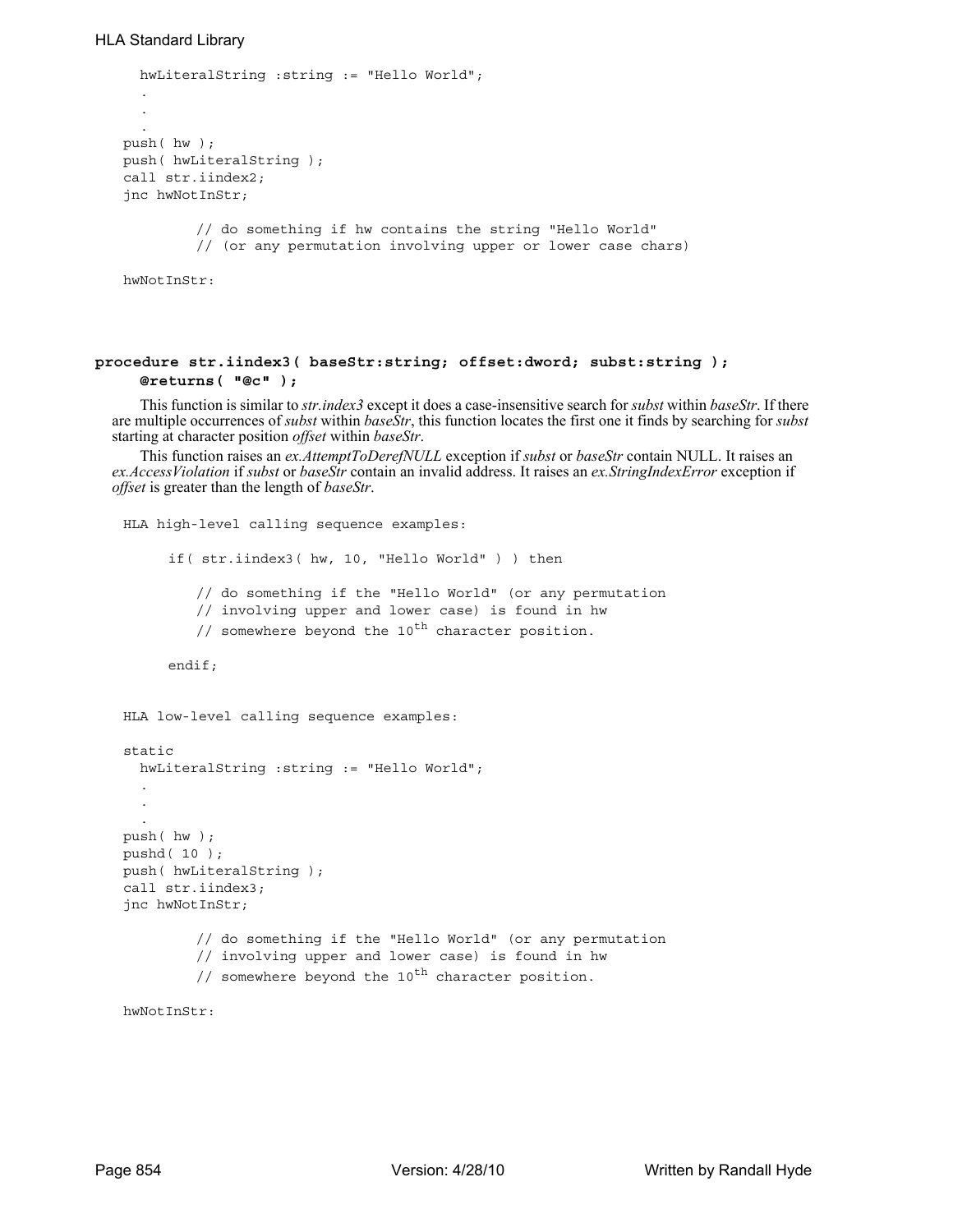## **#macro str.rindex( string, string ); #macro str.rindex( string, dword, string );**

This macro provides a "function overload" declaration for the *str.rindex2* and *str.rindex3* functions. If you pass this macro two arguments, it creates a call to the *str.rindex2* function; if you pass this macro three arguments, it calls the *str.rindex3* function.

#### **procedure str.rindex2( baseStr:string; substr:string ); @returns( "@c" );**

This function checks to see if *subst* is found within *baseStr*. This function returns with the carry flag set if the substring pointed at by *subst* is present within the string pointed at by *baseStr*; it returns with the carry flag clear if *subst's* string is not found within *baseStr*. This function also returns the index of *subst* within *baseStr* in the EAX register. If *subst's* string is a substring of *baseStr*, then this function returns the index into *baseStr* in the EAX register; it returns -1 in EAX if *subst's* string is not a substring of *baseStr*. If there are multiple occurrences of *subst* within *baseStr*, this function locates the last one it finds by searching backwards from the end of *baseStr*.

This function raises an *ex.AttemptToDerefNULL* exception if *subst* or *baseStr* contain NULL. It raises an *ex.AccessViolation* if *subst* or *baseStr* contain an invalid address.

HLA high-level calling sequence examples:

```
if( str.rindex2( hw, "Hello World" ) ) then
        // do something if hw contains the string "Hello World"
     endif;
HLA low-level calling sequence examples:
static
```

```
hwLiteralString :string := "Hello World";
  .
  .
  .
push( hw );
push( hwLiteralString );
call str.rindex2;
jnc hwNotInStr;
```
// do something if hw contains the string "Hello World"

hwNotInStr.

## **procedure str.rindex3( baseStr:string; offset:dword; subst:string ); @returns( "@c" );**

This function checks to see if *subst* is found within *baseStr* starting at character position *offset* within *baseStr*. This function returns with the carry flag set if the substring pointed at by *subst* is present within the string pointed at by *baseStr+offset*; it returns with the carry flag clear if *subst's* string is not found within *baseStr+offset*. If *subst's* string is a substring of *baseStr+offset*, then this function returns the index into *baseStr* in the EAX register; it returns -1 in EAX if *subst's* string is found in the substring beginning at *baseStr+offset*. If there are multiple occurrences of *subst* within *baseStr*, this function locates the first one it finds by searching for *subst* starting at the last character position within *baseStr* up to character position *offset*.

This function raises an *ex.AttemptToDerefNULL* exception if *subst* or *baseStr* contain NULL. It raises an *ex.AccessViolation* if *subst* or *baseStr* contain an invalid address. It raises an *ex.StringIndexError* exception if *offset* is greater than the length of *baseStr*.

HLA high-level calling sequence examples:

if( str.rindex3( hw, 10, "Hello World" ) ) then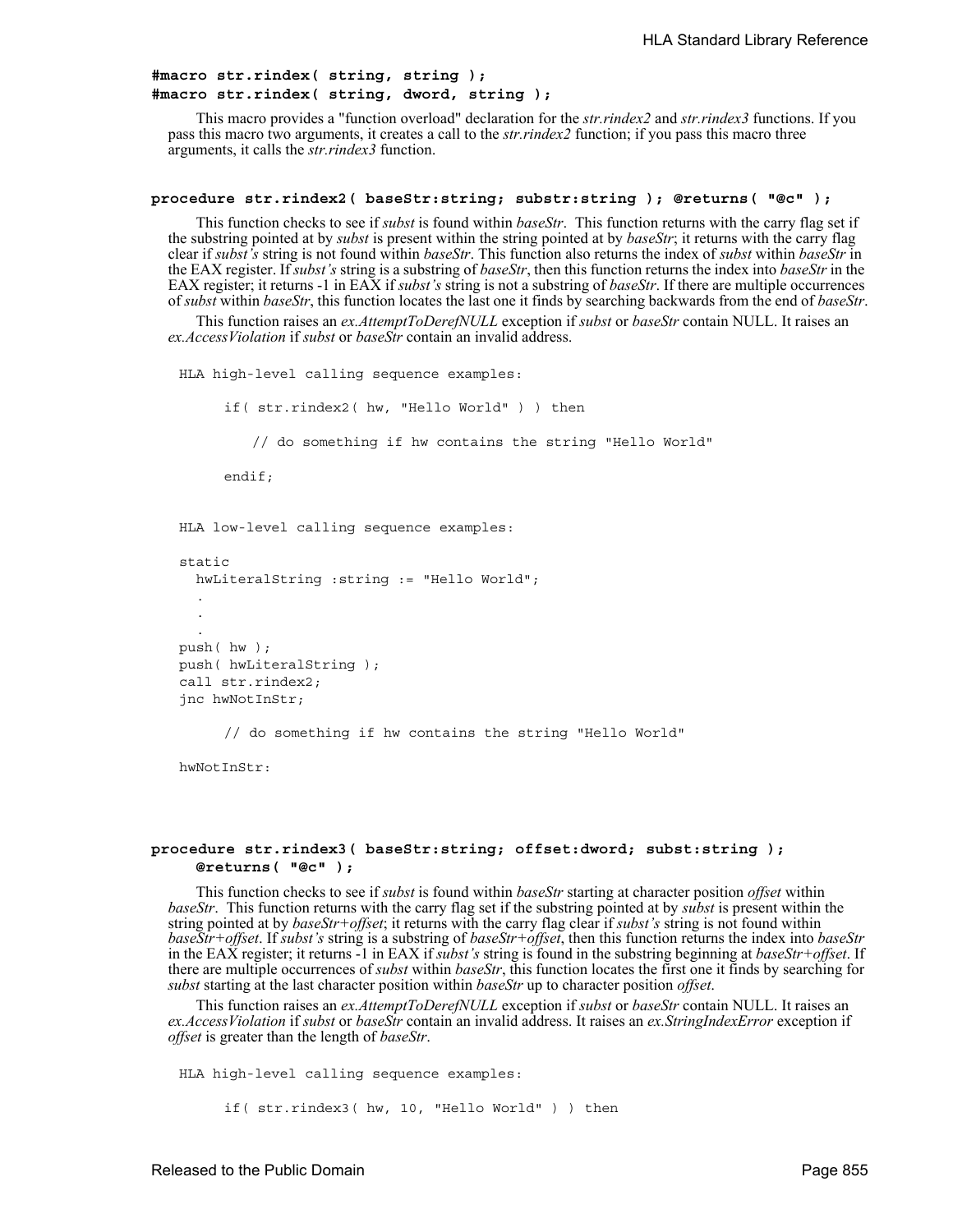```
// do something if the "Hello World" is found in hw
         // somewhere beyond the 10^{th} character position.
     endif;
HLA low-level calling sequence examples:
static
 hwLiteralString :string := "Hello World";
  .
  .
  .
push( hw );
pushd( 10 );
push( hwLiteralString );
call str.rindex3;
jnc hwNotInStr;
         // do something if the "Hello World" is found in hw
         // somewhere beyond the 10^{th} character position.
```
hwNotInStr:

## **#macro str.irindex( string, string ); #macro str.irindex( string, dword, string );**

This macro provides a "function overload" declaration for the *str.irindex2* and *str.irindex3* functions. If you pass this macro two arguments, it creates a call to the *str.irindex2* function; if you pass this macro three arguments, it calls the *str.irindex3* function.

#### **procedure str.irindex2( baseStr:string; subst:string ); @returns( "@c" );**

Similar in function to *str.rindex2* except this function does a case-insenstive search for *subst* within *baseStr*. If there are multiple occurrences of *subst* within *baseStr*, this function locates the last one in *baseStr* finds by searching backwards from the end of the string.

This function raises an *ex.AttemptToDerefNULL* exception if *subst* or *baseStr* contain NULL. It raises an *ex.AccessViolation* if *subst* or *baseStr* contain an invalid address.

```
HLA high-level calling sequence examples:
     if( str.irindex2( hw, "Hello World" ) ) then
         // do something if hw contains the string "Hello World"
         // (or any permutation involving upper or lower case chars)
     endif;
HLA low-level calling sequence examples:
static
 hwLiteralString :string := "Hello World";
  .
  .
  .
```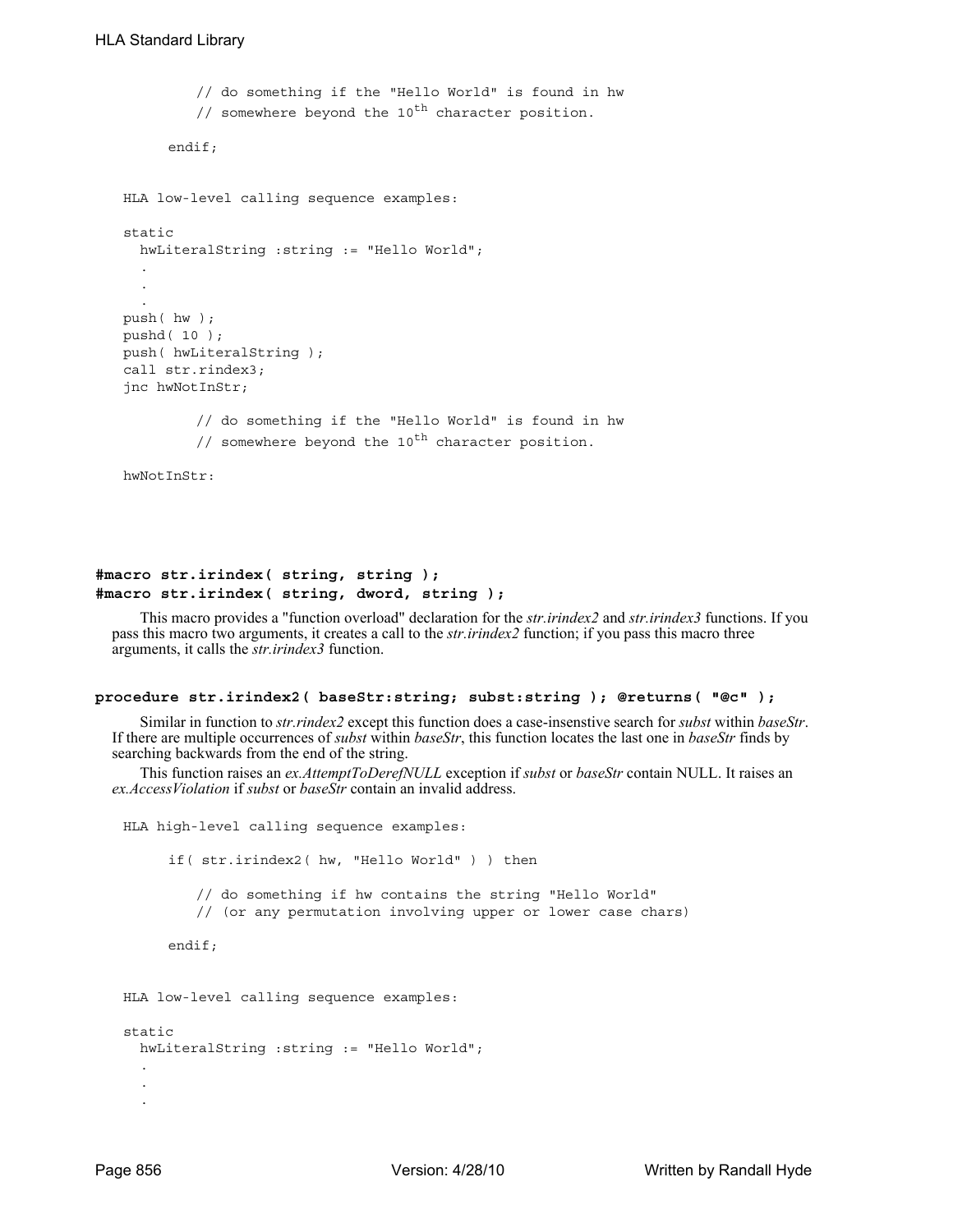```
push( hw );
push( hwLiteralString );
call str.irindex2;
jnc hwNotInStr;
```
// do something if hw contains the string "Hello World" // (or any permutation involving upper or lower case chars)

hwNotInStr:

## **procedure str.irindex3( baseStr:string; offset:dword; subst:string ); @returns( "@c" );**

This function is similar to *str.rindex3* except it does a case-insensitive search for *subst* within *baseStr*. If there are multiple occurrences of *subst* within *baseStr*, this function locates the last one in *baseStr* by searching backwards for *subst* starting at the end of *baseStr* down to character position *offset*.

This function raises an *ex.AttemptToDerefNULL* exception if *subst* or *baseStr* contain NULL. It raises an *ex.AccessViolation* if *subst* or *baseStr* contain an invalid address. It raises an *ex.StringIndexError* exception if *offset* is greater than the length of *baseStr*.

```
HLA high-level calling sequence examples:
     if( str.irindex3( hw, 10, "Hello World" ) ) then
         // do something if the "Hello World" (or any permutation 
         // involving upper and lower case) is found in hw
         // somewhere beyond the 10^{th} character position.
     endif;
HLA low-level calling sequence examples:
static
  hwLiteralString :string := "Hello World";
  .
  .
  .
push( hw );
pushd( 10 );
push( hwLiteralString );
call str.irindex3;
jnc hwNotInStr;
         // do something if the "Hello World" (or any permutation 
         // involving upper and lower case) is found in hw
         // somewhere beyond the 10^{th} character position.
```
hwNotInStr: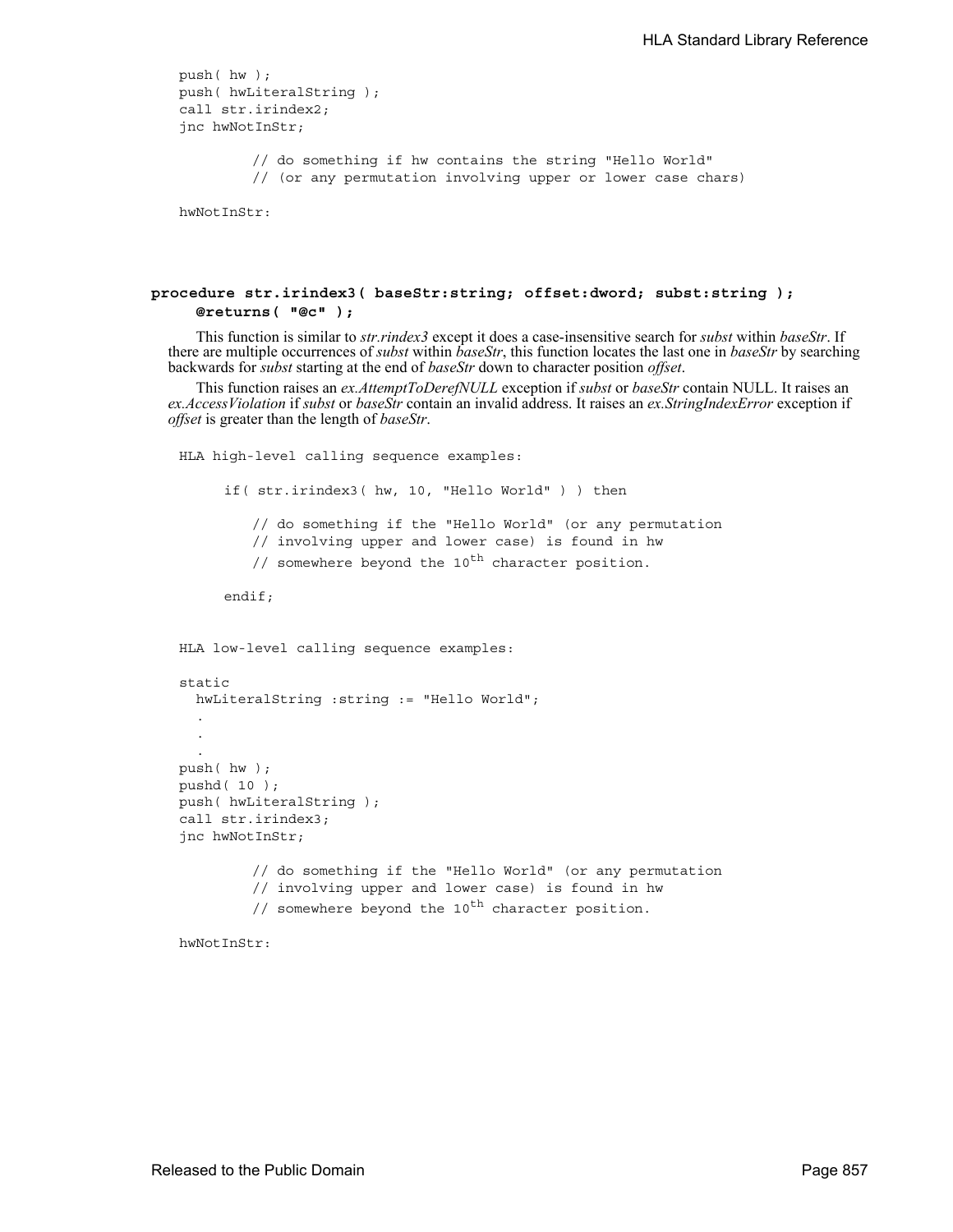```
#macro str.chpos( string, string );
#macro str.chpos( string, dword, string );
```
This macro provides a "function overload" declaration for the *str.chpos2* and *str.chpos3* functions. If you pass this macro two arguments, it creates a call to the *str.chpos2* function; if you pass this macro three arguments, it calls the *str.chpos3* function.

#### **procedure str.chpos2( baseStr:string; src:char ); @returns( "@c" );**

This function checks to see if *src* is found within *baseStr*. This function returns with the carry flag set if the character *src* is present within the string pointed at by *baseStr*; it returns with the carry flag clear if *src* is not found within *baseStr*. This function also returns the index of *src* within *baseStr* in the EAX register. If *src* is present in *baseStr*, then this function returns the index into *baseStr* in the EAX register; it returns -1 in EAX if *src* is not present in *baseStr*. If there are multiple occurrences of *src* within *baseStr*, this function locates the first one it finds by searching from the beginning of the string.

This function raises an *ex.AttemptToDerefNULL* exception if *baseStr* contains NULL. It raises an *ex.AccessViolation* if *baseStr* contains an invalid address.

```
HLA high-level calling sequence examples:
     if( str.chpos2( someStr, 'a' ) ) then
         // do something if hw contains the character 'a'
     endif;
HLA low-level calling sequence examples:
push( someStr );
pushd( 'a' );
call str.chpos2;
jnc aNotInStr;
```
// do something if hw contains the character 'a'.

aNotInStr:

### **procedure str.chpos3( baseStr:string; offset:dword; src:char ); @returns( "@c" );**

This function checks to see if *src* is found within *baseStr* starting at character position *offset* within *baseStr*.<br>This function returns with the carry flag set if *src* is present within the string pointed at by *b* returns with the carry flag clear if *src* is not found within *baseStr+offset*. If *src* is found in *baseStr+offset*, then this function returns the index into *baseStr* in the EAX register; it returns -1 in EAX if *src* is found in the substring beginning at *baseStr+offset*. If there are multiple occurrences of *src* within *baseStr*, this function locates the first one it finds by searching for *src* starting at character position *offset* within *baseStr*.

This function raises an *ex.AttemptToDerefNULL* exception if *subst* or *baseStr* contain NULL. It raises an *ex.AccessViolation* if *subst* or *baseStr* contain an invalid address. It raises an *ex.StringIndexError* exception if *offset* is greater than the length of *baseStr*.

```
HLA high-level calling sequence examples:
     if( str.chpos3( hw, 10, 'a' ) ) then
         // do something if the 'a' is found in hw
         // somewhere beyond the 10^{th} character position.
     endif;
```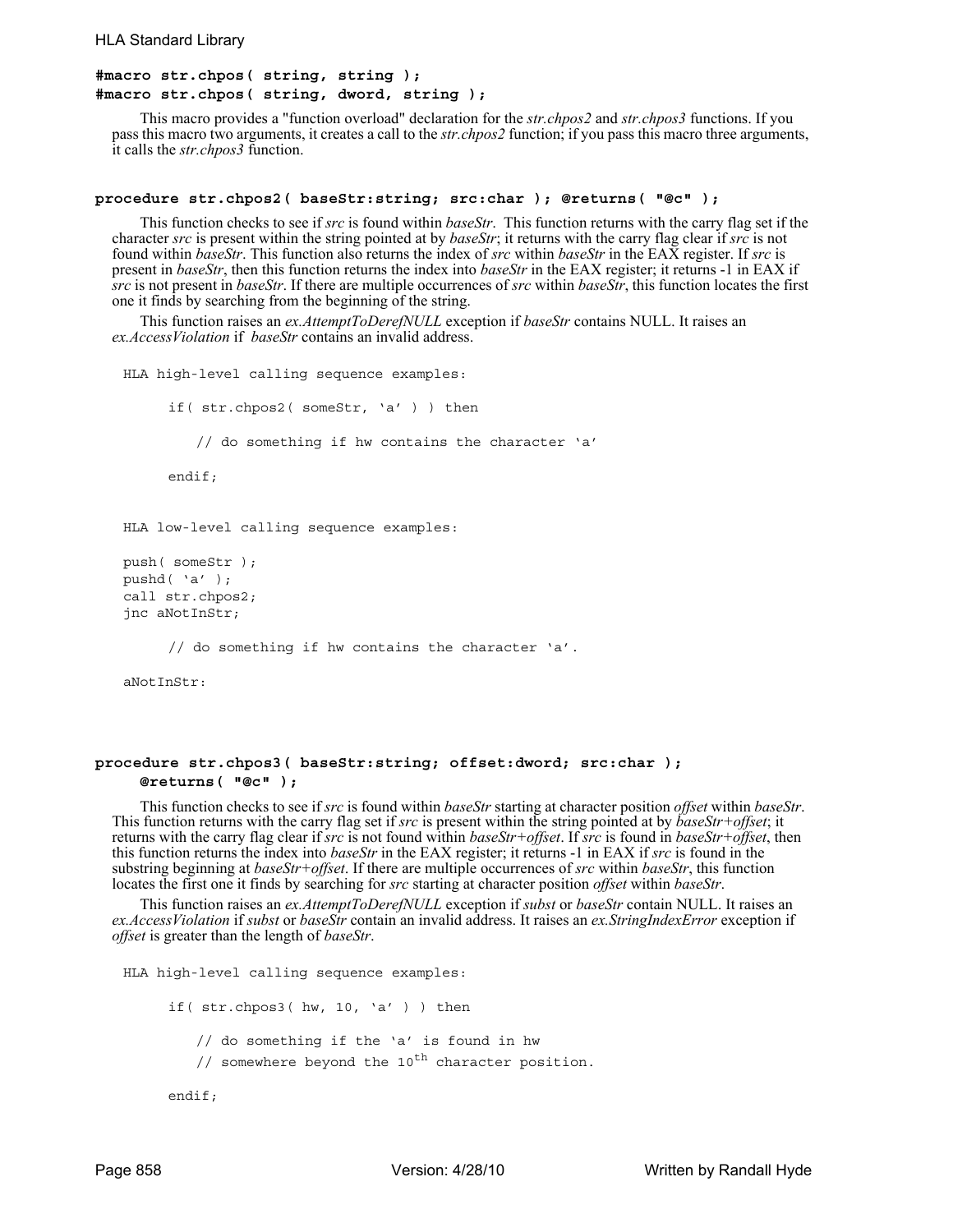```
HLA low-level calling sequence examples:
push( hw );
pushd( 10 );
pushd( 'a' );
call str.chpos3;
jnc hwNotInStr;
         // do something if the 'a' is found in hw
         // somewhere beyond the 10^{th} character position.
```

```
hwNotInStr:
```
## **#macro str.ichpos( string, string ); #macro str.ichpos( string, dword, string );**

This macro provides a "function overload" declaration for the *str.ichpos2* and *str.ichpos3* functions. If you pass this macro two arguments, it creates a call to the *str.ichpos2* function; if you pass this macro three arguments, it calls the *str.ichpos3* function.

```
procedure str.ichpos2( baseStr:string; src:char ); @returns( "@c" );
```
Similar in function to *str.chpos2* except this function does a case-insenstive search for *src* within *baseStr*. If there are multiple occurrences of *src* within *baseStr*, this function locates the first one it finds by searching from the beginning of the string.

This function raises an *ex.AttemptToDerefNULL* exception if *subst* or *baseStr* contain NULL. It raises an *ex.AccessViolation* if *subst* or *baseStr* contain an invalid address.

```
HLA high-level calling sequence examples:
     if( str.ichpos2( someStr, 'b' ) ) then
        // do something if someStr contains the character 'b' or 'B'
     endif;
HLA low-level calling sequence examples:
```

```
push( someStr);
pushd( 'b' );
call str.ichpos2;
jnc hwNotInStr;
```
// do something if someStr contains the character 'b' or 'B'

hwNotInStr:

## **procedure str.ichpos3( baseStr:string; offset:dword; src:char ); @returns( "@c" );**

This function is similar to *str.chpos3* except it does a case-insensitive search for *src* within *baseStr*. If there are multiple occurrences of *src* within *baseStr*, this function locates the first one it finds by searching for *src* starting at character position *offset* within *baseStr*.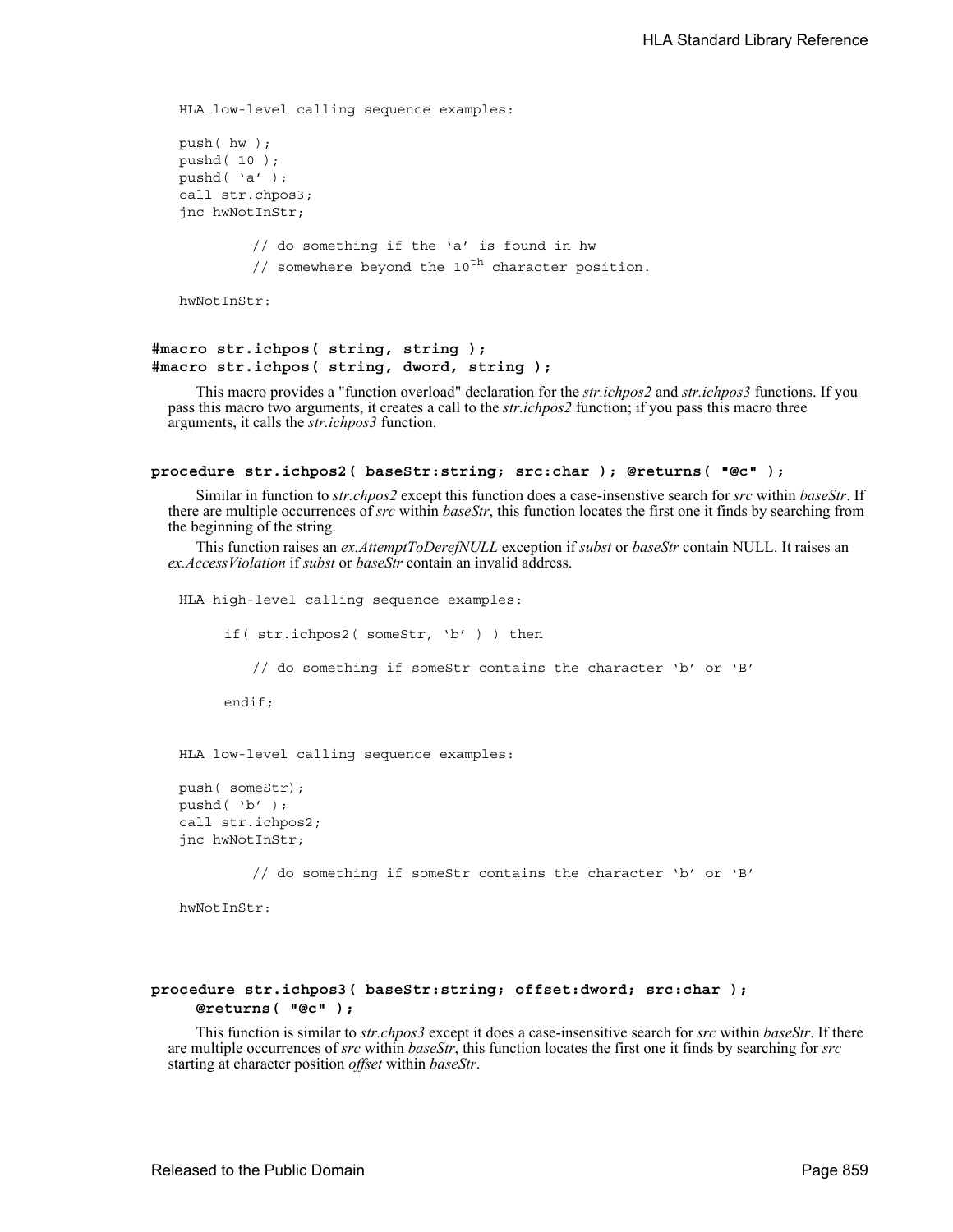This function raises an *ex.AttemptToDerefNULL* exception if *subst* or *baseStr* contain NULL. It raises an *ex.AccessViolation* if *subst* or *baseStr* contain an invalid address. It raises an *ex.StringIndexError* exception if *offset* is greater than the length of *baseStr*.

```
HLA high-level calling sequence examples:
     if( str.ichpos3( someStr, 10, 'c' ) ) then
         // do something if 'c' or 'C' is found in someStr
         // somewhere beyond the 10^{th} character position.
     endif;
HLA low-level calling sequence examples:
push( someStr );
pushd( 10 );
pushd( 'c' );
call str.ichpos3;
jnc hwNotInStr;
         // do something if 'c' or 'C' is found in someStr
         // somewhere beyond the 10^{th} character position.
hwNotInStr:
```
## **#macro str.rchpos( string, string ); #macro str.rchpos( string, dword, string );**

This macro provides a "function overload" declaration for the *str.rchpos2* and *str.rchpos3* functions. If you pass this macro two arguments, it creates a call to the *str.rchpos2* function; if you pass this macro three arguments, it calls the *str.rchpos3* function.

## **procedure str.rchpos2( baseStr:string; src:char ); @returns( "@c" );**

This function checks to see if *src* is found within *baseStr*. This function returns with the carry flag set if *src* is present within the string pointed at by *baseStr*; it returns with the carry flag clear if *src* is not found within *baseStr*. This function also returns the index of *src* within *baseStr* in the EAX register. If *src* is in *baseStr*, then this function returns the index into *baseStr* in the EAX register; it returns -1 in EAX if *src* is not present in *baseStr*. If there are multiple occurrences of *src* within *baseStr*, this function locates the last one it finds by searching backwards from the end of *baseStr*.

This function raises an *ex.AttemptToDerefNULL* exception if *subst* or *baseStr* contain NULL. It raises an *ex.AccessViolation* if *subst* or *baseStr* contain an invalid address.

```
HLA high-level calling sequence examples:
     if( str.rchpos2( someStr, 'd' ) ) then
        // do something if someStr contains 'd'
     endif;
HLA low-level calling sequence examples:
```
static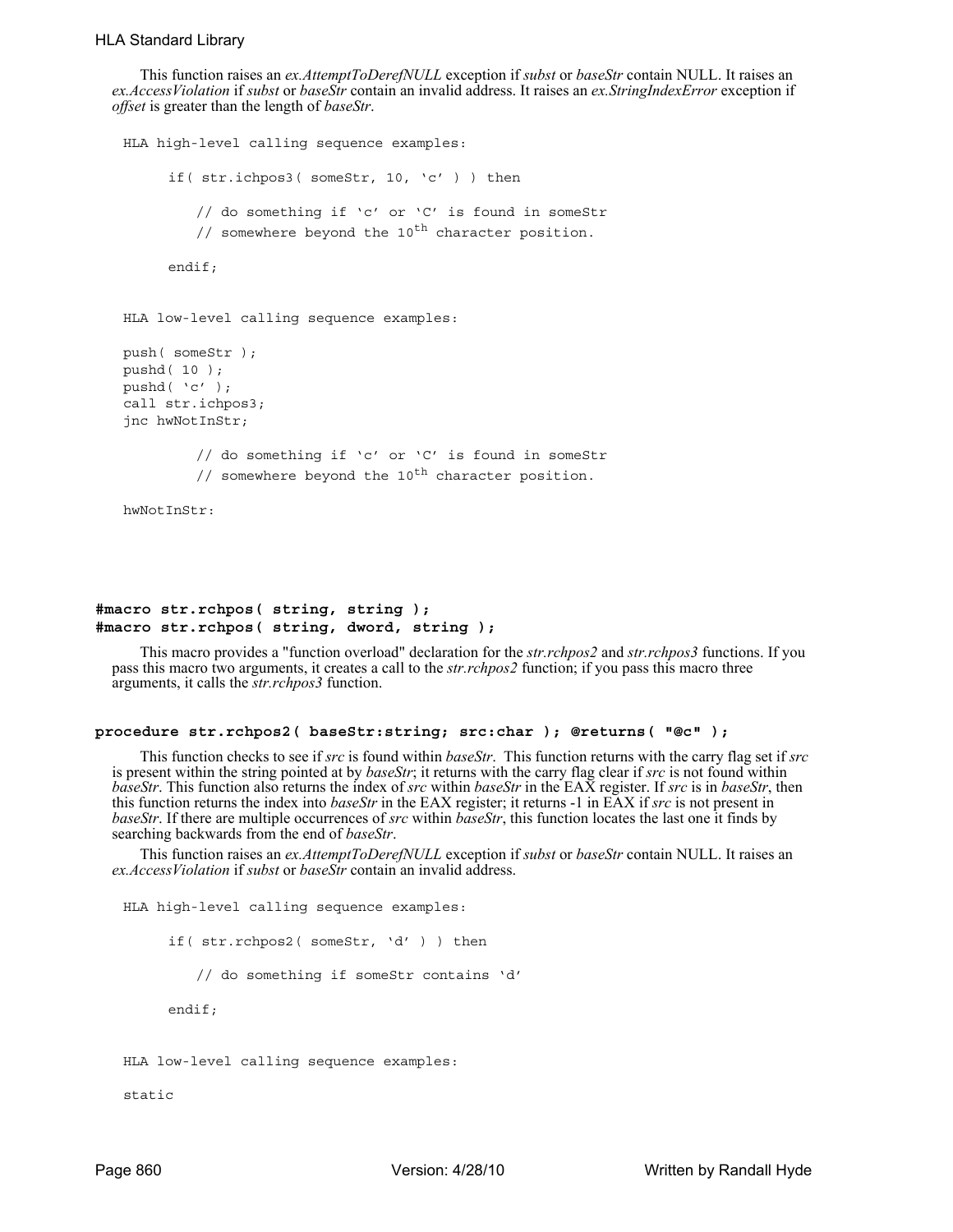```
push( someStr );
pushd( 'd' );
call str.rchpos2;
jnc hwNotInStr;
```
// do something if someStr contains 'd'

hwNotInStr:

## **procedure str.rchpos3( baseStr:string; offset:dword; src:char ); @returns( "@c" );**

This function checks to see if *src* is found within *baseStr* starting at character position *offset* within *baseStr*. This function returns with the carry flag set if *src* is present within the string pointed at by *baseStr+offset*; it returns with the carry flag clear if *src* is not found within *baseStr+offset*. If *src* is present in *baseStr+offset*, then this function returns the index into *baseStr* in the EAX register; it returns -1 in EAX if *src* is not found in the substring beginning at *baseStr+offset*. If there are multiple occurrences of *src* within *baseStr*, this function locates the first one it finds by searching backwards for *src* starting at the last character position within *baseStr* (down to character position *offset)*.

This function raises an *ex.AttemptToDerefNULL* exception if *subst* or *baseStr* contain NULL. It raises an *ex.AccessViolation* if *subst* or *baseStr* contain an invalid address. It raises an *ex.StringIndexError* exception if *offset* is greater than the length of *baseStr*.

```
HLA high-level calling sequence examples:
     if( str.rchpos3( someStr, 10, 'e' ) ) then
         // do something if 'e' is found in someStr
         // somewhere beyond the 10^{th} character position.
     endif;
HLA low-level calling sequence examples:
static
  hwLiteralString :string := "Hello World";
  .
  .
  .
push( someStr );
pushd( 10 );
pushd( 'e' );
call str.rchpos3;
jnc hwNotInStr;
         // do something if 'e' is found in someStr
         // somewhere beyond the 10^{th} character position.
```

```
hwNotInStr:
```

```
#macro str.irchpos( string, string );
#macro str.irchpos( string, dword, string );
```
This macro provides a "function overload" declaration for the *str.irchpos2* and *str.irchpos3* functions. If you pass this macro two arguments, it creates a call to the *str.irchpos2* function; if you pass this macro three arguments, it calls the *str.irchpos3* function.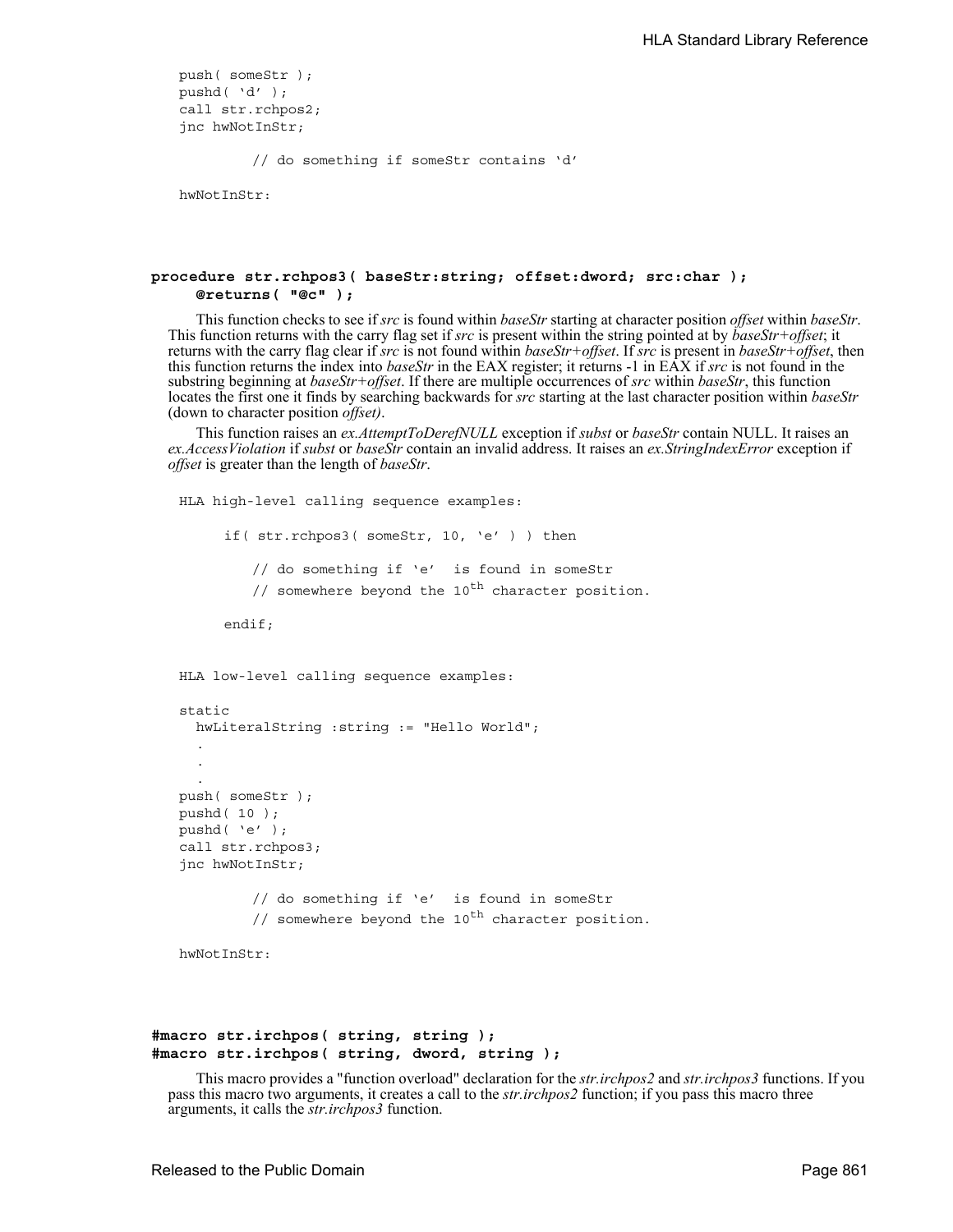#### **procedure str.irchpos2( baseStr:string; src:char ); @returns( "@c" );**

Similar in function to *str.rchpos2* except this function does a case-insenstive search for *src* within *baseStr*. If there are multiple occurrences of *src* within *baseStr*, this function locates the last one in *baseStr* finds by searching backwards from the end of the string.

This function raises an *ex.AttemptToDerefNULL* exception if *subst* or *baseStr* contain NULL. It raises an *ex.AccessViolation* if *subst* or *baseStr* contain an invalid address.

```
HLA high-level calling sequence examples:
     if( str.irchpos2( someStr, 'f' ) ) then
         // do something if someStr contains 'f' or 'F'
     endif;
HLA low-level calling sequence examples:
push( someStr );
pushd( 'f' );
call str.irchpos2;
jnc hwNotInStr;
         // do something if someStr contains 'f' or 'F'
```
hwNotInStr:

## **procedure str.irchpos3( baseStr:string; offset:dword; src:char ); @returns( "@c" );**

This function is similar to *str.rchpos3* except it does a case-insensitive search for *src* within *baseStr*. If there are multiple occurrences of *src* within *baseStr*, this function locates the last one in *baseStr* by searching backwards for *src* starting at the end of *baseStr* down to character position *offset*.

This function raises an *ex.AttemptToDerefNULL* exception if *subst* or *baseStr* contain NULL. It raises an *ex.AccessViolation* if *subst* or *baseStr* contain an invalid address. It raises an *ex.StringIndexError* exception if *offset* is greater than the length of *baseStr*.

```
HLA high-level calling sequence examples:
     if( str.irchpos3( someStr, 10, 'g' ) ) then
         // do something if 'g' or 'G' is found in someStr
         // somewhere beyond the 10^{th} character position.
     endif;
HLA low-level calling sequence examples:
push( someStr);
pushd( 10 );
pushd( 'g' );
```
// do something if 'g' or 'G' is found in someStr

call str.irchpos3; jnc hwNotInStr;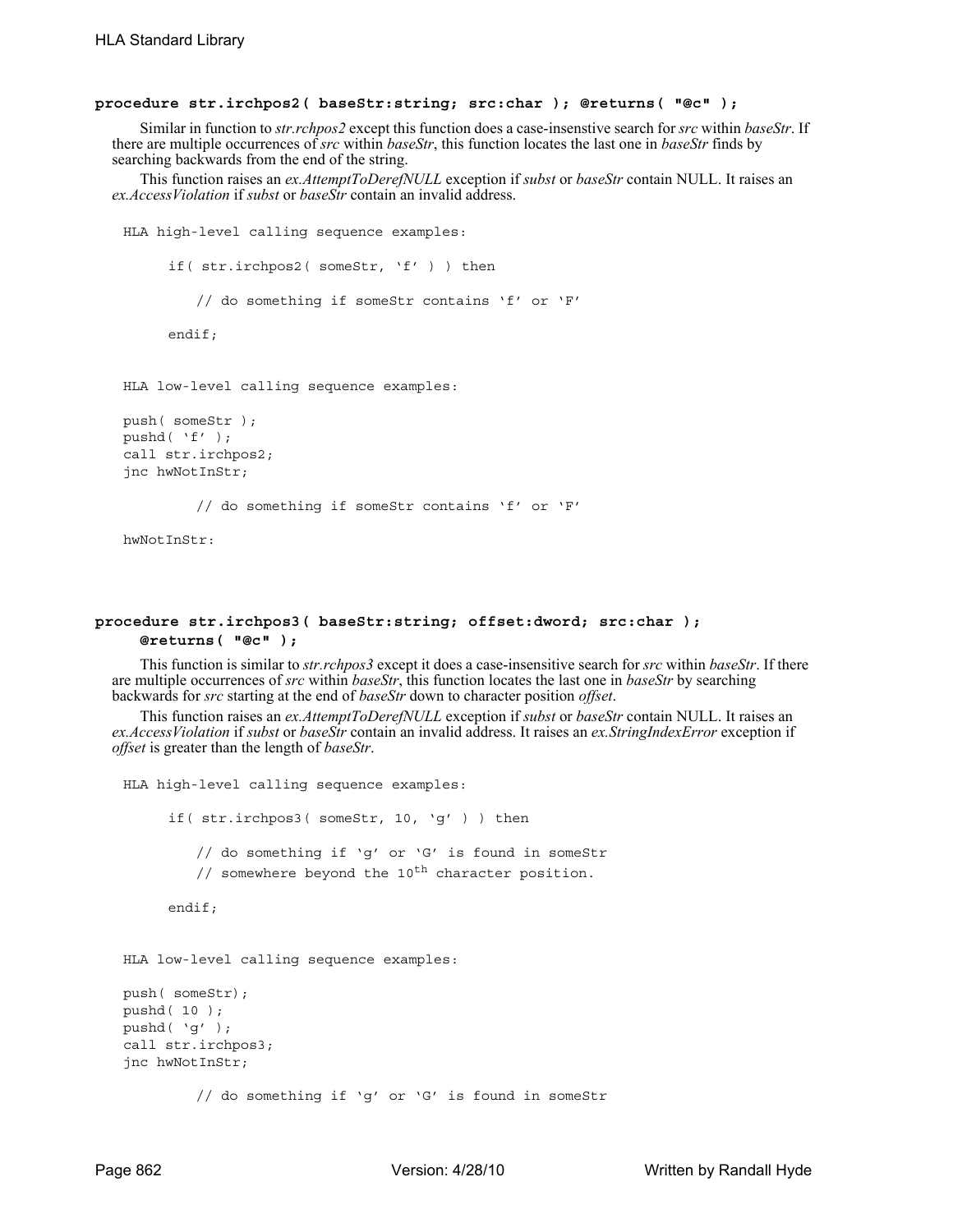// somewhere beyond the  $10^{th}$  character position.

hwNotInStr.

# **31.9 Character Set Searching Functions**

The HLA Standard Library provides several routines that test characters in strings to see if they are members of some character set. . These functions all return their status (true=found, false=not found) in the carry flag (set=true, clear-false). Their "returns" string is " $@c$ " so you can call these functions in an boolean expression (e.g., in an IF statement) to test the return result.

```
#macro str.span( string, cset );
#macro str.span( string, dword, cset );
```
The *str.span* macro overloads the *str.span2* and *str.span3*procedures. The str.span macro is deprecated. New code should use the *str.skipInCset* macro instead.

```
procedure str.span2( baseStr:string; src:cset ); 
     @returns( "eax" );
```
This is a deprecated, legacy, function from the HLA stdlib v1.x package. This function has been renamed *str.skipInCset2*. See that function's description for details.

## **procedure str.span3( baseStr:string; offset:dword; src:cset ); @returns( "eax" );**

This is a deprecated, legacy, function from the HLA stdlib v1.x package. This function has been renamed *str.skipInCset3*. See that function's description for details.

## **#macro str.rspan( string, cset ); #macro str.rspan( string, dword, cset );**

The *str.rspan* macro overloads the *str.span2* and *str.span3* procedures. The str.span macro is deprecated. New code should use the *str.skipInCset* macro instead.

#### **procedure str.rspan2( baseStr:string; src:cset ); @returns( "eax" );**

This is a deprecated, legacy, function from the HLA stdlib v1.x package. This function has been renamed *str.rskipInCset2*. See that function's description for details.

#### **procedure str.rspan3( baseStr:string; offset:dword; src:cset ); @returns( "eax" );**

This is a deprecated, legacy, function from the HLA stdlib v1.x package. This function has been renamed *str.rskipInCset3*. See that function's description for details.

```
#macro str.brk( string, cset );
#macro str.brk( string, dword, cset );
```
The *str.brk* macro overloads the *str.brk2* and *str.brk3* procedures. The str.brk macro is deprecated. New code should use the *str.findInCset* macro instead.

# **procedure str.brk2( baseStr:string; src:cset );**

**@returns( "eax" );**

This is a deprecated, legacy, function from the HLA stdlib v1.x package. This function has been renamed *str.findInCset2*. See that function's description for details.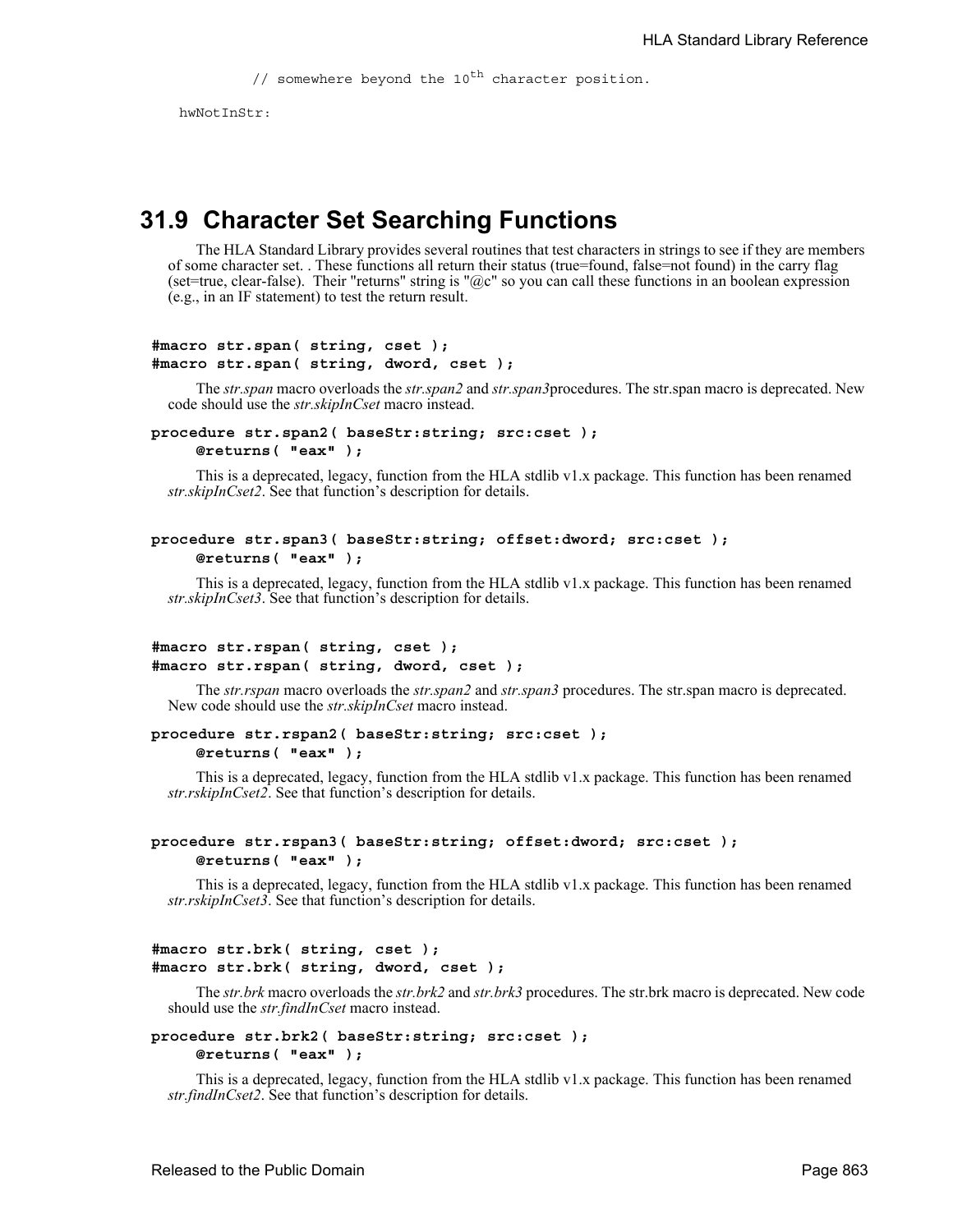## **procedure str.brk3( baseStr:string; offset:dword; src:cset ); @returns( "eax" );**

This is a deprecated, legacy, function from the HLA stdlib v1.x package. This function has been renamed *str.findInCset3*. See that function's description for details.

## **#macro str.rbrk( string, cset ); #macro str.rbrk( string, dword, cset );**

The *str.rbrk* macro overloads the *str.brk2* and *str.brk3* procedures. The str.brk macro is deprecated. New code should use the *str.findInCset* macro instead.

#### **procedure str.rbrk2( baseStr:string; src:cset ); @returns( "eax" );**

This is a deprecated, legacy, function from the HLA stdlib v1.x package. This function has been renamed *str.rfindInCset2*. See that function's description for details.

#### **procedure str.rbrk3( baseStr:string; offset:dword; src:cset ); @returns( "eax" );**

This is a deprecated, legacy, function from the HLA stdlib v1.x package. This function has been renamed *str.rfindInCset3*. See that function's description for details.

## **#macro str.skipInCset( string, cset ); #macro str.skipInCset( string, dword, cset );**

This macro provides a "function overload" declaration for the *str.skipInCset2* and *str.skipInCset3* functions. If you pass this macro two arguments, it creates a call to the *str.skipInCset2* function; if you pass this macro three arguments, it calls the *str.skipInCset3* function.

#### **procedure str.skipInCset2( baseStr:string; src:cset ); @returns( "@c" );**

This function scans over characters in *baseStr* that are members of the *src* character set. It returns with the carry flag set if there is at least one character at the beginning of *src* that is a member of the *src* cset; it returns with the carry flag clear if the first character of *baseStr* is not a member of *src*. This function also returns the index of the first character in *baseStr* that is not a member of *src* in the EAX register; it returns -1 in EAX if the first character of *baseStr* is not a member of *src*.

```
HLA high-level calling sequence examples:
     if( str.skipInCset2( someStr, chars.AlphaChars ) ) then
         // EAX contains the index of the first non-alphabetic
         // character in someStr at this point.
     endif;
HLA low-level calling sequence examples:
push( someStr );
push( (type dword chars.AlphaChars[12]) );
push( (type dword chars.AlphaChars[ 8]) );
push( (type dword chars.AlphaChars[ 4]) );
push( (type dword chars.AlphaChars[ 0]) );
call str.skipInCset2;
jnc ssNotInSet;
```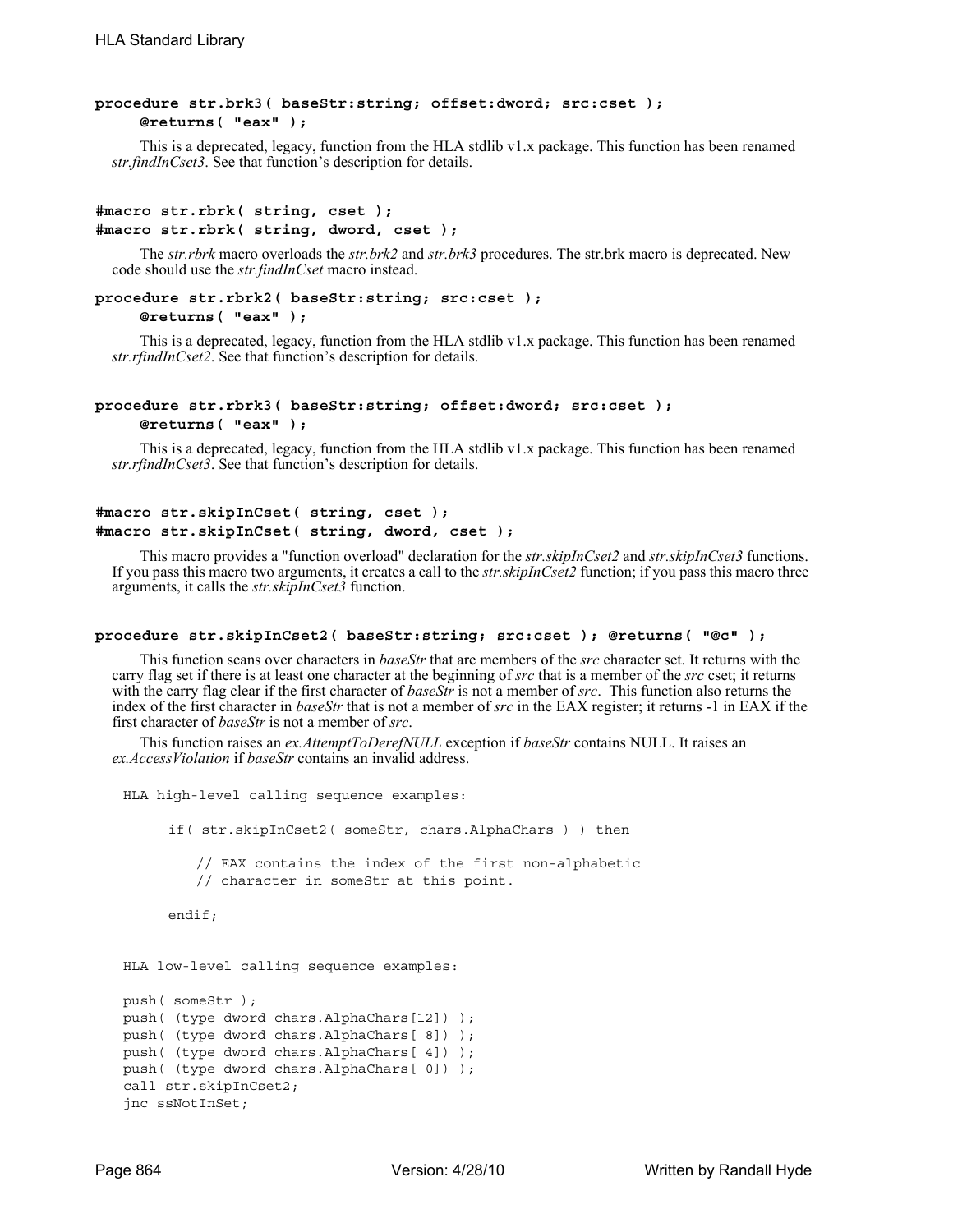// EAX contains the index of the first non-alphabetic // character in someStr at this point.

ssNotInSet:

#### **procedure str.skipInCset3( baseStr:string; offset:dword; src:cset ); @returns( "@c" );**

This function scans over characters in *baseStr,* starting at character position *offset,* that are members of the *src* character set. It returns with the carry flag set if there is at least one character that is a member of the *src* cset; it returns with the carry flag clear if the first character matched is not a member of *src*. This function also returns the index of the first character in *baseStr* that is not a member of *src* in the EAX register; it returns -1 in EAX if the first character it tests is not a member of *src*. Note that the value returned is the index from the beginning of the string, not from the *offset* position in the string.

This function raises an *ex.AttemptToDerefNULL* exception if *baseStr* contains NULL. It raises an *ex.AccessViolation* if *baseStr* contains an invalid address.

HLA high-level calling sequence examples: if( str.skipInCset3( someStr, 10, chars.AlphaChars ) ) then // EAX contains the index of the first non-alphabetic // character starting at position 10 in someStr. endif; HLA low-level calling sequence examples: push( someStr ); pushd( 10 ); push( (type dword chars.AlphaChars[12]) ); push( (type dword chars.AlphaChars[ 8]) ); push( (type dword chars.AlphaChars[ 4]) ); push( (type dword chars.AlphaChars[ 0]) ); call str.skipInCset3; jnc ssNotInSet;

> // EAX contains the index of the first non-alphabetic // character starting at position 10 in someStr.

ssNotInSet ·

## **#macro str.rskipInCset( string, cset ); #macro str.rskipInCset( string, dword, cset );**

This macro provides a "function overload" declaration for the *str.rskipInCset2* and *str.rskipInCset3* functions. If you pass this macro two arguments, it creates a call to the *str.rskipInCset2* function; if you pass this macro three arguments, it calls the *str.rskipInCset3* function.

#### **procedure str.rskipInCset2( baseStr:string; src:cset ); @returns( "@c" );**

This function scans over characters in *baseStr* that are members of the *src* character set. It returns with the carry flag set if there is at least one character in *src,* scanning from the end of src, that is a member of the *src* cset; it returns with the carry flag clear if the last character of *baseStr* is not a member of *src*. This function also returns the index of the last character in *baseStr* that is not a member of *src* (scanning from the end of *src*) in the EAX register; it returns -1 in EAX if the first character of *baseStr* is not a member of *src*.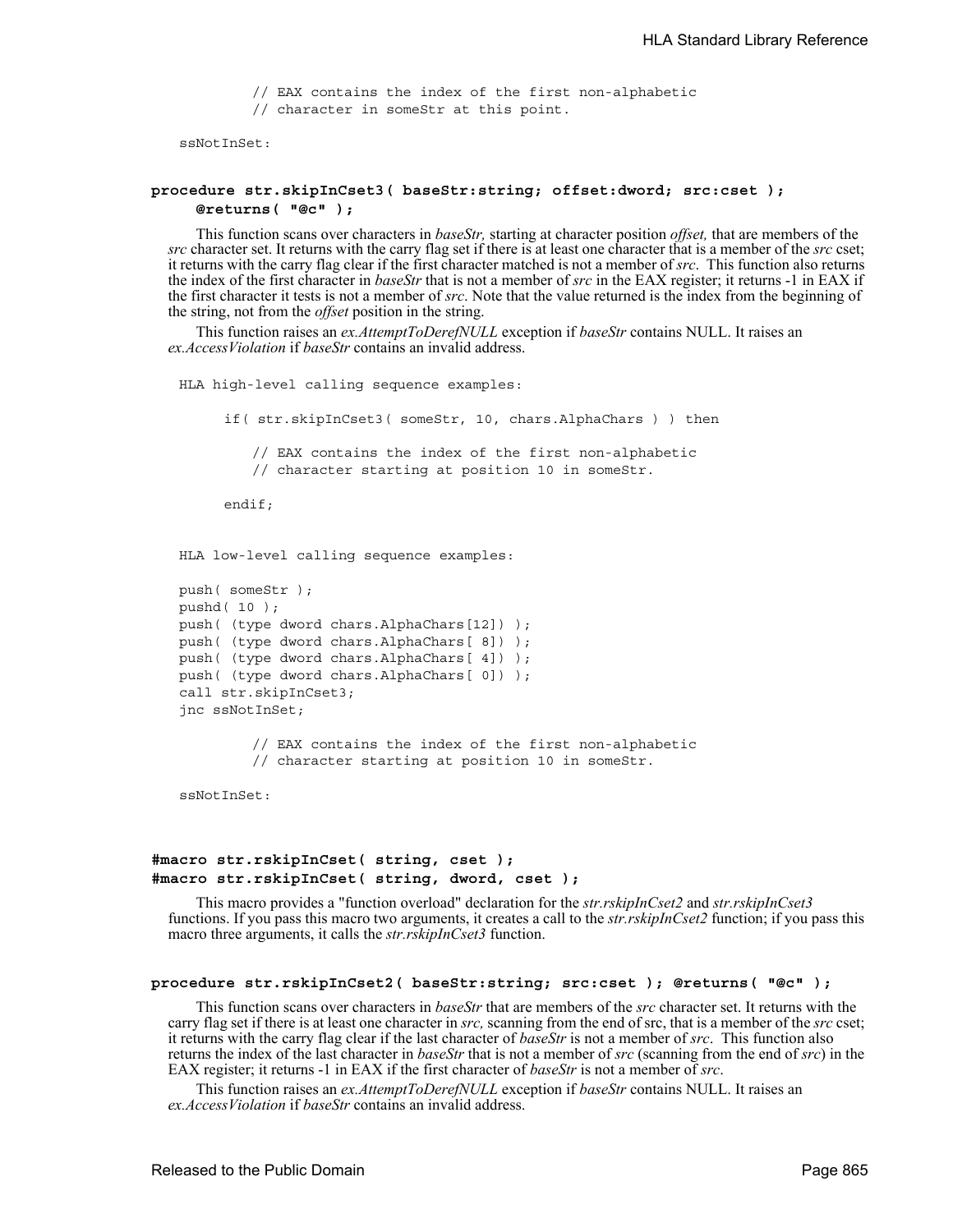```
HLA high-level calling sequence examples:
     if( str.rskipInCset2( someStr, chars.AlphaChars ) ) then
         // EAX contains the index of the last non-alphabetic
         // character in someStr at this point.
     endif;
HLA low-level calling sequence examples:
push( someStr );
push( (type dword chars.AlphaChars[12]) );
push( (type dword chars.AlphaChars[ 8]) );
push( (type dword chars.AlphaChars[ 4]) );
push( (type dword chars.AlphaChars[ 0]) );
call str.rskipInCset2;
jnc ssNotInSet;
         // EAX contains the index of the last non-alphabetic
         // character in someStr at this point.
```
ssNotInSet:

## **procedure str.rskipInCset3( baseStr:string; offset:dword; src:cset ); @returns( "@c" );**

This function scans over characters in *baseStr,* starting at the end of *src* and working down to character position *offset,* that are members of the *src* character set. It returns with the carry flag set if there is at least one character that is a member of the *src* cset; it returns with the carry flag clear if the last character in *src* is not a member of *src*. This function also returns the index of the last character in *baseStr* that is not a member of *src* in the EAX register; it returns -1 in EAX if the first character it tests is not a member of *src*. Note that the value returned is the index from the beginning of the string, not from the *offset* position in the string.

```
HLA high-level calling sequence examples:
     if( str.rskipInCset3( someStr, 10, chars.AlphaChars ) ) then
         // EAX contains the index of the last non-alphabetic
         // character down to position 10 in someStr.
     endif;
HLA low-level calling sequence examples:
push( someStr );
pushd( 10 );
push( (type dword chars.AlphaChars[12]) );
push( (type dword chars.AlphaChars[ 8]) );
push( (type dword chars.AlphaChars[ 4]) );
push( (type dword chars.AlphaChars[ 0]) );
call str.rskipInCset3;
jnc ssNotInSet;
         // EAX contains the index of the last non-alphabetic
         // character down to position 10 in someStr.
```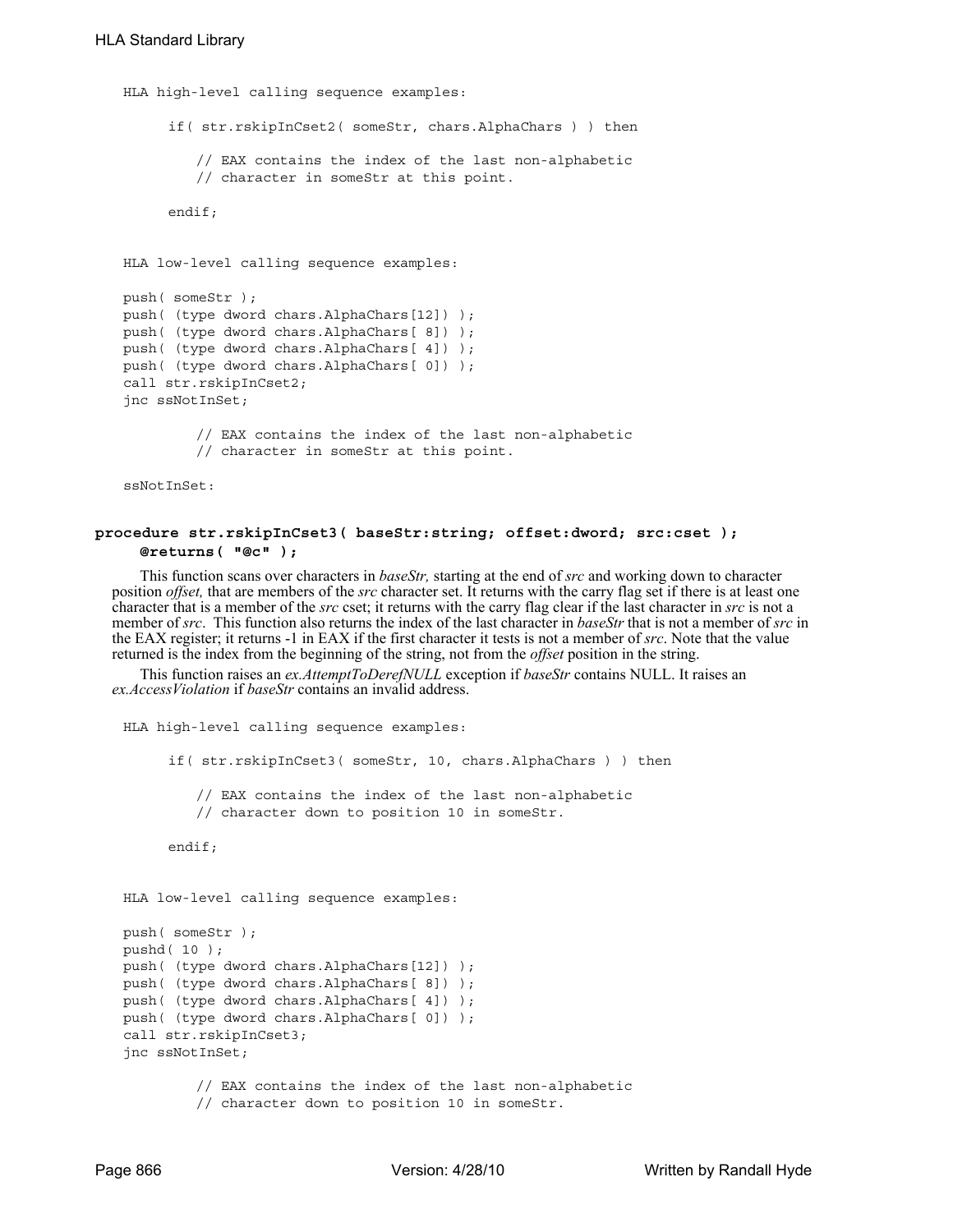ssNotInSet:

## **#macro str.findInCset( string, cset ); #macro str.findInCset( string, dword, cset );**

This macro provides a "function overload" declaration for the *str.findInCset2* and *str.findInCset3* functions. If you pass this macro two arguments, it creates a call to the *str.findInCset2* function; if you pass this macro three arguments, it calls the *str.findInCset3* function.

## **procedure str.findInCset2( baseStr:string; src:cset ); @returns( "@c" );**

This function scans over characters in *baseStr* that are not members of the *src* character set. It returns with the carry flag set if there is at least one character in *src* that is a member of the *src* cset; it returns with the carry flag clear if all the characters of *baseStr* are not members of *src*. This function also returns the index of the first character in *baseStr* that is a member of *src* in the EAX register; it returns -1 in EAX if all the characters of *baseStr* are not members of *src*.

This function raises an *ex.AttemptToDerefNULL* exception if *baseStr* contains NULL. It raises an *ex.AccessViolation* if *baseStr* contains an invalid address.

HLA high-level calling sequence examples: if( str.findInCset2( someStr, chars.AlphaChars ) ) then // EAX contains the index of the first alphabetic // character in someStr at this point. endif; HLA low-level calling sequence examples: push( someStr ); push( (type dword chars.AlphaChars[12]) ); push( (type dword chars.AlphaChars[ 8]) ); push( (type dword chars.AlphaChars[ 4]) ); push( (type dword chars.AlphaChars[ 0]) );

> // EAX contains the index of the first alphabetic // character in someStr at this point.

ssNotInSet:

call str.findInCset2; jnc ssNotInSet;

## **procedure str.findInCset3( baseStr:string; offset:dword; src:cset ); @returns( "@c" );**

This function scans over characters in *baseStr,* starting at character position *offset,* that are not members of the *src* character set. It returns with the carry flag set if there is at least one character that is a member of the *src* cset; it returns with the carry flag clear if all the characters are not members of *src*. This function also returns the index of the first character in *baseStr* that is a member of *src* in the EAX register; it returns -1 in EAX if all the characters it tests are not members of *src*. Note that the value returned is the index from the beginning of the string, not from the *offset* position in the string.

This function raises an *ex.AttemptToDerefNULL* exception if *baseStr* contains NULL. It raises an *ex.AccessViolation* if *baseStr* contains an invalid address.

HLA high-level calling sequence examples:

if( str.findInCset3( someStr, 10, chars.AlphaChars ) ) then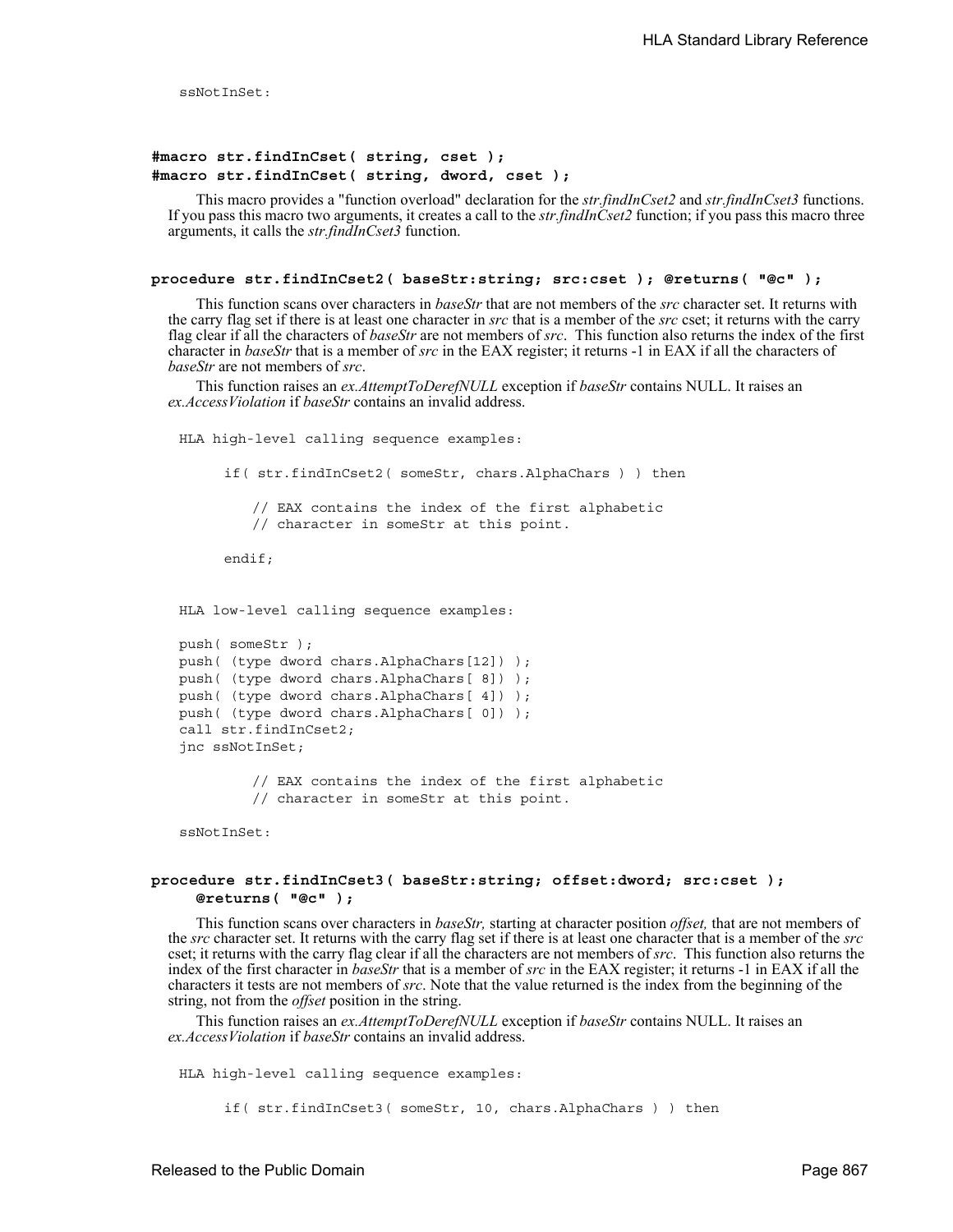```
// EAX contains the index of the first alphabetic
         // character starting at position 10 in someStr.
     endif;
HLA low-level calling sequence examples:
push( someStr );
pushd( 10 );
push( (type dword chars.AlphaChars[12]) );
push( (type dword chars.AlphaChars[ 8]) );
push( (type dword chars.AlphaChars[ 4]) );
push( (type dword chars.AlphaChars[ 0]) );
call str.findInCset3;
jnc ssNotInSet;
         // EAX contains the index of the first alphabetic
         // character starting at position 10 in someStr.
ssNotInSet:
```
## **#macro str.rfindInCset( string, cset ); #macro str.rfindInCset( string, dword, cset );**

This macro provides a "function overload" declaration for the *str.rfindInCset2* and *str.rfindInCset3* functions. If you pass this macro two arguments, it creates a call to the *str.rfindInCset2* function; if you pass this macro three arguments, it calls the *str.rfindInCset3* function.

#### **procedure str.rfindInCset2( baseStr:string; src:cset ); @returns( "@c" );**

This function scans over characters in *baseStr* that are not members of the *src* character set. It returns with the carry flag set if there is at least one character in *src,* scanning from the end of src, that is a member of the *src* cset; it returns with the carry flag clear if none of the characters of *baseStr* are members of *src*. This function also returns the index of the last character in *baseStr* that is a member of *src* (scanning from the end of *src*) in the EAX register; it returns -1 in EAX if none of the characters of *baseStr* are members of *src*.

```
HLA high-level calling sequence examples:
     if( str.rfindInCset2( someStr, chars.AlphaChars ) ) then
         // EAX contains the index of the last alphabetic
         // character in someStr at this point.
     endif;
HLA low-level calling sequence examples:
push( someStr );
push( (type dword chars.AlphaChars[12]) );
push( (type dword chars.AlphaChars[ 8]) );
push( (type dword chars.AlphaChars[ 4]) );
push( (type dword chars.AlphaChars[ 0]) );
call str.rfindInCset2;
jnc ssNotInSet;
```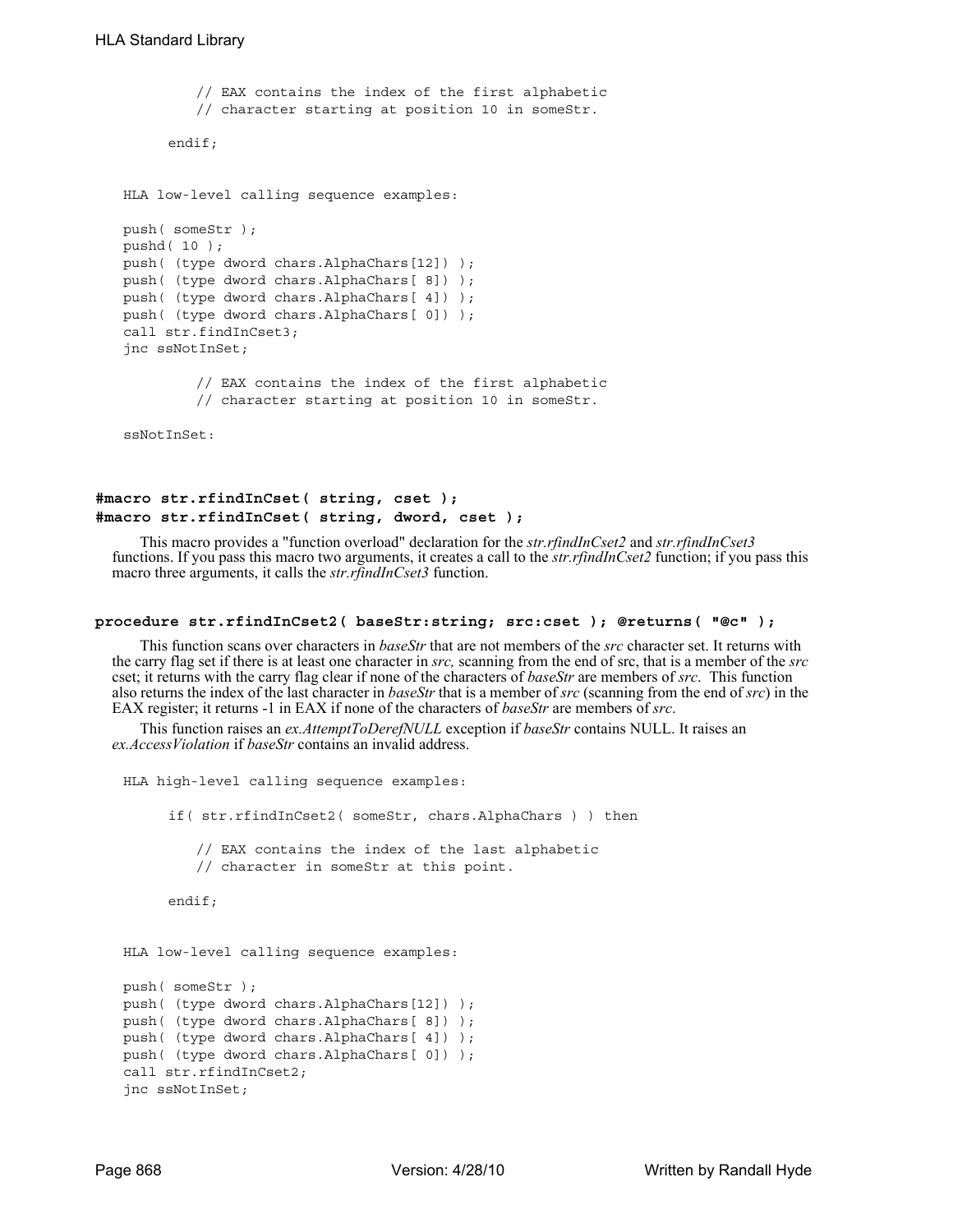// EAX contains the index of the last alphabetic

// character in someStr at this point.

ssNotInSet:

## **procedure str.rfindInCset3( baseStr:string; offset:dword; src:cset ); @returns( "@c" );**

This function scans over characters in *baseStr,* starting at the end of *src* and working down to character position *offset,* that are not members of the *src* character set. It returns with the carry flag set if there is at least one character that is a member of the *src* cset; it returns with the carry flag clear if none of the characters in *src* are members of *src*. This function also returns the index of the last character in *baseStr* that is a member of *src* in the EAX register; it returns -1 in EAX if none of the characters it tests are members of *src*. Note that the value returned is the index from the beginning of the string, not from the *offset* position in the string.

This function raises an *ex.AttemptToDerefNULL* exception if *baseStr* contains NULL. It raises an *ex.AccessViolation* if *baseStr* contains an invalid address.

```
HLA high-level calling sequence examples:
     if( str.rfindInCset3( someStr, 10, chars.AlphaChars ) ) then
        // EAX contains the index of the last alphabetic
        // character down to position 10 in someStr.
     endif;
HLA low-level calling sequence examples:
push( someStr );
pushd( 10 );
push( (type dword chars.AlphaChars[12]) );
push( (type dword chars.AlphaChars[ 8]) );
push( (type dword chars.AlphaChars[ 4]) );
push( (type dword chars.AlphaChars[ 0]) );
call str.rfindInCset3;
jnc ssNotInSet;
        // EAX contains the index of the last alphabetic
        // character down to position 10 in someStr.
```
ssNotInSet:

# **31.10 String Parsing Functions**

The HLA Standard Library provides several routines allow you to deconstruct and reconstruct string objects. These functions separate strings into an array of words (tokens) or otherwise break up the string in pieces by extracting portions of the string.

```
procedure str.tokenCnt1( src:string ); @returns( "eax" );
```
This function counts the number of tokens, or words, present in the src string. A token is considered to be any text separated by members from the *str.CmdLnDelimiters* character set  $({\#0, '', \#9, ',', '<, >', '', '', '', '', '')})$ or the beginning or end of the string.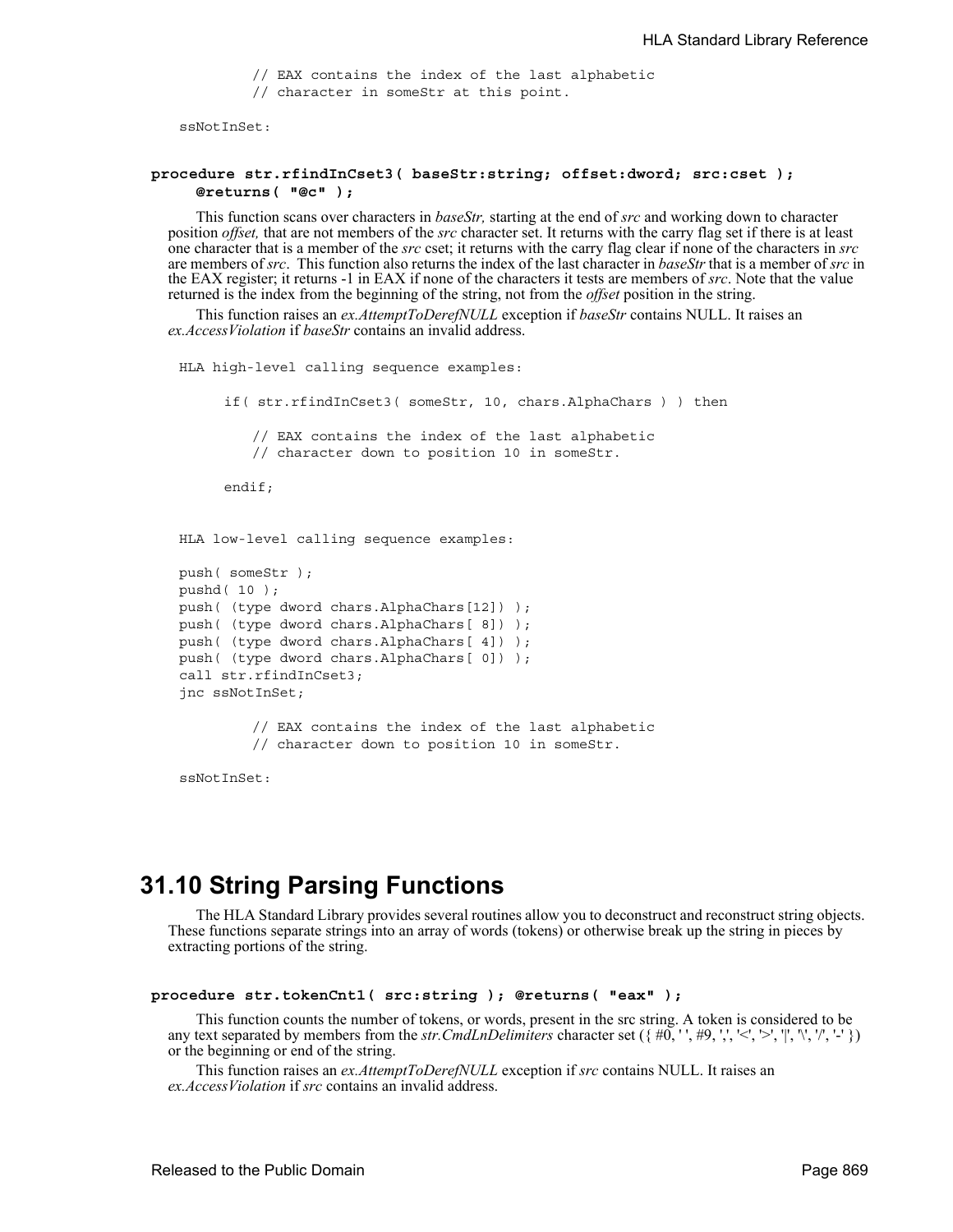## HLA Standard Library

```
HLA high-level calling sequence examples:
     str.tokenCnt1( someStr );
     mov( eax, numTokens );
HLA low-level calling sequence examples:
  push( someStr );
  call str.tokenCnt1;
     mov( eax, numTokens );
```
#### **procedure str.tokenCnt2( src:string; delimiters:cset ); @returns( "eax" );**

This function counts the number of tokens, or words, present in the src string. A token is considered to be any text separated by members from the *delimiters* character set or the beginning or end of the string.

This function raises an *ex.AttemptToDerefNULL* exception if *src* contains NULL. It raises an *ex.AccessViolation* if *src* contains an invalid address.

```
HLA high-level calling sequence examples:
     str.tokenCnt2( someStr, chars.WhiteSpaceCset );
     mov( eax, numTokens );
HLA low-level calling sequence examples:
  push( someStr );
  push( (type dword chars.WhiteSpaceCset[12]) );
  push( (type dword chars.WhiteSpaceCset[ 8]) );
 push( (type dword chars.WhiteSpaceCset[ 4]) );
 push( (type dword chars.WhiteSpaceCset[ 0]) );
  call str.tokenCnt2;
     mov( eax, numTokens );
```
#### **procedure str.tokenize( src:string; delimiters:cset ); @returns( "eax" );**

This function is an alias for *str.tokenize3* maintained for legacy purposes. New code should use the *str.tokenize3* name.

## **procedure str.tokenize3( src:string; var dest:var; maxStrs:dword ); @returns( "eax" );**

This function lexically scans the *src* string and breaks it up into an array of strings with each element of the array containing one "token" string. This function uses the *str*.CmdLnDelimiters character set ({#0,'',#9,', '>', '|', '\', '/', '-' }) to delimit the lexemes it produces. This character set roughly corresponds to the delimiters used by the Windows Command Window interpreter or typical Linux shells. If you do not wish to use this particular set of delimiter characters, you may call *str.tokenize4* and specify the characters you're interested in.

The str.tokenize3 routine begins by skipping over all delimiter characters at the beginning of the string. Once it locates a non-delimiter character, it skips forward until it finds the end of the string or the next delimiter character. It then allocates storage for a new string on the heap and copies the delimited text to this new string. A pointer to the new string is stored into the *dest* array passed as the second parameter. This process is repeated for each lexeme found in the *src* string.

As this function is intended for processing command lines, any quoted string (a sequence of characters surrounded by quotes or apostrophies) is treated as a single token/string by these functions. If this behavior is a problem for you, it's real easy to modify the *str.tokenize3* source file to handle this issue.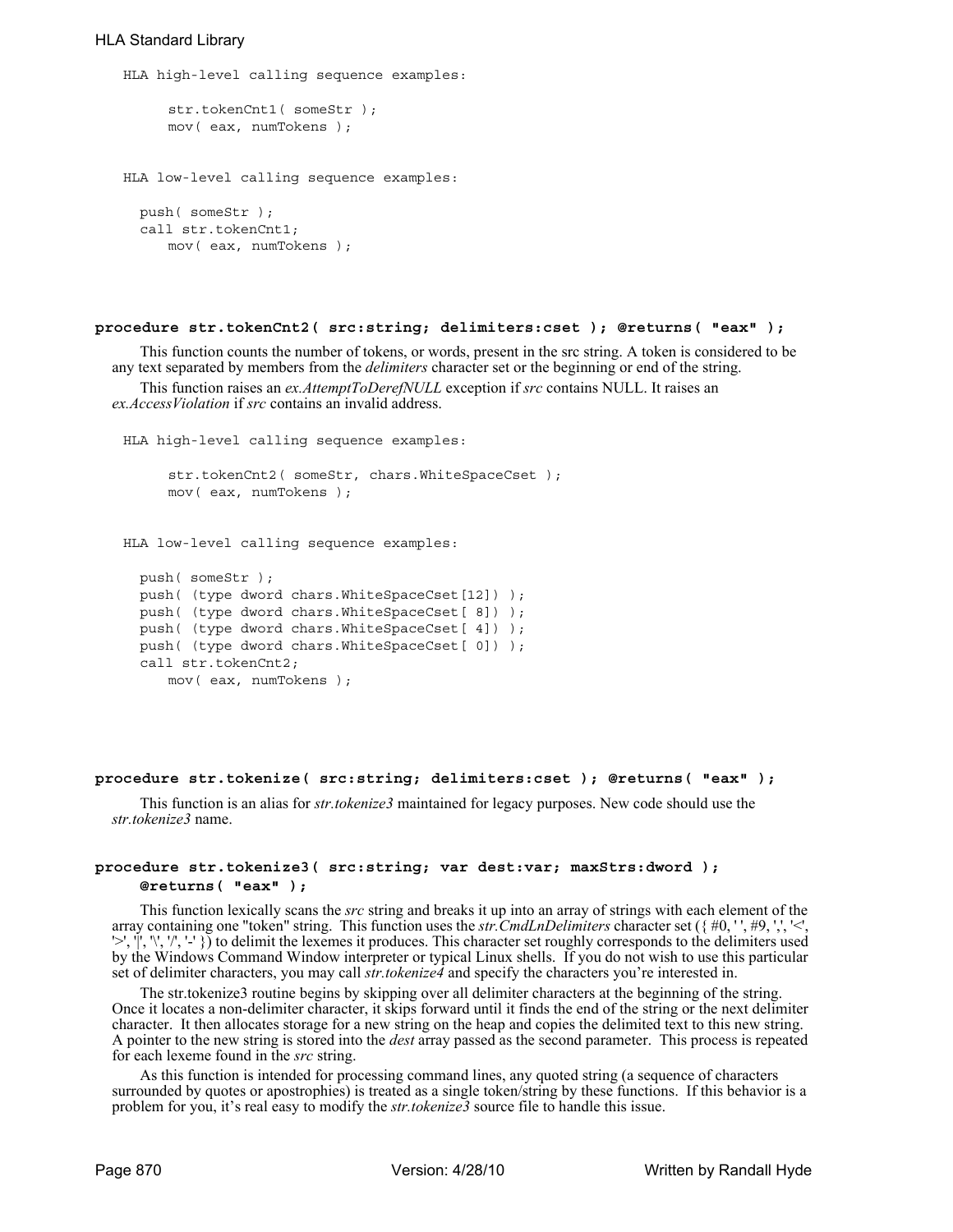**Warning**: the *dest* parameter must be an array of string pointers. This array must be large enough to hold pointers to each lexeme found in the string. In theory, there could be as many as *str.length(src)/2* lexemes in the source string. The *maxStrs* parameter specifies the maximum number of strings this function can store into the array pointed at by *dest*.

On return from these functions, the EAX register will contain the number of lexemes found and processed in the *src* string (i.e., EAX will contain the number of valid elements in the dest array).

When you are done with the strings allocated on the heap, you should free them by calling *str.free*. Note that you need to call *str.free* for each active pointer stored in the *dest* array.

Here is an example of a call to the *str.tokenize3* routine:

```
program tokenizeDemo;
#include( "stdlib.hhf" );
static
     strings: string[16];
    ParseMe: string := "This string contains five words";
begin tokenizeDemo;
     str.tokenize3( ParseMe, strings, 16 );
     mov( 0, ebx );
     while( ebx < eax ) do
         str.cat
\overline{\phantom{a}} "string[", 
              (type uns32 ebx), 
              "]=""", 
              strings[ebx*4], 
              """", 
              nl 
         );
          strfree( strings[ebx*4] );
          inc( ebx );
     endwhile;
end tokenizeDemo;
```
This program produces the following output:

```
string[0]="This"
string[1]="string"
string[2]="contains"
string[3]="five"
string[4]="words"
```
This function raises an *ex.AttemptToDerefNULL* exception if *src* or *dest* contain NULL. It raises an *ex.AccessViolation* if *src* or *dest* contain an invalid address. This function raises an *ex.ArrayBounds* exception if it attempts to produce more than *maxStrs* lexemes while tokenizing the *src* string.

```
HLA high-level calling sequence examples:
  static
     destArray:string[128];
         .
         .
         .
     str.tokenize3( someStr, destArray, 128 );
```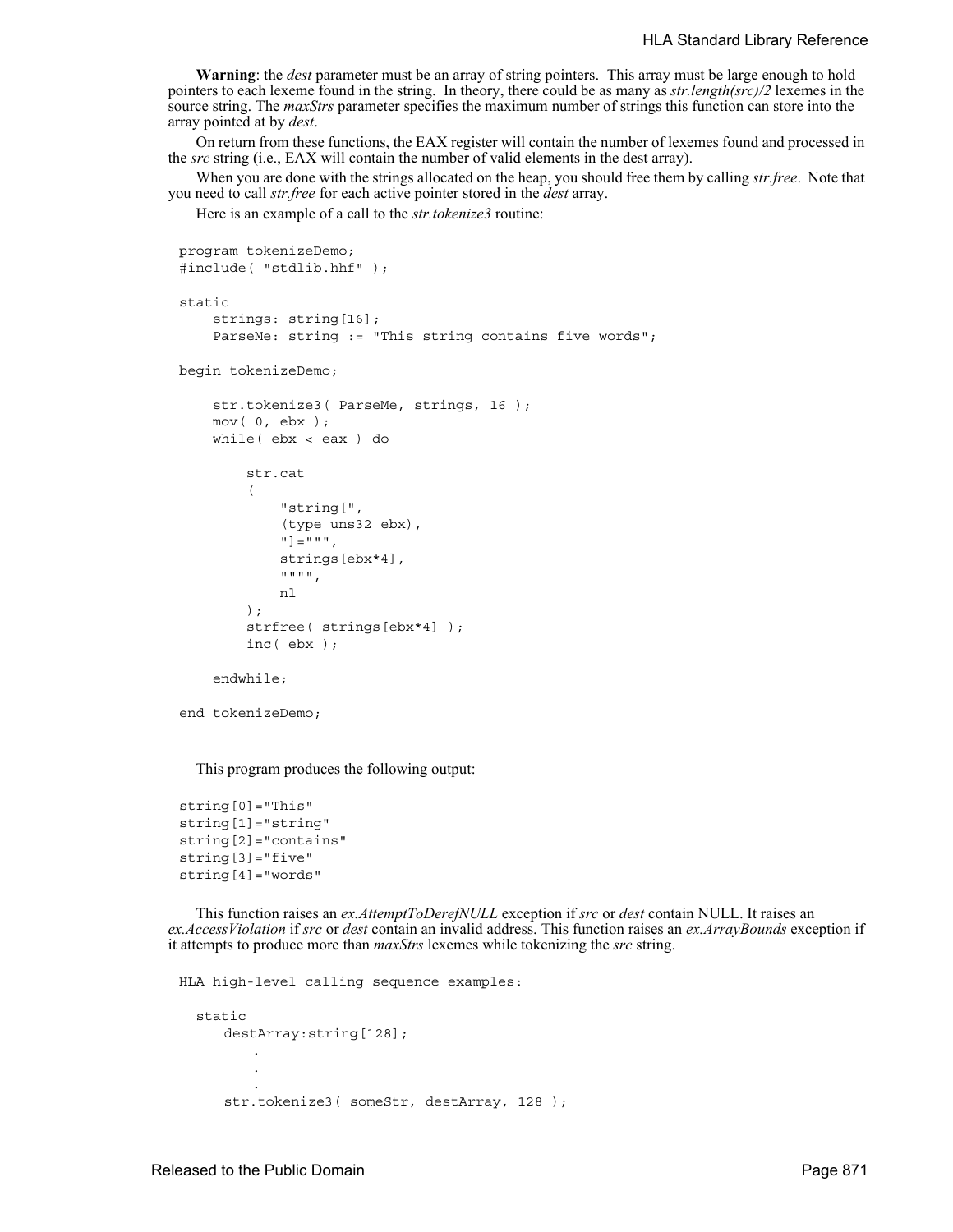## HLA Standard Library

```
mov( eax, numTokens );
             .
             .
             .
     for( mov( 0, ecx ); ecx < numTokens; inc( ecx )) do
         str.free( destArray[ ecx*4 ]);
     endfor;
HLA low-level calling sequence examples:
  static
     destArray:string[128];
         .
         .
         .
  push( someStr );
  pushd( &destArray );
  pushd( 128 );
     call str.tokenize3;
     mov( eax, numTokens );
```

```
procedure str.tokenize4
( 
         src :string; 
         delimiters :cset;
    var dest :var;
         maxStrs :dword 
); @returns( "eax" );
```
This procedure is functionally identical to *str.tokenize3* except you get to specify the *delimiters* character set (rather than using the built-in *str.CmdLnDelimiters* character set) that the function uses to separate lexems in the *src* string. See the discussion of *str.tokenize3* for more details.

```
HLA high-level calling sequence examples:
  static
     destArray:string[128];
         .
         .
         .
     str.tokenize4( someStr, chars.WhiteSpaceCset, destArray, 128 );
     mov( eax, numTokens );
             .
             .
             .
     for( mov( 0, ecx ); ecx < numTokens; inc( ecx )) do
         str.free( destArray[ ecx*4 ]);
     endfor;
```
HLA low-level calling sequence examples: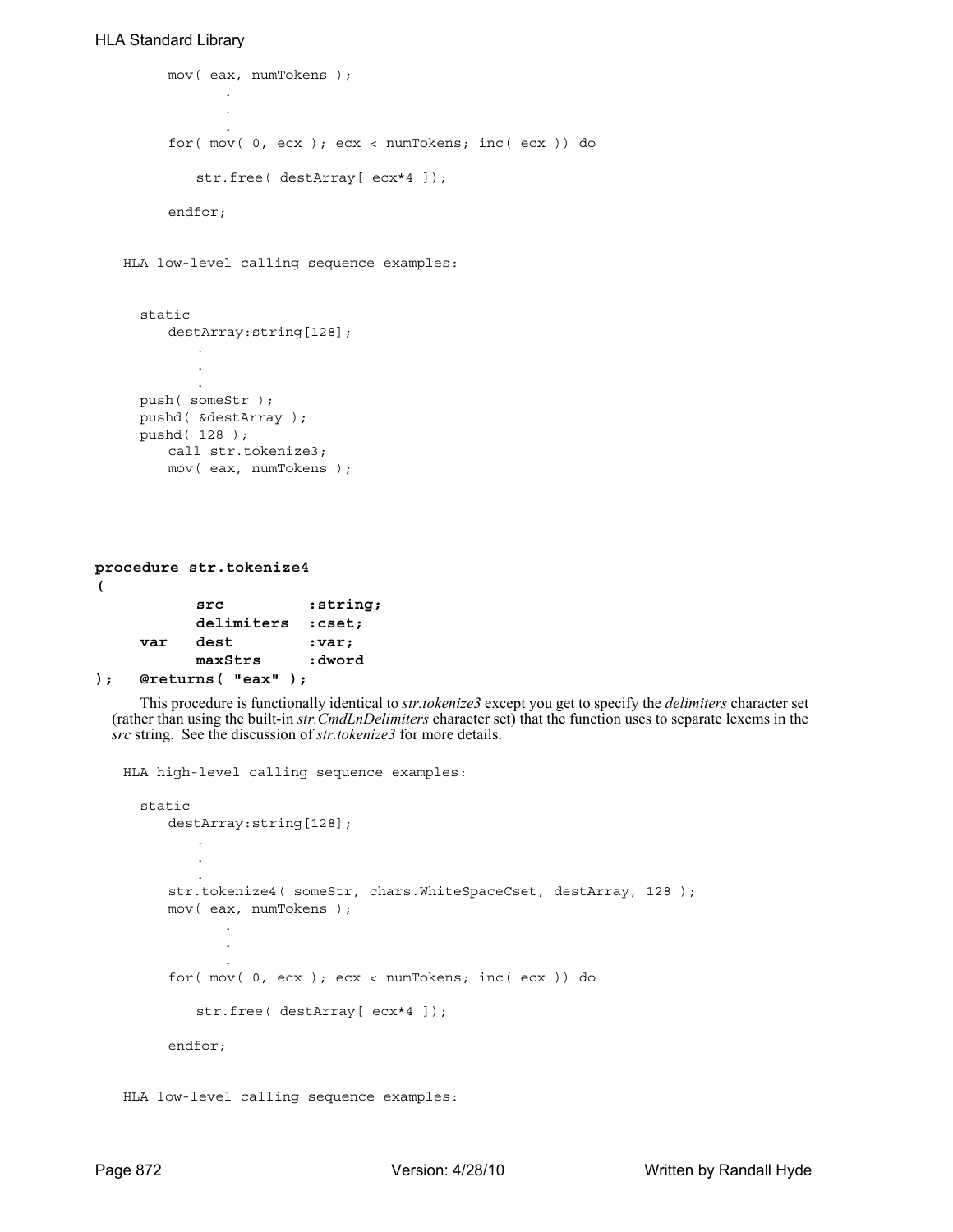```
static
   destArray:string[128];
       .
       .
       .
push( someStr );
push( (type dword chars.WhiteSpaceCset[12]) );
push( (type dword chars.WhiteSpaceCset[ 8]) );
push( (type dword chars.WhiteSpaceCset[ 4]) );
push( (type dword chars.WhiteSpaceCset[ 0]) );
pushd( &destArray );
pushd( 128 );
   call str.tokenize4;
   mov( eax, numTokens );
```
#### **iterator str.tokenInStr( src:string );**

This iterator lexically scans the *src* string returns a pointer to a newly allocated lexeme on the heap (in EAX) on each foreach loop iteration. It is the caller's responsibility to free this storage when it is no longer needed. Like *str.tokenize3*, this iterator separates tokens in the input *src* string using the *str.CmdLnDelimiters* character set.

**Warning**: this function does not make a local copy of the *src* string to use during the execution of the invoking foreach loop. This iterator produces undefined results if the *src* string changes during the execution of the invoking foreach loop.

This function raises an *ex.AttemptToDerefNULL* exception if *src* contains NULL. It raises an *ex.AccessViolation* if *src* contains an invalid address.

```
HLA high-level calling sequence examples:
     foreach str.tokenInStr( "This String Has 5 Words" ) do
         mov( eax, tokenStr );
         // Do something with the string pointed at by EAX/tokenStr
            .
            .
            .
         str.free( tokenStr );
     endfor;
HLA low-level calling sequence examples:
  (see the HLA reference manual for instructions on making
     low-level calls to iterators.)
```
#### **iterator str.tokenInStr2( src:string; delimiters:cset );**

This iterator lexically scans the *src* string returns a pointer to a newly allocated lexeme on the heap (in EAX) on each foreach loop iteration. It is the caller's responsibility to free this storage when it is no longer needed. Like *str.tokenize4*, this iterator separates tokens in the input *src* string using the *delimiters* character set passed as an argument.

**Warning**: this function does not make a local copy of the *src* string to use during the execution of the invoking foreach loop. This iterator produces undefined results if the *src* string changes during the execution of the invoking foreach loop.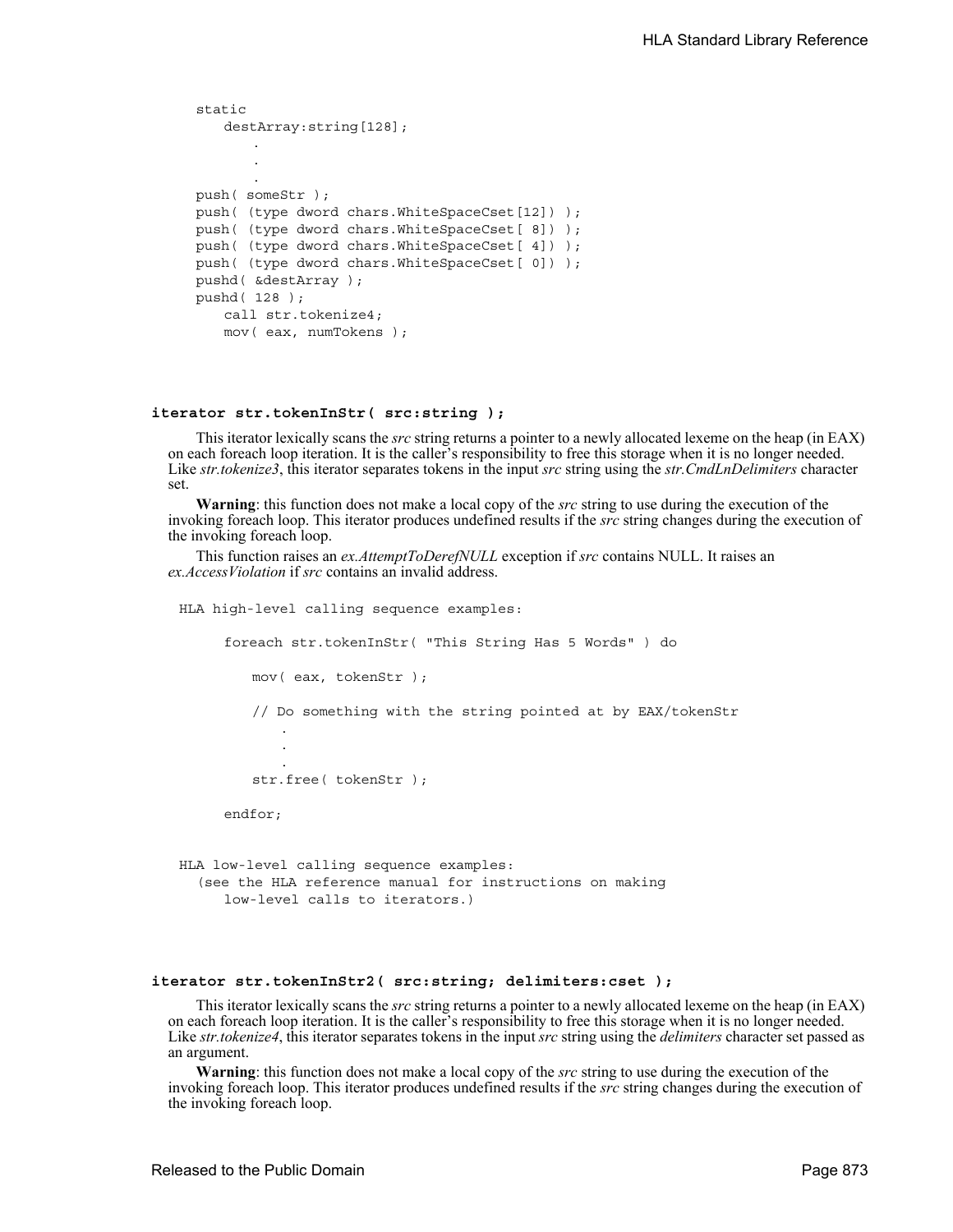This function raises an *ex.AttemptToDerefNULL* exception if *src* contains NULL. It raises an *ex.AccessViolation* if *src* contains an invalid address.

```
HLA high-level calling sequence examples:
      foreach 
         str.tokenInStr2
         ( 
             "This String Has 5 Words", 
            chars.WhiteSpaceCset 
         ) 
     do
         mov( eax, tokenStr );
         // Do something with the string pointed at by EAX/tokenStr
             .
             .
             .
         str.free( tokenStr );
      endfor;
HLA low-level calling sequence examples:
  (see the HLA reference manual for instructions on making
```
## low-level calls to iterators.)

#### **iterator str.charInStr( src:string );**

This iterator scans the *src* string returns each successive character in the string in the AL register on each foreach loop iteration.

This function raises an *ex.AttemptToDerefNULL* exception if *src* contains NULL. It raises an *ex.AccessViolation* if *src* contains an invalid address.

```
HLA high-level calling sequence examples:
     foreach str.charInStr( "abcdefghijklmnopqrstuvwxyz" ) do
        mov( al, currentChar );
        // Do something with the character in AL
     endfor;
```

```
HLA low-level calling sequence examples:
  (see the HLA reference manual for instructions on making
     low-level calls to iterators.)
```
#### **iterator str.wordInStr( src:string );**

This iterator lexically scans the *src* string returns a pointer to a locally (to the iterator) allocated word (in EAX) on each foreach loop iteration. The iterator will free this storage on the next iteration of the loop. If the caller needs to maintain the string value after the execution of the current loop iteration, the caller must allocate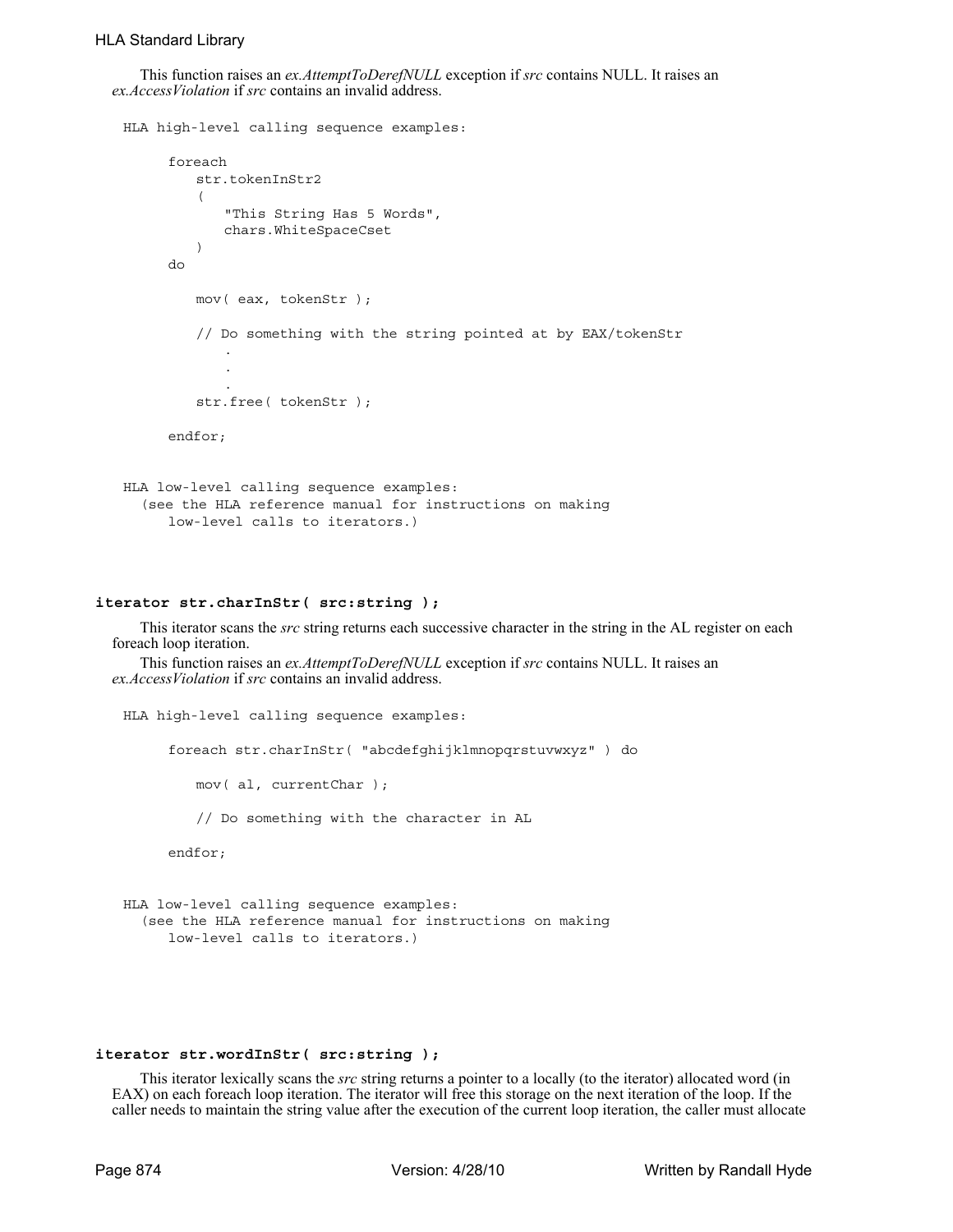storage for the string and make a copy of it. This iterator is similar to *str.tokenInStr* with two main differences: it separates tokens in the input *src* string using whitespace characters and this iterator makes a local copy of *src* before iterating to guarantee consistent results should *src* change during the execution of the invoking foreach loop.

This function raises an *ex.AttemptToDerefNULL* exception if *src* contains NULL. It raises an *ex.AccessViolation* if *src* contains an invalid address.

```
HLA high-level calling sequence examples:
     foreach str.wordInStr( "This String Has 5 Words" ) do
        mov( eax, wordStr );
         // Do something with the string pointed at by EAX/wordStr
            .
            .
            .
         str.free( wordStr );
     endfor;
HLA low-level calling sequence examples:
  (see the HLA reference manual for instructions on making
     low-level calls to iterators.)
```
#### **procedure str.a\_getField2( src:string; field:dword ); @returns( "@c" );**

This function extracts a lexeme from the *src* string and returns a pointer to that lexeme (allocated on the heap) in EAX. The *field* parameter specifies which lexeme to extract from *src*. This function uses the *str.CmdLnDelimiters* ({ $#0, '', #9, '', '<, '>, ''', '', '-'$ }) to specify the lexeme delimiter characters. This function returns with the carry flag set if it can locate and extract lexeme number *field*; it returns with the carry clear if there aren't *field* lexemes present in *src* (EAX's value is undefined in this case). It is the caller's responsibility to free up the storage allocated on the heap when the caller is done using the string data this function returns.

This function raises an *ex.AttemptToDerefNULL* exception if *src* contains NULL. It raises an *ex.AccessViolation* if *src* contains an invalid address. It raises an *ex.MemoryAllocation* exception if there is a problem allocating memory for the result string.

```
HLA high-level calling sequence examples:
     if( str.a_getField2( someStr, 5 )) then
        mov( eax, lexeme );
         // Do something with the string pointed at by EAX/lexeme
            .
            .
            .
         str.free( lexeme );
     endif;
```
HLA low-level calling sequence examples:

```
push( someStr );
```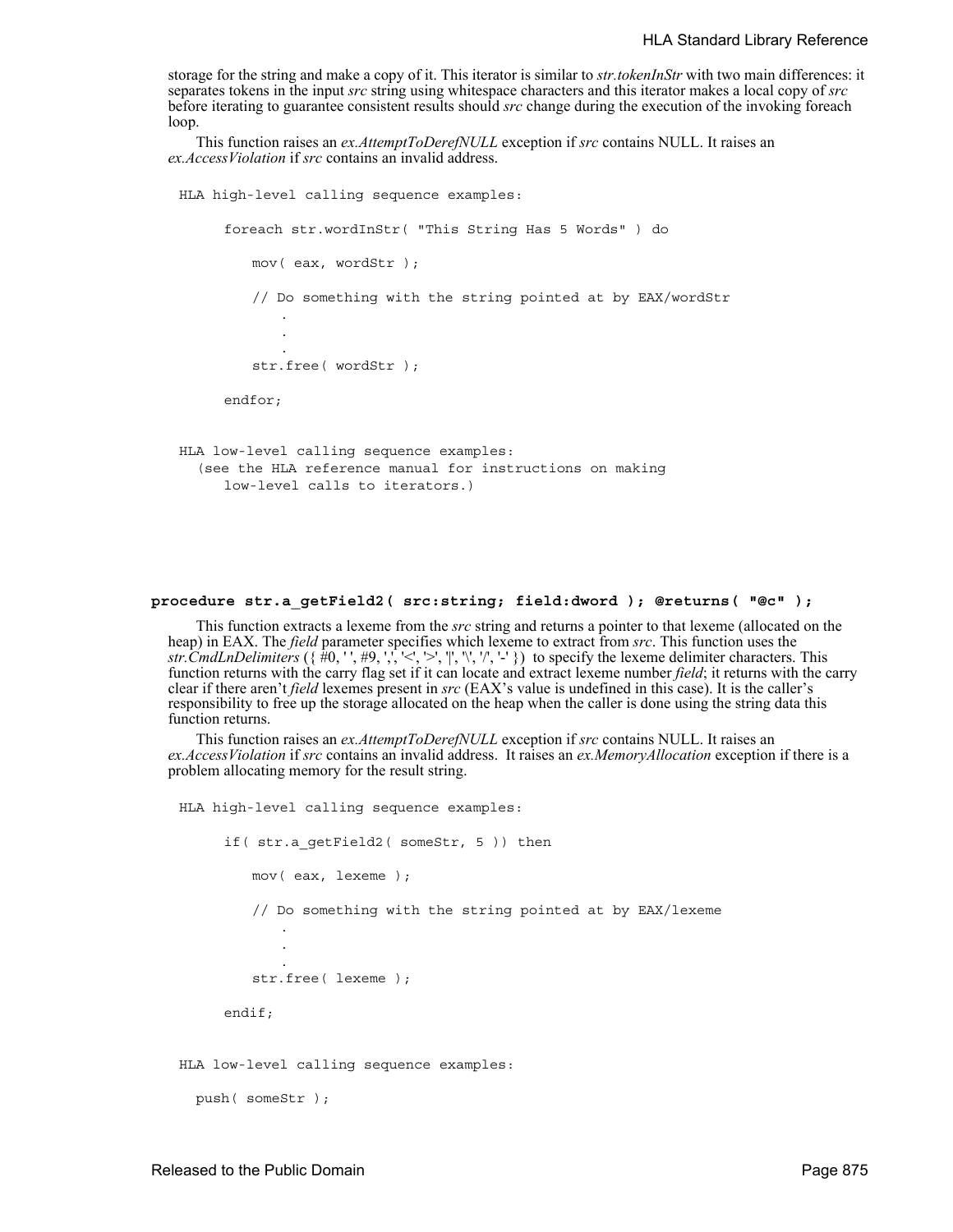## HLA Standard Library

```
pushd( 5 );
call str.a_getField2;
jnc noLexeme;
       mov( eax, lexeme );
       // Do something with the string pointed at by EAX/lexeme
          .
          .
          .
       str.free( lexeme );
noLexeme:
```
## **procedure str.a\_getField3( src:string; field:dword; delimiters:cset ); @returns( "@c" );**

This function works just like *str.a\_getField2* with the additional capability of being able to specify the lexeme delimiter character set (in the *delimiters* parameter).

This function raises an *ex.AttemptToDerefNULL* exception if *src* contains NULL. It raises an *ex.AccessViolation* if *src* contains an invalid address. It raises an *ex.MemoryAllocation* exception if there is a problem allocating memory for the result string.

```
HLA high-level calling sequence examples:
     if( str.a getField3( someStr, 5, chars.WhiteSpaceCset )) then
        mov( eax, lexeme );
         // Do something with the string pointed at by EAX/lexeme
            .
            .
            .
         str.free( lexeme );
     endif;
HLA low-level calling sequence examples:
 push( someStr );
 pushd( 5 );
 push( (type dword chars.WhiteSpaceCset[12]) );
 push( (type dword chars.WhiteSpaceCset[ 8]) );
 push( (type dword chars.WhiteSpaceCset[ 4]) );
  push( (type dword chars.WhiteSpaceCset[ 0]) );
  call str.a getField3;
  jnc noLexeme;
        mov( eax, lexeme );
         // Do something with the string pointed at by EAX/lexeme
            .
            .
            .
         str.free( lexeme );
  noLexeme:
```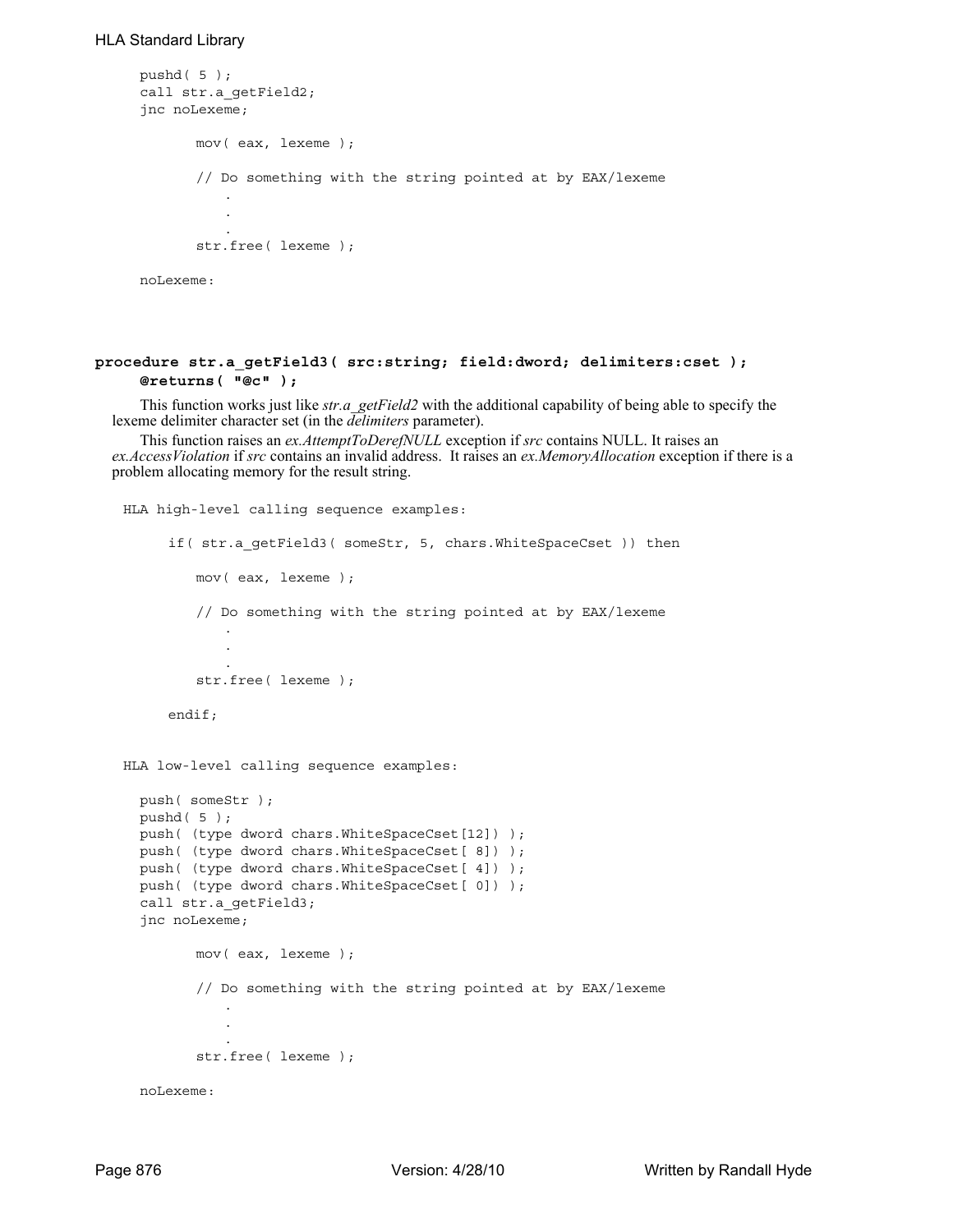## **procedure str.getField3( src:string; field:dword; dest:string ); @returns( "@c" );**

This function extracts a lexeme from the *src* string and stores that string in the object pointed at by *dest*. The *field* parameter specifies which lexeme to extract from *src*. This function uses the *str.CmdLnDelimiters* ({ #0, ' ',  $\#9, \frac{1}{2}$ ,  $\frac{1}{2}$ ,  $\frac{1}{2}$ ,  $\frac{1}{2}$ ,  $\frac{1}{2}$ ,  $\frac{1}{2}$ ,  $\frac{1}{2}$  to specify the lexeme delimiter characters. This function returns with the carry flag set if it can locate and extract lexeme number *field*; it returns with the carry clear if there aren't *field* lexemes present in *src*.

This function raises an *ex.AttemptToDerefNULL* exception if *src* or *dest* contain NULL. It raises an *ex.AccessViolation* if *src* or *dest* contain an invalid address. It raises an *ex.StringOverflow* exception if the string object pointed at by *dest* isn't large enough to hold the extracted lexeme.

HLA high-level calling sequence examples:

if( str.getField3( someStr, 5, lexeme )) then

// Do something with the string pointed at by lexeme

endif;

HLA low-level calling sequence examples:

```
push( someStr );
pushd( 5 );
push( lexeme );
call str.getField3;
jnc noLexeme;
```
// Do something with the string pointed at by lexeme

noLexeme:

```
( 
    src :string; 
    field :dword; 
    delimiters :cset;
```
**dest :string** 

**procedure str.getField4**

**); @returns( "@c" );** This function extracts a lexeme from the *src* string and stores that string in the object pointed at by *dest*. The *field* parameter specifies which lexeme to extract from *src*. This function uses the *delimiters* character set to specify the lexeme delimiter characters. This function returns with the carry flag set if it can locate and extract

lexeme number *field*; it returns with the carry clear if there aren't *field* lexemes present in *src*. This function raises an *ex.AttemptToDerefNULL* exception if *src* or *dest* contain NULL. It raises an *ex.AccessViolation* if *src* or *dest* contain an invalid address. It raises an *ex.StringOverflow* exception if the string object pointed at by *dest* isn't large enough to hold the extracted lexeme.

HLA high-level calling sequence examples: if( str.getField4( someStr, 5, chars.WhiteSpaceCset, lexeme )) then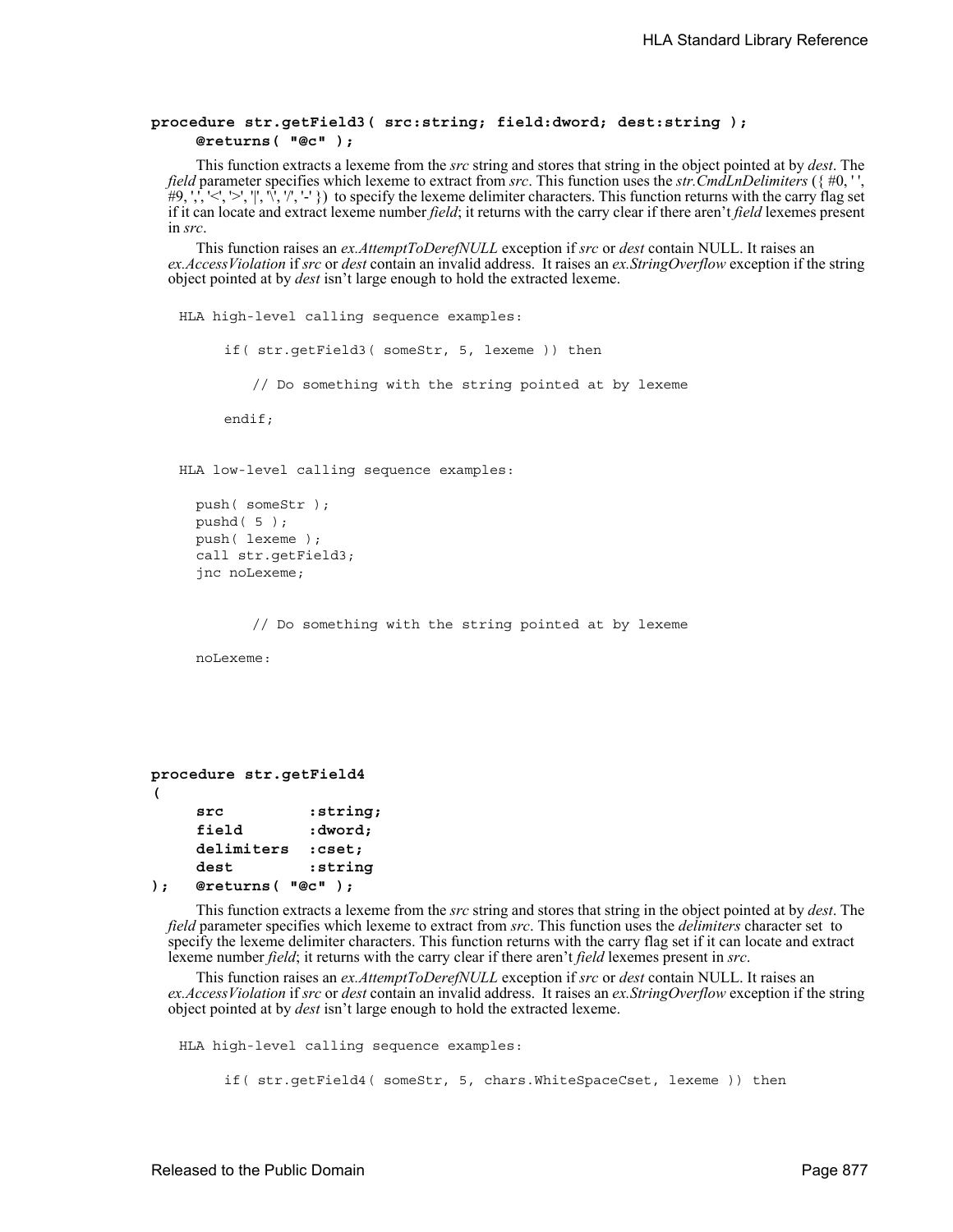```
// Do something with the string pointed at by lexeme
     endif;
HLA low-level calling sequence examples:
  push( someStr );
 pushd( 5 );
  push( (type dword chars.WhiteSpaceCset[12]) );
  push( (type dword chars.WhiteSpaceCset[ 8]) );
 push( (type dword chars.WhiteSpaceCset[ 4]) );
 push( (type dword chars.WhiteSpaceCset[ 0]) );
 push( lexeme );
 call str.getField4;
  jnc noLexeme;
```
// Do something with the string pointed at by lexeme

noLexeme:

## **procedure str.rmv1stChar1( s:string );@returns( "al" );**

This function deletes the first character (in-place) from the *s* string and returns that character in AL. Note that on return this first character is no longer present in the *s* string. On entry, if *s* is the empty string, this function returns zero in AL and does not otherwise affect the *s* string.

This function raises an *ex.AttemptToDerefNULL* exception if *src* contains NULL. It raises an *ex.AccessViolation* if *src* contains an invalid address.

```
HLA high-level calling sequence examples:
     if( str.rmv1stChar1( someStr ) <> #0) then
        // Do something with the char in AL
     endif;
HLA low-level calling sequence examples:
 push( someStr );
 call str.rmv1stChar1;
 cmp(al, 0);
```
je noChar;

// Do something with the char in AL

noChar: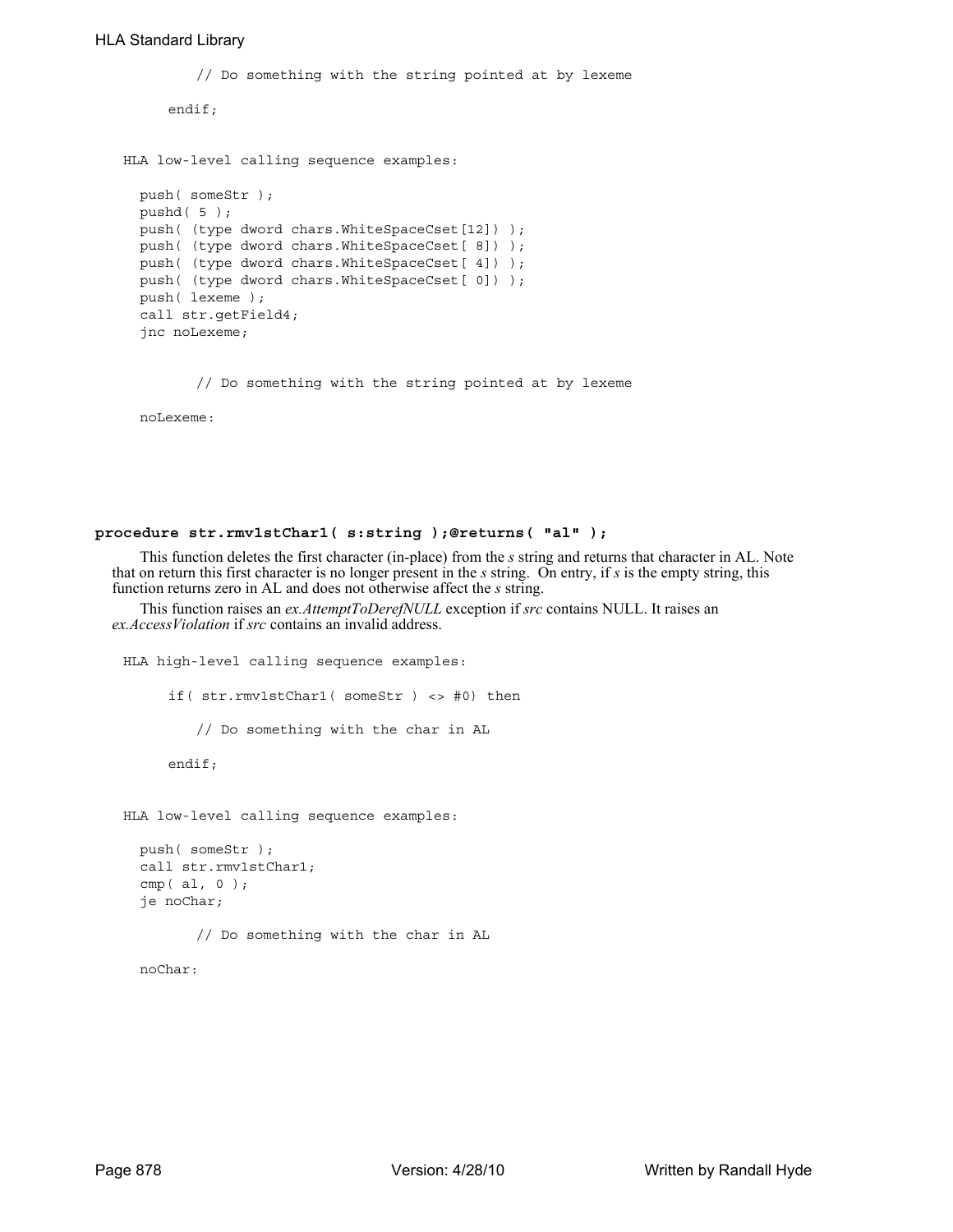## **procedure str.rmv1stChar2( src:string; remainder:string );@returns( "al" );**

This function returns the first character (if any) of *src* in the AL register and copies any remaining characters in *src* to the *remainder* string object. Note that if *src* is the empty string, this function returns zero in AL and does not otherwise affect the *remainder* string.

This function raises an *ex.AttemptToDerefNULL* exception if *src* or *remainder* contain NULL. It raises an *ex.AccessViolation* if *src* or *remainder* contain an invalid address. It raises an *ex.StringOverflow* exception if the string object pointed at by *remainder* isn't large enough to hold the result.

```
HLA high-level calling sequence examples:
     if( str.rmv1stChar2( someStr, dest ) <> #0) then
        // Do something with the char in AL and the
        // string in dest.
     endif;
HLA low-level calling sequence examples:
 push( someStr );
 push( dest );
 call str.rmv1stChar2;
  cmp(al, 0);
```
je noChar;

// Do something with the char in AL

noChar:

#### **procedure str.rmvLastChar1( s:string );@returns( "al" );**

This function deletes the last character (in-place) from the *s* string and returns that character in AL. Note that on return this last character is no longer present in the *s* string. On entry, if *s* is the empty string, this function returns zero in AL and does not otherwise affect the *s* string.

This function raises an *ex.AttemptToDerefNULL* exception if *src* contains NULL. It raises an *ex.AccessViolation* if *src* contains an invalid address.

HLA high-level calling sequence examples:

if( str.rmvLastChar1( someStr ) <> #0) then

// Do something with the char in AL

endif;

HLA low-level calling sequence examples:

```
push( someStr );
call str.rmvLastChar1;
cmp( al, 0 );
je noChar;
```
// Do something with the char in AL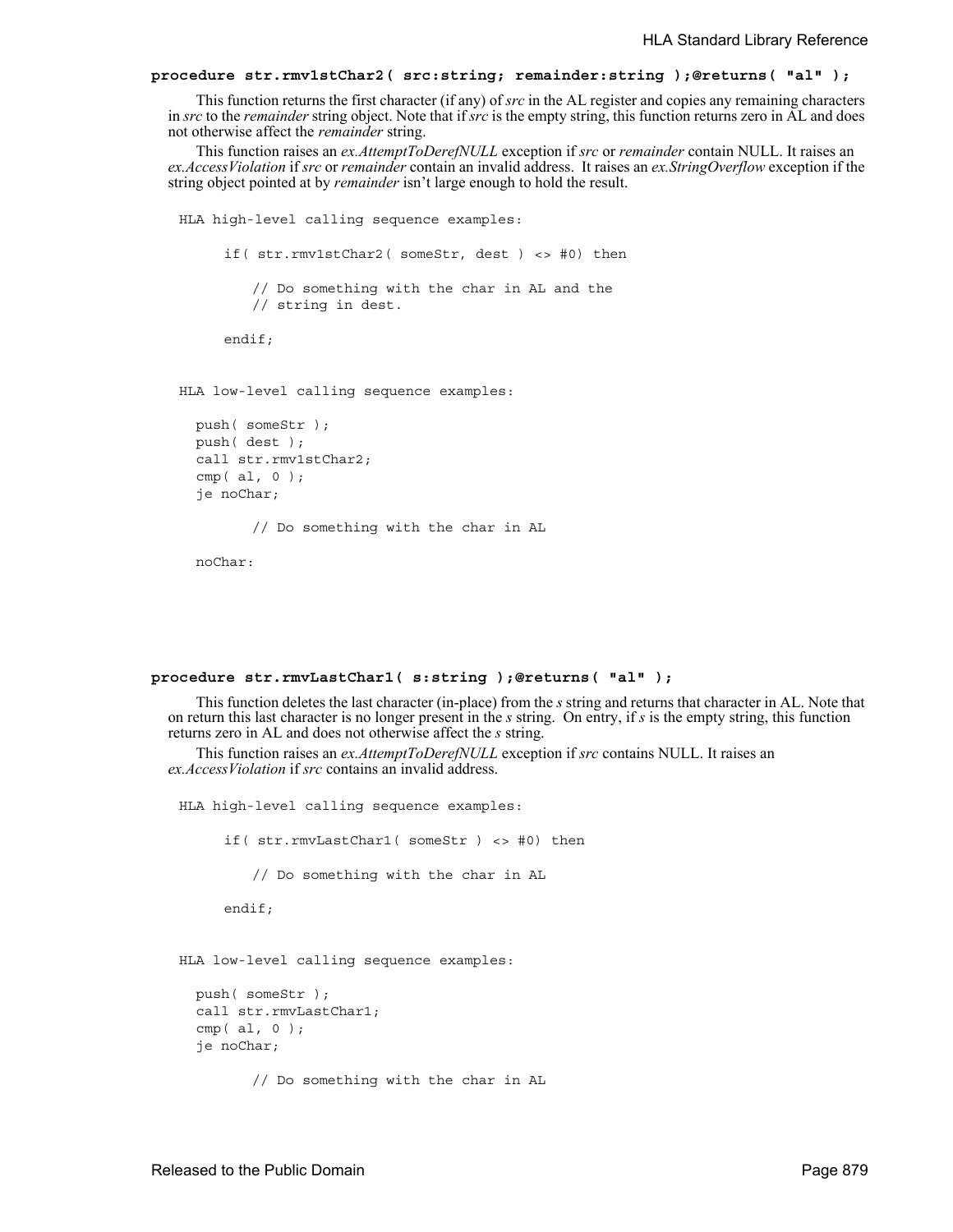noChar:

#### **procedure str.rmvLastChar2( src:string; remainder:string );@returns( "al" );**

This function returns the last character (if any) of *src* in the AL register and copies any previous characters in *src* to the *remainder* string object. Note that if *src* is the empty string, this function returns zero in AL and does not otherwise affect the *remainder* string.

This function raises an *ex.AttemptToDerefNULL* exception if *src* or *remainder* contain NULL. It raises an *ex.AccessViolation* if *src* or *remainder* contain an invalid address. It raises an *ex.StringOverflow* exception if the string object pointed at by *remainder* isn't large enough to hold the result.

```
HLA high-level calling sequence examples:
     if( str.rmvLastChar2( someStr, dest ) <> #0) then
         // Do something with the char in AL and the
         // string in dest.
     endif;
HLA low-level calling sequence examples:
  push( someStr );
  push( dest );
  call str.rmvLastChar2;
  cmp( al, 0 );
  je noChar;
         // Do something with the char in AL and the
         // string in dest.
  noChar:
```
#### **procedure str.a\_rmv1stWord1( s:string );@returns( "@c" );**

This function deletes the first word (in-place) from the *s* string, copies that word to the string object allocated on the heap (pointer returned in EAX)*,* and returns with the carry flag set. It is the caller's responsibility to free the storage when it is no longer needed. Note that on return this first word is no longer present in the *s* string. On entry, if *s* is the empty string, this function returns with the carry clear and does not otherwise affect the *s* string (EAX is undefined in this case).

This function raises an *ex.AttemptToDerefNULL* exception if *src* contains NULL. It raises an *ex.AccessViolation* if *src* contains an invalid address. It raises an *ex.MemoryAllocation* exception if there is a problem allocating memory for the result string.

```
HLA high-level calling sequence examples:
     if( str.a_rmv1stWord1( someStr )) then
        // Do something with the string pointed at by EAX.
     endif;
```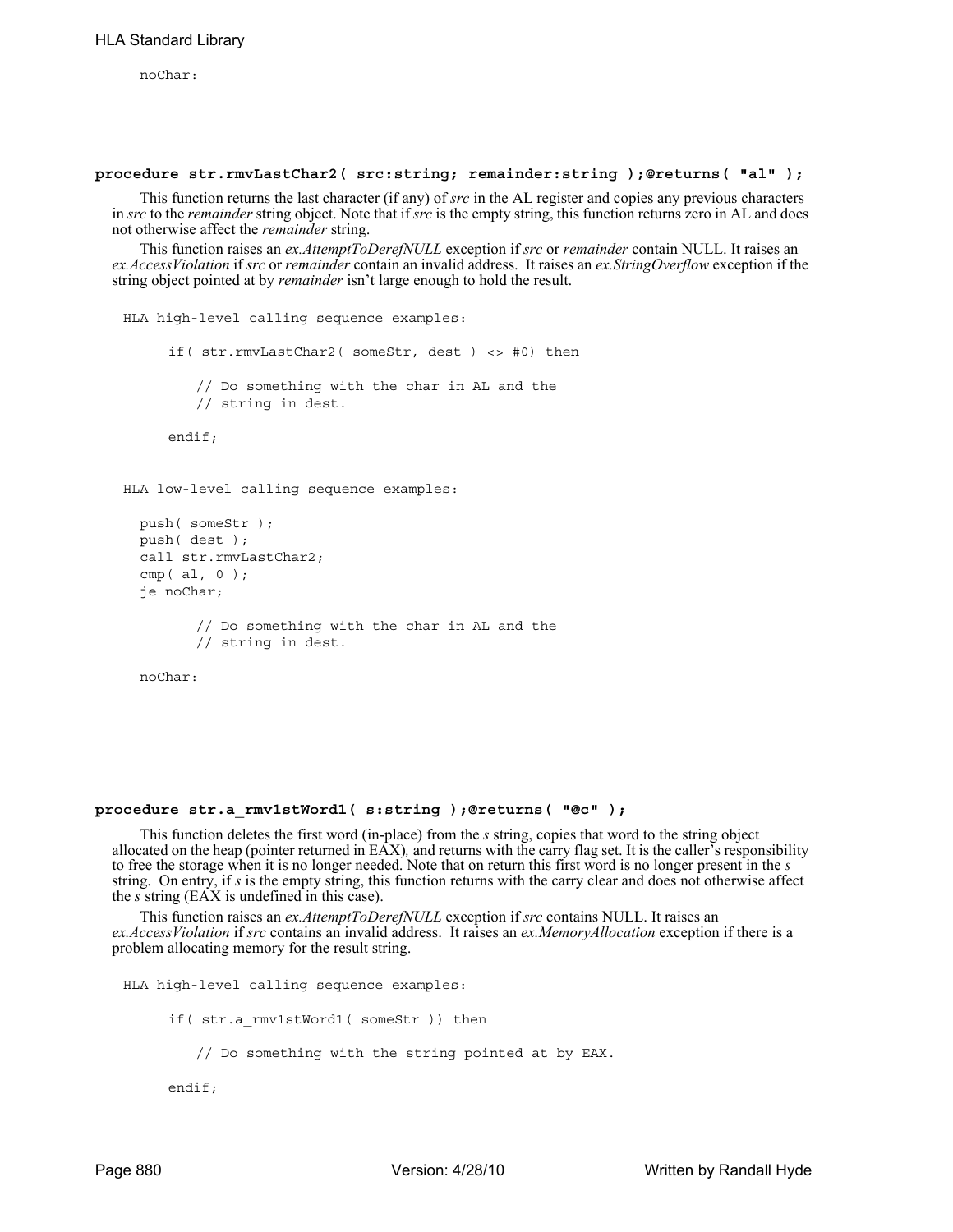HLA low-level calling sequence examples:

```
push( someStr );
call str.a rmv1stWord1;
jnc noWord;
```
// Do something with the string pointed at by EAX.

noWord:

## **procedure str.a\_rmv1stWord2( src:string; remainder:string ); @returns( "@c" );**

This function copies the first word (if any) of *src* to storage it allocates on the heap (pointer returned in EAX), copies any remaining characters in *src* to the *remainder* string object, and sets the carry flag. Note that if *src* is the empty string, this function returns with the carry flag clear, EAX undefined, and does not affect *remainder* string.

This function raises an *ex.AttemptToDerefNULL* exception if *src,* or *remainder* contain NULL. It raises an *ex.AccessViolation* if *src,* or *remainder* contain an invalid address. It raises an *ex.StringOverflow* exception if the string object pointed at by *remainder* isn't large enough to hold the result. It raises an *ex.MemoryAllocation* exception if there is a problem allocating memory for the result string.

```
HLA high-level calling sequence examples:
     if( str.a rmv1stWord2( someStr, remainder )) then
         mov( eax, wordStr );
         // Do something with the strings in EAX and remainder.
            .
            .
            .
         str.free( wordStr );
     endif;
HLA low-level calling sequence examples:
  push( someStr );
  push( remainder );
  call str.a rmv1stWord2;
  jnc noWord;
         mov( eax, wordStr );
         // Do something with the strings in EAX and remainder.
            .
            .
            .
         str.free( wordStr );
  noWord:
```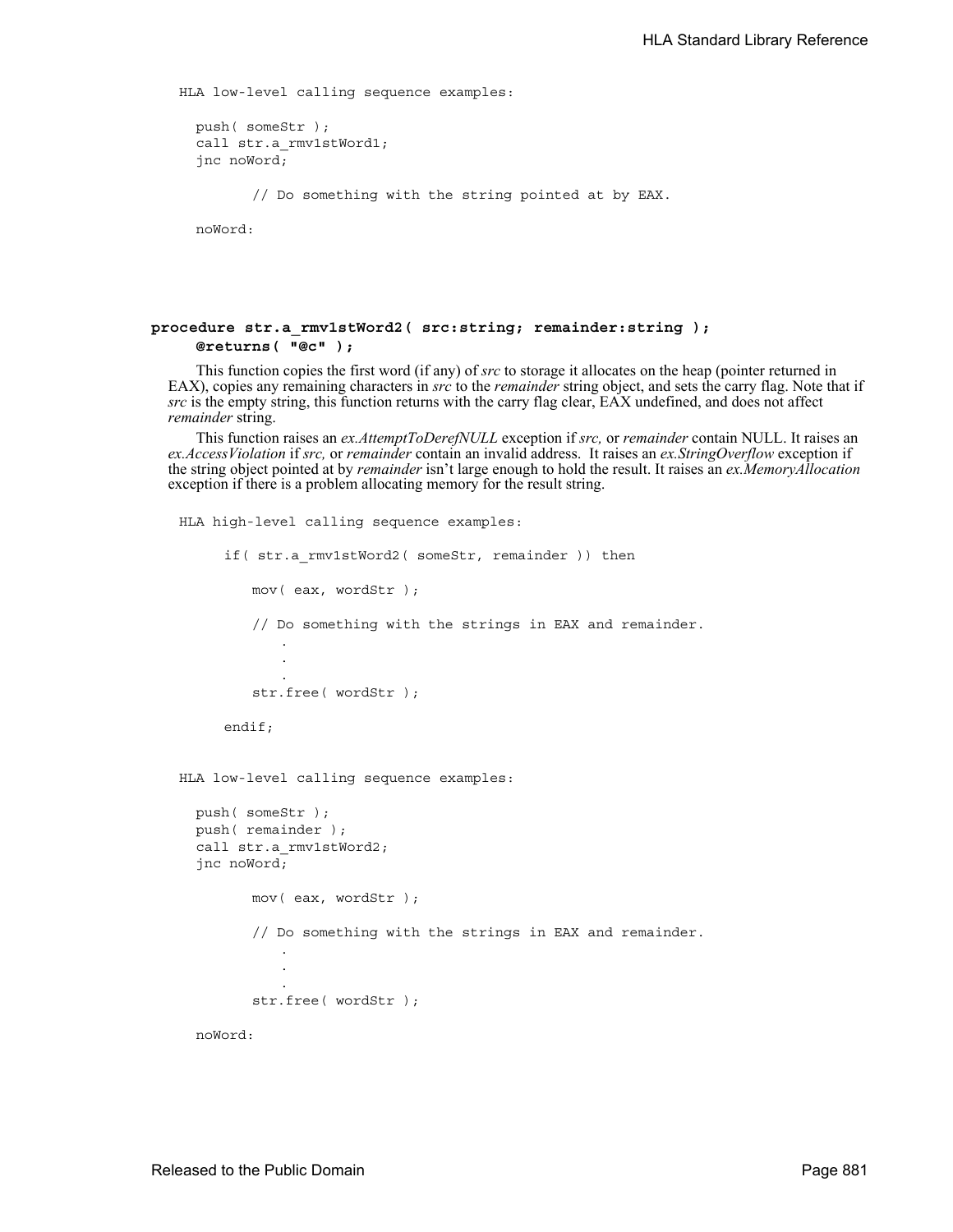## **procedure str.a\_rmvLastWord1( s:string );@returns( "@c" );**

This function deletes the last word (in-place) from the *s* string, copies that word to the string object allocated on the heap (pointer returned in EAX)*,* and returns with the carry flag set. It is the caller's responsibility to free the storage when it is no longer needed. Note that on return this first word is no longer present in the *s* string. On entry, if *s* is the empty string, this function returns with the carry clear and does not otherwise affect the *s* string (EAX is undefined in this case).

This function raises an *ex.AttemptToDerefNULL* exception if *src* contains NULL. It raises an *ex.AccessViolation* if *src* contains an invalid address. It raises an *ex.MemoryAllocation* exception if there is a problem allocating memory for the result string.

```
HLA high-level calling sequence examples:
     if( str.a_rmvLastWord1( someStr, wordResult ) <> #0) then
        mov( eax, wordStr );
         // Do something with the string pointed at by EAX.
            .
            .
            .
         str.free( wordStr );
     endif;
HLA low-level calling sequence examples:
  push( someStr );
  call str.a rmvLastWord1;
  jnc noWord;
        mov( eax, wordStr );
         // Do something with the string in EAX.
            .
            .
            .
         str.free( wordStr );
  noWord:
```
## **procedure str.a\_rmvLastWord2( src:string; remainder:string ); @returns( "@c" );**

This function returns the last word (if any) of *src* in storage allocated on the heap (pointer returned in EAX), copies any remaining characters in *src* to the *remainder* string object, and sets the carry flag. Note that if *src* is the empty string, this function returns with the carry flag clear, EAX undefined, and does not affect the *remainder* string.

This function raises an *ex.AttemptToDerefNULL* exception if *src* or *remainder* contain NULL. It raises an *ex.AccessViolation* if *src* or *remainder* contain an invalid address. It raises an *ex.StringOverflow* exception if the string object pointed at by *remainder* isn't large enough to hold the result. It raises an *ex.MemoryAllocation* exception if there is a problem allocating memory for the result string.

```
HLA high-level calling sequence examples:
```

```
if( str.a rmvLastWord2( someStr, dest )) then
```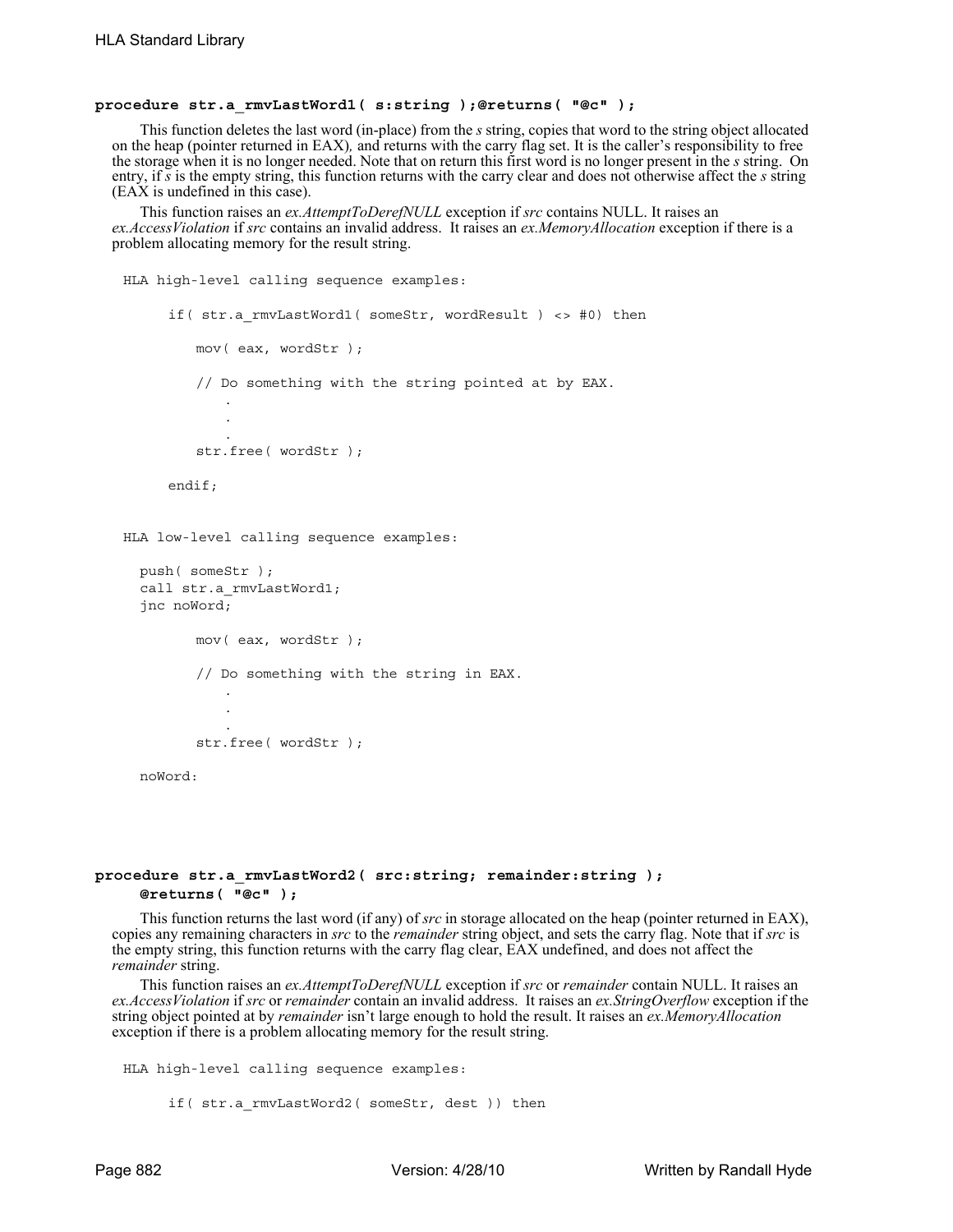```
mov( eax, wordStr );
   // Do something with the strings in EAX and dest.
       .
       .
       .
   str.free( wordStr );
endif;
```
HLA low-level calling sequence examples:

```
push( someStr );
push( dest );
call str.a_rmvLastWord2;
jnc noWord;
       mov( eax, wordStr );
       // Do something with the strings in EAX and dest.
          .
          .
          .
       str.free( wordStr );
noWord:
```

```
procedure str.rmv1stWord2( s:string; wordStr:string );@returns( "@c" );
```
This function deletes the first word (in-place) from the *s* string, copies that word to the string object pointed at by *wordStr,* and returns with the carry flag set. Note that on return this first word is no longer present in the *s* string. On entry, if *s* is the empty string, this function returns with the carry clear and does not otherwise affect the *s* string (*wordStr* is not modified in this case).

```
HLA high-level calling sequence examples:
     if( str.rmv1stWord2( someStr, wordResult )) then
         // Do something with the wordResult string
     endif;
HLA low-level calling sequence examples:
  push( someStr );
  push( wordResult );
  call str.rmv1stWord2;
  jnc noWord;
         // Do something with the wordResult string
```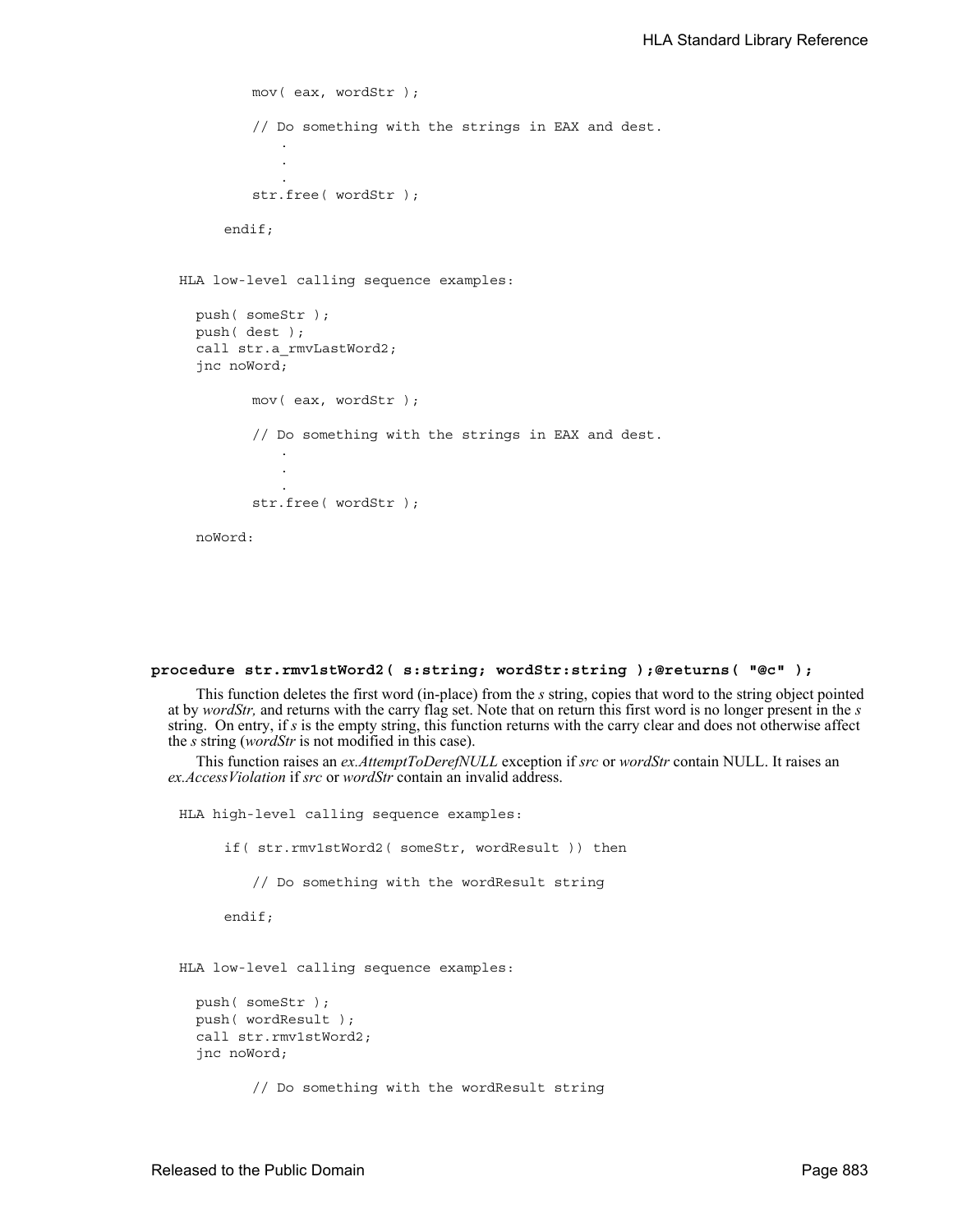noWord:

## **procedure str.rmv1stWord3( src:string; wordStr:string; remainder:string ); @returns( "@c" );**

This function returns the first word (if any) of *src* in *wordStr*, copies any remaining characters in *src* to the *remainder* string object, and sets the carry flag. Note that if *src* is the empty string, this function returns with the carry flag clear and does not affect the *wordStr* or *remainder* strings.

This function raises an *ex.AttemptToDerefNULL* exception if *src, wordStr,* or *remainder* contain NULL. It raises an *ex.AccessViolation* if *src, wordStr,* or *remainder* contain an invalid address. It raises an *ex.StringOverflow* exception if the string objects pointed at by *wordStr* or *remainder* aren't large enough to hold their respective results.

```
HLA high-level calling sequence examples:
     if( str.rmv1stWord3( someStr, dest, remainder ) <> #0) then
         // Do something with the strings in dest and remainder.
     endif;
HLA low-level calling sequence examples:
  push( someStr );
  push( dest );
  push( remainder );
  call str.rmv1stWord3;
  cmp( al, 0 );
  je noWord;
```
// Do something with the strings in dest and remainder.

noWord:

#### **procedure str.rmvLastWord2( s:string; wordStr:string );@returns( "@c" );**

This function deletes the last word (in-place) from the *s* string, copies that word to the string object pointed at by *wordStr,* and returns with the carry flag set. Note that on return this first word is no longer present in the *s* string. On entry, if *s* is the empty string, this function returns with the carry clear and does not otherwise affect the *s* string (*wordStr* is not modified in this case).

This function raises an *ex.AttemptToDerefNULL* exception if *src* or *wordStr* contain NULL. It raises an *ex.AccessViolation* if *src* or *wordStr* contain an invalid address.

HLA high-level calling sequence examples: if( str.rmvLastWord2( someStr, wordResult ) <> #0) then // Do something with the strings in someStr and wordResult. endif;

```
HLA low-level calling sequence examples:
```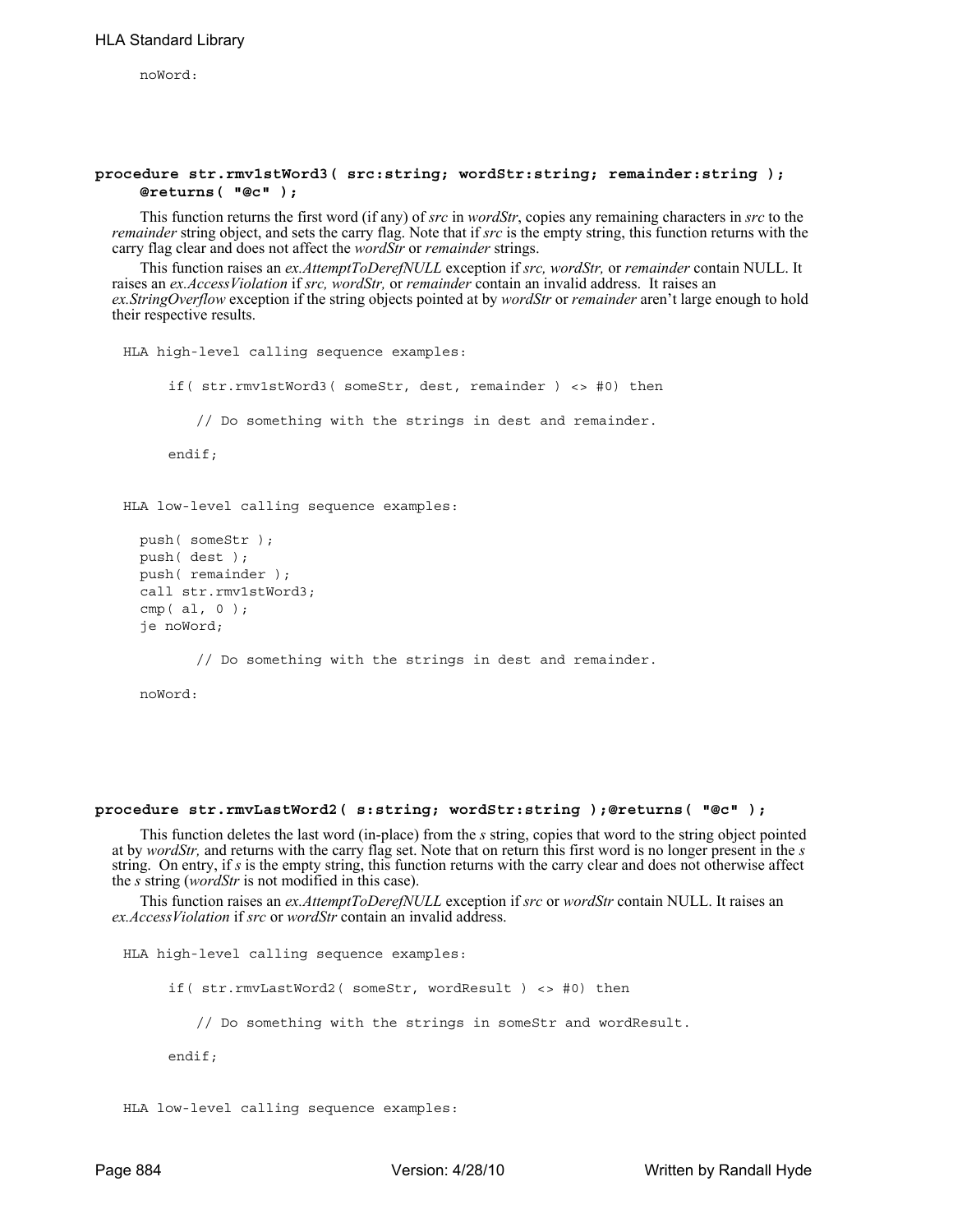```
push( someStr );
push( wordResult );
call str.rmvLastWord2;
cmp( al, 0 );
je noWord;
```
// Do something with the strings in someStr and wordResult.

noWord:

## **procedure str.rmvLastWord3( src:string; wordStr:string; remainder:string ); @returns( "@c" );**

This function returns the last word (if any) of *src* in *wordStr*, copies any remaining characters in *src* to the *remainder* string object, and sets the carry flag. Note that if *src* is the empty string, this function returns with the carry flag clear and does not affect the *wordStr* or *remainder* strings.

This function raises an *ex.AttemptToDerefNULL* exception if *src, wordStr,* or *remainder* contain NULL. It raises an *ex.AccessViolation* if *src, wordStr,* or *remainder* contain an invalid address. It raises an *ex.StringOverflow* exception if the string objects pointed at by *wordStr* or *remainder* aren't large enough to hold their respective results.

HLA high-level calling sequence examples:

if( str.rmvLastWord3( someStr, wordResult, dest )) then

// Do something with the strings in dest and wordResult.

endif;

HLA low-level calling sequence examples:

```
push( someStr );
push( wordResult );
push( dest );
call str.rmvLastWord3;
cmp( al, 0 );
je noWord;
```
// Do something with the strings in dest and wordResult.

noWord:

# **31.11 String Formatting Functions**

The HLA Standard Library provides a couple of routines that can be used to format the data appearing in a string.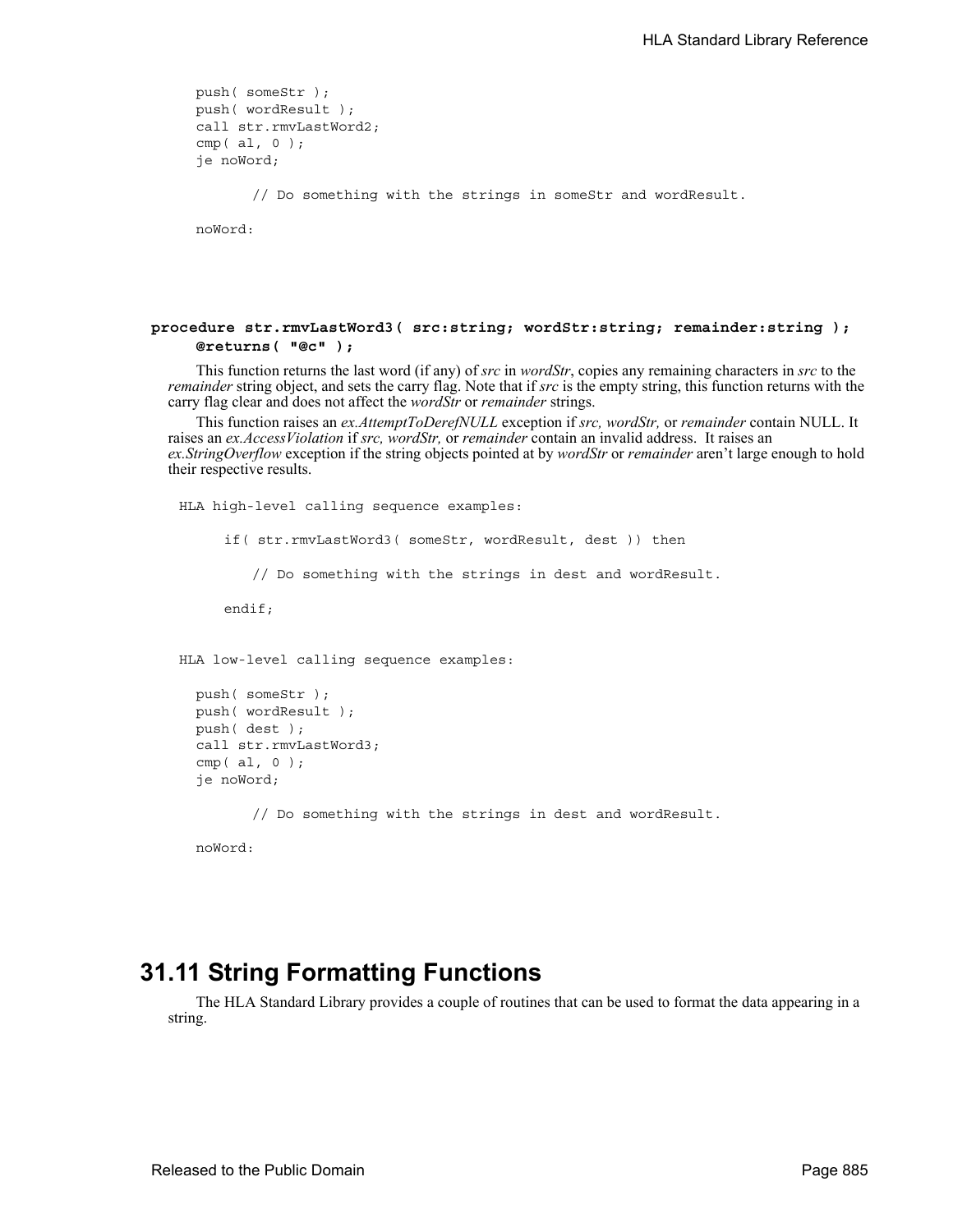## **procedure str.a\_columnize2( var s:var; numStrs:dword ); @returns( "eax" );**

This function scans an array of *numStrs* string pointed at by *s* and computes the maximum length of all the strings. This function then creates a single string on the heap that consists of the concatenation of all the strings in *s* with their lengths extended to the maximum string length in *s* plus one. The extra character positions at the end of each string are padded with spaces.

This function raises an *ex.AttemptToDerefNULL* exception if *s* contains NULL. It raises an *ex.AccessViolation* if *s* contains an invalid address. It raises an *ex.MemoryAllocation* exception if there is an error allocating storage for the resulting string.

```
HLA high-level calling sequence examples:
     str.a_columnize2( stringArray, 10 );
     mov( eax, columnsStr );
     // Do something with the string pointed at by EAX
            .
            .
            .
     str.free( columnsStr );
HLA low-level calling sequence examples:
  push( stringArray );
```

```
pushd( 10 );
call str.a_columnize2;
   mov( eax, columnsStr );
   // Do something with the string pointed at by EAX
           .
           .
           .
   str.free( columnsStr );
```
## **procedure str.a\_columnize3( var s:var; numStrs:dword; tabCols:dword ); @returns( "eax" );**

This function scans an array of *numStrs* string pointed at by *s* and creates a single string on the heap that consists of the concatenation of all the strings in *s* with their lengths extended to *tabCols*. The extra character positions at the end of each string are padded with spaces.

This function raises an *ex.AttemptToDerefNULL* exception if *s* contains NULL. It raises an *ex.AccessViolation* if *s* contains an invalid address. It raises an *ex.MemoryAllocation* exception if there is an error allocating storage for the resulting string.

```
HLA high-level calling sequence examples:
     str.a columnize3( stringArray, 10, 40 );
     mov( eax, columnsStr );
     // Do something with the string pointed at by EAX
            .
            .
            .
     str.free( columnsStr );
```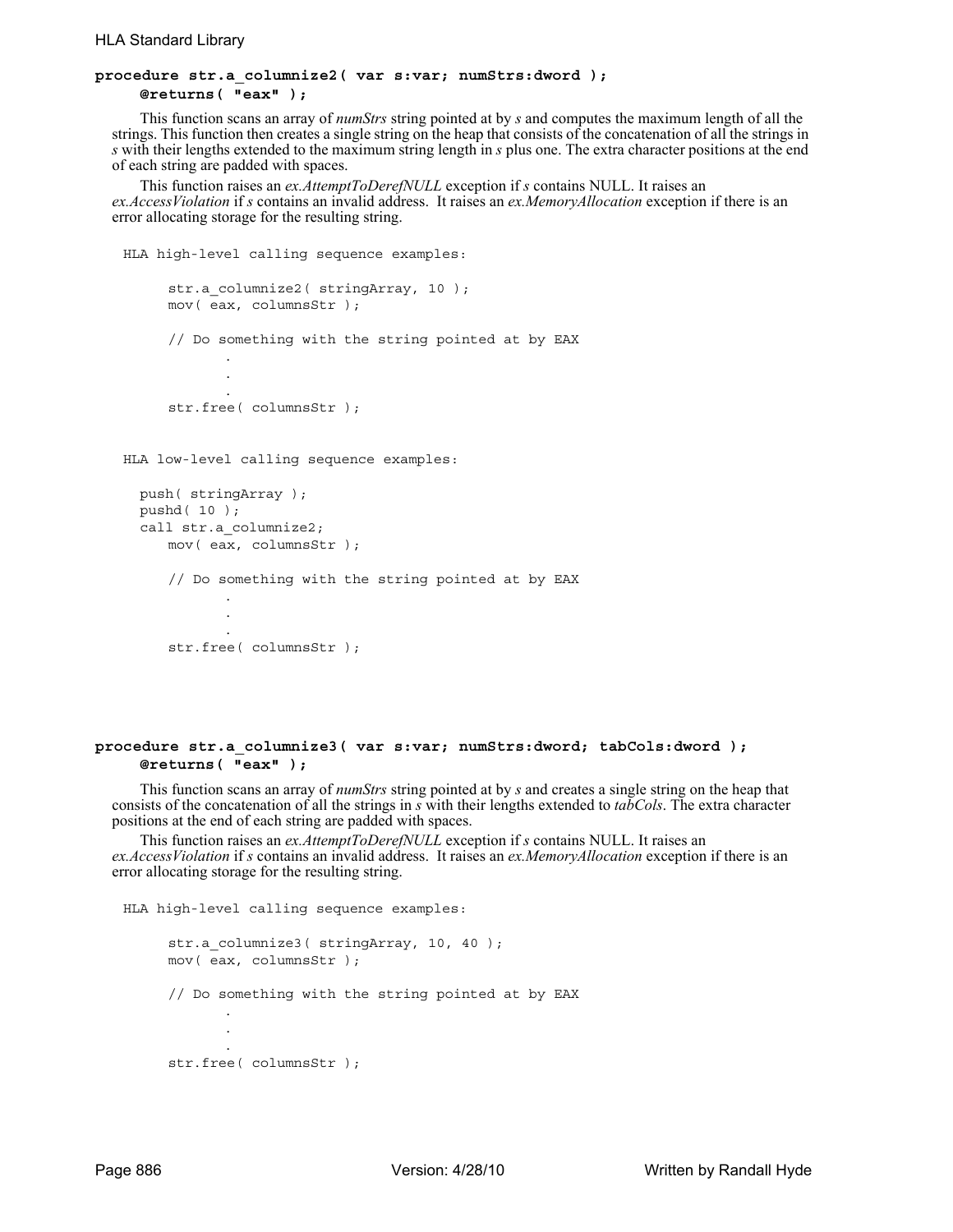```
HLA low-level calling sequence examples:
  push( stringArray );
  pushd( 10 );
  pushd( 40 );
  call str.a columnize3;
     mov( eax, columnsStr );
     // Do something with the string pointed at by EAX
            .
            .
            .
     str.free( columnsStr );
```
## **procedure str.columnize3( var s:var; numStrs:dword; dest:string );**

This function scans an array of *numStrs* string pointed at by *s* and computes the maximum length of all the strings. This function then creates a single string that it stores in the string object pointed at by *dest* which consists of the concatenation of all the strings in *s* with their lengths extended to the maximum string length in *s* plus one. The extra character positions at the end of each string are padded with spaces.

This function raises an *ex.AttemptToDerefNULL* exception if *s* contains NULL. It raises an *ex.AccessViolation* if *s* contains an invalid address.

HLA high-level calling sequence examples:

str.columnize3( stringArray, 10, columnsStr );

// Do something with the string pointed at by columnsStr

HLA low-level calling sequence examples:

```
push( stringArray );
pushd( 10 );
push( columnsStr );
call str.a_columnize3;
```
// Do something with the string pointed at by columnsStr

## **procedure str.columnize4 (**  var s :var;

| numStrs | :dword; |
|---------|---------|
| tabCols | :dword; |
| dest    | :string |

```
);
```
This function scans an array of *numStrs* string pointed at by *s* and creates a single string it stores in *dest* that consists of the concatenation of all the strings in *s* with their lengths extended to *tabCols*. The extra character positions at the end of each string are padded with spaces.

This function raises an *ex.AttemptToDerefNULL* exception if *s* contains NULL. It raises an *ex.AccessViolation* if *s* contains an invalid address. It raises an *ex.MemoryAllocation* exception if there is an error allocating storage for the resulting string.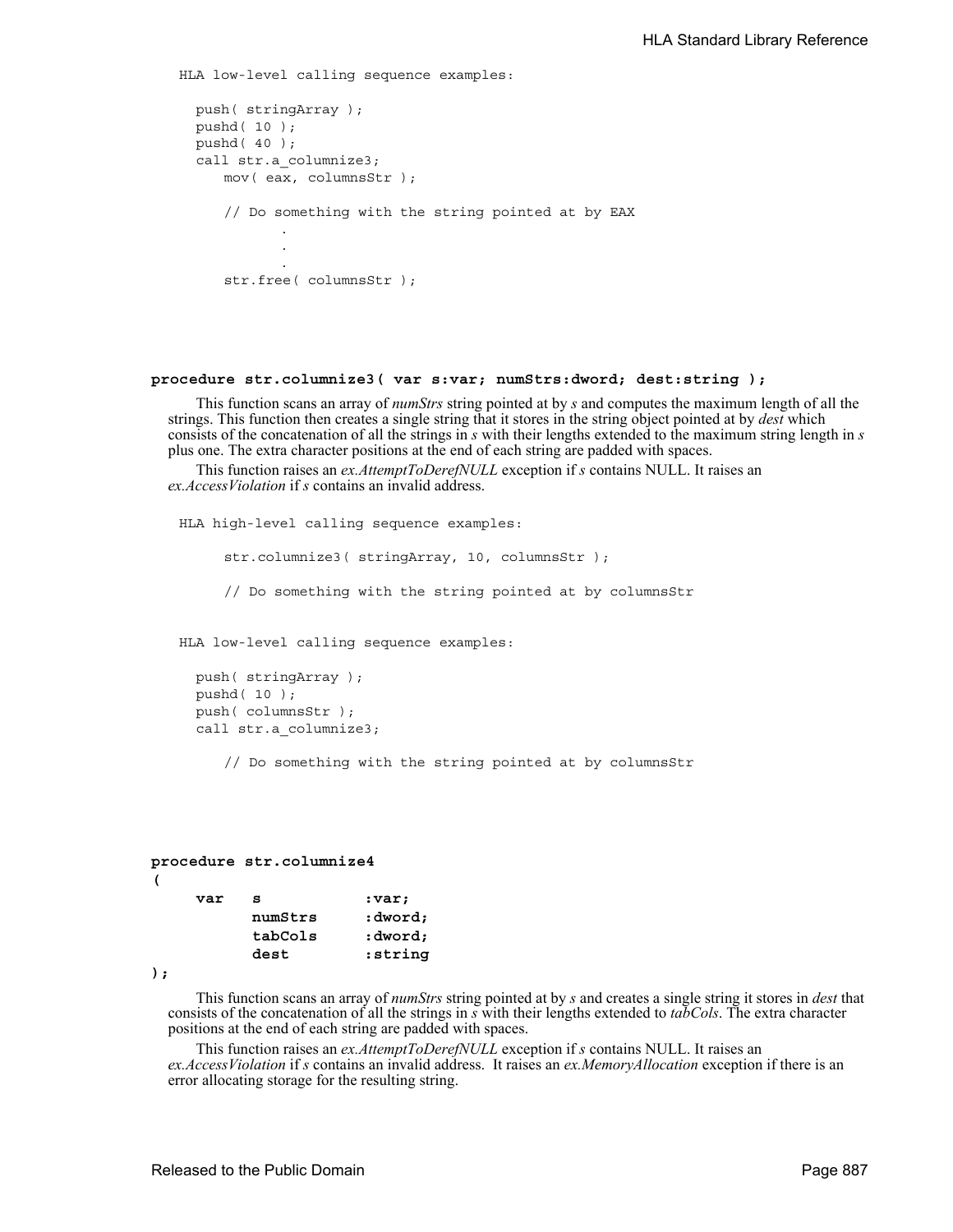## HLA Standard Library

HLA high-level calling sequence examples:

str.columnize4( stringArray, 10, 40, columnsStr );

// Do something with the string pointed at by columnsStr

HLA low-level calling sequence examples:

```
push( stringArray );
pushd( 10 );
pushd( 40 );
push( columnsStr );
call str.columnize4;
```
// Do something with the string pointed at by columnsStr

#### **procedure str.a\_spread2( src:string; toWidth:dword ); @returns( "@c" );**

This creates a new string on the heap (returning the pointer in EAX) that is an expansion of the *src* string to the length specified by the *toWidth* parameter. If the length of *src* is greater than or equal to *toWidth*, then this function clears the carry flag and returns with EAX containing NULL; otherwise, this function fills in the extra character positions using space characters and returns with the carry flag set. If the length of *src* is greater than 75% of *toWidth*, then this function pads the end of the result string with spaces to fill in the extra length. If the length of *src* is 75% or less of *toWidth*, then this function spreads the space characters throughout the string (next to other spaces appearing in the *src* string) to widen the resulting string. It is the caller's responsibility to free the storage allocated on the heap if this function returns with the carry flag set.

This function raises an *ex.AttemptToDerefNULL* exception if *src* contains NULL. It raises an *ex.AccessViolation* if *src* contains an invalid address. It raises an *ex.MemoryAllocation* exception if there is a problem allocating memory for the result string.

```
HLA high-level calling sequence examples:
  if( str.a_spread2( someStr, newLength )) then
     mov( eax, newStr );
     // Do something with newStr
         .
         .
         .
     str.free( newStr );
  endif;
HLA low-level calling sequence examples:
push( someStr );
push( newLength );
call str.a spread2;
jnc noNewStr;
     mov( eax, newStr );
     // Do something with newStr
         .
```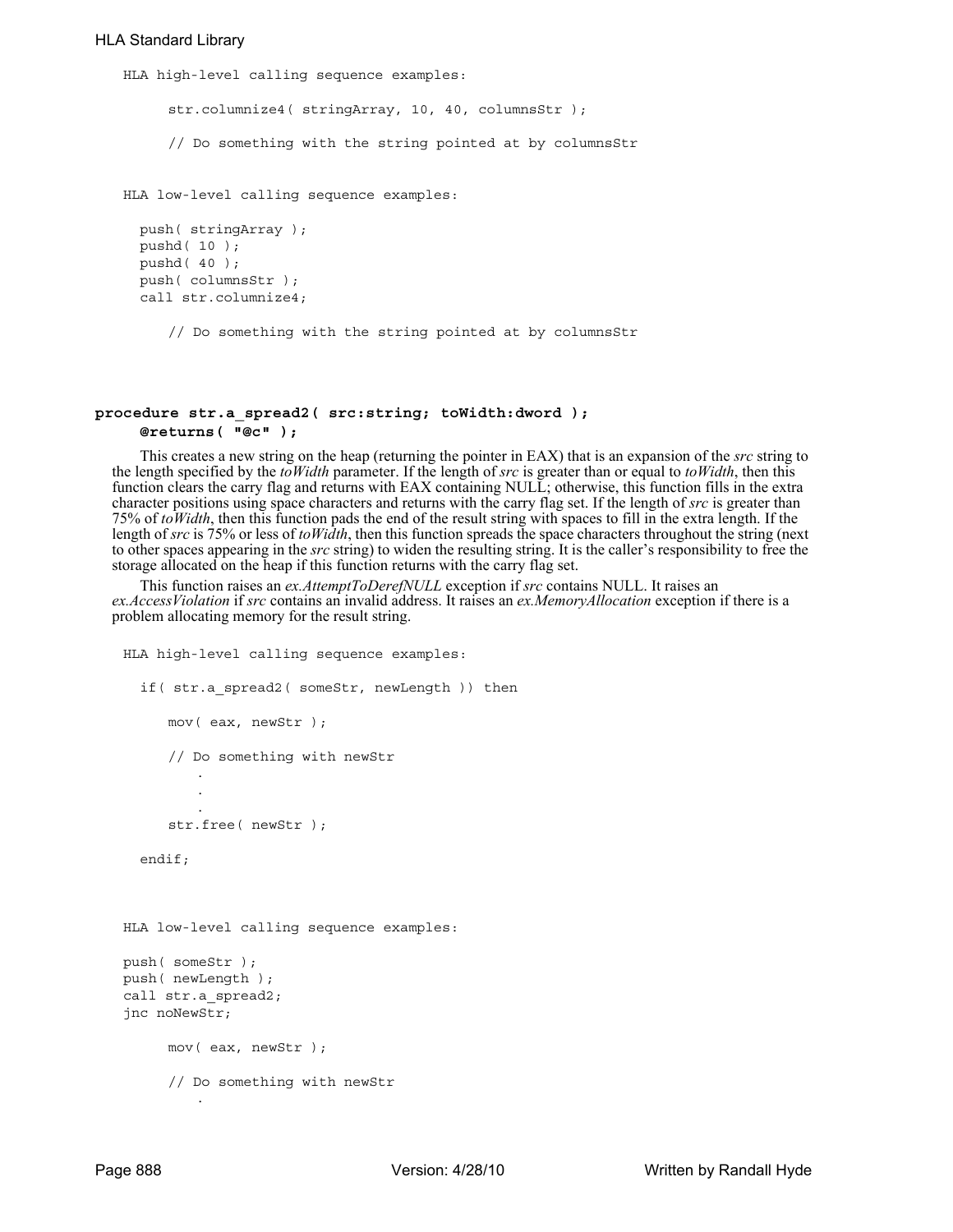```
.
   str.free( newStr );
noNewStr:
```
.

## **procedure str.spread2( s:string; toWidth:dword ); @returns( "@c" );**

This expands the *s* string to the length specified by the *toWidth* parameter. If the length of *s* is greater than or equal to *to Width*, then this function clears the carry flag and does not modify *s*; otherwise, this function fills in the extra character positions using space characters and returns with the carry flag set. If the length of *s* is greater than 75% of *toWidth*, then this function pads the end of *s* with spaces to fill in the extra length. If the length of *s* is 75% or less of *toWidth*, then this function spreads the space characters throughout the string (next to other spaces appearing in the *s* string) to widen the resulting string.

This function raises an *ex.AttemptToDerefNULL* exception if *s* contains NULL. It raises an *ex.AccessViolation* if *s* contains an invalid address.

HLA high-level calling sequence examples:

if( str.spread2( someStr, newLength )) then

// Do something with expanded someStr

endif;

HLA low-level calling sequence examples:

```
push( someStr );
push( newLength );
call str.spread2;
jnc noExpandedStr;
```
// Do something with expanded someStr

noExpandedStr:

## **procedure str.spread3( src:string; toWidth:dword; dest:string ); @returns( "@c" );**

This expands the *src* string to the length specified by the *toWidth* parameter and stores the result in the string object pointed at by *dest*. If the length of *src* is greater than or equal to *toWidth*, then this function clears the carry flag and does not modify *dest*; otherwise, this function fills in the extra character positions using space characters and returns with the carry flag set. If the length of *src* is greater than 75% of *toWidth*, then this function pads the end of *dest* with spaces to fill in the extra length. If the length of *src* is 75% or less of *toWidth*, then this function spreads the space characters throughout the *dest* string (next to other spaces appearing in the string) to widen the resulting string.

This function raises an *ex.AttemptToDerefNULL* exception if *src* or *dest* contain NULL. It raises an *ex.AccessViolation* if *src* or *dest* contain an invalid address. It raises an *ex.StringOverflow* exception if the string object pointed at by *dest* is not large enough to receive the result.

HLA high-level calling sequence examples:

if( str.spread3( someStr, length, expandedStr )) then

// do something with expandedStr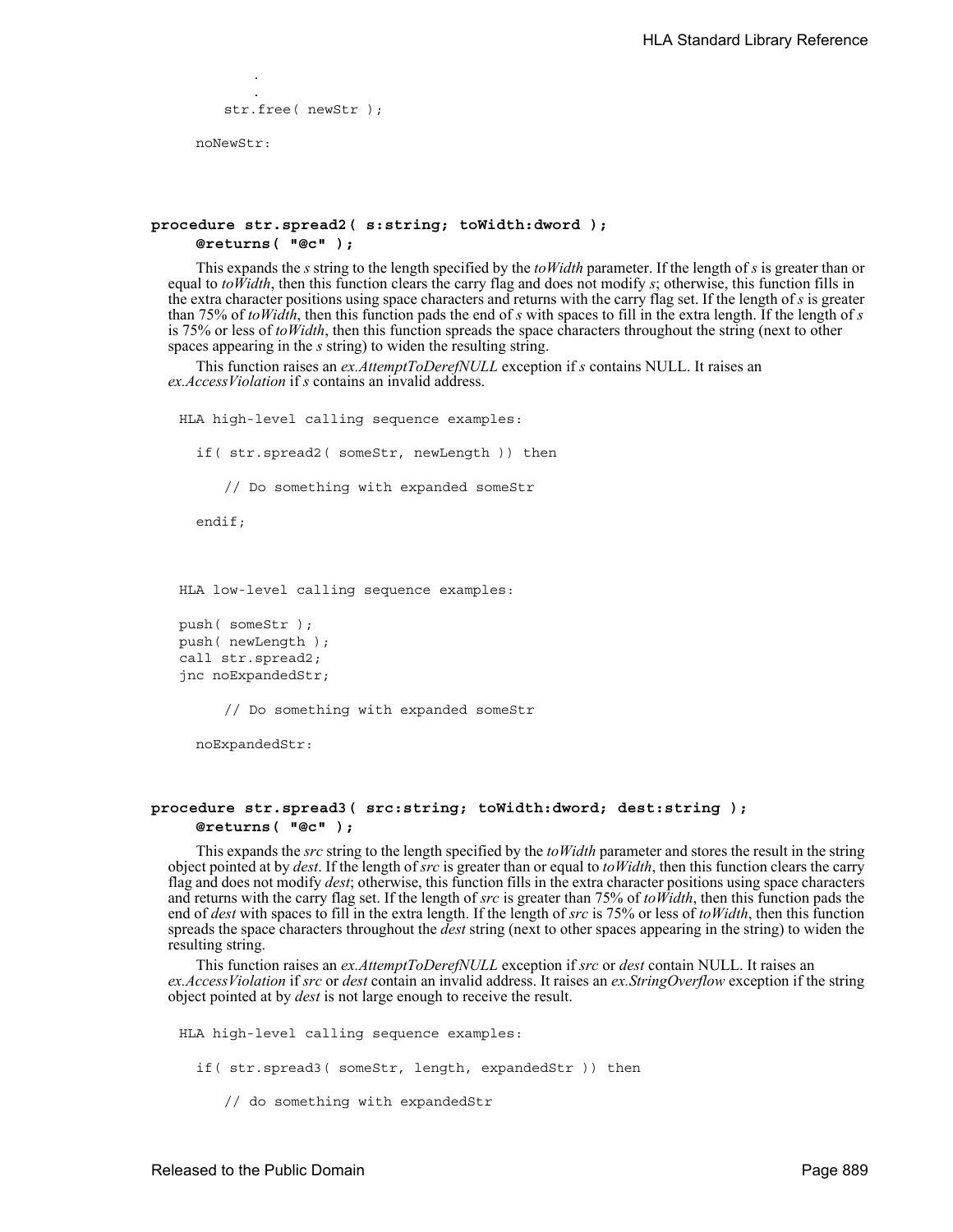```
endif;
HLA low-level calling sequence examples:
push( someStr );
push( length );
push( expandedStr );
call str.spread3;
jnc noExpandedStr;
     // do something with expandedStr
```

```
noExpandedStr:
```
## **procedure str.a\_deTab2( src:string; tabCols:dword ); @returns( "(type string eax)" );**

This function creates a new string on the heap (returning the pointer in EAX) that is an expansion of the *src* string by converting all tab characters to the corresponding number of spaces. The *tabCols* argument specifies the number of character positions for each tab stop (all tab stops are equal in length). It is the caller's responsibility to free the storage allocated on the heap.

This function raises an *ex.AttemptToDerefNULL* exception if *src* contains NULL. It raises an *ex.AccessViolation* if *src* contains an invalid address. It raises an *ex.MemoryAllocation* exception if there is a problem allocating memory for the result string.

```
HLA high-level calling sequence examples:
  str.a deTab2( someStr, 4 );
  mov( eax, newStr );
  // Do something with newStr
         .
         .
         .
  str.free( newStr );
HLA low-level calling sequence examples:
push( someStr );
pushd( 4 );
call str.a_deTab2;
  mov( eax, newStr );
  // Do something with newStr
         .
         .
        .
  str.free( newStr );
```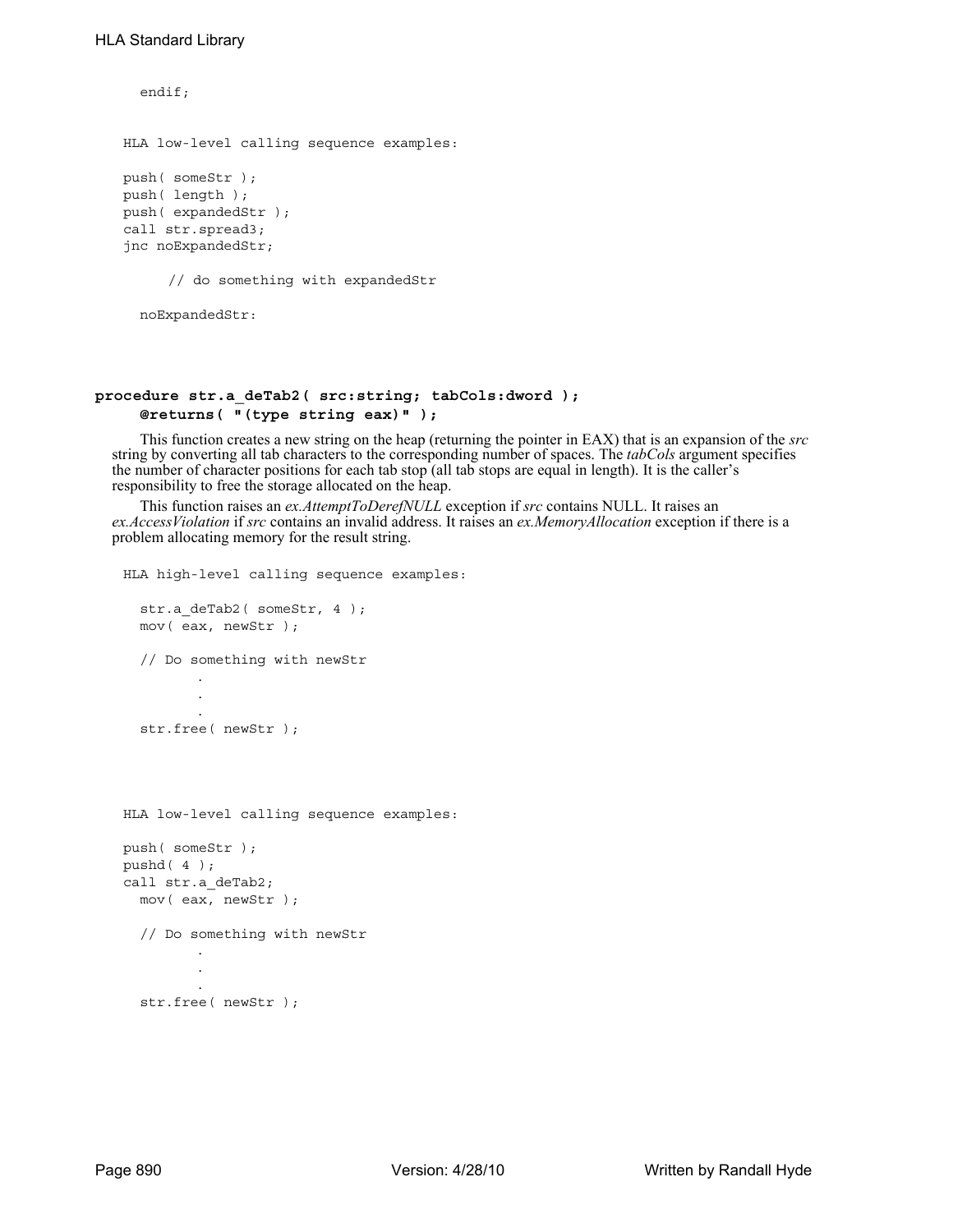## **procedure str.a\_deTab3( src:string; var tabCols:var; numTabs:dword ); @returns( "(type string eax)" );**

This function creates a new string on the heap (returning the pointer in EAX) that is an expansion of the *src* string by converting all tab characters to the corresponding number of spaces. The *tabCols* argument is an array of tabstop column values to use. The *numTabs* parameter specifies the total number of tabstops present in the *tabCols* array. It is the caller's responsibility to free the storage allocated on the heap.

This function raises an *ex.AttemptToDerefNULL* exception if *src* or *tabCols* contain NULL. It raises an *ex.AccessViolation* if *src* or *tabCols* contain an invalid address. It raises an *ex.MemoryAllocation* exception if there is a problem allocating memory for the result string.

```
HLA high-level calling sequence examples:
static
  tabSteps:dword[4] := [4, 12, 16, 32];.
     .
     .
  str.a deTab3( someStr, tabStops, 4 );
  mov( eax, newStr );
  // Do something with newStr
         .
         .
  str.free( newStr );
HLA low-level calling sequence examples:
static
  tabStops:dword[4] := [4, 12, 16, 32];
     .
     .
     .
push( someStr );
pushd( &tabStops );
pushd( 4 );
call str.a_deTab3;
 mov( eax, newStr );
  // Do something with newStr
         .
         .
         .
  str.free( newStr );
```
#### **procedure str.deTab2( s:string; tabCols:dword );**

This function expands the *s* string by converting all tab characters to the corresponding number of spaces. The *tabCols* argument specifies the number of character positions for each tab stop (all tab stops are equal in length).

This function raises an *ex.AttemptToDerefNULL* exception if *s* contains NULL. It raises an *ex.AccessViolation* if *s* contains an invalid address. It raises an *ex.StringOverflow* exception the string object pointed at by *s* is not large enough to hold the result.

```
HLA high-level calling sequence examples:
```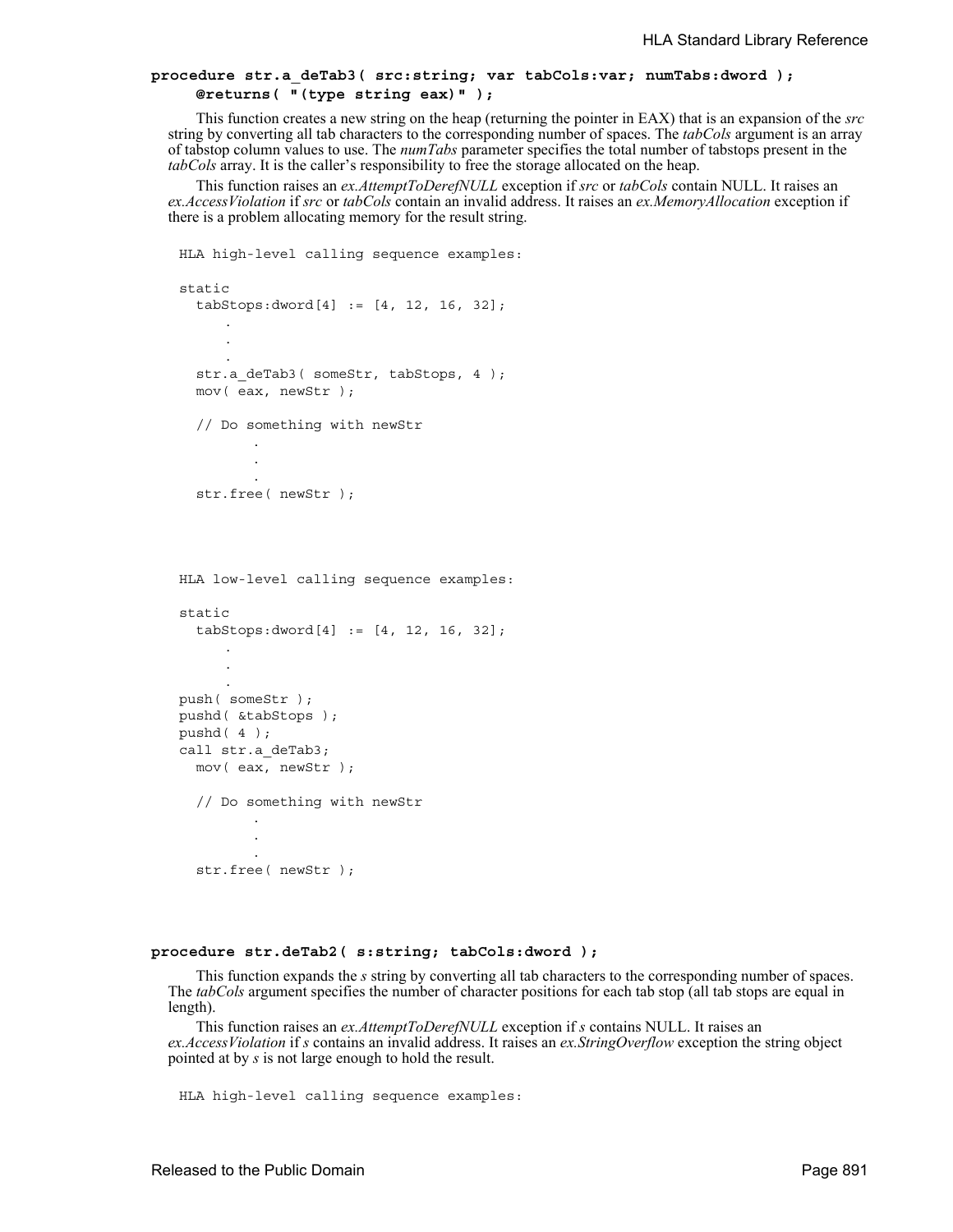```
str.deTab2( someStr, 4 );
  // Do something with someStr
HLA low-level calling sequence examples:
push( someStr );
pushd( 4 );
call str.deTab2;
  // Do something with someStr
```
## **procedure str.deTab3a( src:string; tabCols:dword; dest:string );**

This function expands the *src* string by converting all tab characters to the corresponding number of spaces, it stores the result into the string object pointed at by *dest*. The *tabCols* argument specifies the number of character positions for each tab stop (all tab stops are equal in length).

This function raises an *ex.AttemptToDerefNULL* exception if *src* or *dest* contain NULL. It raises an *ex.AccessViolation* if *src* or *dest* contain an invalid address. It raises an *ex.StringOverflow* exception if the string object pointed at by *dest* is not large enough to hold the expanded result.

```
HLA high-level calling sequence examples:
  str.deTab3a( someStr, 8, destStr );
  // Do something with destStr 
HLA low-level calling sequence examples:
push( someStr );
pushd( 8 );
push( destStr );
call str.deTab3a;
```
// Do something with destStr

#### **procedure str.deTab3b( s:string; var tabCols:var; numTabs:dword );**

This function expands the *s* string by converting all tab characters to the corresponding number of spaces. The *tabCols* argument is an array of tabstop column values to use. The *numTabs* parameter specifies the total number of tabstops present in the *tabCols* array.

This function raises an *ex.AttemptToDerefNULL* exception if *s* or *tabCols* contain NULL. It raises an *ex.AccessViolation* if *s* or *tabCols* contain an invalid address. It raises an *ex.StringOverflow* exception if the string object pointed at by *s* is not large enough to hold the expanded result.

```
HLA high-level calling sequence examples:
static
  tabSteps: <math>dword[4] := [4, 12, 16, 32]</math>;.
      .
      .
  str.deTab3b( someStr, tabStops, 4 );
```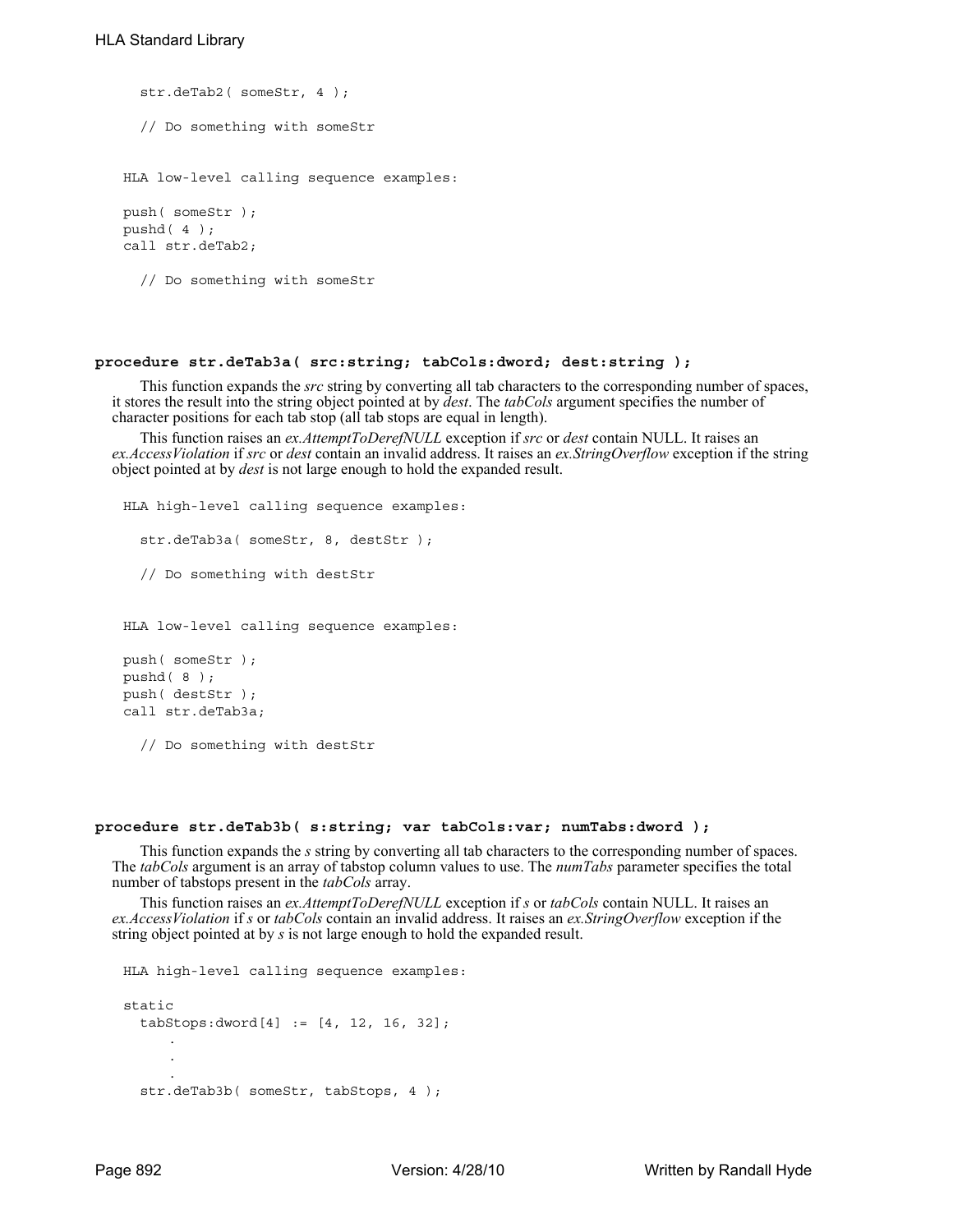// Do something with someStr

```
HLA low-level calling sequence examples:
static
  tabStops:dword[4] := [4, 12, 16, 32];
     .
     .
      .
push( someStr );
pushd( &tabStops );
pushd( 4 );
call str.deTab3b;
  // Do something with someStr
```
# **procedure str.deTab4 ( src :string;**

| var | tabCols | :var;   |
|-----|---------|---------|
|     | numTabs | :dword; |
|     | dest    | :string |

**);**

This function expands the *src* string by converting all tab characters to the corresponding number of spaces, it stores the result into the string object pointed at by *dest*. The *tabCols* argument is an array of tabstop column values to use. The *numTabs* parameter specifies the total number of tabstops present in the *tabCols* array.

This function raises an *ex.AttemptToDerefNULL* exception if *src, dest,* or *tabCols* contain NULL. It raises an *ex.AccessViolation* if *src, dest,* or *tabCols* contain an invalid address. It raises an *ex.StringOverflow* exception if the string object pointed at by *dest* is not large enough to hold the expanded result.

```
HLA high-level calling sequence examples:
static
  tabStops:dword[4] := [4, 12, 16, 32];
     .
      .
      .
  str.deTab4( someStr, tabStops, 4, destStr );
  // Do something with destStr
```

```
HLA low-level calling sequence examples:
static
  tabStops:dword[4] := [4, 12, 16, 32];
      .
      .
      .
push( someStr );
pushd( &tabStops );
pushd( 4 );
```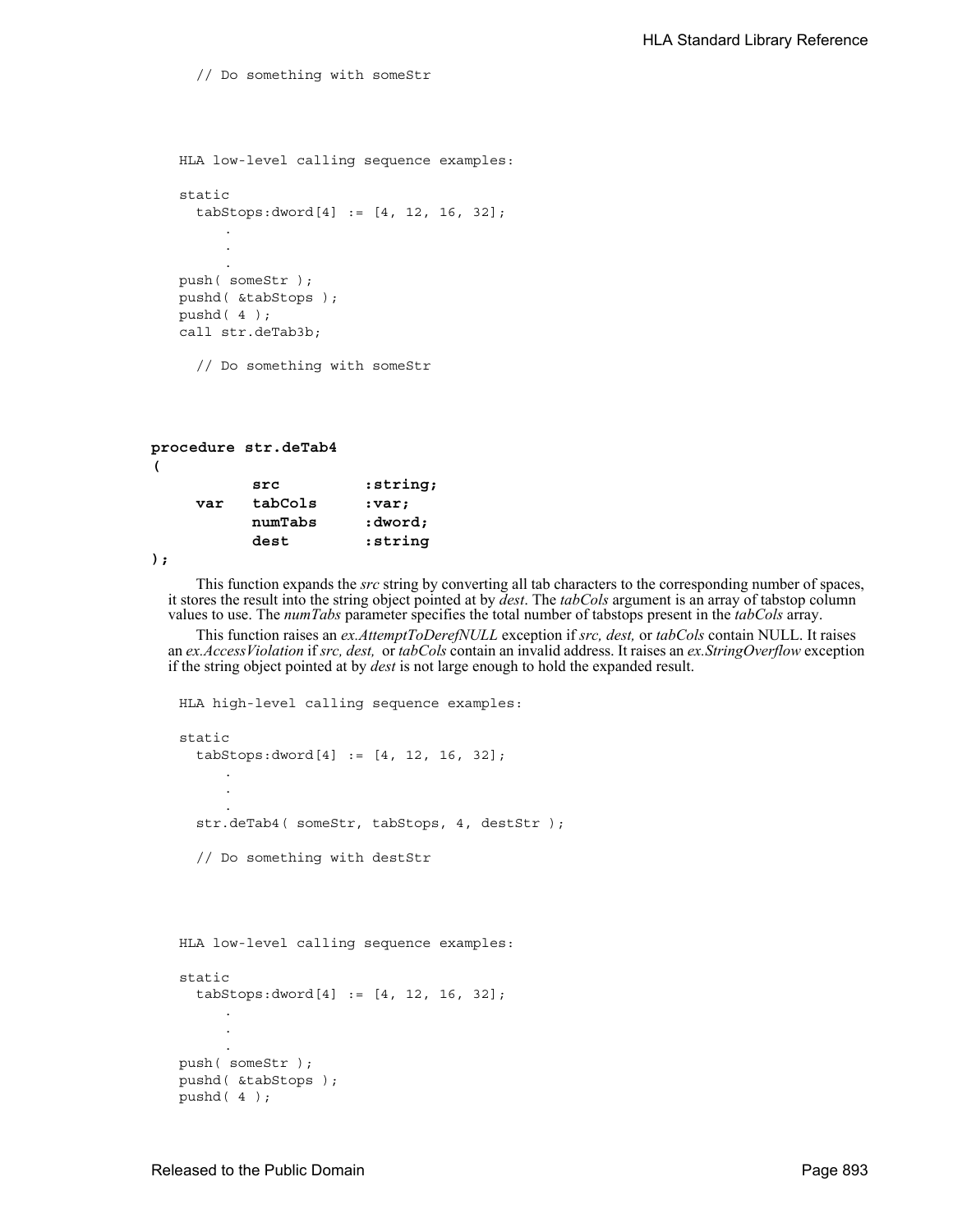## HLA Standard Library

```
push( destStr );
call str.deTab4;
```
// Do something with destStr

## **procedure str.a\_enTab2( src:string; tabCols:dword ); @returns( "(type string eax)" );**

This function creates a new string on the heap (returning the pointer in EAX) that is an expansion of the *src* string by converting all space characters to the corresponding number of tabs. The *tabCols* argument specifies the number of character positions for each tab stop (all tab stops are equal in length). It is the caller's responsibility to free the storage allocated on the heap.

This function raises an *ex.AttemptToDerefNULL* exception if *src* contains NULL. It raises an *ex.AccessViolation* if *src* contains an invalid address. It raises an *ex.MemoryAllocation* exception if there is a problem allocating memory for the result string.

```
HLA high-level calling sequence examples:
  str.a enTab2( someStr, 4 );
  mov( eax, newStr );
  // Do something with newStr
         .
         .
         .
  str.free( newStr );
HLA low-level calling sequence examples:
push( someStr );
pushd( 4 );
call str.a_enTab2;
```
// Do something with newStr

.

```
.
str.free( newStr );
```
.

mov( eax, newStr );

## **procedure str.a\_enTab3( src:string; var tabCols:var; numTabs:dword ); @returns( "(type string eax)" );**

This function creates a new string on the heap (returning the pointer in EAX) that is an expansion of the *src* string by converting all space characters to the corresponding number of tabs. The *tabCols* argument is an array of tabstop column values to use. The *numTabs* parameter specifies the total number of tabstops present in the *tabCols* array. It is the caller's responsibility to free the storage allocated on the heap.

This function raises an *ex.AttemptToDerefNULL* exception if *src* or *tabCols* contain NULL. It raises an *ex.AccessViolation* if *src* or *tabCols* contain an invalid address. It raises an *ex.MemoryAllocation* exception if there is a problem allocating memory for the result string.

```
HLA high-level calling sequence examples:
```
static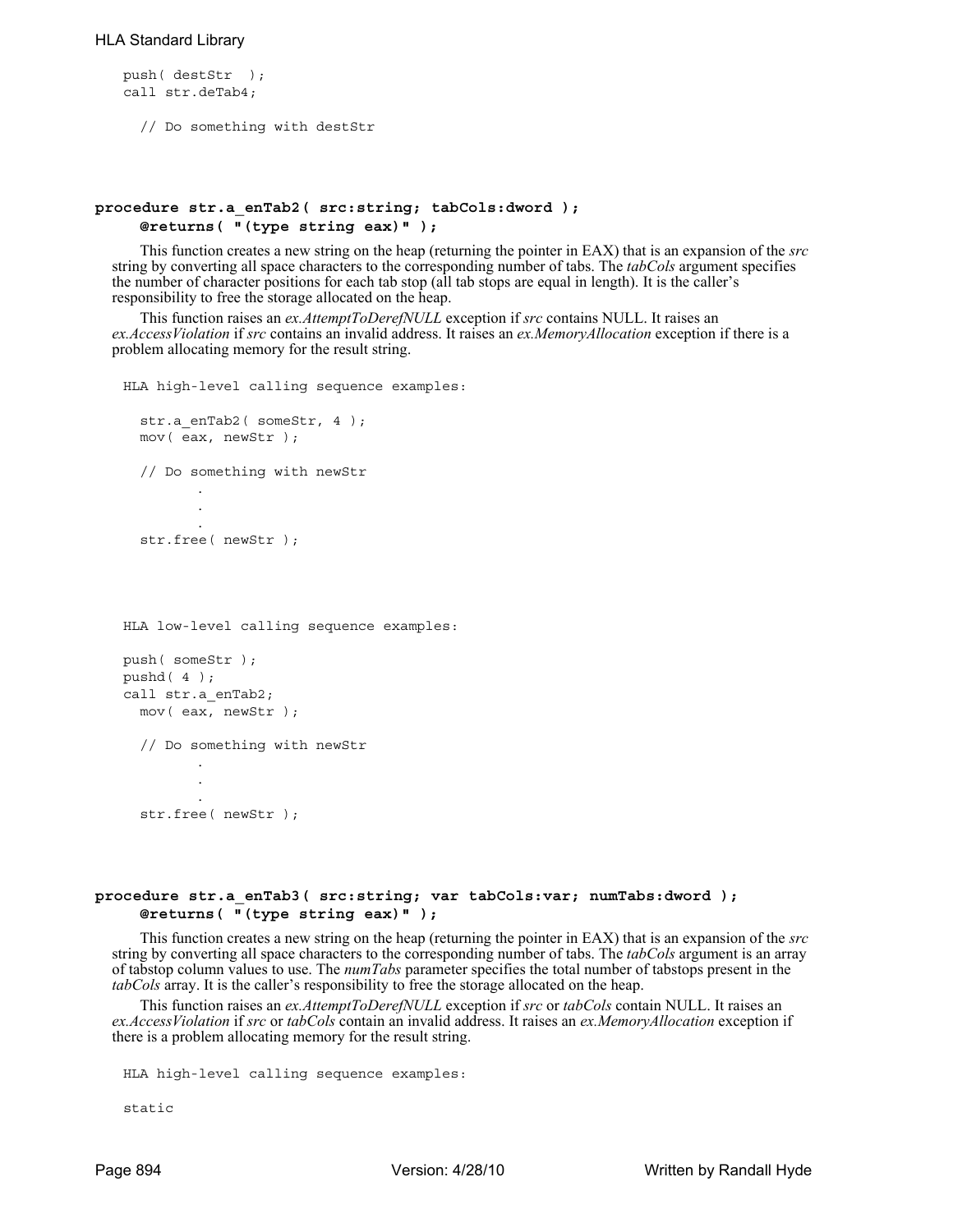```
tabStops:dword[4] := [4, 12, 16, 32];
      .
      .
      .
  str.a_enTab3( someStr, tabStops, 4 );
  mov( eax, newStr );
  // Do something with newStr
         .
         .
         .
  str.free( newStr );
HLA low-level calling sequence examples:
static
  tabStops:dword[4] := [4, 12, 16, 32];
      .
     .
      .
push( someStr );
pushd( &tabStops );
pushd( 4 );
call str.a_enTab3;
 mov( eax, newStr );
  // Do something with newStr
         .
         .
         .
  str.free( newStr );
```
## **procedure str.enTab2( s:string; tabCols:dword );**

This function expands the *s* string by converting all space characters to the corresponding number of tabs. The *tabCols* argument specifies the number of character positions for each tab stop (all tab stops are equal in length).

This function raises an *ex.AttemptToDerefNULL* exception if *s* contains NULL. It raises an *ex.AccessViolation* if *s* contains an invalid address.

```
HLA high-level calling sequence examples:
  str.enTab2( someStr, 4 );
  // Do something with someStr
HLA low-level calling sequence examples:
push( someStr );
pushd( 4 );
call str.enTab2;
```
// Do something with someStr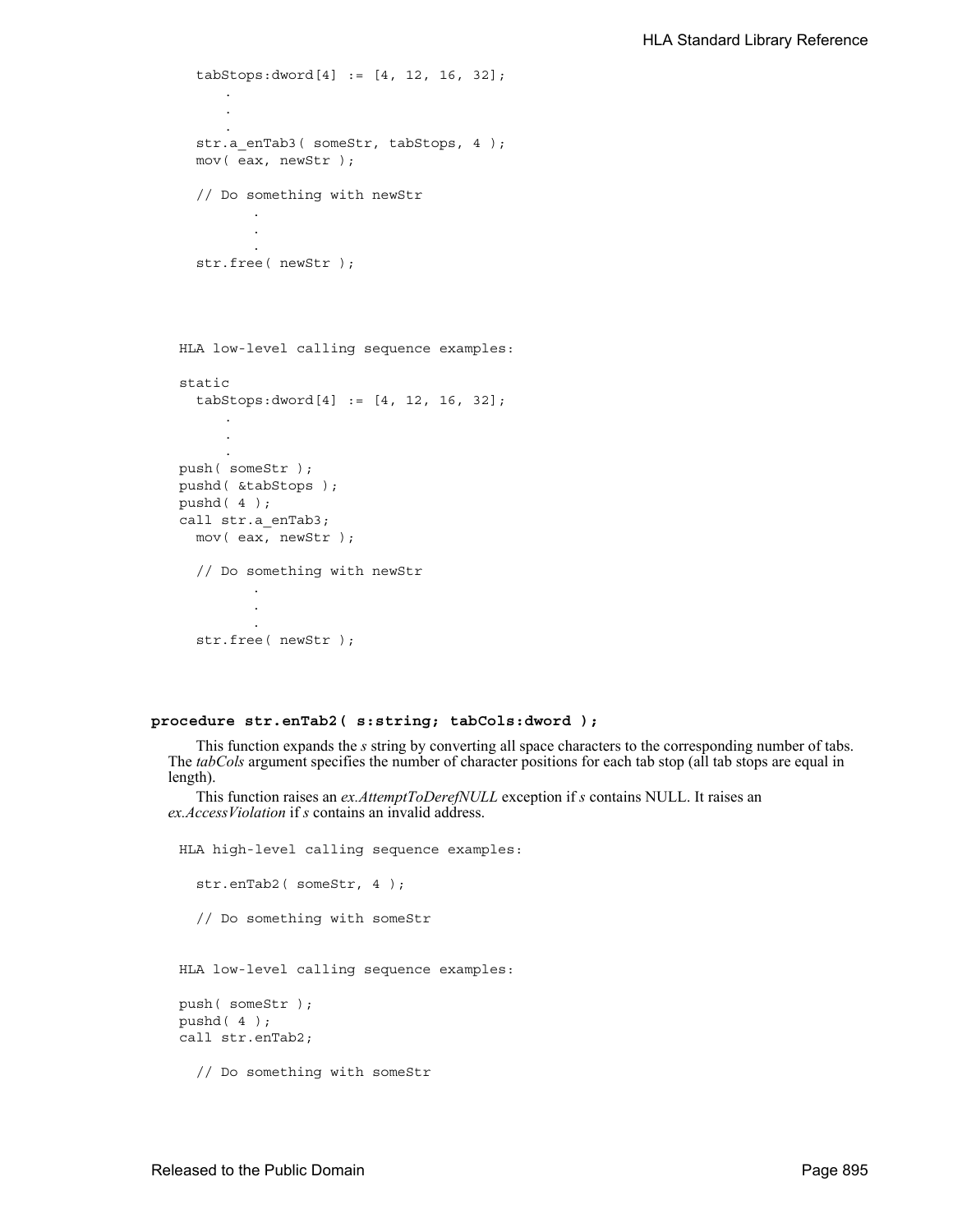#### **procedure str.enTab3a( src:string; tabCols:dword; dest:string );**

This function expands the *src* string by converting all space characters to the corresponding number of tabs, it stores the result into the string object pointed at by *dest*. The *tabCols* argument specifies the number of character positions for each tab stop (all tab stops are equal in length).

This function raises an *ex.AttemptToDerefNULL* exception if *src* or *dest* contain NULL. It raises an *ex.AccessViolation* if *src* or *dest* contain an invalid address. It raises an *ex.StringOverflow* exception if the string object pointed at by *dest* is not large enough to hold the expanded result.

```
HLA high-level calling sequence examples:
  str.enTab3a( someStr, 8, destStr );
  // Do something with destStr 
HLA low-level calling sequence examples:
push( someStr );
pushd( 8 );
push( destStr );
call str.enTab3a;
  // Do something with destStr
```
## **procedure str.enTab3b( s:string; var tabCols:var; numTabs:dword );**

This function expands the *s* string by converting all space characters to the corresponding number of tabs. The *tabCols* argument is an array of tabstop column values to use. The *numTabs* parameter specifies the total number of tabstops present in the *tabCols* array.

This function raises an *ex.AttemptToDerefNULL* exception if *s* or *tabCols* contain NULL. It raises an *ex.AccessViolation* if *s* or *tabCols* contain an invalid address.

```
HLA high-level calling sequence examples:
static
  tabStops:dword[4] := [4, 12, 16, 32];
      .
      .
      .
  str.enTab3b( someStr, tabStops, 4 );
  // Do something with someStr
HLA low-level calling sequence examples:
static
  tabStops:dword[4] := [4, 12, 16, 32];
      .
     .
      .
push( someStr );
pushd( &tabStops );
pushd( 4 );
call str.enTab3b;
```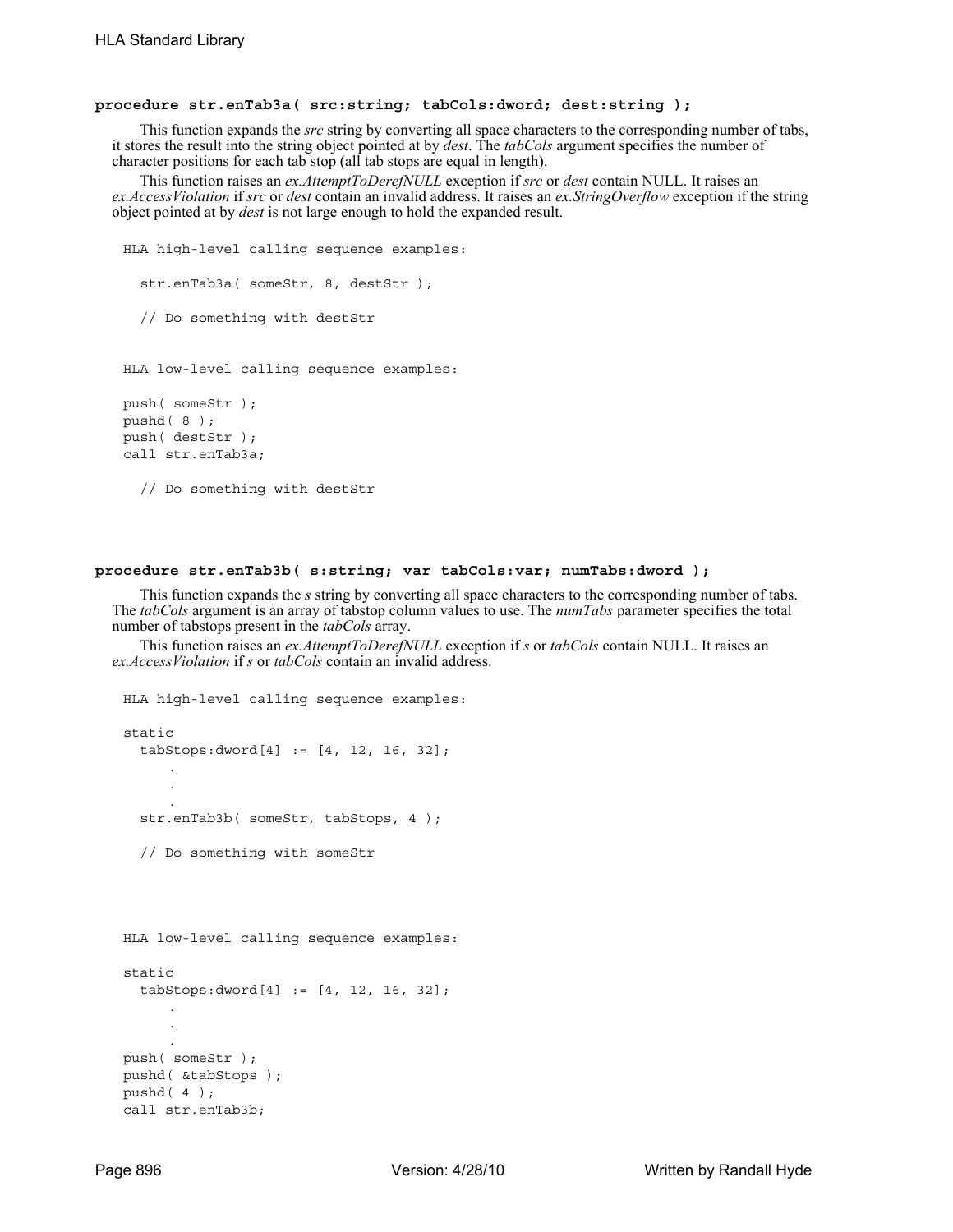// Do something with someStr **procedure str.enTab4 ( src :string; var tabCols :var;** 

> **numTabs :dword; dest :string**

```
);
```
This function expands the *src* string by converting all space characters to the corresponding number of tabs, it stores the result into the string object pointed at by *dest*. The *tabCols* argument is an array of tabstop column values to use. The *numTabs* parameter specifies the total number of tabstops present in the *tabCols* array.

This function raises an *ex.AttemptToDerefNULL* exception if *src, dest,* or *tabCols* contain NULL. It raises an *ex.AccessViolation* if *src, dest,* or *tabCols* contain an invalid address. It raises an *ex.StringOverflow* exception if the string object pointed at by *dest* is not large enough to hold the expanded result.

```
HLA high-level calling sequence examples:
static
  tabStops:dword[4] := [4, 12, 16, 32];
     .
     .
     .
  str.enTab4( someStr, tabStops, 4, destStr);
  // Do something with destStr 
HLA low-level calling sequence examples:
static
  tabSteps:dword[4] := [4, 12, 16, 32];.
     .
     .
push( someStr );
pushd( &tabStops );
pushd( 4 );
push( destStr );
call str.enTab4;
  // Do something with destStr
```
# **31.12 String Conversion Functions**

The functions in this category transform string data from one form to another (e.g., upper case conversion).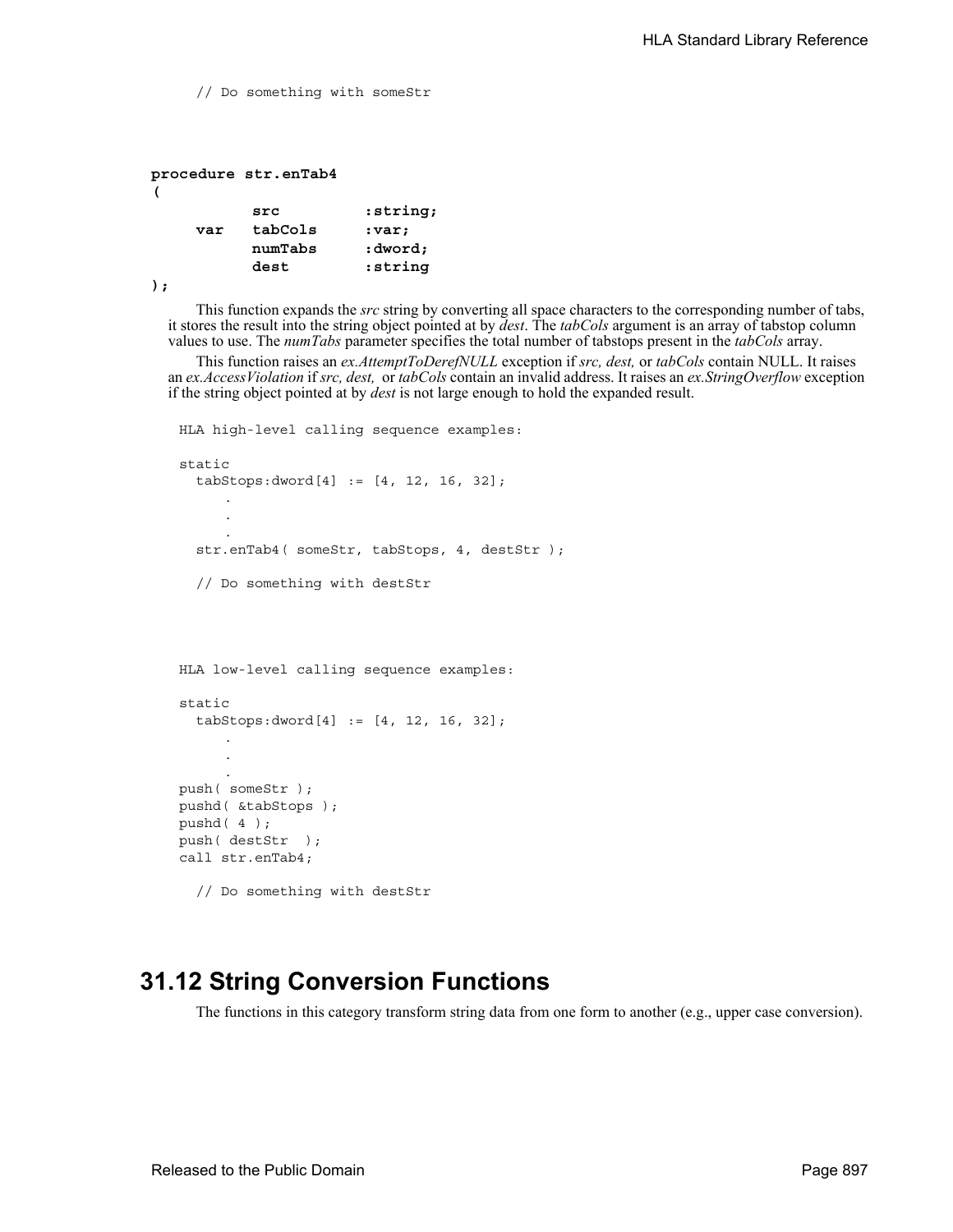# **procedure str.a\_upper( src:string; dest:string );**

This function scans the *src* string and converts all lower-case alphabetic characters to their uppercase equivalent. It stores the result into a new string it allocates on the heap (and returns a pointer to this string in EAX). It is the caller's responsibility to free this storage when it is no longer needed.

This function raises an *ex.AttemptToDerefNULL* exception if *src* contains NULL. It raises an *ex.AccessViolation* if *src* contains an invalid address. It raises an *ex.MemoryAllocation* exception if there is an error allocating storage to hold the result.

```
HLA high-level calling sequence examples:
  str.a upper( someStr );
  mov( eax, upperStr );
  // Do something with upperStr
      .
      .
      .
  str.free( upperStr ); 
HLA low-level calling sequence examples:
push( someStr );
call str.a_upper;
mov( eax, upperStr );
  // Do something with upperStr 
      .
      .
      .
  str.free( upperStr );
```
# **#macro upper( string ); #macro upper( string, string );**

This macro provides a "function overload" declaration for the *str.upper1* and *str.upper2* functions. If you pass this macro one argument, it creates a call to the *str.upper1* function; if you pass this macro two arguments, it calls the *str.upper2* function.

#### **procedure str.upper1( s:string );**

This function scans the s string and converts, in-place, all lower-case alphabetic characters to their uppercase equivalent.

This function raises an *ex.AttemptToDerefNULL* exception if *s* contains NULL. It raises an *ex.AccessViolation* if *s* contains an invalid address.

```
HLA high-level calling sequence examples:
  str.upper1( someStr );
  // Do something with someStr
HLA low-level calling sequence examples:
push( someStr );
call str.upper1;
```
// Do something with someStr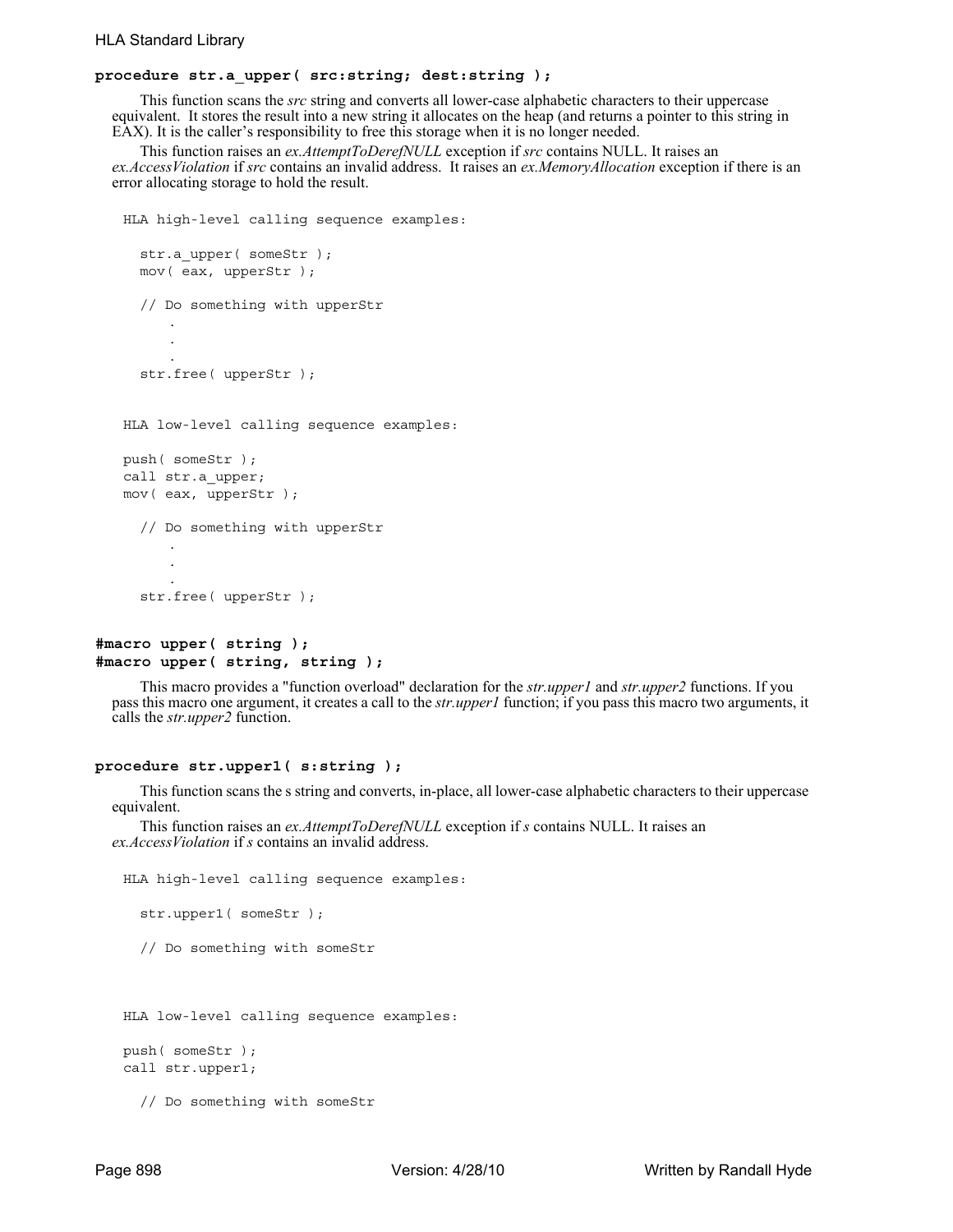### **procedure str.upper2( src:string; dest:string );**

This function scans the *src* string and converts all lower-case alphabetic characters to their uppercase equivalent. It stores the result into the string object pointed at by *dest*.

This function raises an *ex.AttemptToDerefNULL* exception if *src* or *dest* contain NULL. It raises an *ex.AccessViolation* if *src* or *dest* contain an invalid address. It raises an *ex.StringOverflow* exception if the string object pointed at by *dest* is too small to hold the result.

```
HLA high-level calling sequence examples:
  str.upper2( someStr, destStr );
  // Do something with destStr 
HLA low-level calling sequence examples:
push( someStr );
push( destStr );
call str.upper2;
  // Do something with destStr
```
# **procedure str.a\_lower( src:string; dest:string );**

This function scans the *src* string and converts all upper-case alphabetic characters to their lowercase equivalent. It stores the result into a new string it allocates on the heap (and returns a pointer to this string in EAX). It is the caller's responsibility to free this storage when it is no longer needed.

This function raises an *ex.AttemptToDerefNULL* exception if *src* contains NULL. It raises an *ex.AccessViolation* if *src* contains an invalid address. It raises an *ex.MemoryAllocation* exception if there is an error allocating storage to hold the result.

```
HLA high-level calling sequence examples:
  str.a lower( someStr );
  mov( eax, lowerStr );
  // Do something with lowerStr
      .
      .
      .
  str.free( lowerStr ); 
HLA low-level calling sequence examples:
push( someStr );
call str.a_lower;
mov( eax, lowerStr );
  // Do something with lowerStr 
      .
      .
      .
  str.free( lowerStr );
```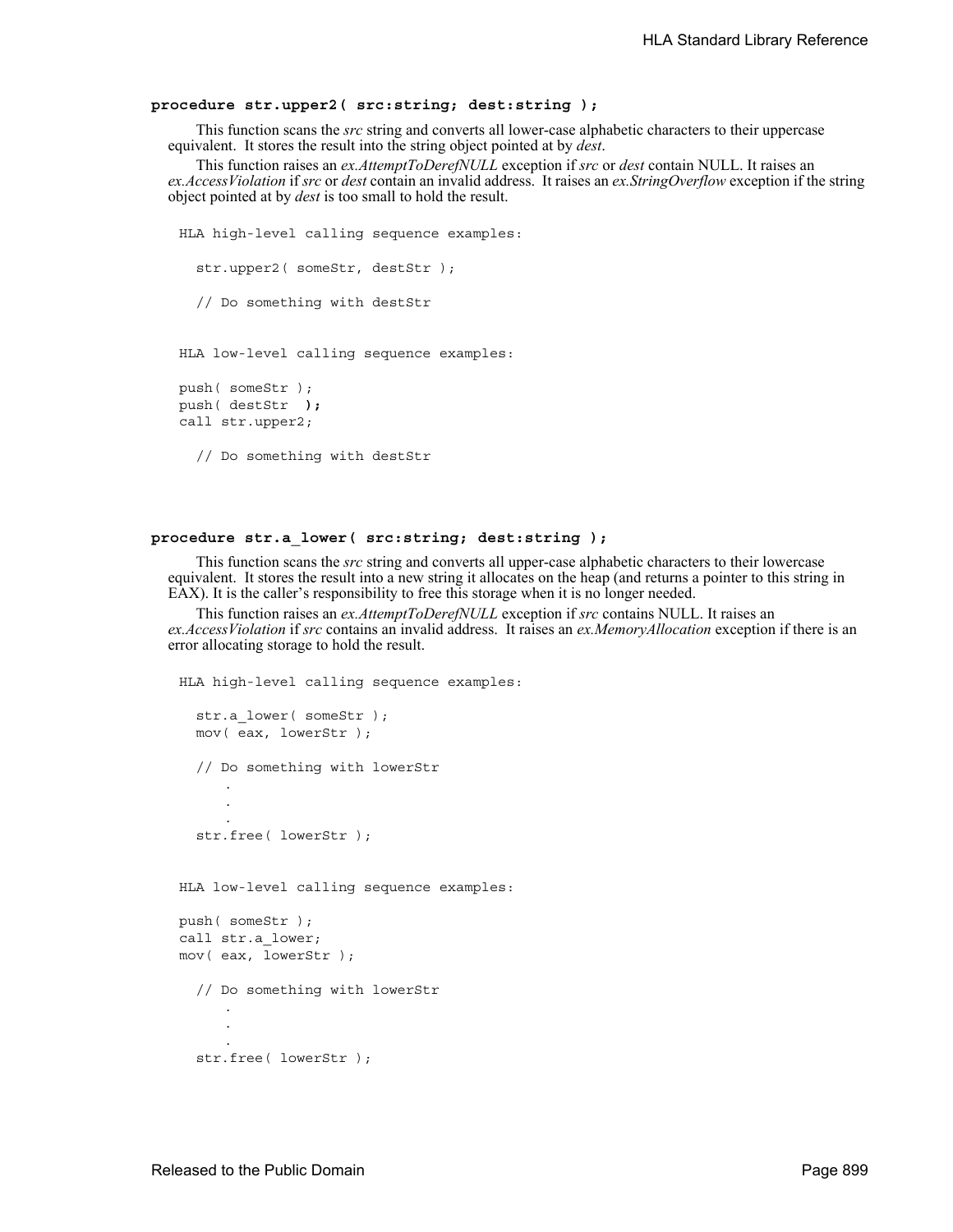```
#macro lower( string );
#macro lower( string, string );
```
This macro provides a "function overload" declaration for the *str.lower1* and *str.lower2* functions. If you pass this macro one argument, it creates a call to the *str.lower1* function; if you pass this macro two arguments, it calls the *str.lower2* function.

### **procedure str.lower1( s:string );**

This function scans the s string and converts, in-place, all upper-case alphabetic characters to their lowercase equivalent.

This function raises an *ex.AttemptToDerefNULL* exception if *s* contains NULL. It raises an *ex.AccessViolation* if *s* contains an invalid address.

HLA high-level calling sequence examples:

```
str.lower1( someStr );
```
// Do something with someStr

HLA low-level calling sequence examples:

```
push( someStr );
call str.lower1;
```
// Do something with someStr

## **procedure str.lower2( src:string; dest:string );**

This function scans the *src* string and converts all upper-case alphabetic characters to their lowercase equivalent. It stores the result into the string object pointed at by *dest*.

This function raises an *ex.AttemptToDerefNULL* exception if *src* or *dest* contain NULL. It raises an *ex.AccessViolation* if *src* or *dest* contain an invalid address. It raises an *ex.StringOverflow* exception if the string object pointed at by *dest* is too small to hold the result.

```
HLA high-level calling sequence examples:
  str.lower2( someStr, destStr);
  // Do something with destStr 
HLA low-level calling sequence examples:
push( someStr );
push( destStr );
call str.lower2;
```
// Do something with destStr

#### **procedure str.a\_reverse( src:string );**

This function takes the characters in source and creates a new string with the character positions reversed (that is, the first character becomes the last character, the last character becomes the first character, etc.). It stores the result into a new string it allocates on the heap (and returns a pointer to this string in EAX). It is the caller's responsibility to free this storage when it is no longer needed.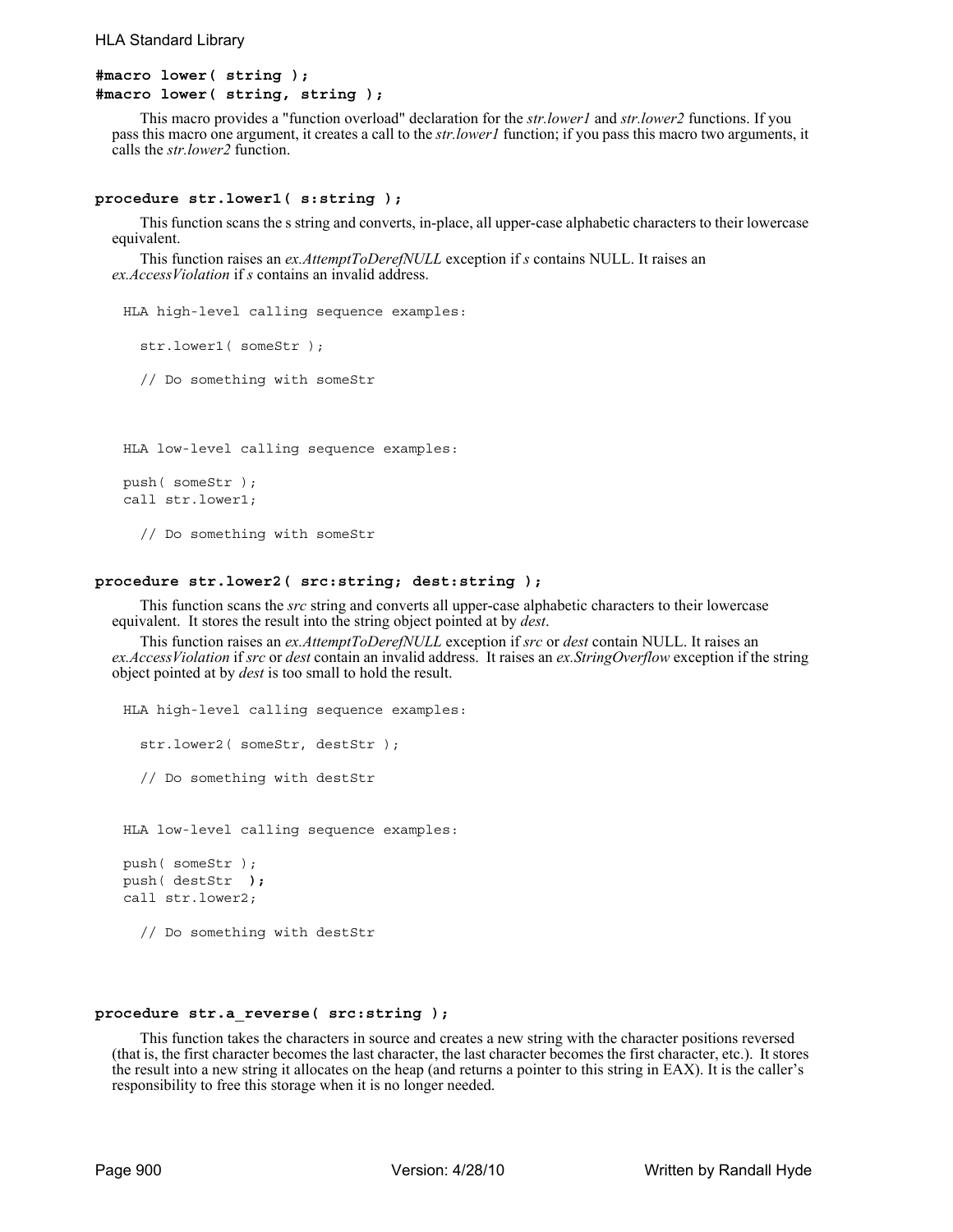This function raises an *ex.AttemptToDerefNULL* exception if *src* contains NULL. It raises an *ex.AccessViolation* if *src* contains an invalid address. It raises an *ex.MemoryAllocation* exception if there is an error allocating storage to hold the result.

```
HLA high-level calling sequence examples:
  str.a_reverse( someStr );
  mov( eax, reversedStr );
  // Do something with reversedStr 
      .
      .
      .
  str.free( reversedStr ); 
HLA low-level calling sequence examples:
push( someStr );
call str.a_reverse;
mov( eax, reversedStr );
  // Do something with reversedStr 
      .
      .
      .
  str.free( reversedStr );
```
# **#macro reverse( string ); #macro reverse( string, string );**

This macro provides a "function overload" declaration for the *str.reverse1* and *str.reverse2* functions. If you pass this macro one argument, it creates a call to the *str.reverse1* function; if you pass this macro two arguments, it calls the *str.reverse2* function.

## **procedure str.reverse1( s:string );**

This function scans the *s* string and reverse, in-place, all the characters in the string. This function raises an *ex.AttemptToDerefNULL* exception if *s* contains NULL. It raises an *ex.AccessViolation* if *s* contains an invalid address.

```
HLA high-level calling sequence examples:
  str.reverse1( someStr );
  // Do something with someStr
HLA low-level calling sequence examples:
push( someStr );
call str.reverse1;
  // Do something with someStr
```
## **procedure str.reverse2( src:string; dest:string );**

This function scans the *src* string, reverses their position in the string, storing the result into the *dest* string.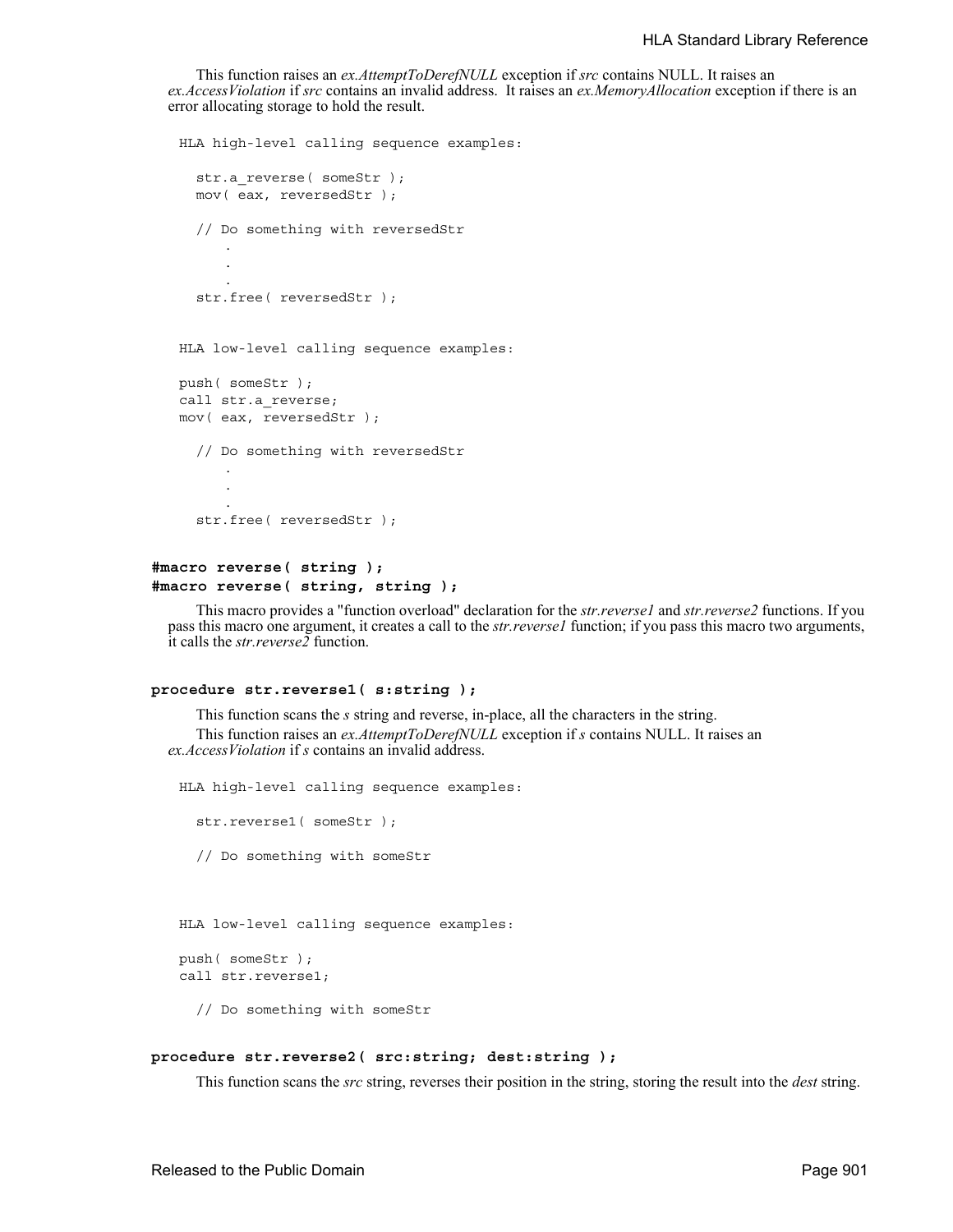This function raises an *ex.AttemptToDerefNULL* exception if *src* or *dest* contain NULL. It raises an *ex.AccessViolation* if *src* or *dest* contain an invalid address. It raises an *ex.StringOverflow* exception if the string object pointed at by *dest* is too small to hold the result.

```
HLA high-level calling sequence examples:
  str.reverse2( someStr, destStr );
  // Do something with destStr 
HLA low-level calling sequence examples:
push( someStr );
push( destStr );
call str.reverse2;
  // Do something with destStr
```
# **procedure str.a\_translate( src:string; from:string; toStr:string );**

This function produces a new string on the heap (and returns a pointer in EAX) by translating all the characters in *src* using the *from* and *toStr* arguments as lookup and translation tables. For each character in *src*, this function scans the *from* string to see if that character is present; if it is not present, the character is copied, untranslated, to the destination string; if the character is present, then the function uses the index of the character in *from* as an index into the *toStr* and fetches that character and outputs it to the destination string. If the index into the *from* string is greater than or equal to the length of the *toStr*, then this function does not copy anything to the destination string (that is, the source character is effectively deleted). It is the caller's responsibility to free up the storage associated with the newly created string when it is no longer needed.

This function raises an *ex.AttemptToDerefNULL* exception if *src, from,* or *toStr* contain NULL. It raises an *ex.AccessViolation* if *src, from,* or *toStr* contain an invalid address. It raises an *ex.MemoryAllocation* exception if there is an error allocating storage to hold the result.

```
HLA high-level calling sequence examples:
  str.a_translate( someStr, lookupStr, conversionStr );
  mov( eax, xlatStr );
  // Do something with xlatStr 
     .
      .
      .
  str.free( xlatStr ); 
HLA low-level calling sequence examples:
push( someStr );
push( lookupStr );
push( conversionStr );
call str.a translate;
mov( eax, xlatStr );
  // Do something with xlatStr 
      .
      .
      .
  str.free( xlatStr );
```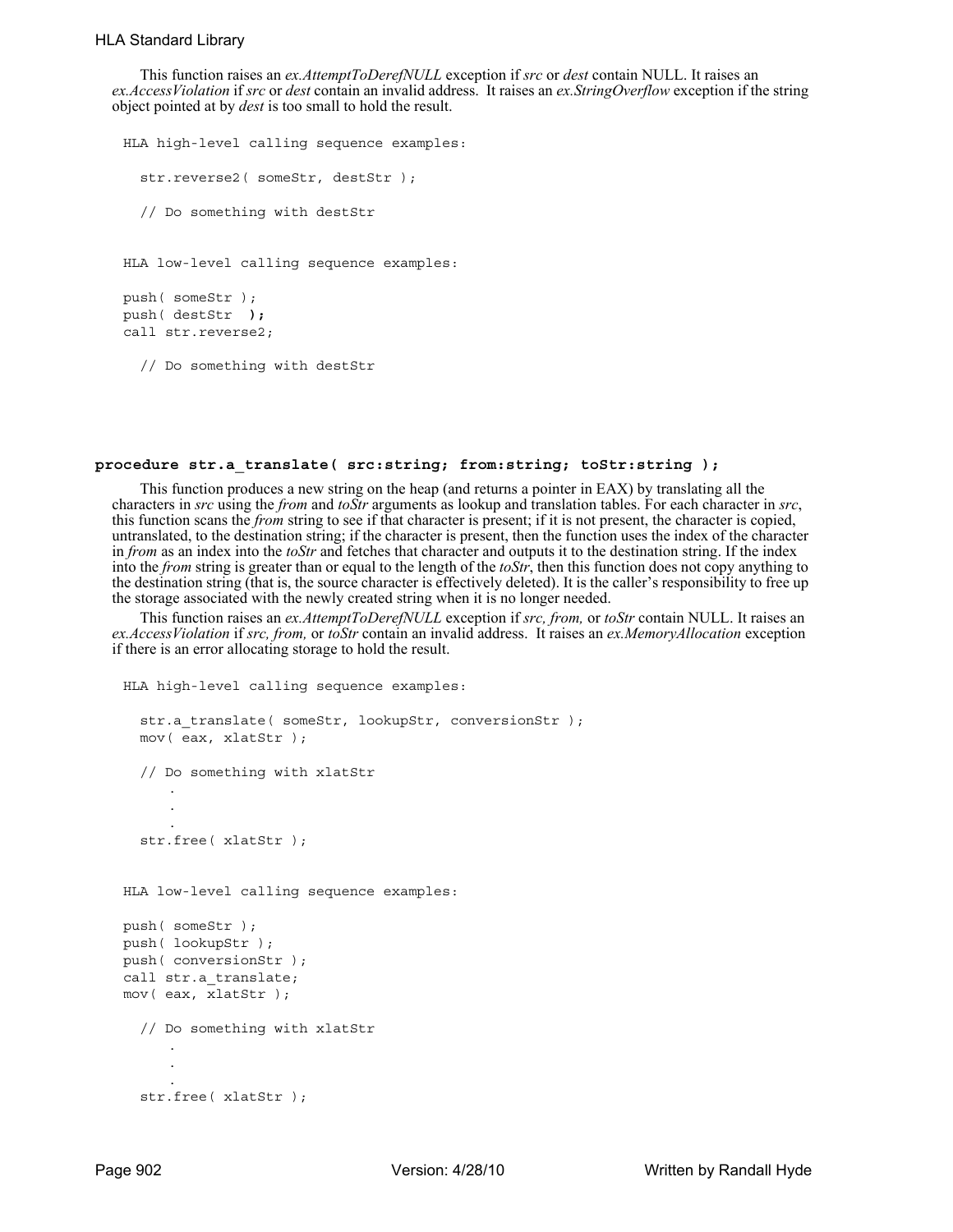```
#macro translate( string, string, string );
#macro translate( string, string, string, string );
```
This macro provides a "function overload" declaration for the *str.translate3* and *str.translate4* functions. If you pass this macro three arguments, it creates a call to the *str.translate3* function; if you pass this macro four arguments, it calls the *str.translate4* function.

```
procedure str.translate3( s:string; from:string; toStr:string );
```
This function modifies the *s* string in-place by translating all the characters in *s* using the *from* and *toStr* arguments as lookup and translation tables. For each character in *s*, this function scans the *from* string to see if that character is present; if it is not present, the character is ignored; if the character is present, then the function uses the index of the character in *from* as an index into the *toStr* and fetches that character and overwrites the original character. If the index into the *from* string is greater than or equal to the length of the *toStr*, then this function deletes that character from the *s* string.

This function raises an *ex.AttemptToDerefNULL* exception if *s, from,* or *toStr* contain NULL. It raises an *ex.AccessViolation* if *s, from,* or *toStr* contain an invalid address.

```
HLA high-level calling sequence examples:
  str.translate3( someStr, fromStr, toStr );
  // Do something with someStr
```
HLA low-level calling sequence examples:

```
push( someStr );
push( fromStr );
push( toStr );
call str.translate3;
```
// Do something with someStr

```
procedure str.translate4
( 
     src :string; 
     from :string; 
     toStr :string; 
     dest :string
```
**);**

This function modifies the *s* by translating all the characters in *s* using the *from* and *toStr* arguments as lookup and translation tables; it stores the modified result into the string object pointed at by *dest*. For each character in *s*, this function scans the *from* string to see if that character is present; if it is not present, the character is simply copied to the destination string; if the character is present in *from*, then the function uses the index of the character in *from* as an index into the *toStr* and fetches that character and copies that to the destination string. If the index into the *from* string is greater than or equal to the length of the *toStr*, then this function does not copy the character to the destination string, effectively deleting it.

This function raises an *ex.AttemptToDerefNULL* exception if *s, dest, from,* or *toStr* contain NULL. It raises an *ex.AccessViolation* if *s, dest, from,* or *toStr* contain an invalid address. It raise an *ex.StringOverflow* exception if the string object pointed at by *dest* is too small to hold the result.

```
HLA high-level calling sequence examples:
  str.translate4( someStr, fromStr, toStr, dest );
```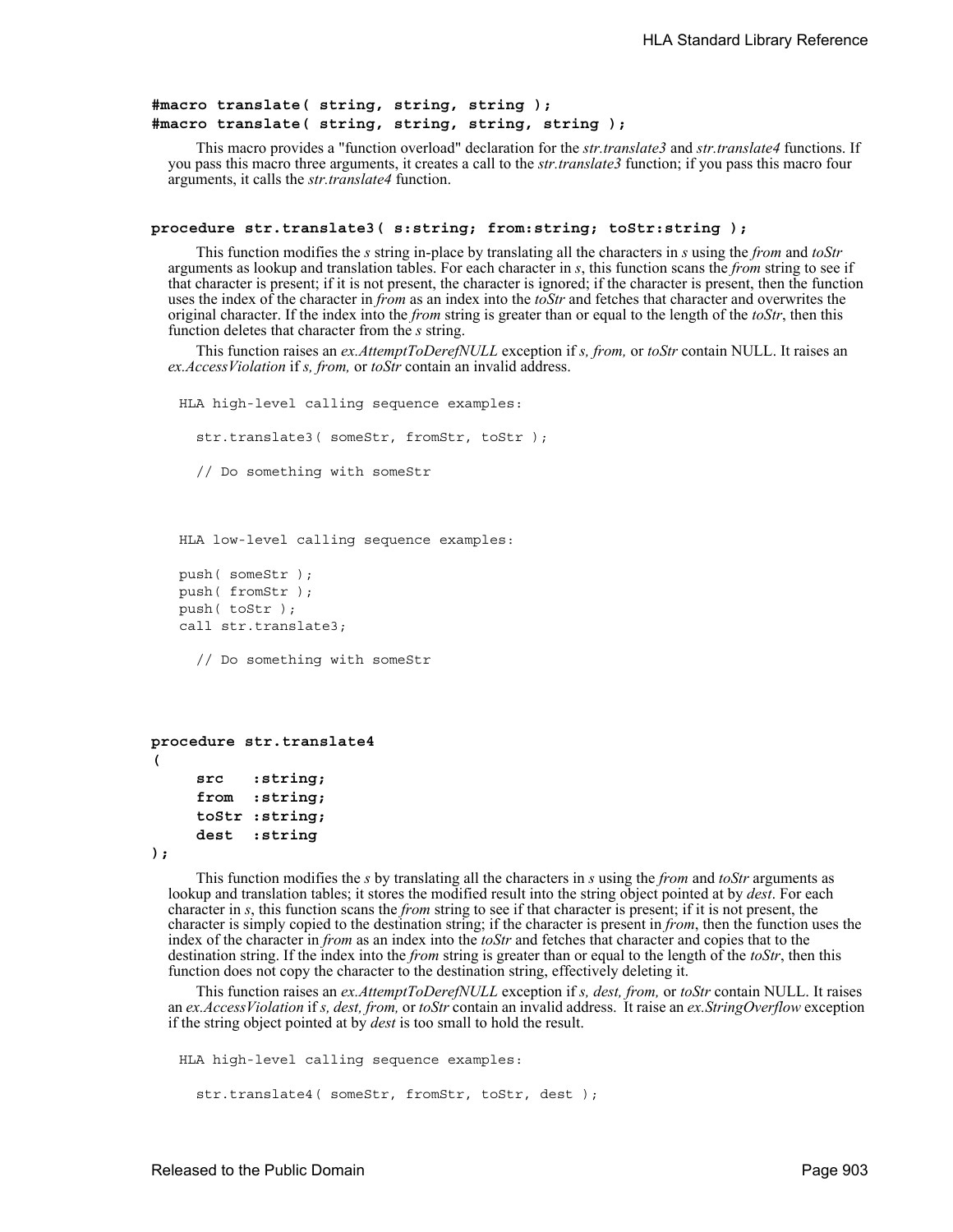// Do something with dest

```
HLA low-level calling sequence examples:
push( someStr );
push( fromStr );
push( toStr );
push( dest );
call str.translate4;
```

```
// Do something with dest
```
# **31.13 String Concatentation Functions**

The functions in this category combine two strings to produce a juxtaposed result.

# **procedure str.a\_cat( src1:string; src2:string ); @returns( "(type string eax)" );**

This function produces a new string by concatenating the characters in *src1* to the end of the character string specified by *src2*. It stores the result into a new string it allocates on the heap (and returns a pointer to this string in EAX). It is the caller's responsibility to free this storage when it is no longer needed.

This function raises an *ex.AttemptToDerefNULL* exception if *src1* or *src2* contain NULL. It raises an *ex.AccessViolation* if *src1* or *src2* contain an invalid address. It raises an *ex.MemoryAllocation* exception if there is an error allocating storage to hold the result.

```
HLA high-level calling sequence examples:
  str.a cat( "world", "Hello " );
  mov( eax, hwStr );
  // Do something with "Hello world" 
      .
      .
  str.free( hwStr ); 
HLA low-level calling sequence examples:
static
 helloStr:string := "Hello ";
  worldStr:string := "world";
     .
      .
push( worldStr );
push( helloStr );
call str.a_cat;
mov( eax, hwStr );
  // Do something with hwStr 
      .
      .
      .
```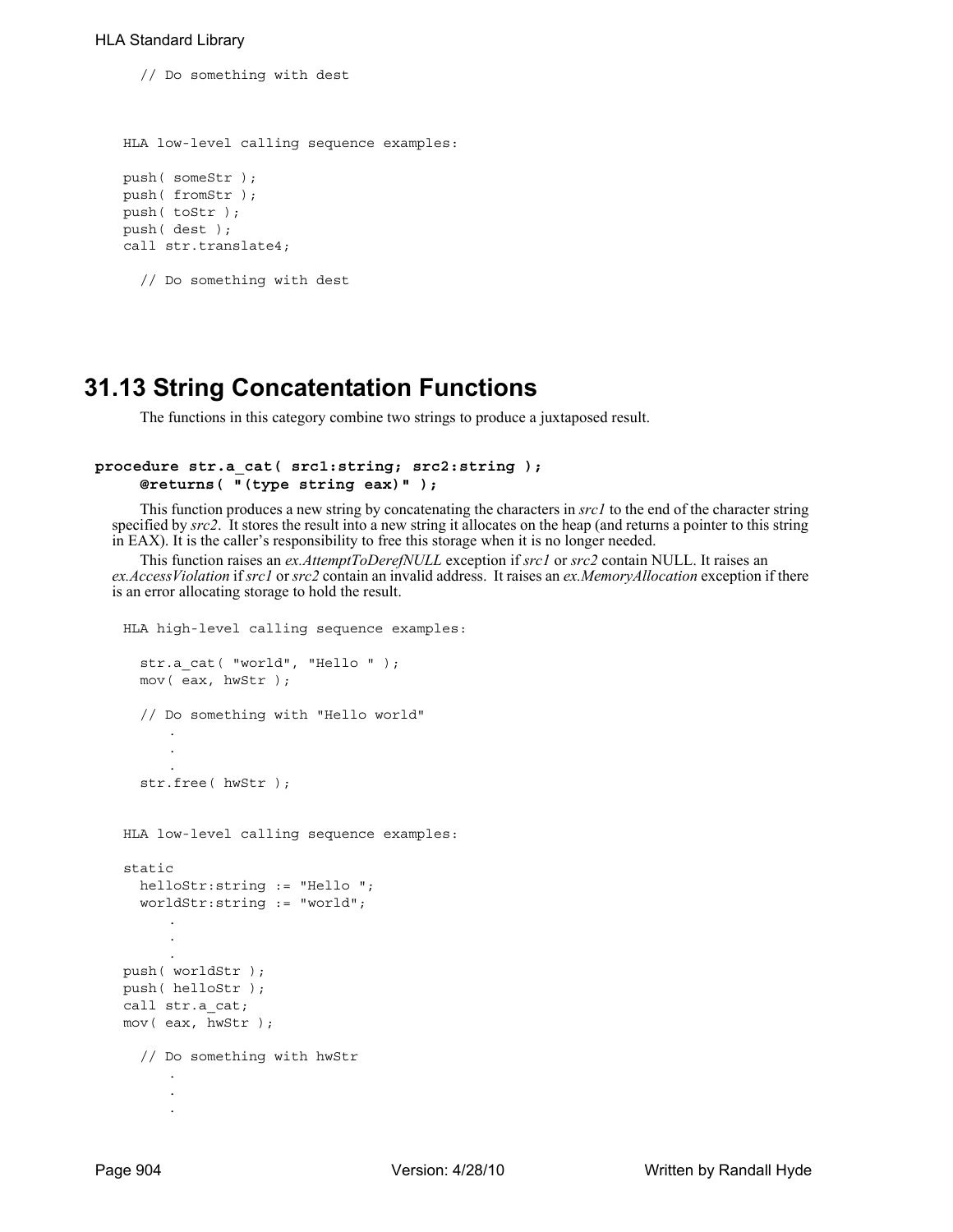str.free( hwStr );

# **#macro cat( string, string ); #macro cat( string, string, string );**

This macro provides a "function overload" declaration for the *str.cat2* and *str.cat3* functions. If you pass this macro two arguments, it creates a call to the *str.cat2* function; if you pass this macro three arguments, it calls the *str.cat3* function.

#### **procedure str.cat2( src:string; dest:string );**

This function produces a new string by concatenating the characters in *src* to the end of *dest*.

This function raises an *ex.AttemptToDerefNULL* exception if *src* or *dest* contain NULL. It raises an *ex.AccessViolation* if *src* or *dest* contain an invalid address. It raises an *ex.StringOverflow* exception if there is insufficient space in the string object pointed at by *dest* to hold the result.

```
HLA high-level calling sequence examples:
  str.cat2( someStr, resultStr );
  // Do something with resultStr 
HLA low-level calling sequence examples:
push( someStr );
push( resultStr );
call str.cat2;
  // Do something with resultStr
```
## **procedure str.cat3( src1:string; src2:string; dest:string );**

This function produces a new string by concatenating the characters in *src1* to the end of the characters in *src2* and storing the result into *dest*.

This function raises an *ex.AttemptToDerefNULL* exception if *src1, src2,* or *dest* contain NULL. It raises an *ex.AccessViolation* if *src1, src2,* or *dest* contain an invalid address. It raises an *ex.StringOverflow* exception if there is insufficient space in the string object pointed at by *dest* to hold the result.

```
HLA high-level calling sequence examples:
  str.cat3( strB, strA, strAB );
  // Do something with strAB 
HLA low-level calling sequence examples:
push( strB );
push( strA );
push( strAB );
call str.cat3;
  // Do something with strAB
```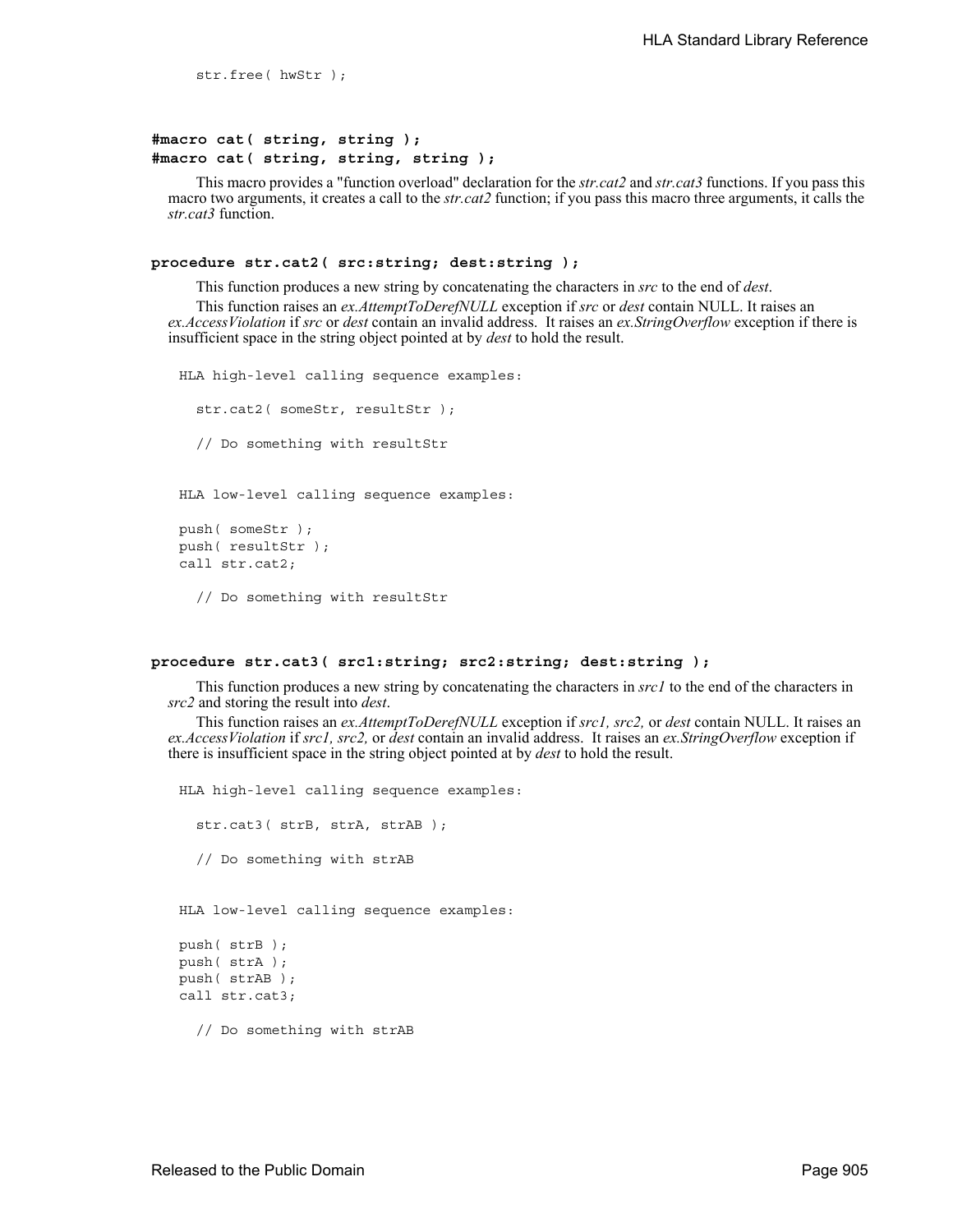# **procedure str.a\_catz( src1:zstring; src2:string ); @returns( "(type string eax)" );**

This function produces a new HLA string by concatenating the characters in the zero-terminated (zstring) *src1* string to the end of the HLA string specified by *src2*. It stores the result into a new string it allocates on the heap (and returns a pointer to this string in EAX). It is the caller's responsibility to free this storage when it is no longer needed.

This function raises an *ex.AttemptToDerefNULL* exception if *src1* or *src2* contain NULL. It raises an *ex.AccessViolation* if *src1* or *src2* contain an invalid address. It raises an *ex.MemoryAllocation* exception if there is an error allocating storage to hold the result.

```
HLA high-level calling sequence examples:
  str.a_catz( zStr, hStr );
  mov( eax, h2Str );
  // Do something with h2Str 
      .
      .
      .
  str.free( h2Str ); 
HLA low-level calling sequence examples:
static
 helloStr:string := "Hello ";
  worldStr:zstring := "world";
      .
      .
      .
push( worldStr );
push( helloStr );
call str.a_catz;
mov( eax, hwStr );
  // Do something with hwStr 
      .
      .
      .
  str.free( hwStr );
```
## **procedure str.catz( src:zstring; dest:string );**

This function produces a new string by concatenating the characters in the zero-terminated zstring *src* to the end of the HLA string *dest*.

This function raises an *ex.AttemptToDerefNULL* exception if *src* or *dest* contain NULL. It raises an *ex.AccessViolation* if *src* or *dest* contain an invalid address. It raises an *ex.StringOverflow* exception if there is insufficient space in the string object pointed at by *dest* to hold the result.

```
HLA high-level calling sequence examples:
  str.catz( someStr, resultStr );
  // Do something with resultStr 
HLA low-level calling sequence examples:
```
push( someStr );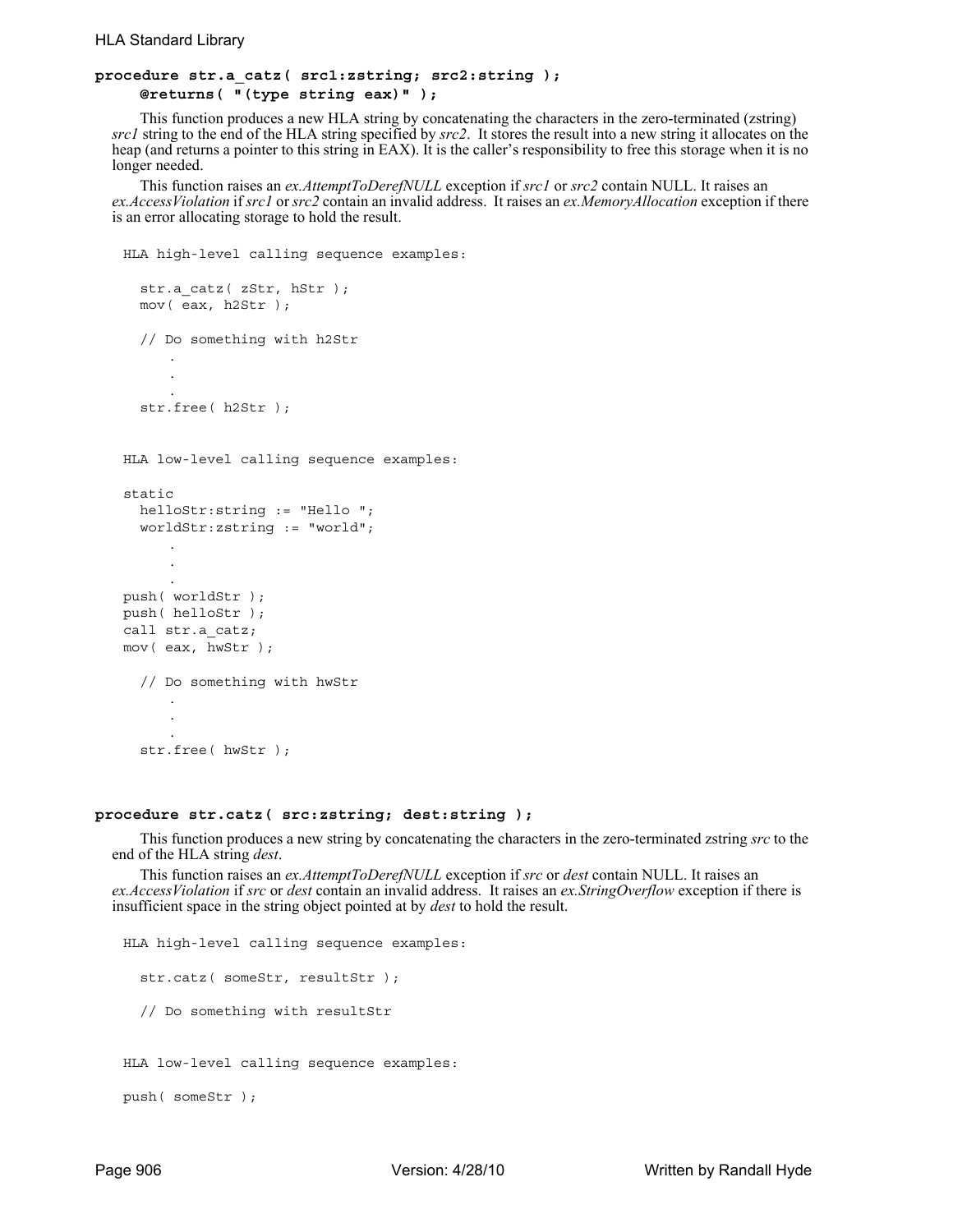push( resultStr ); call str.catz;

// Do something with resultStr

# **procedure str.a\_catsub( src1:string; index:dword; len:dword; src2:string ); @returns( "(type string eax)" );**

This function produces a new string by concatenating a substring of *src1* (specified by the *index* and *len* arguments) to the end of the character string specified by *src2*. It stores the result into a new string it allocates on the heap (and returns a pointer to this string in EAX). It is the caller's responsibility to free this storage when it is no longer needed. If *index* is less than or equal to the length of *src1* but the sum of *index+len* is greater than the length of *src1*, then the substring extracted is truncated at the end of the *src1* string.

This function raises an *ex.AttemptToDerefNULL* exception if *src1* or *src2* contain NULL. It raises an *ex.AccessViolation* if *src1* or *src2* contain an invalid address. It raises an *ex.StringIndexError* if *index* is greater than the length of *src1*. It raises an *ex.MemoryAllocation* exception if there is an error allocating storage to hold the result.

```
HLA high-level calling sequence examples:
  str.a cat( "world", "Hello " );
  mov( eax, hwStr );
  // Do something with "Hello world" 
      .
      .
      .
  str.free( hwStr ); 
HLA low-level calling sequence examples:
static
  helloStr:string := "Hello ";
  worldStr:string := "world";
      .
      .
      .
push( worldStr );
push( helloStr );
call str.a_cat;
mov( eax, hwStr );
  // Do something with hwStr 
      .
      .
      .
  str.free( hwStr );
```
# **#macro catsub( string, dword, dword, string ); #macro catsub( string, dword, dword, string, string );**

This macro provides a "function overload" declaration for the *str.cat2* and *str.cat3* functions. If you pass this macro two arguments, it creates a call to the *str.cat2* function; if you pass this macro three arguments, it calls the *str.cat3* function.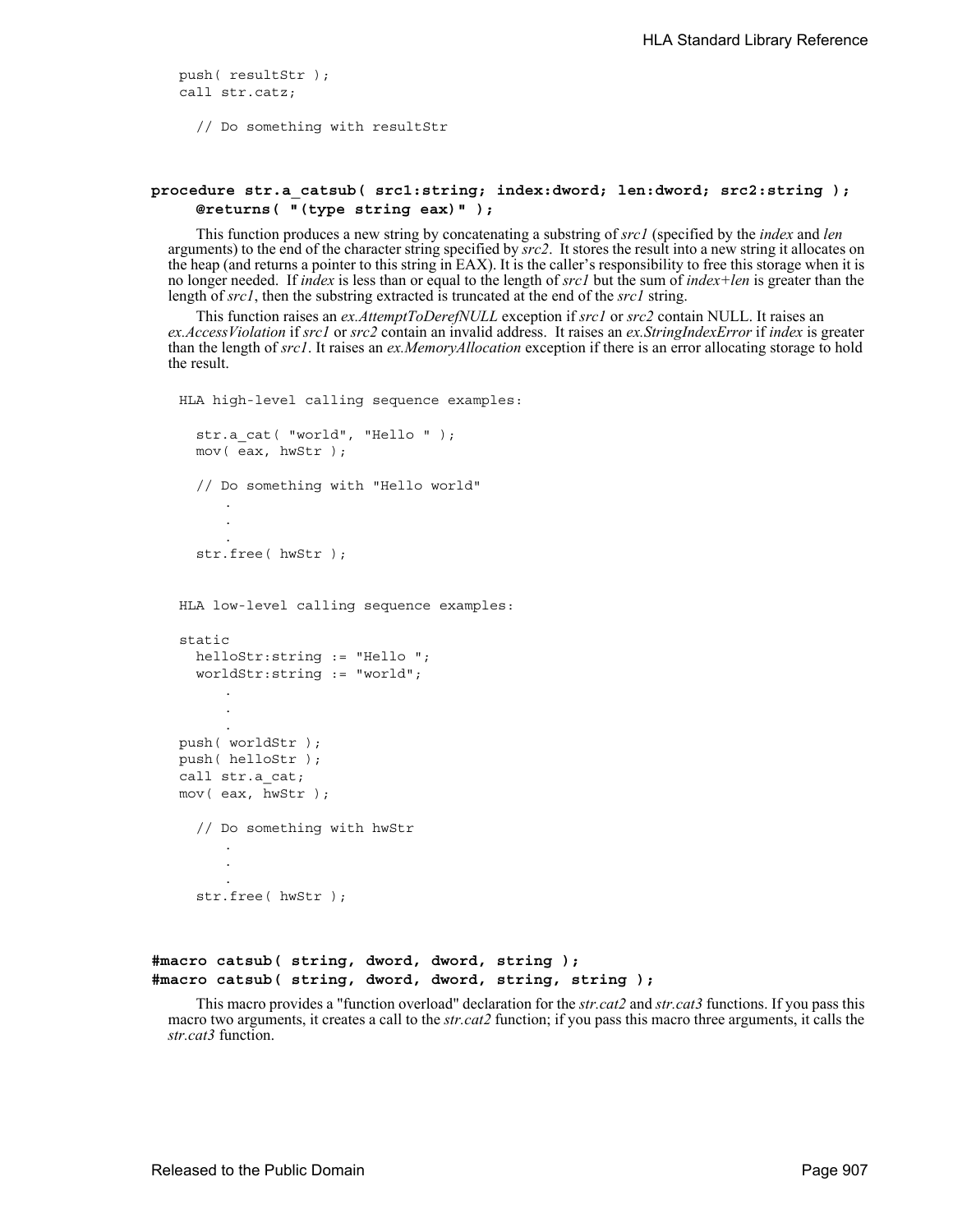# **procedure str.catsub4( src:string; index:dword; len:dword; dest:string );**

This function produces a new string by concatenating the substr( *src, index, len* ) to the end of *dest*. If *index* is less than or equal to the length of *src1* but the sum of *index+len* is greater than the length of *src1*, then the substring extracted is truncated at the end of the *src1* string.

This function raises an *ex.AttemptToDerefNULL* exception if *src* or *dest* contain NULL. It raises an *ex.AccessViolation* if *src* or *dest* contain an invalid address. It raises an *ex.StringIndexError* exception if *index* is greater than the length of *src*. It raises an *ex.StringOverflow* exception if there is insufficient space in the string object pointed at by *dest* to hold the result.

```
HLA high-level calling sequence examples:
  str.catsub4( someStr, 10, 7, resultStr );
  // Do something with resultStr 
HLA low-level calling sequence examples:
push( someStr );
pushd( 10 );
```
pushd( 7 ); push( resultStr ); call str.catsub4;

```
// Do something with resultStr
```

```
procedure str.catsub5
(
```

```
src1 :string;
index :dword;
len :dword;
src2 :string; 
dest :string
```
**);**

This function produces a new string by concatenating the characters from substr( *src1, index, len* ) to the end of the characters in *src2* and storing the result into *dest*. If *index* is less than or equal to the length of *src1* but the sum of *index+len* is greater than the length of *src1*, then the substring extracted is truncated at the end of the *src1* string.

This function raises an *ex.AttemptToDerefNULL* exception if *src1, src2,* or *dest* contain NULL. It raises an *ex.AccessViolation* if *src1, src2,* or *dest* contain an invalid address. It raises an *ex.StringIndexError* exception if *index* is greater than the length of *src1*. It raises an *ex.StringOverflow* exception if there is insufficient space in the string object pointed at by *dest* to hold the result.

```
HLA high-level calling sequence examples:
  str.catsub5( rightStr, 10, 7, leftStr, resultStr );
  // Do something with resultStr 
HLA low-level calling sequence examples:
push( rightStr);
pushd( 10 );
```
pushd( 7 ); push( leftStr ); push( resultStr ); call str.catsub5;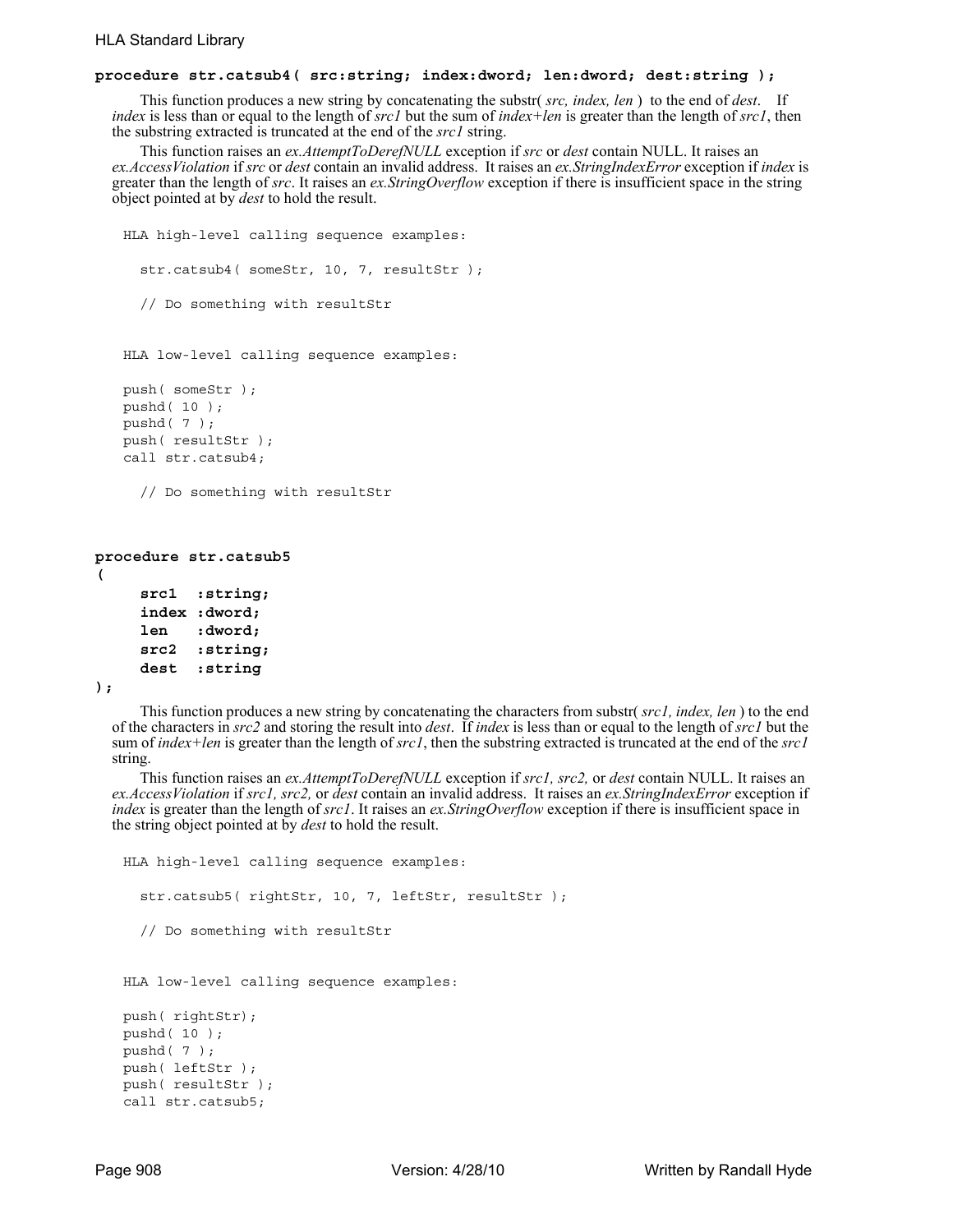// Do something with resultStr

# **procedure str.a\_catbuf( startBuf:dword; endBuf:dword; src2:string ); @returns( "(type string eax)" );**

This function prototype is just an alias for *str.a\_catbuf3*.

# **procedure str.a\_catbuf2( buf:buf\_t; src2:string ); @returns( "(type string eax)" );**

This function prototype is just an alias for *str.a\_catbuf3*. As it turns out, the *buf* data structure maps exactly to the two dword arguments of *str.a\_catbuf3*.

# **procedure str.a\_catbuf3( startBuf:dword; endBuf:dword; src2:string ); @returns( "(type string eax)" );**

This function creates a new string on the heap by concatenating the string data from *src2* with the characters found at the address range *startBuf..endBuf* in memory. This function returns a pointer to the new string in the EAX register.

This function raises an *ex.AttemptToDerefNULL* exception if *startBuf, endBuf* or *src2* contain NULL. It raises an *ex.AccessViolation* if *startBuf, endBuf* or *src2* contain an invalid address. It raises an *ex.StringOverflow* exception if *startBuf* is greater than *endBuf*. It raises an *ex.MemoryAllocation* exception if there is an error allocating storage to hold the result.

```
HLA high-level calling sequence examples:
  str.a catbuf( startPtr, endPtr, "Hello: " );
  mov( eax, hwStr );
  // Do something with hwStr 
      .
      .
      .
  str.free( hwStr ); 
HLA low-level calling sequence examples:
static
  helloStr:string := "Hello: ";
      .
      .
      .
push( startPtr );
push( endPtr );
push( helloStr );
call str.a_catbuf3;
mov( eax, hwStr );
  // Do something with hwStr 
      .
      .
      .
  str.free( hwStr );
```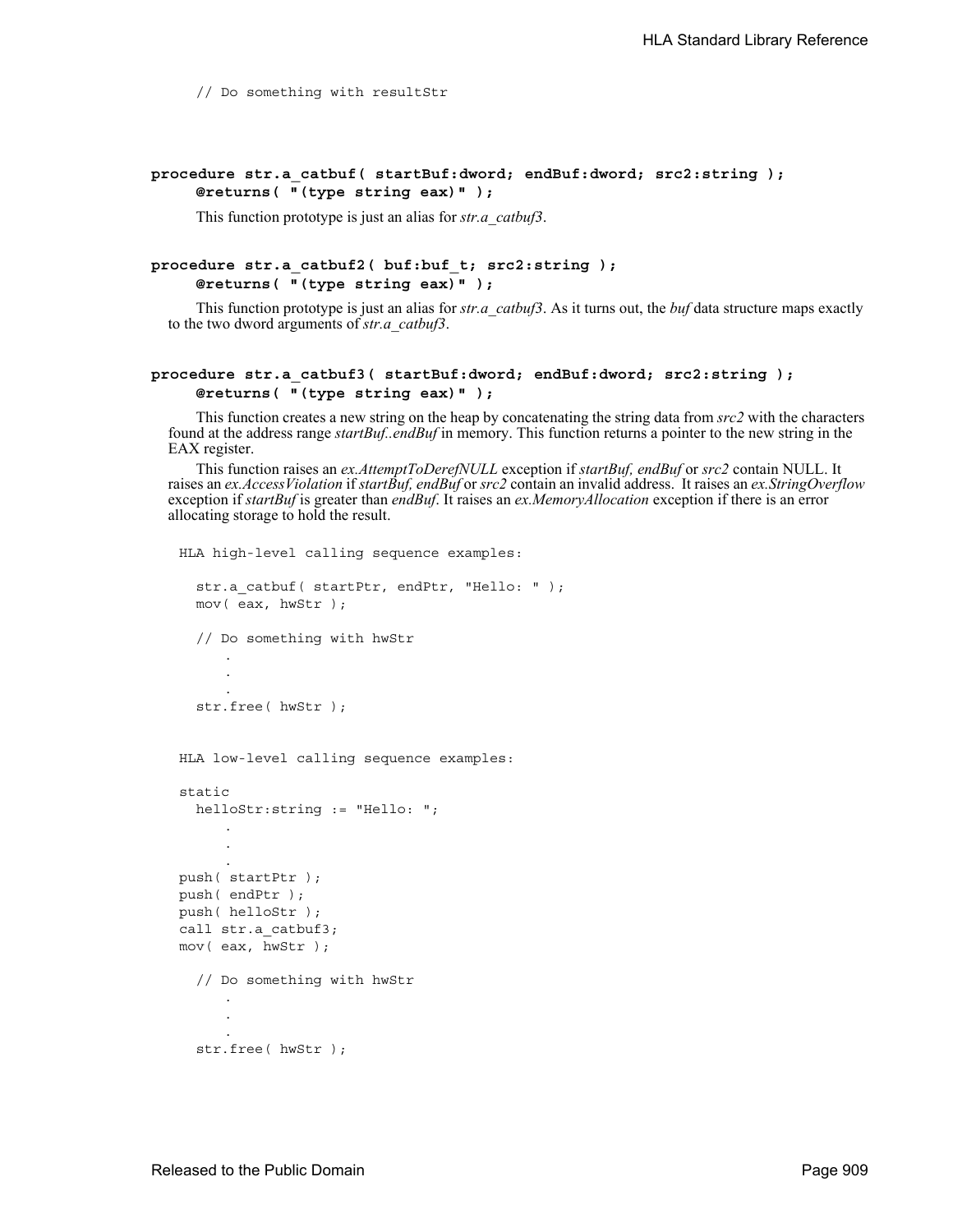## **procedure str.catbuf( startBuf:dword; endBuf:dword; src2:string );**

This function prototype is just an alias for *str.catbuf3a*.

## **procedure str.catbuf2( buf:buf\_t; src2:string );**

This function prototype is just an alias for *str.a\_catbuf3*. As it turns out, the *buf* data structure maps exactly to the two dword arguments of *str.a\_catbuf3*.

#### **procedure str.catbuf3a( startBuf:dword; endBuf:dword; dest:string );**

This function concatenates the characters in the memory range *startBuf..endBuf* to the end of *dest*.

This function raises an *ex.AttemptToDerefNULL* exception if *startBuf, endBuf* or *dest* contain NULL. It raises an *ex.AccessViolation* if *startBuf, endBuf* or *dest* contain an invalid address. It raises an *ex.StringOverflow* exception if *startBuf* is greater than *endBuf* or if the resulting string is too large to fit in the string object pointed at by *dest*.

```
HLA high-level calling sequence examples:
  str.catbuf3a( startPtr, endPtr, destStr );
  // Do something with destStr 
HLA low-level calling sequence examples:
push( startPtr );
push( endPtr );
push( destStr );
call str.catbuf3;
```
// Do something with destStr

# **procedure str.catbuf3b( buf:buf\_t; src:string; dest:string );**

This function prototype is just an alias for *str.a\_catbuf4*. As it turns out, the *buf* data structure maps exactly to the two dword arguments of *str.a\_catbuf4*.

#### **procedure str.catbuf4**

| č<br>× |  |  |
|--------|--|--|
|        |  |  |

| startBuf<br>endBuf | :dword;<br>:dword; |
|--------------------|--------------------|
| src                | :string;           |
| dest               | :string            |

**);**

This function copies the characters in *src* to *dest*, then it concatenates the character in memory (address range *startBuf..endBuf*) to the end of the string in *dest*.

This function raises an *ex.AttemptToDerefNULL* exception if *startBuf, endBuf, src,* or *dest* contain NULL. It raises an *ex.AccessViolation* if *startBuf, endBuf, src,* or *dest* contain an invalid address. It raises an *ex.StringOverflow* exception if *startBuf* is greater than *endBuf* or if the resulting string is too large to fit in the string object pointed at by *dest*.

```
HLA high-level calling sequence examples:
```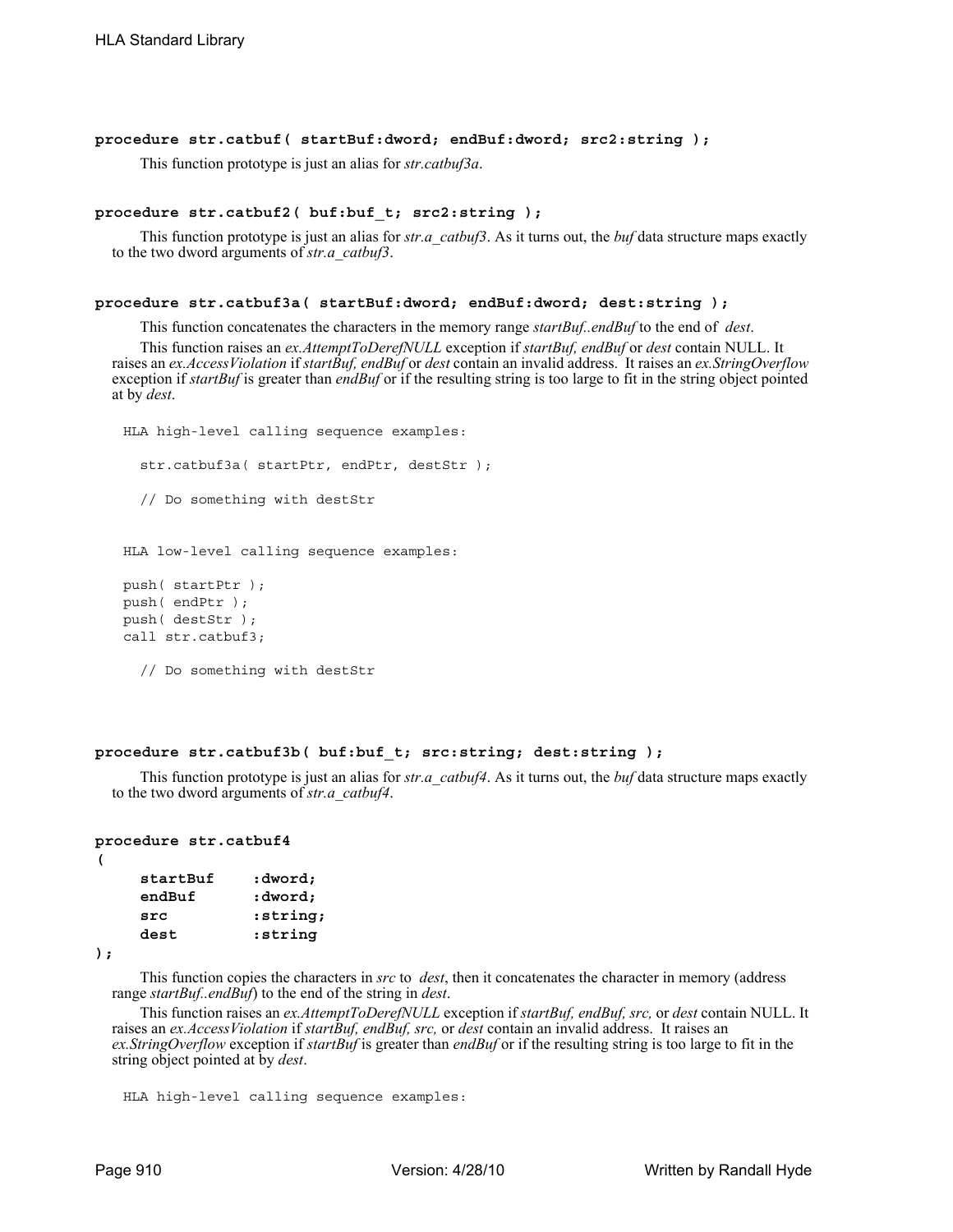```
str.catbuf4( startPtr, endPtr, srcStr, destStr );
  // Do something with destStr 
HLA low-level calling sequence examples:
push( startPtr );
push( endPtr );
push( srcStr );
push( destStr );
call str.catbuf3;
  // Do something with destStr
```
# **31.14 String Value Concatentation Functions**

The functions in this category generally exist to support the *str.put* macro, though they are certainly useful functions in their own right. They convert some data type into string form and concatenate that string to a destination operand.

Note: all of these functions will raise the *ex.StringOverflow* exception if the resulting string does not fit in the destination operation.

Also Note: Functions that do integer/hexadecimal/unsigned numeric conversion may insert underscores between digits, depending on the value of the stdlib underscores flag. See the discussion of conv.setUnderscores for more details on this feature.

# **31.14.1 Boolean Output**

## **procedure str.catbool( dest:string; b:boolean );**

This procedure concatenates the string "true" or "false" to the destination string depending on the value of the *b* parameter.

```
HLA high-level calling sequence examples:
str.catbool( dest, boolVar );
// If the boolean is in a register (AL):
str.catbool( dest, al );
HLA low-level calling sequence examples:
  // If "boolVar" is not one of the last three
  // bytes on a page of memory, you can do this:
  push( dest );
push( (type dword boolVar ) );
call str.catbool;
// If you can't guarantee that the previous code
// won't generate an illegal memory access, and a
// 32-bit register is available, use code like
// the following:
```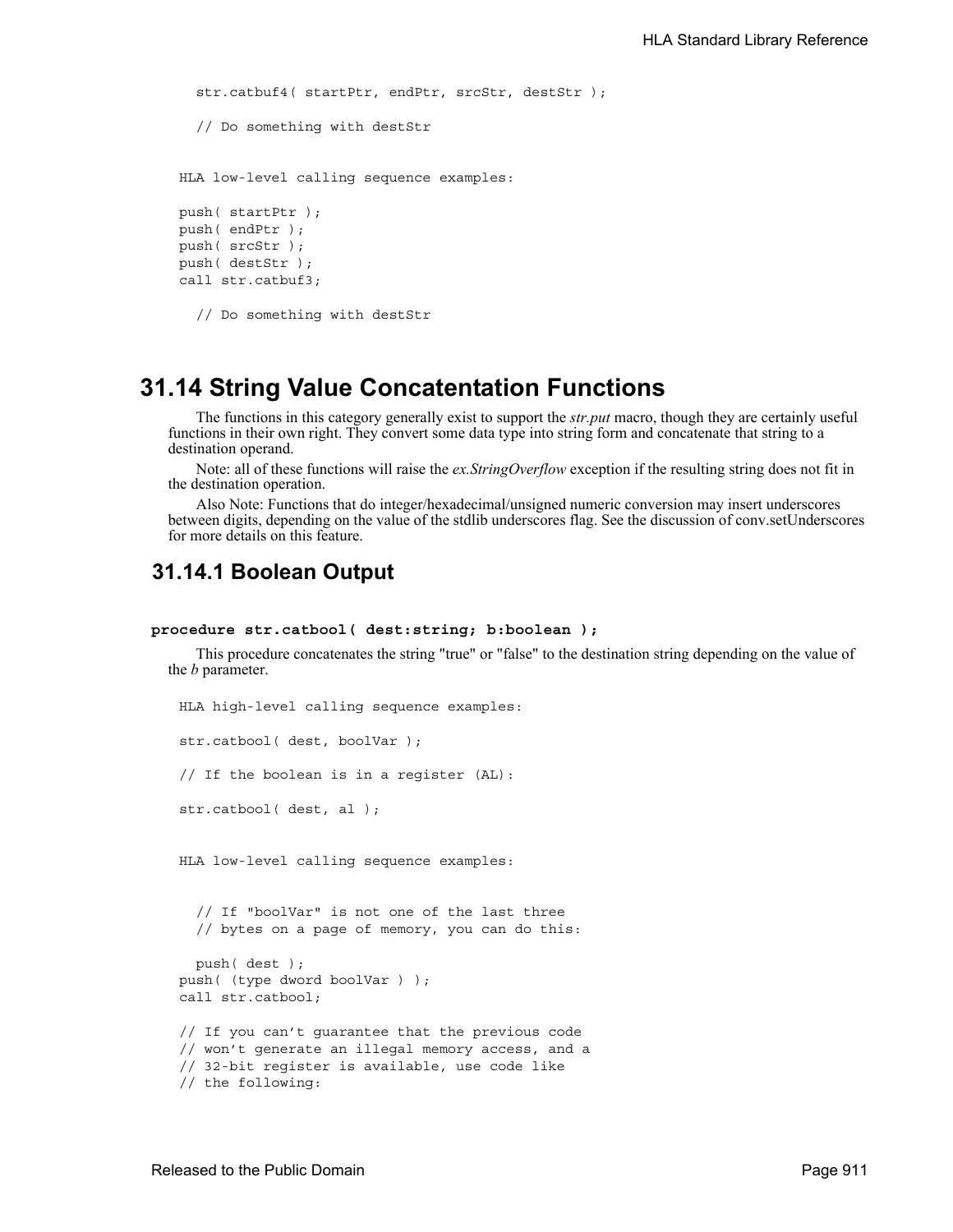```
push( dest );
movzx( boolVar , eax ); // Assume EAX is available
push( eax );
call str.catbool;
// If no register is available, do something
// like the following code:
push( dest );
sub( 4, esp );
push( eax );
movzx( boolVar , eax );
mov( eax, [esp+4] );
pop( eax );
call str.catbool;
// If the boolean value is in al, bl, cl, or dl
// then you can use code like the following:
push( dest );
push( eax ); // Assume boolVar is in AL
call str.catbool;
// If the Boolean value is in ah, bh, ch, or dh
// you'll have to use code like the following:
push( dest );
xchg( al, ah ); // Assume boolVar is in AH
push( eax ); // It's now in AL
xchg( al, ah ); // Restore al/ah
call str.catbool;
```
# **31.14.2 Character, String, and Character Set Concatenation Routines**

```
 procedure str.catc( dest:string; c:char );
    Appends the character specified by the c parameter to the dest string.
  HLA high-level calling sequence examples:
  str.catc( dest, charVar );
  // If the character is in a register (AL):
  str.catc( dest, al );
  HLA low-level calling sequence examples:
    // If "charVar" is not one of the last three
    // bytes on a page of memory, you can do this:
    push( dest );
  push( (type dword charVar) );
  call str.catc;
```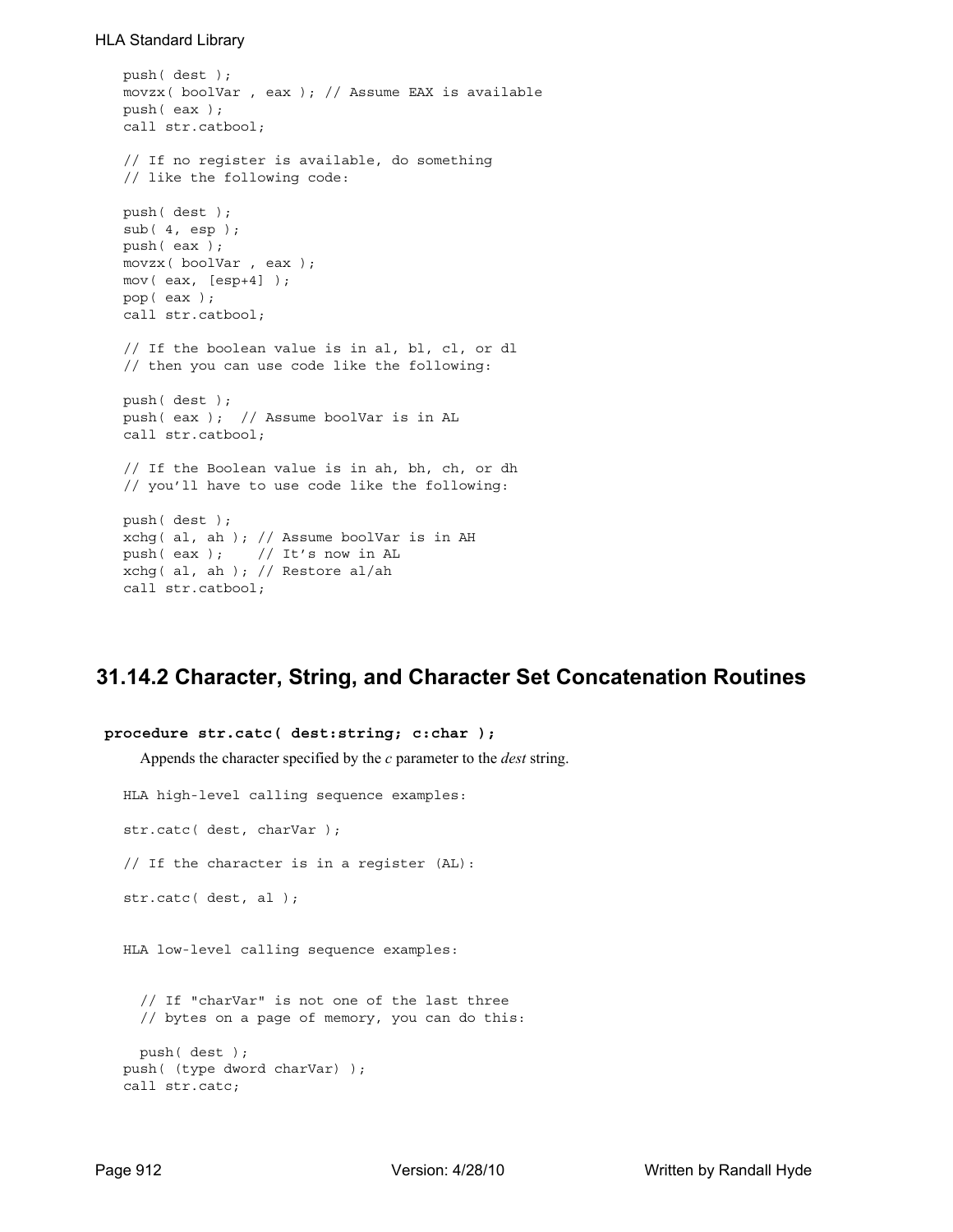```
// If you can't guarantee that the previous code
// won't generate an illegal memory access, and a
// 32-bit register is available, use code like
// the following:
push( dest );
movzx( charVar, eax ); // Assume EAX is available
push( eax );
call str.catc;
// If no register is available, do something
// like the following code:
push( dest );
sub(4, esp);push( eax );
movzx( charVar, eax );
mov( eax, [esp+4] );
pop( eax );
call str.catc;
// If the character value is in al, bl, cl, or dl
// then you can use code like the following:
push( dest );
push( eax ); // Assume charVar is in AL
call str.catc;
// If the character value is in ah, bh, ch, or dh
// you'll have to use code like the following:
push( dest );
xchg( al, ah ); // Assume charVar is in AH
push( eax ); // It's now in AL
xchg( al, ah ); // Restore al/ah
call str.catc;
```
## **procedure str.catcSize( dest:string; c:char; width:int32; fill:char )**

Appends the character *c* to the end of *dest* using at least *width* output positions. If the absolute value of *width* is greater than one, then this function emits *fill* characters as padding characters during the concatenation. If *width* is a positive value greater than one, then *str.catcSize* appends *c* left justfied in a field of *width* characters; if *width* is a negative value less than one, then *str.catcSize* appends *c* right justified in a field of *width* characters.

HLA high-level calling sequence examples: str.catcSize( dest, charVar, width, padChar ); HLA low-level calling sequence examples: // If "charVar" and "padChar" are not one of the last three // bytes on a page of memory, you can do this: push( dest ); push( (type dword charVar) ); push( width ); push( (type dword padChar) ); call str.catcSize;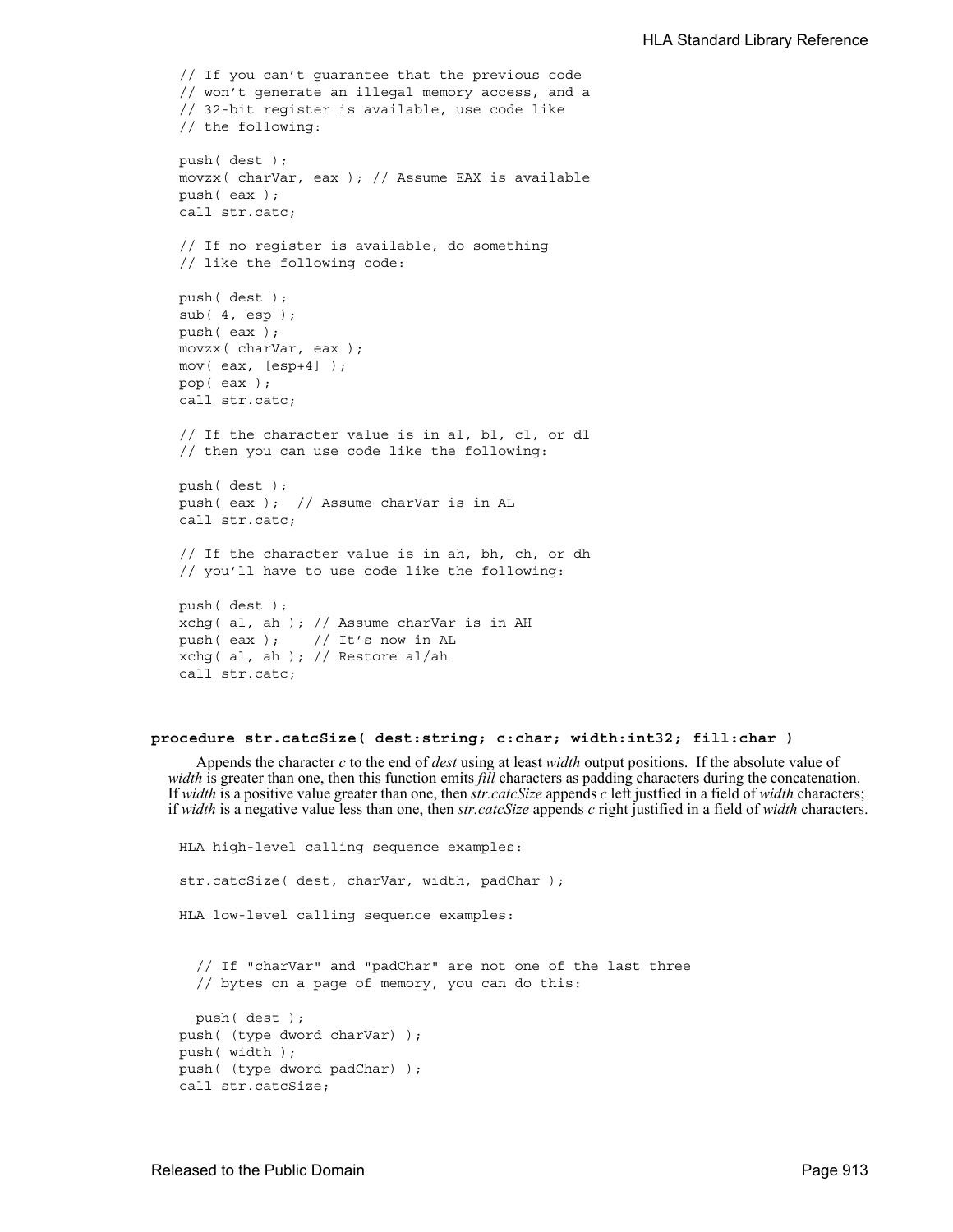```
// If you can't guarantee that the previous code
// won't generate an illegal memory access, and a
// 32-bit register is available, use code like
// the following:
push( dest );
movzx( charVar, eax ); // Assume EAX is available
push( eax );
push( width );
movzx( padChar, ebx ); // Assume EBX is available
push( ebx );
call str.catcSize;
// If no registers are available, do something
// like the following code:
push( dest );
push( eax );
movzx( charVar, eax );
push( eax );
push( width );
movzx( padChar, eax );
push( eax );
call str.catcSize;
pop( eax );
// If "charVar" or "padChar" are in an
// 8-bit register, then you can push
// the corresponding 32-bit register if
// the register is AL, BL, CL, or DL:
push( dest );
push( eax ); // Assume charVar is in AL
push( width );
push( ebx ); // Assume padChar is in BL
call str.catcSize;
// Do the following if the characters are
// in AH, BH, CH, or DH:
push( dest );
xchq( al, ah ); // Assume charVar is in AH
xchg( bl, bh ); // Assume padChar is in BH
push( eax ); 
push( width );
push( ebx );
xchg( al, ah );
xchq( bl, bh);call str.catcSize;
```
## **procedure str.catcset( dest:string; cst:cset );**

This function appends a string containing all the members of the *cst* character set parameter to the end of the *dest* string.

```
HLA high-level calling sequence examples:
str.catcset( dest, csVar );
str.catcset( dest, [ebx] ); // EBX points at the cset.
```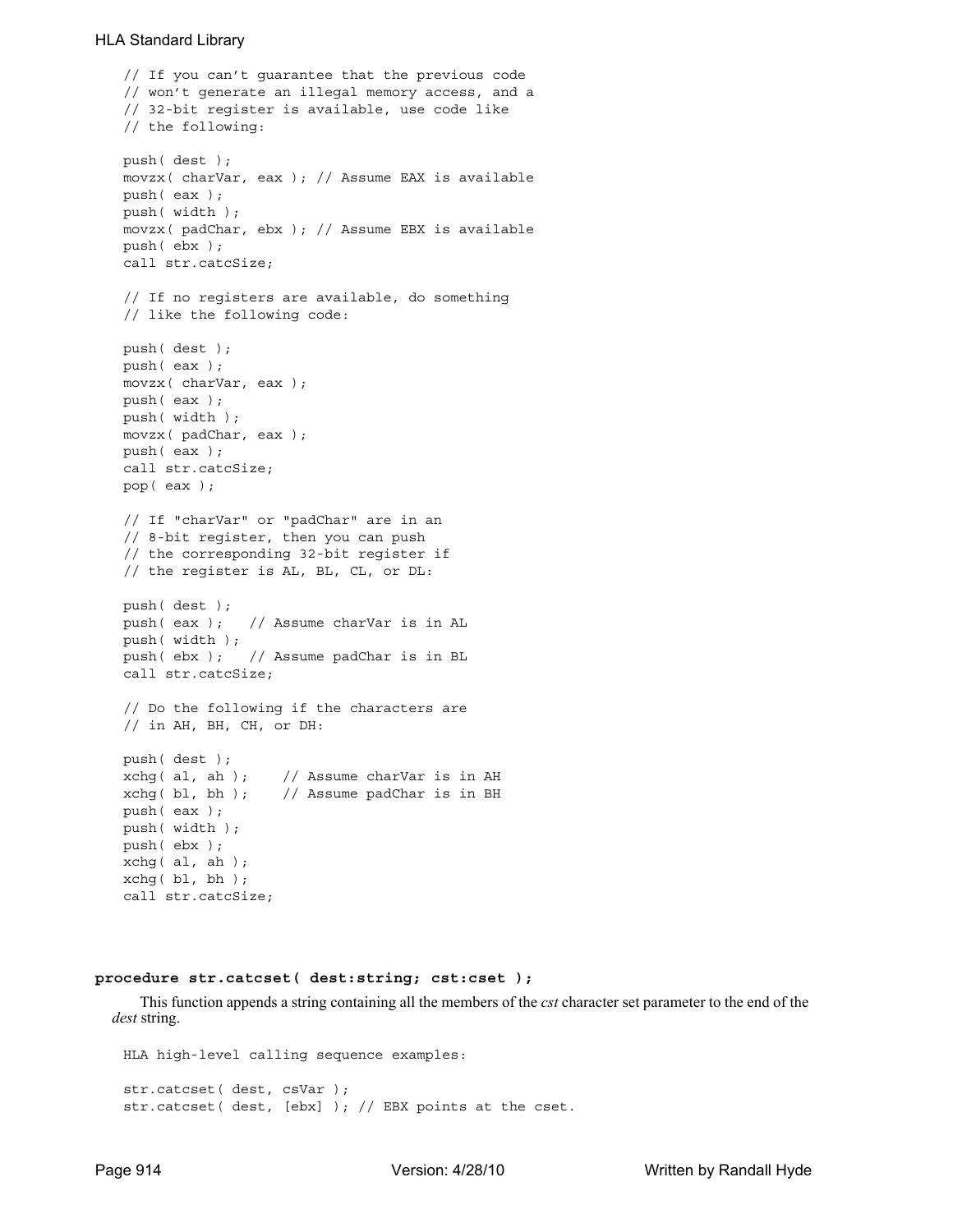```
HLA low-level calling sequence examples:
push( dest );
push( (type dword csVar[12]) ); // Push H.O. dword first
push( (type dword csVar[8]) );
push( (type dword csVar[4]) );
push( (type dword csVar) ); // Push L.O. dword last
call str.catcset;
push( dest );
push( (type dword [ebx+12]) ); // Push H.O. dword first
push( (type dword [ebx+8]) );
push( (type dword [ebx+4]) );
push( (type dword [ebx]) ); // Push L.O. dword last
call str.catcset;
```
## **procedure str.cats( dest:string; s:string );**

This procedure appends the value of the string parameter to the end of the *dest* string. Remember, string values are actually 4-byte pointers to the string's character data. This function is equilvalent to the *str.cat* function except that the parameters are reversed to support the *str.put* macro's requirements.

```
HLA high-level calling sequence examples:
str.cats( dest, strVar );
str.cats( dest, ebx ); // EBX holds a string value.
str.cats( dest, "Hello World" );
HLA low-level calling sequence examples:
// For string variables:
push( dest );
push( strVar );
call str.cats;
// For string values held in registers:
push( dest );
push( ebx ); // Assume EBX holds the string value
call str.cats;
// For string literals, assuming a 32-bit register
// is available:
push( dest );
lea( eax, "Hello World" ); // Assume EAX is available.
push( eax );
call str.cats;
// If a 32-bit register is not available:
readonly
  literalString :string := "Hello World";
```
.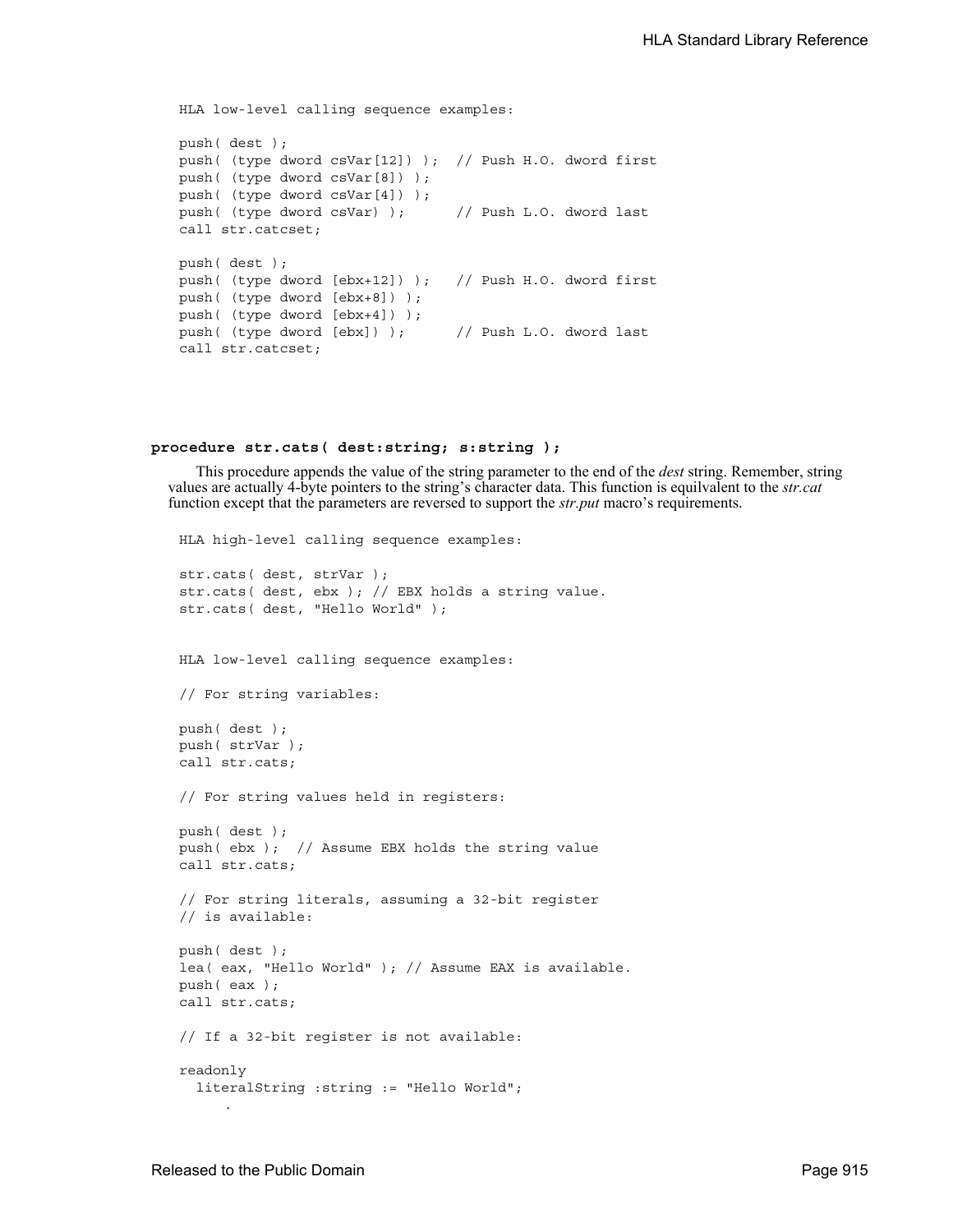.

```
.
push( dest );
push( literalString );
call str.cats;
```
## **procedure str.catsSize( dest:string; s:string; width:int32; fill:char );**

This function concatenates the *s* string to the *dest* string using at least *width* character positions. If the absolute value of *width* is less than or equal to the length of *s*, then this function behaves exactly like *str.cats*. On the other hand, if the absolute value of *width* is greater than the length of *s*, then *str.catsSize* appends *width* characters to the *dest* string. This procedure emits the *fill* character in the extra character positions. If *width* is positive, then *str.catsSize* right justifies the string in the output field. If *width* is negative, then *str.catsSize* left justifies the string in the output field. Generally, people expect the string to be left justified, so you should ensure that this value is negative to achieve this.

```
HLA high-level calling sequence examples:
str.catsSize( dest, strVar, width, ' ' );
// For the following, EBX holds the string value,
// ECX contains the width, and AL holds the pad
// character:
str.catsSize( dest, ebx, ecx, al );
str.catsSize( dest, "Hello World", 25, padChar );
HLA low-level calling sequence examples:
// For string variables:
push( dest );
push( strVar );
push( width );
pushd( ' ' );
call str.catsSize;
// For string values held in registers:
push( dest );
push( ebx ); // Assume EBX holds the string value
push( ecx ); // Assume ECX holds the width
push( eax ); // Assume AL holds the fill character
call str.catsSize;
// For string literals, assuming a 32-bit register
// is available:
push( dest );
lea( eax, "Hello World" ); // Assume EAX is available.
push( eax );
pushd( 25 );
movzx( padChar, eax );
push( eax );
call str.catsSize;
```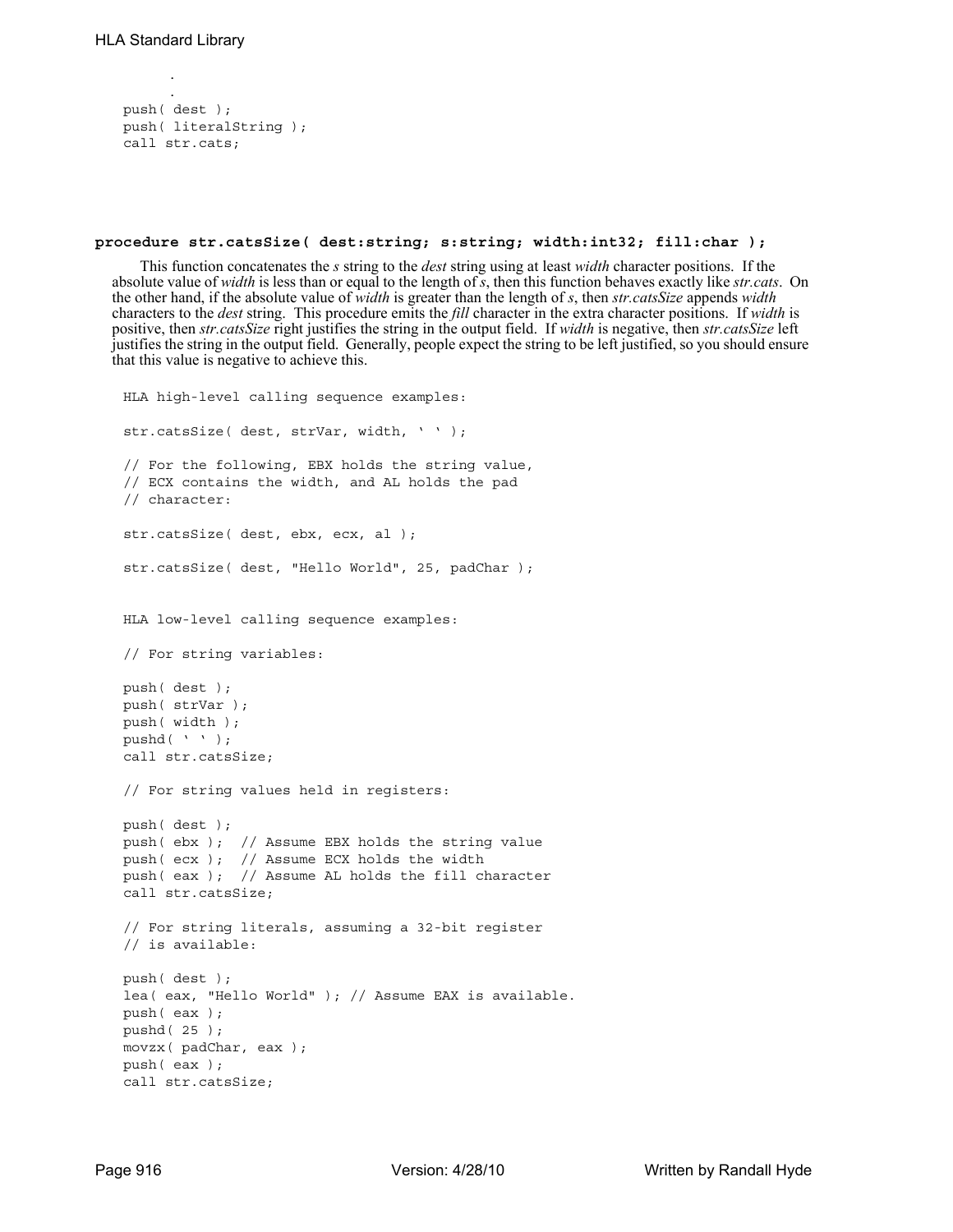```
// If a 32-bit register is not available:
readonly
  literalString :string := "Hello World";
  // Note: element zero is the actual pad character.
   // The other elements are just padding.
    padChar :char[4] := [ '.', #0, #0, #0 ];
     .
     .
     .
push( dest );
push( literalString );
pushd( 25 );
push( (type dword padChar) );
call str.catsSize;
```
# **31.14.3 Hexadecimal Concatenation Routines**

These routines convert numeric data to hexadecimal string form (using the hexadecimal conversion routines found in the conv module) and append the result to the destination string.

```
procedure str.catb( dest:string; b:byte )
```
This procedure appends the value of *b* to the *dest* string using exactly two hexadecimal digits (including a leading zero if necessary).

HLA high-level calling sequence examples: str.catb( dest, byteVar ); // If the character is in a register (AL): str.catb( dest, al ); HLA low-level calling sequence examples: // If "byteVar " is not one of the last three // bytes on a page of memory, you can do this: push( dest ); push( (type dword byteVar ) ); call str.catb; // If you can't guarantee that the previous code // won't generate an illegal memory access, and a // 32-bit register is available, use code like // the following: push( dest ); movzx( byteVar , eax ); // Assume EAX is available push( eax ); call str.catb;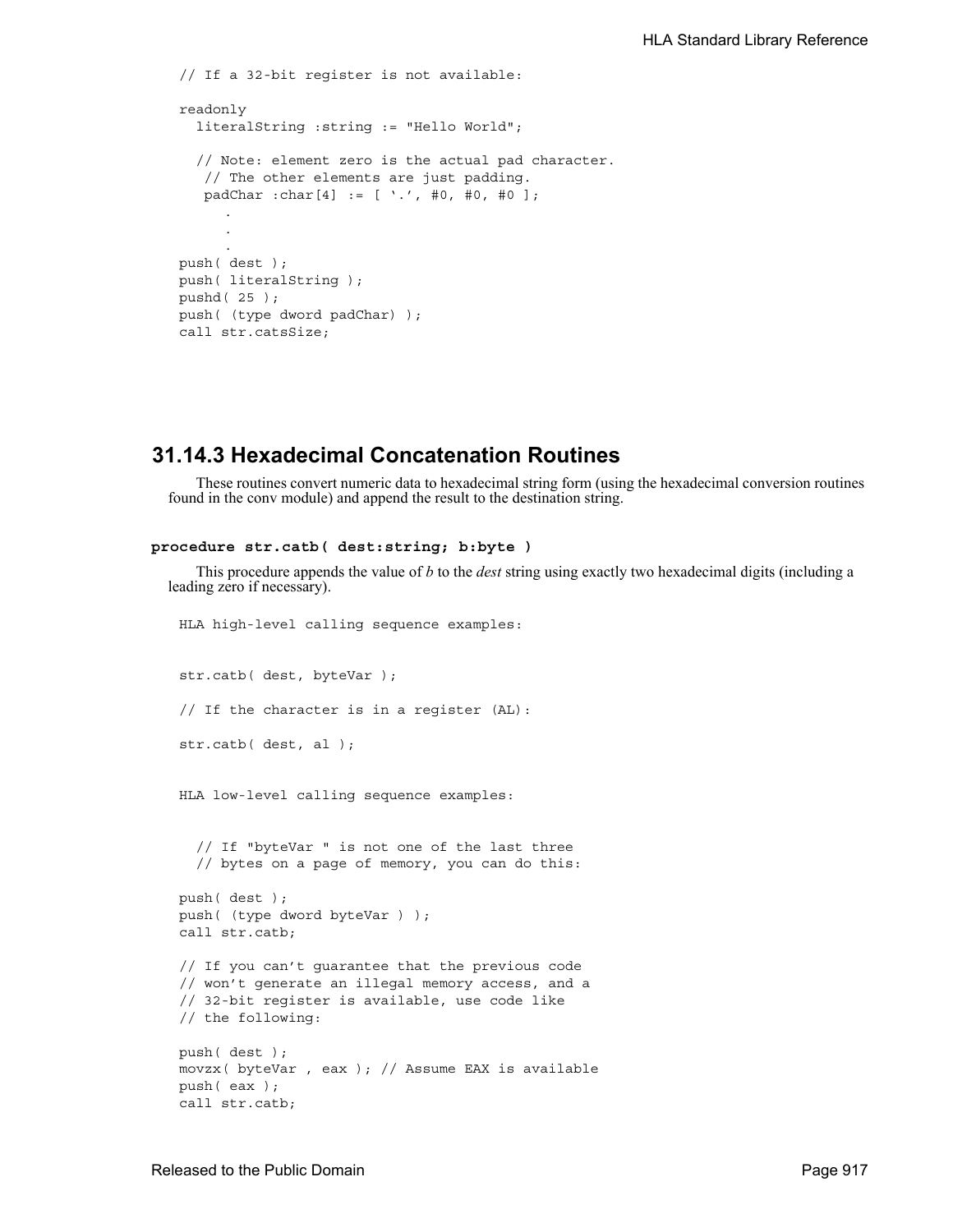```
// If no register is available, do something
// like the following code:
push( dest );
sub(4, esp);push( eax );
movzx( byteVar , eax );
mov( eax, [esp+4] );
pop( eax );
call str.catb;
// If the character value is in al, bl, cl, or dl
// then you can use code like the following:
push( dest );
push( eax ); // Assume byteVar is in AL
call str.catb;
// If the byte value is in ah, bh, ch, or dh
// you'll have to use code like the following:
push( dest );
xchg( al, ah ); // Assume byteVar is in AH
push( eax ); // It's now in AL
xchg( al, ah ); // Restore al/ah
call str.catb;
```
# **procedure str.cath8( dest:string; b:byte );**

This procedure appends the value of *b* to the *dest* string using the minimum necessary number of hexadecimal digits.

```
HLA high-level calling sequence examples:
str.cath8( dest, byteVar );
// If the character is in a register (AL):
str.cath8( dest, al );
HLA low-level calling sequence examples:
  // If "byteVar " is not one of the last three
  // bytes on a page of memory, you can do this:
push( dest );
push( (type dword byteVar ) );
call str.cath8;
// If you can't guarantee that the previous code
// won't generate an illegal memory access, and a
// 32-bit register is available, use code like
// the following:
```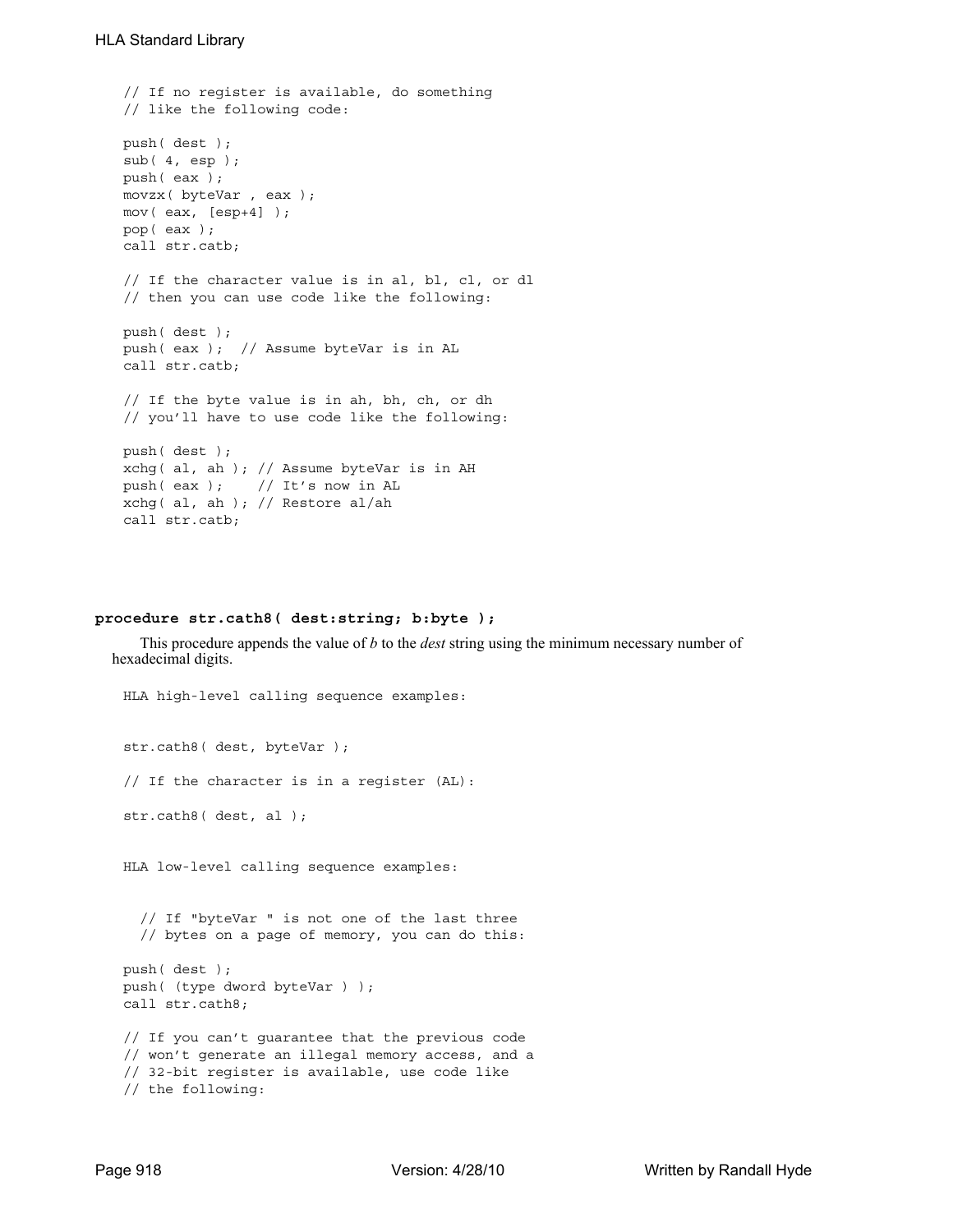```
push( dest );
movzx( byteVar , eax ); // Assume EAX is available
push( eax );
call str.cath8;
// If no register is available, do something
// like the following code:
push( dest );
sub( 4, esp );
push( eax );
movzx( byteVar , eax );
mov( eax, [esp+4] );
pop( eax );
call str.cath8;
// If the character value is in al, bl, cl, or dl
// then you can use code like the following:
push( dest );
push( eax ); // Assume byteVar is in AL
call str.cath8;
// If the byte value is in ah, bh, ch, or dh
// you'll have to use code like the following:
push( dest );
xchg( al, ah ); // Assume byteVar is in AH
push( eax ); // It's now in AL
xchg( al, ah ); // Restore al/ah
call str.cath8;
```
#### **procedure str.cath8Size( dest:string; b:byte; size:dword; fill:char )**

The *str.cath8Size* function concatenates an 8-bit hexadecimal string value to the *dest* string allowing you specify a minimum field *width* and a *fill* character.

```
HLA high-level calling sequence examples:
str.cath8Size( dest, byteVar, width, padChar );
HLA low-level calling sequence examples:
  // If "byteVar" and "padChar" are not one of the last three
  // bytes on a page of memory, you can do this:
push( dest );
push( (type dword byteVar) );
push( width );
push( (type dword padChar) );
call str.cath8Size;
// If you can't guarantee that the previous code
// won't generate an illegal memory access, and a
// 32-bit register is available, use code like
// the following:
push( dest );
```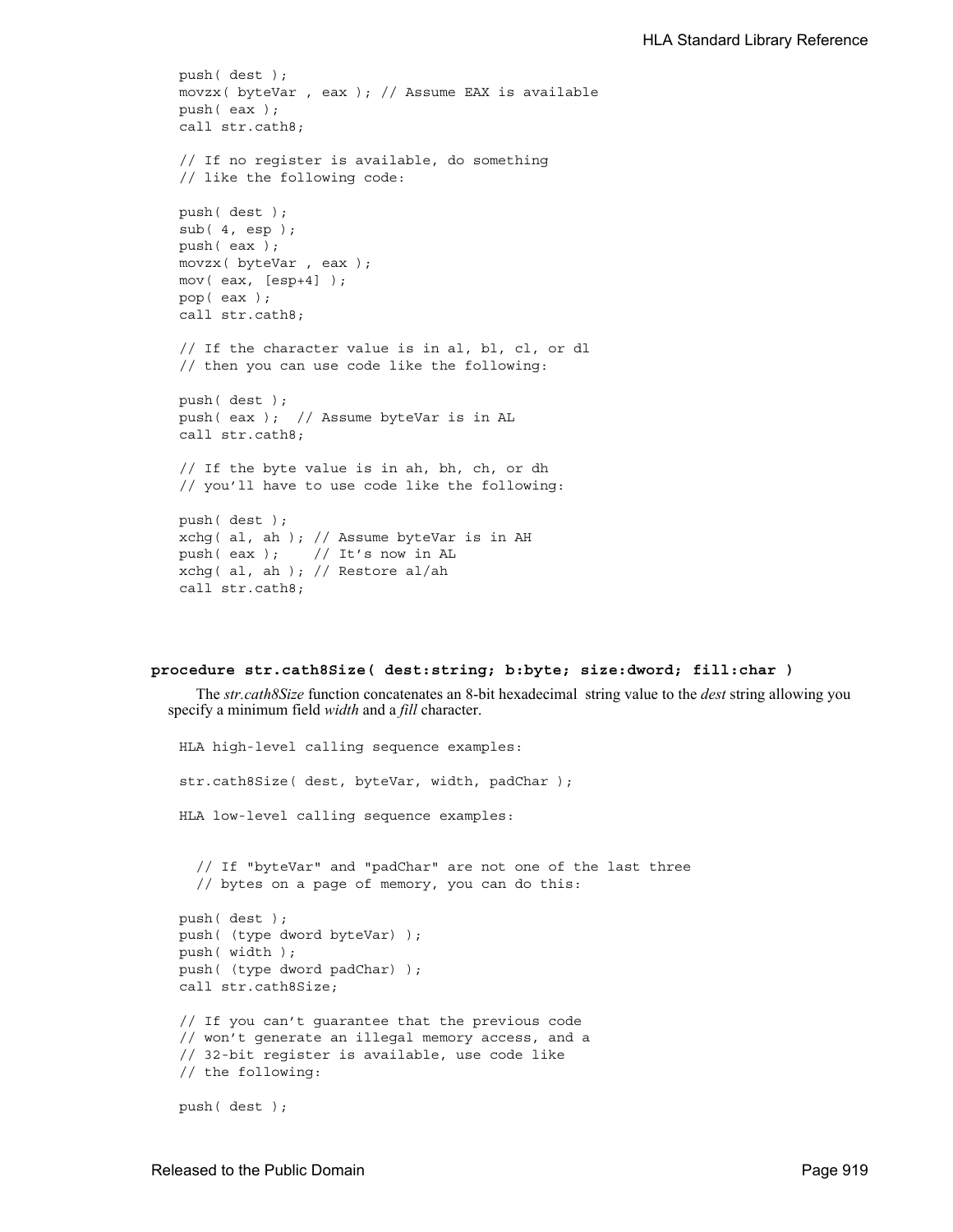```
movzx( byteVar, eax ); // Assume EAX is available
push( eax );
push( width );
movzx( padChar, ebx ); // Assume EBX is available
push( ebx );
call str.cath8Size;
// If no registers are available, do something
// like the following code:
push( dest );
push( eax );
movzx( byteVar, eax );
push( eax );
push( width );
movzx( padChar, eax );
push( eax );
call str.cath8Size;
pop( eax );
// If "byteVar" or "padChar" are in an
// 8-bit register, then you can push
// the corresponding 32-bit register if
// the register is AL, BL, CL, or DL:
push( dest );
push( eax ); // Assume byteVar is in AL
push( width );
push( ebx ); // Assume padChar is in BL
call str.cath8Size;
// Do the following if the characters are
// in AH, BH, CH, or DH:
push( dest );
xchg( al, ah ); // Assume byteVar is in AH
xchg( bl, bh ); // Assume padChar is in BH
push( eax ); 
push( width );
push( ebx );
xchg( al, ah );
xchg(b1, bh);call str.cath8Size;
```
### **procedure str.catw( dest:string; w:word )**

This procedure appends the string value of *w* to the *dest* string using exactly four hexadecimal digits (including leading zeros if necessary).

HLA high-level calling sequence examples: str.catw( dest, wordVar ); // If the word is in a register (AX): str.catw( dest, ax );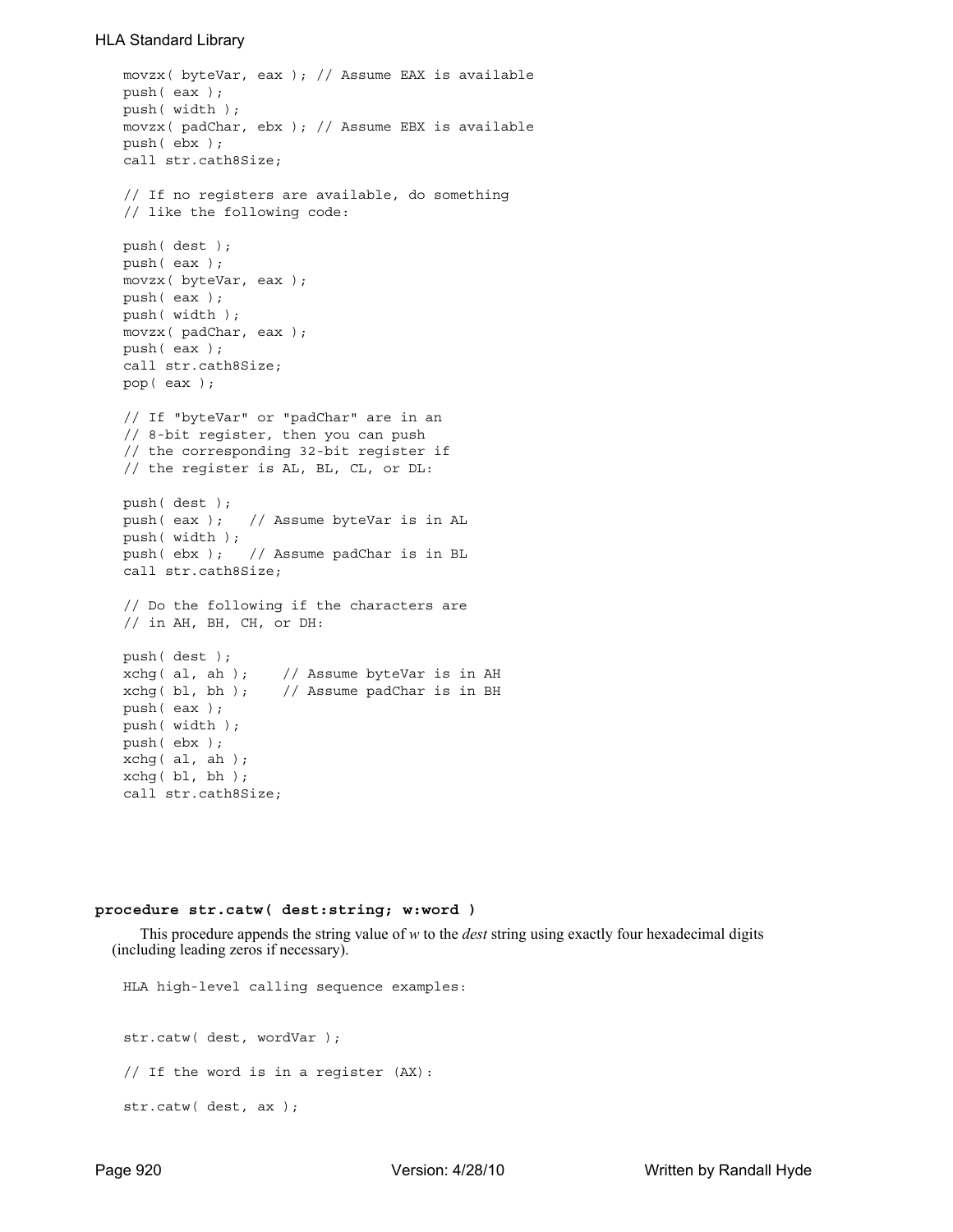```
HLA low-level calling sequence examples:
  // If "wordVar " is not one of the last three
  // bytes on a page of memory, you can do this:
push( dest );
push( (type dword wordVar) );
call str.catw;
// If you can't guarantee that the previous code
// won't generate an illegal memory access, and a
// 32-bit register is available, use code like
// the following:
push( dest );
movzx( wordVar, eax ); // Assume EAX is available
push( eax );
call str.catw;
// If no register is available, do something
// like the following code:
push( dest );
push( eax ):
movzx( wordVar, eax );
push( eax );
call str.catw;
pop( eax );
// If the word value is in a 16-bit register
// then you can use code like the following:
push( dest );
push( eax ); // Assume wordVar is in AX
call str.catw;
```
# **procedure str.cath16( dest:string; w:word )**

This procedure appends the string value of *w* to the *dest* string using the minimum necessary number of hexadecimal digits.

HLA high-level calling sequence examples: str.cath16( dest, wordVar ); // If the word is in a register (AX): str.cath16( dest, ax ); HLA low-level calling sequence examples: // If "wordVar " is not one of the last three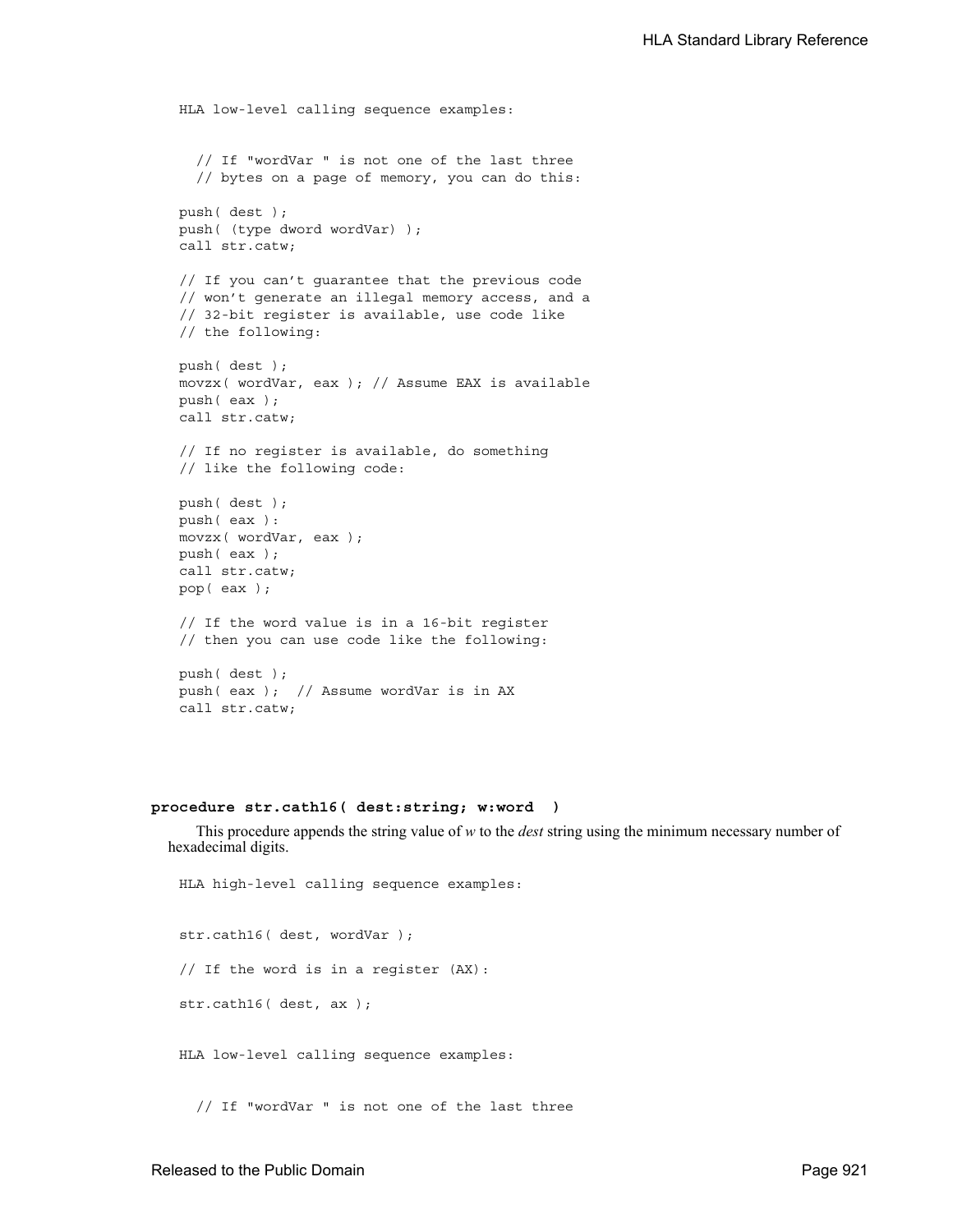```
// bytes on a page of memory, you can do this:
push( dest );
push( (type dword wordVar) );
call str.cath16;
// If you can't guarantee that the previous code
// won't generate an illegal memory access, and a
// 32-bit register is available, use code like
// the following:
push( dest );
movzx( wordVar, eax ); // Assume EAX is available
push( eax );
call str.cath16;
// If no register is available, do something
// like the following code:
push( dest );
push( eax );
movzx( wordVar, eax );
push( eax );
call str.cath16;
pop( eax );
// If the word value is in a 16-bit register
// then you can use code like the following:
push( dest );
push( eax ); // Assume wordVar is in AX
call str.cath16;
```
## **procedure str.cath16Size( dest:string; w:word; size:dword; fill:char )**

The *str.cath16Size* function appends a 16-bit hexadecimal string value to the *dest* string allowing you specify a minimum field width and a fill character.

```
HLA high-level calling sequence examples:
str.cath16Size( dest, wordVar, width, padChar );
HLA low-level calling sequence examples:
  // If "wordVar" and "padChar" are not one of the last three
  // bytes on a page of memory, you can do this:
push( dest );
push( (type dword wordVar) );
push( width );
push( (type dword padChar) );
call str.cath16Size;
// If you can't guarantee that the previous code
// won't generate an illegal memory access, and a
// 32-bit register is available, use code like
```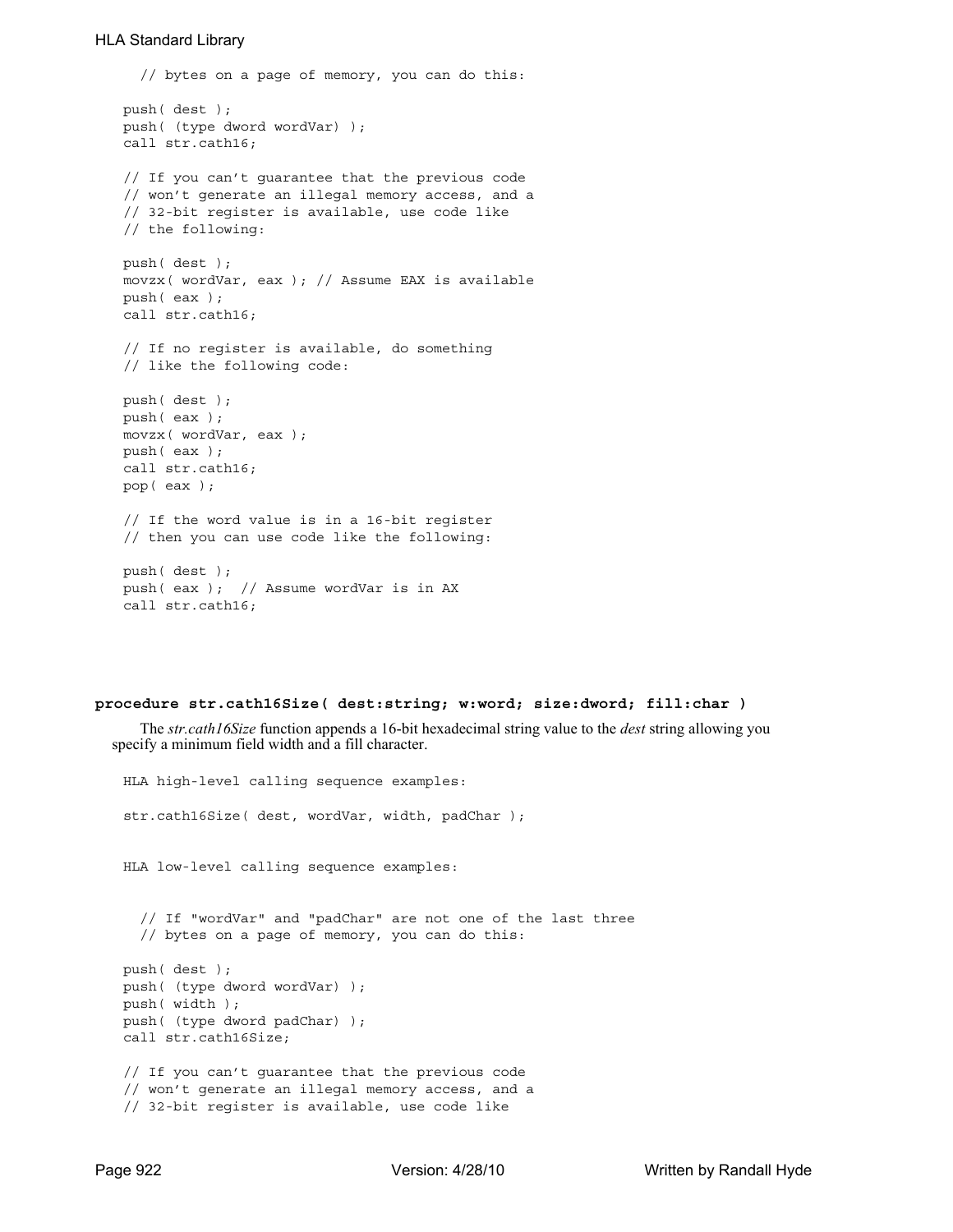```
// the following:
push( dest );
movzx( wordVar, eax ); // Assume EAX is available
push( eax );
push( width );
movzx( padChar, ebx ); // Assume EBX is available
push( ebx );
call str.cath16Size;
// If no registers are available, do something
// like the following code:
push( dest );
push( eax );
movzx( wordVar, eax );
push( eax );
push( width );
movzx( padChar, eax );
push( eax );
call str.cath16Size;
pop( eax );
// If "wordVar" is in a 16-bit register
// and "padChar" is in an
// 8-bit register, then you can push
// the corresponding 32-bit register if
// the register is AL, BL, CL, or DL:
push( dest );
push( eax ); // Assume wordVar is in AX
push( width );
push( ebx ); // Assume padChar is in BL
call str.cath16Size;
```
## **procedure str.catd( dest:string; d:dword )**

This procedure appends the string value of *d* to the *dest* string using exactly eight hexadecimal digits (including leading zeros if necessary), if underscore output is not enabled. This routine will emit nine characters (eight digits plus an underscore) if underscore output is enabled.

```
HLA high-level calling sequence examples:
str.catd( dest, dwordVar );
// If the dword value is in a register (EAX):
str.catd( dest, eax );
HLA low-level calling sequence examples:
push( dest );
push( dwordVar );
call str.catd;
push( dest );
push( eax );
call str.catd;
```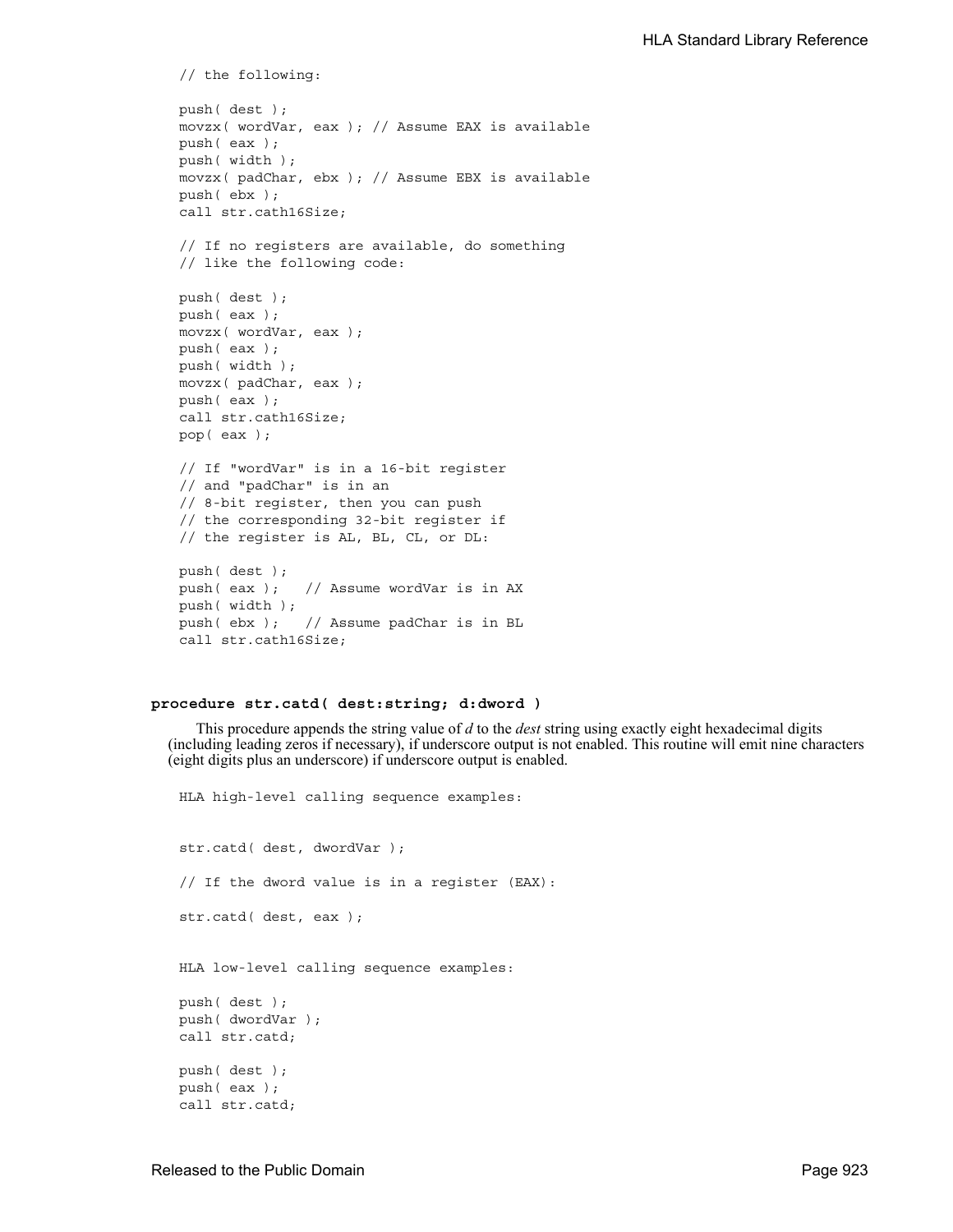### **procedure str.cath32( dest:string; d:dword );**

This procedure appends the string value of *d* to the *dest* string using the minimum number of hexadecimal digits necessary. If underscore output is enabled (see conv.setUnderscores and conv.getUnderscores) then this function will emit an underscore between groups of four hexadecimal digits, starting from the least signficant digit.

```
HLA high-level calling sequence examples:
str.cath32( dest, dwordVar );
// If the dword is in a register (EAX):
str.cath32( dest, eax );
HLA low-level calling sequence examples:
push( dest );
push( dwordVar );
call str.cath32;
push( dest );
push( eax );
call str.cath32;
```
HLA high-level calling sequence examples:

### **procedure str.cath32Size( dest:string; d:dword; size:dword; fill:char )**

 The *str.cath32Size* function outputs *d* as a hexadecimal string to the end of the *dest* string (including underscores, if enabled) and it allows you specify a minimum field *width* and a *fill* character.

```
str.cath32Size( dest, dwordVar, width, ' ' );
// If the dword is in a register (EAX):
str.cath32Size( dest, eax, width, cl );
HLA low-level calling sequence examples:
push( dest );
push( dwordVar );
push( width );
pushd( ' ' );call str.cath32Size;
push( dest );
push( eax );
push( width );
push( ecx ); // fill char is in CL
call str.cath32Size;
// Assume fill char is in CH
```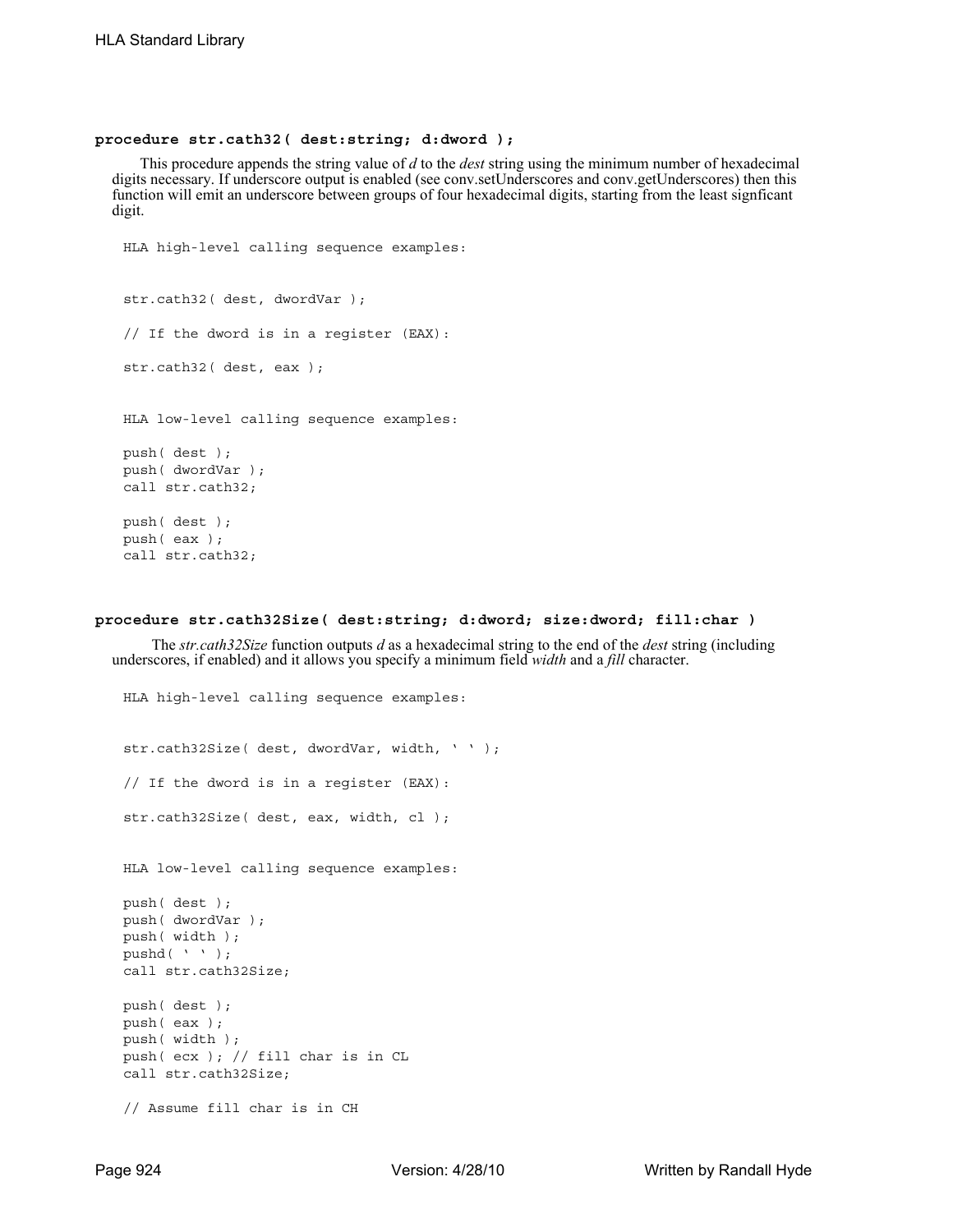```
push( dest );
push( eax );
push( width );
xchg( cl, ch ); // fill char is in CH
push( ecx ); 
xchg( cl, ch );
call str.cath32Size;
// Alternate method of the above
push( dest );
push( eax );
push( width );
sub( 4, esp );
mov( ch, [esp] );
call str.cath32Size;
// If the fill char is a variable and
// a register is available, try this code:
push( dest );
push( eax );
push( width );
movzx( fillChar, ebx ); // Assume EBX is available
push( ebx );
call str.cath32Size;
// If the fill char is a variable and
// no register is available, here's one
// possibility:
push( dest );
push( eax );
push( width );
push( (type dword fillChar) ); // Chance of page crossing!
call str.cath32Size;
// In the very rare case that the above would
// cause an illegal memory access, use this:
push( dest );
push( eax );
push( width );
sub( 4, esp );
push( eax );
movzx( fillChar, eax );
mov( eax, [esp+4] );
pop( eax );
call str.cath32Size;
```
## **procedure str.catq( dest:string; q:qword );**

This procedure appends the value of *q* to the *dest* string using exactly sixteen hexadecimal digits (including leading zeros if necessary and an intervening underscores if underscore output is enabled).

HLA high-level calling sequence examples: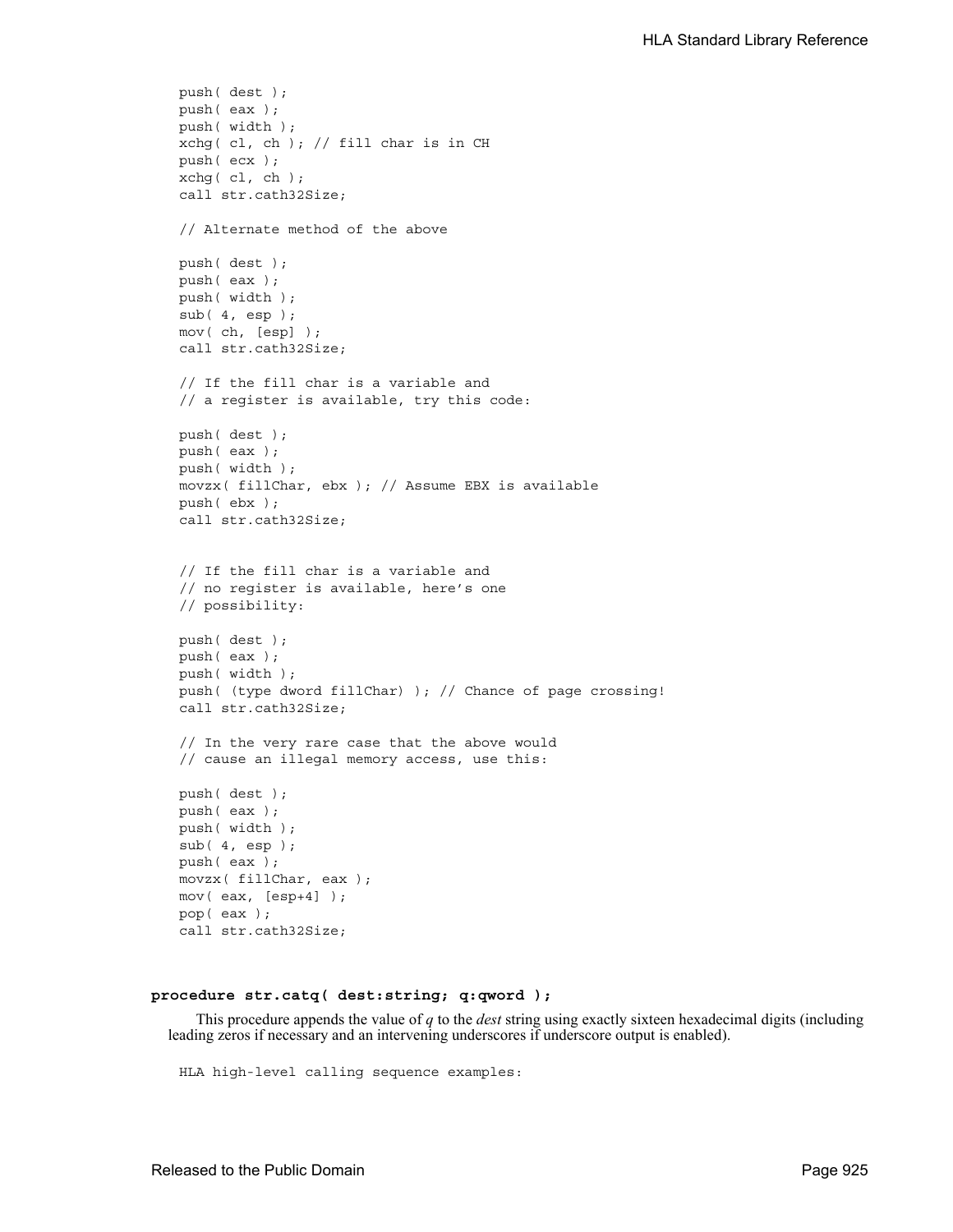```
str.catq( dest, qwordVar );
HLA low-level calling sequence examples:
push( dest );
push( (type dword qwordVar[4]) ); // H.O. dword first
push( (type dword qwordVar)); // L.O. dword last
call str.catq;
```
## **procedure str.cath64( dest:string; q:qword );**

This procedure appends the value of *q* to the *dest* string using the minimum necessary number of hexadecimal digits (including intervening underscores if underscore output is enabled).

```
HLA high-level calling sequence examples:
str.cath64( dest, qwordVar );
HLA low-level calling sequence examples:
push( dest );
push( (type dword qwordVar[4]) ); // H.O. dword first
push( (type dword qwordVar)); // L.O. dword last
call str.cath64;
```
### **procedure str.cath64Size( dest:string; q:qword; size:dword; fill:char );**

The *str.cath64Size* function lets you specify a minimum field width and a fill character when appending the string form of the *q* parameter to the end of the *dest* string. Note that if underscore output is enabled, this routine will emit up to 19 characters (16 digits plus three underscores).

```
HLA high-level calling sequence examples:
str.cath64Size( dest, qwordVar, width, ' ' );
HLA low-level calling sequence examples:
push( dest );
push( (type dword qwordVar[4]) ); // H.O. dword first
push( (type dword qwordVar)); // L.O. dword last
push( width );
pushd( ' ' );
call str.cath64Size;
push( dest );
push( edx ); // Assume 64-bit value in edx:eax
push( eax );
push( width );
push( ecx ); // fill char is in CL
call str.cath64Size;
```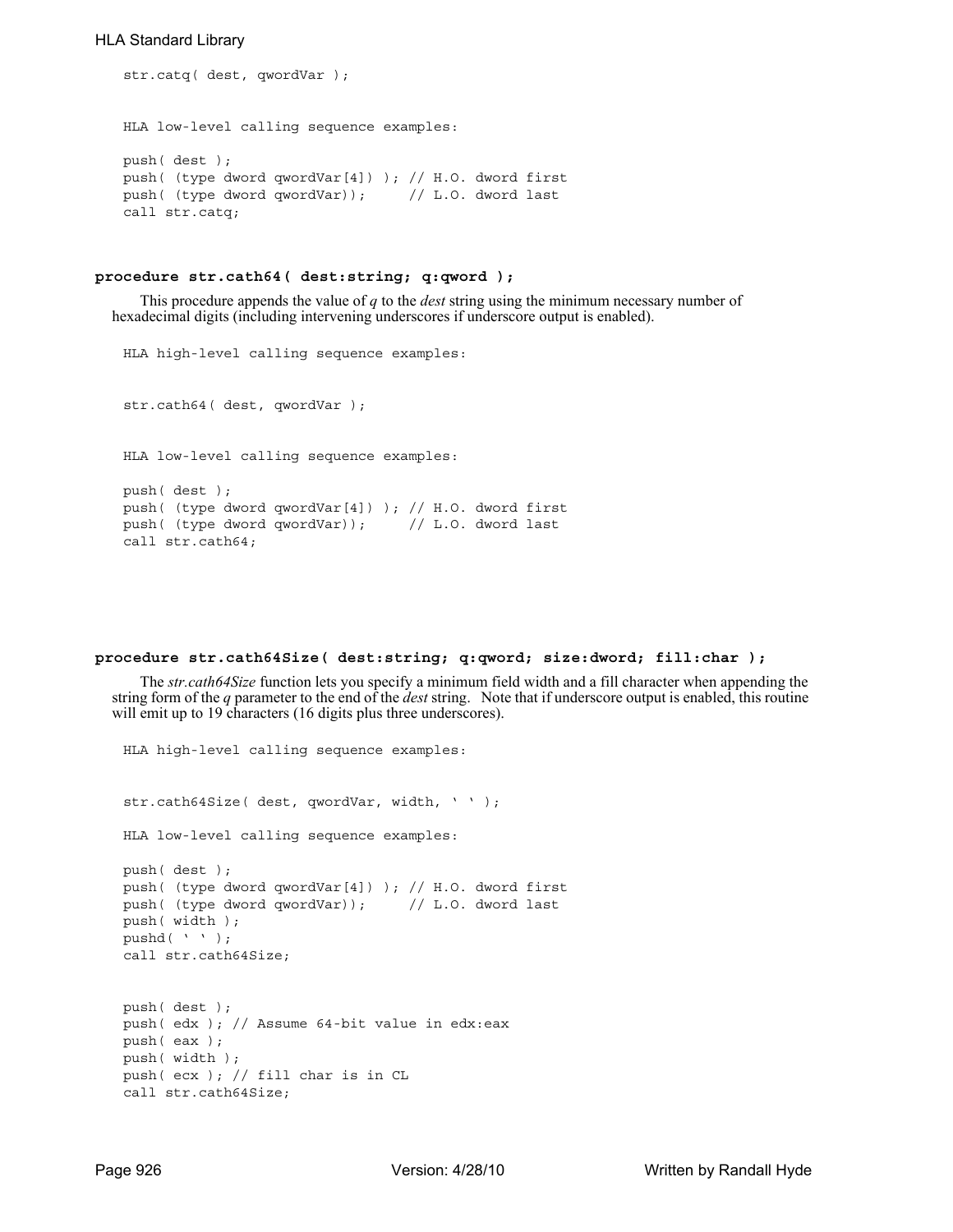```
// Assume fill char is in CH
push( dest );
push( (type dword qwordVar[4]) ); // H.O. dword first
push( (type dword qwordVar)); // L.O. dword last
push( width );
xchg( cl, ch ); // fill char is in CH
push( ecx ); 
xchg(|c1, ch|);call str.cath64Size;
// Alternate method of the above
push( dest );
push( (type dword qwordVar[4]) ); // H.O. dword first
push( (type dword qwordVar)); // L.O. dword last
push( width );
sub(4, esp);mov( ch, [esp] );
call str.cath64Size;
// If the fill char is a variable and
// a register is available, try this code:
push( dest );
push( (type dword qwordVar[4]) ); // H.O. dword first
push( (type dword qwordVar)); // L.O. dword last
push( width );
movzx( fillChar, ebx ); // Assume EBX is available
push( ebx );
call str.cath64Size;
// If the fill char is a variable and
// no register is available, here's one
// possibility:
push( dest );
push( (type dword qwordVar[4]) ); // H.O. dword first
push( (type dword qwordVar)); // L.O. dword last
push( width );
push( (type dword fillChar) ); // Chance of page crossing!
call str.cath64Size;
// In the very rare case that the above would
// cause an illegal memory access, use this:
push( dest );
push( (type dword qwordVar[4]) ); // H.O. dword first
push( (type dword qwordVar)); // L.O. dword last
push( width );
sub( 4, esp );
push( eax );
movzx( fillChar, eax );
mov( eax, [esp+4] );
pop( eax );
call str.cath64Size;
```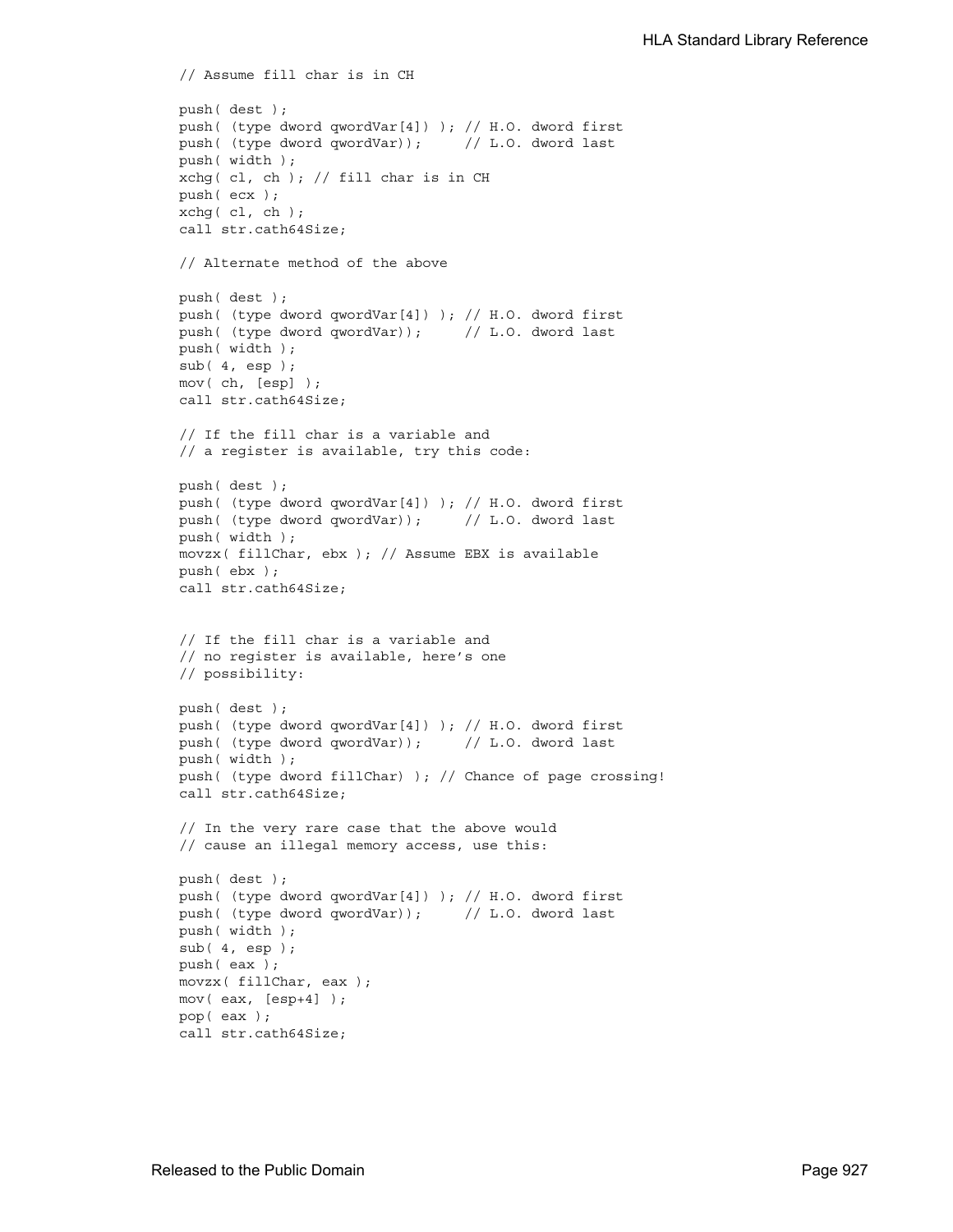## **procedure str.cattb( dest:string; tb:tbyte );**

This procedure appends the string value of *tb* to the *dest* string using exactly 20 hexadecimal digits (including leading zeros if necessary and an intervening underscores if underscore output is enabled).

```
HLA high-level calling sequence examples:
str.cattb( dest, tbyteVar );
HLA low-level calling sequence examples:
push( dest );
pushw(0); \frac{1}{2} Push push a 0 pad word
push( (type word tbyteVar[8])); // Push H.O. word first
push( (type dword tbyteVar[4]) ); // M.O. dword second
push( (type dword tbyteVar)); // L.O. dword last
call str.cattb;
```
#### **procedure str.cath80( dest:string; tb:tbyte );**

This procedure appends the value of *tb* to the *dest* string using the minimum necessary number of hexadecimal digits (including intervening underscores if underscore output is enabled).

```
HLA high-level calling sequence examples:
str.cath80( dest, tbyteVar );
HLA low-level calling sequence examples:
push( dest );
pushw( 0 ); // Push push a 0 pad word
push( (type word tbyteVar[8])); // Push H.O. word first
push( (type dword tbyteVar[4]) ); // M.O. dword second
push( (type dword tbyteVar)); // L.O. dword last
call str.cath80;
```

```
procedure str.cath80Size( dest:string; tb:tbyte; width:dword; fill:char );
```
e *str.cath80Size* function appends the hexadecimal form of the 80-bit *tb* parameter to the end of the *dest* string. It lets you specify a minimum field *width* and a *fill* character.

```
HLA high-level calling sequence examples:
str.cath80Size( dest, tbyteVar, width, ' ' );
HLA low-level calling sequence examples:
push( dest );
pushw(0); \frac{1}{2} // Push push a 0 pad word
push( (type word tbyteVar[8])); // Push H.O. word first
```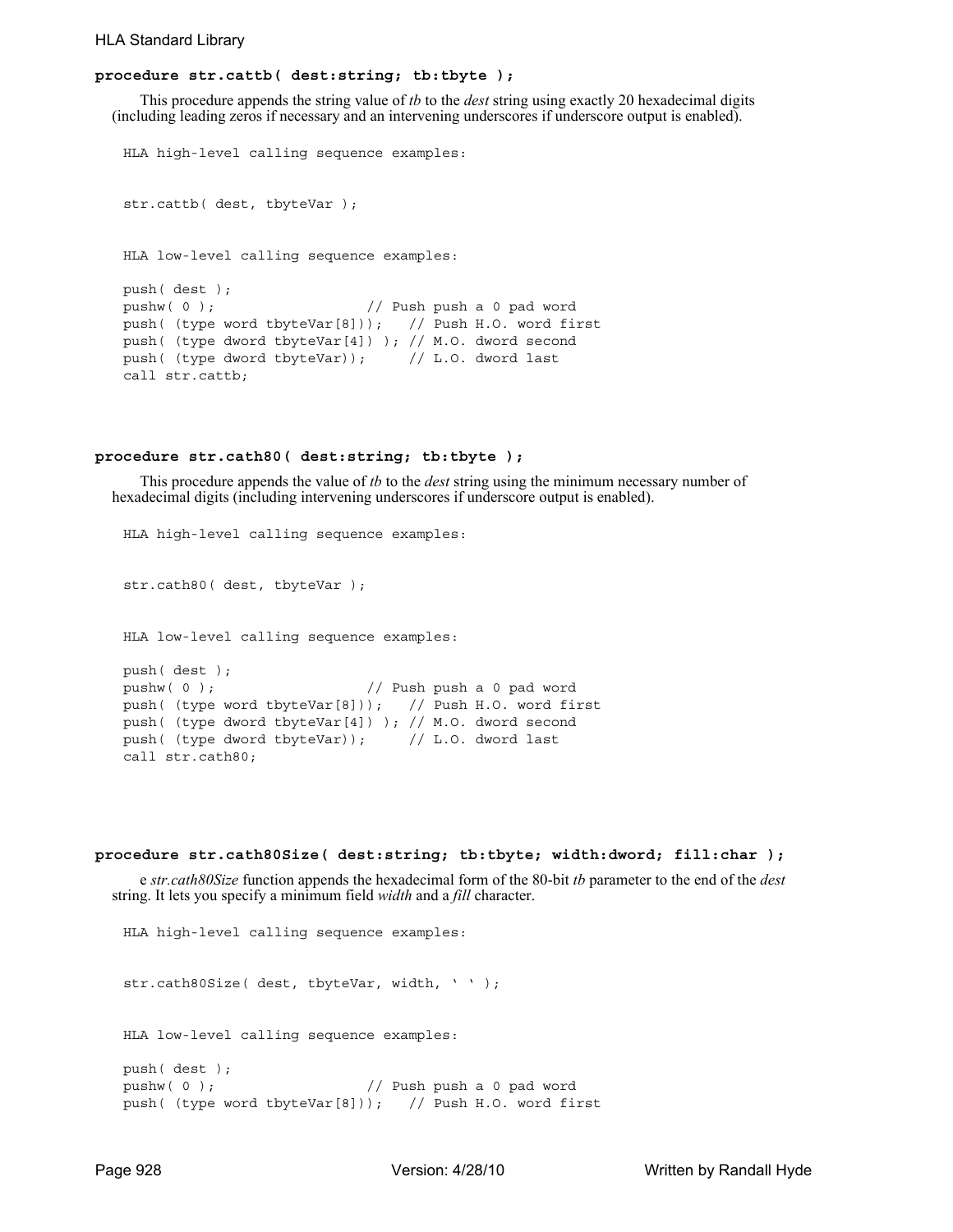```
push( (type dword tbyteVar[4]) ); // M.O. dword second
push( (type dword tbyteVar)); // L.O. dword last
push( width );
pushd( ' ' );
call str.cath80Size;
// Assume fill char is in CH
push( dest );
pushw(0); \frac{1}{2} // Push push a 0 pad word
push( (type word tbyteVar[8])); // Push H.O. word first
push( (type dword tbyteVar[4]) ); // M.O. dword second
push( (type dword tbyteVar)); // L.O. dword last
push( width );
xchg( cl, ch ); // fill char is in CH
push( ecx ); 
xchg( cl, ch );
call str.cath80Size;
// Alternate method of the above
push( dest );
pushw( 0 ); // Push push a 0 pad word
push( (type word tbyteVar[8])); // Push H.O. word first
push( (type dword tbyteVar[4]) ); // M.O. dword second
push( (type dword tbyteVar)); // L.O. dword last
push( width );
sub(4, esp);mov( ch, [esp] );
call str.cath80Size;
// If the fill char is a variable and
// a register is available, try this code:
push( dest );
pushw( 0 ); \frac{1}{2} // Push push a 0 pad word
push( (type word tbyteVar[8])); // Push H.O. word first
push( (type dword tbyteVar[4]) ); // M.O. dword second
push( (type dword tbyteVar)); // L.O. dword last
push( width );
movzx( fillChar, ebx ); // Assume EBX is available
push( ebx );
call str.cath80Size;
// If the fill char is a variable and
// no register is available, here's one
// possibility:
push( dest );
pushw( 0 ); // Push push a 0 pad word
push( (type word tbyteVar[8])); // Push H.O. word first
push( (type dword tbyteVar[4]) ); // M.O. dword second
push( (type dword tbyteVar)); // L.O. dword last
push( width );
push( (type dword fillChar) ); // Chance of page crossing!
call str.cath80Size;
// In the very rare case that the above would
// cause an illegal memory access, use this:
```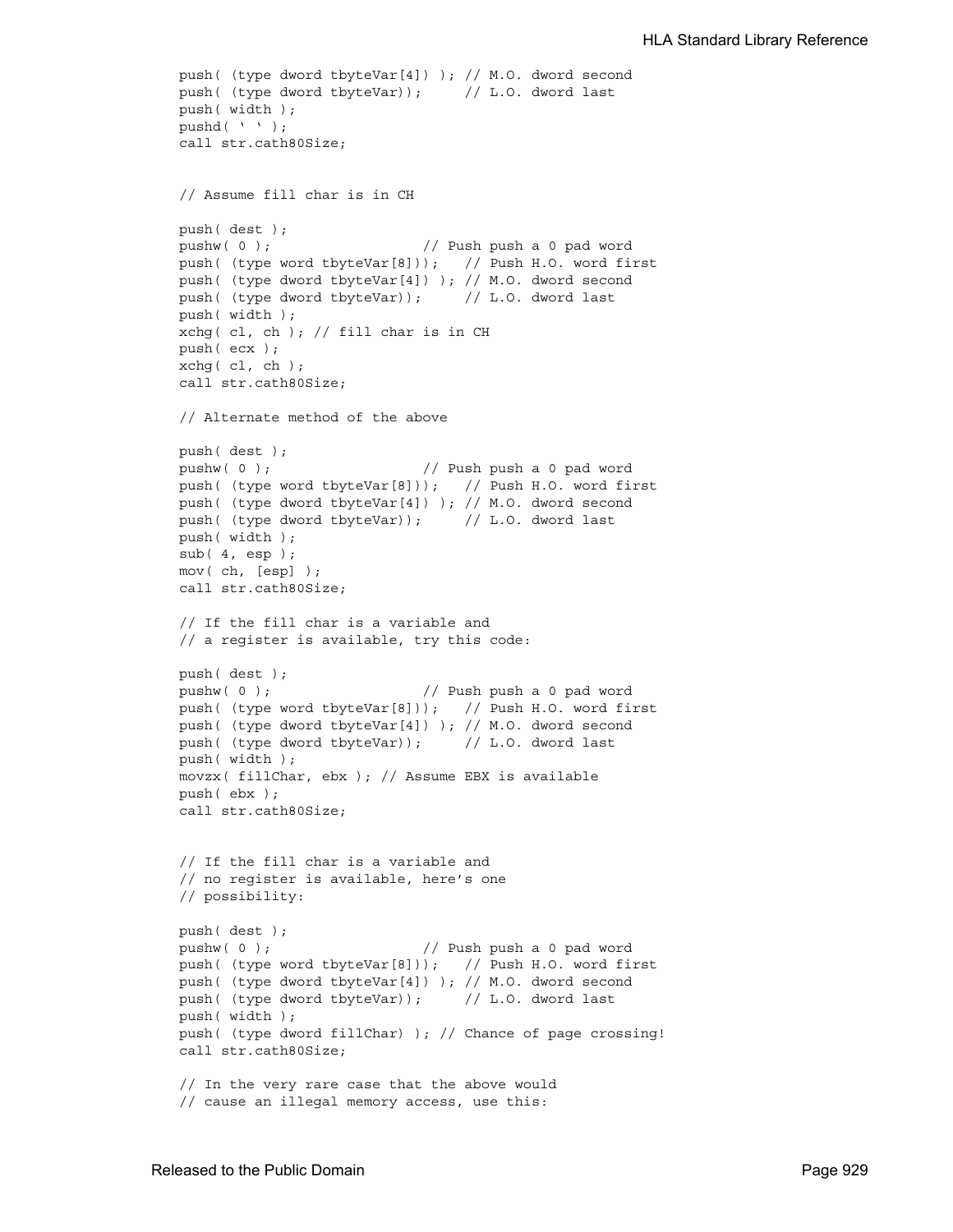```
push( dest );
pushw( 0 ); // Push push a 0 pad word
push( (type word tbyteVar[8])); // Push H.O. word first
push( (type dword tbyteVar[4]) ); // M.O. dword second
push( (type dword tbyteVar)); // L.O. dword last
push( width );
sub( 4, esp );
push( eax );
movzx( fillChar, eax );
mov( eax, [esp+4] );
pop( eax );
call str.cath80Size;
```
## **procedure str.catl( dest:string; l:lword );**

This procedure appends the string value of *l* to the *dest* string using exactly 32 hexadecimal digits (including leading zeros if necessary and intervening underscores if underscore output is enabled).

```
HLA high-level calling sequence examples:
str.catl( dest, lwordVar );
HLA low-level calling sequence examples:
push( dest );
push( (type dword lwordVar[12]) ); // H.O. dword first
push( (type dword lwordVar[8]) ); 
push( (type dword lwordVar[4]) );
push( (type dword lwordVar)); // L.O. dword last
call str.catl;
```
## **procedure str.cath128( dest:string; l:lword );**

This procedure appends the string value of *l* to the *dest* string using the minimum necessary number of hexadecimal digits (including intervening underscores if underscore output is enabled).

```
HLA high-level calling sequence examples:
```

```
str.cath128( dest, lwordVar );
HLA low-level calling sequence examples:
push( dest );
push( (type dword lwordVar[12]) ); // H.O. dword first
push( (type dword lwordVar[8]) ); 
push( (type dword lwordVar[4]) );
push( (type dword lwordVar)); // L.O. dword last
call str.cath128;
```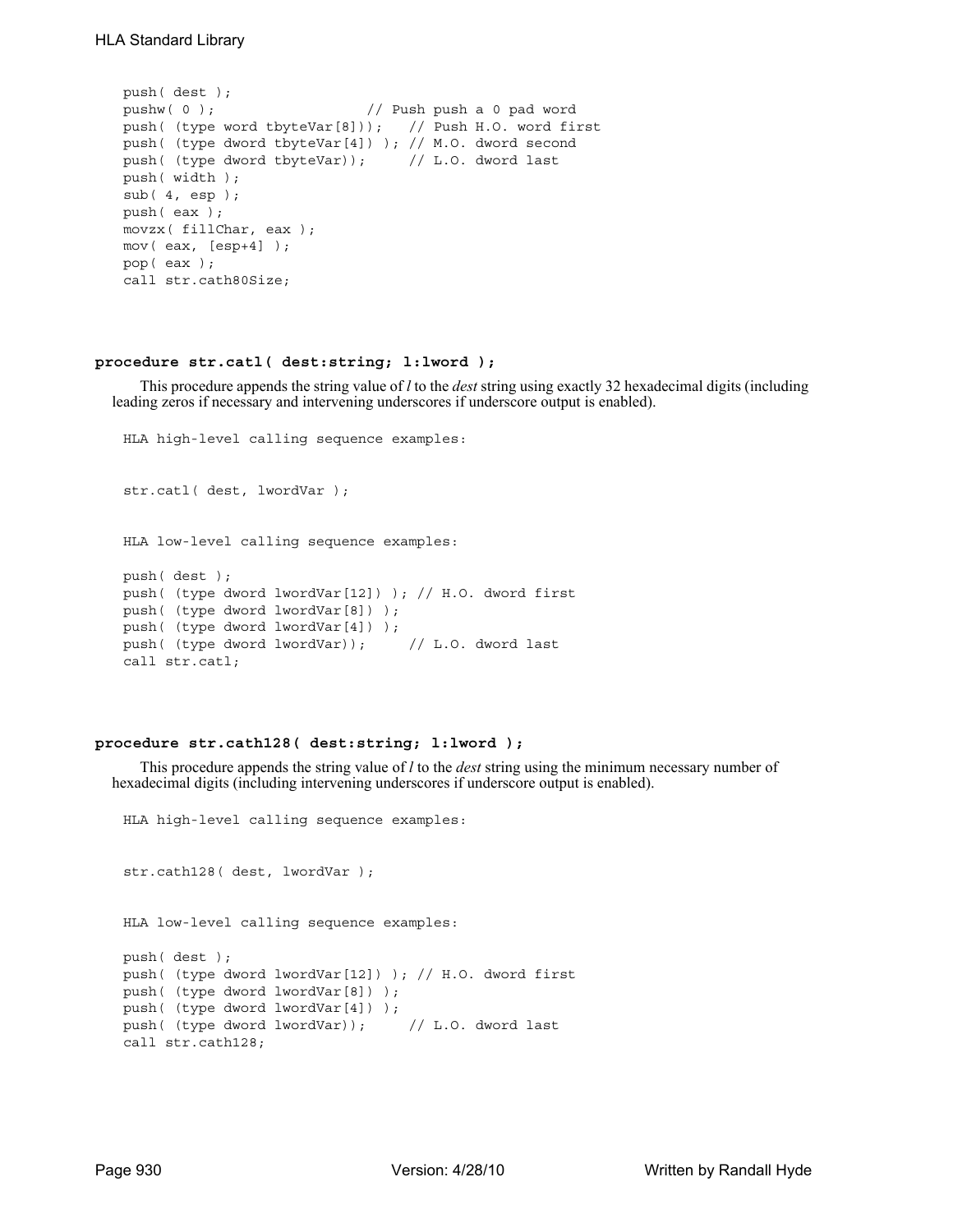```
procedure str.cath128Size( dest:string; l:lword; width:dword; fill:char );
```
The *str.cath128Size* function appends the string value of *l* to the *dest* string and it lets you specify a minimum field *width* and a *fill* character.

```
HLA high-level calling sequence examples:
str.cath128Size( dest, tbyteVar, width, ' ' );
HLA low-level calling sequence examples:
push( dest );
push( (type dword lwordVar[12])); // Push H.O. word first
push( (type dword lwordVar[8]) );
push( (type dword lwordVar[4]) );
push( (type dword lwordVar)); // L.O. dword last
push( width );
pushd( ' ' );
call str.cath128Size;
// Assume fill char is in CH
push( dest );
push( (type dword lwordVar[12])); // Push H.O. word first
push( (type dword lwordVar[8]) );
push( (type dword lwordVar[4]) );
push( (type dword lwordVar)); // L.O. dword last
push( width );
xchg( cl, ch ); // fill char is in CH
push( ecx ); 
xchg(|c1, ch|);call str.cath128Size;
// Alternate method of the above
push( dest );
push( (type dword lwordVar[12])); // Push H.O. word first
push( (type dword lwordVar[8]) );
push( (type dword lwordVar[4]) );
push( (type dword lwordVar)); // L.O. dword last
push( width );
sub( 4, esp );
mov( ch, [esp] );
call str.cath128Size;
// If the fill char is a variable and
// a register is available, try this code:
push( dest );
push( (type dword lwordVar[12])); // Push H.O. word first
push( (type dword lwordVar[8]) );
push( (type dword lwordVar[4]) );
push( (type dword lwordVar)); // L.O. dword last
push( width );
movzx( fillChar, ebx ); // Assume EBX is available
push( ebx );
call str.cath128Size;
```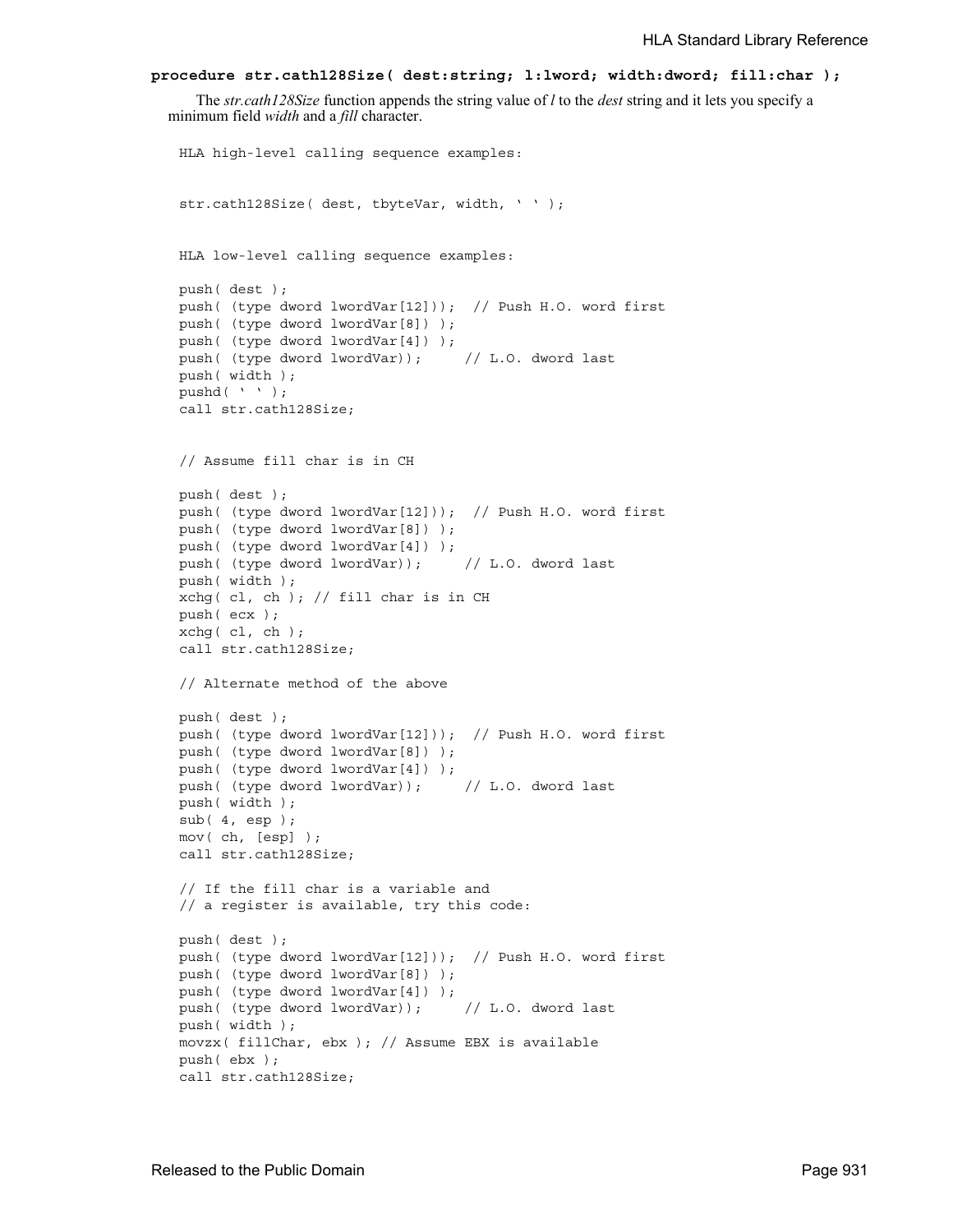```
// If the fill char is a variable and
// no register is available, here's one
// possibility:
push( dest );
push( (type dword lwordVar[12])); // Push H.O. word first
push( (type dword lwordVar[8]) );
push( (type dword lwordVar[4]) );
push( (type dword lwordVar)); // L.O. dword last
push( width );
push( (type dword fillChar) ); // Chance of page crossing!
call str.cath128Size;
// In the very rare case that the above would
// cause an illegal memory access, use this:
push( dest );
push( (type dword lwordVar[12])); // Push H.O. word first
push( (type dword lwordVar[8]) );
push( (type dword lwordVar[4]) );
push( (type dword lwordVar)); // L.O. dword last
push( width );
sub(4, esp);push( eax );
movzx( fillChar, eax );
mov( eax, [esp+4] );
pop( eax );
call str.cath128Size;
```
# **31.14.4 Signed Integer Concatenation Routines**

These routines convert signed integer values to string format and append that string to a destination string. The *str.catxxxSize* functions contain *width* and *fill* parameters that let you specify the minimum field width when outputting a value.

If the absolute value of *width* is greater than the number of print positions the value requires, then these functions output *width* characters to the string. If *width* is non-negative, then these functions right-justify the value in the output field; if *width* is negative, then these functions left-justify the value in the output field.

These functions print the *fill* character as the padding value for the extra output positions.

Note that unlike floating point values, these functions do not print a space in front of the value if it is nonnegative.



# **procedure str.cati8 ( dest:string; b:byte );**

This function converts the eight-bit signed integer you pass as a parameter to a string and appends this string to *dest* using the minimum number of print positions the number requires.

HLA high-level calling sequence examples: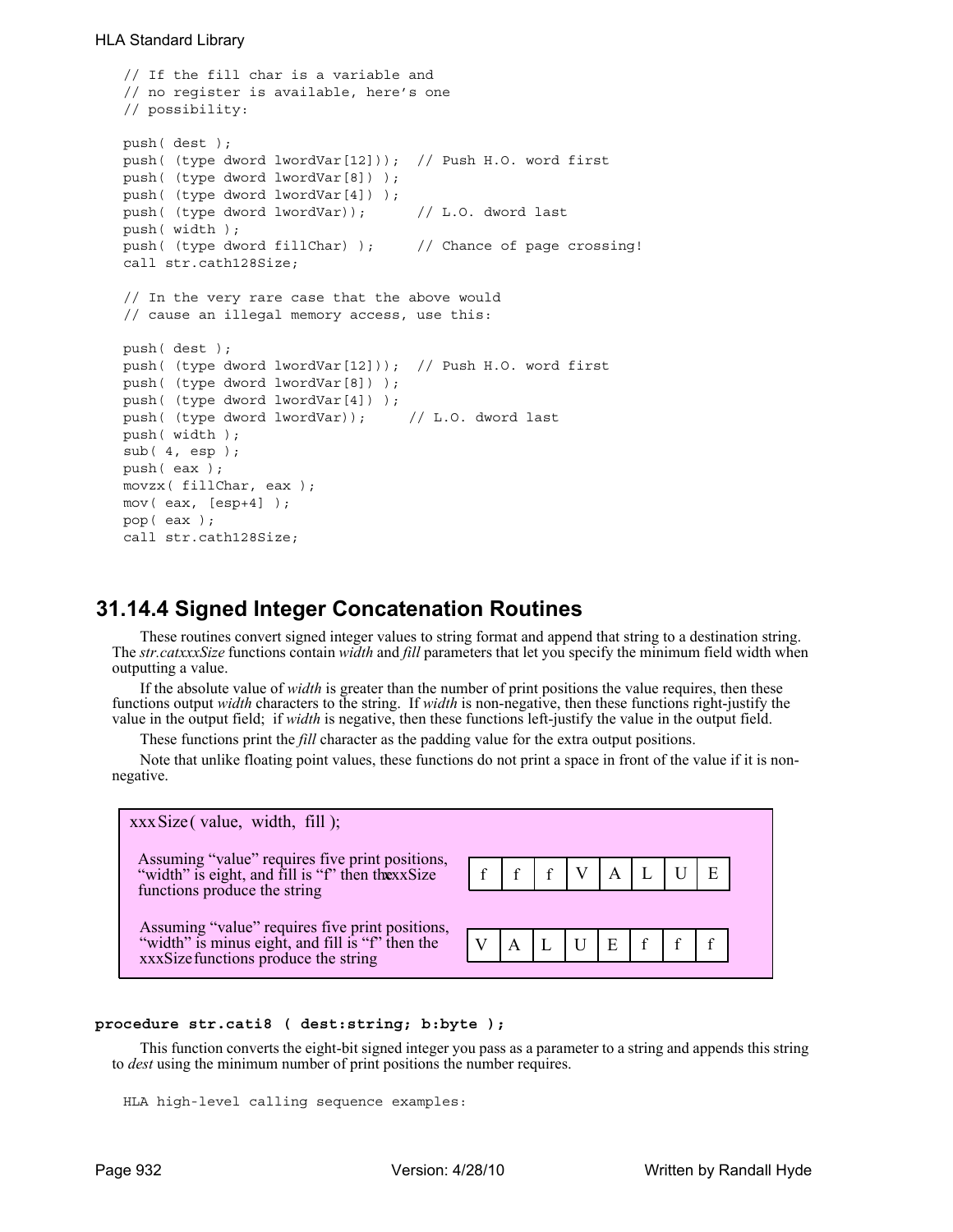```
str.cati8( dest, byteVar );
// If the character is in a register (AL):
str.cati8( dest, al );
HLA low-level calling sequence examples:
  // If "byteVar " is not one of the last three
  // bytes on a page of memory, you can do this:
push( dest );
push( (type dword byteVar ) );
call str.cati8;
// If you can't guarantee that the previous code
// won't generate an illegal memory access, and a
// 32-bit register is available, use code like
// the following:
push( dest );
movzx( byteVar , eax ); // Assume EAX is available
push( eax );
call str.cati8;
// If no register is available, do something
// like the following code:
push( dest );
push( eax );
movzx( byteVar , eax );
push( eax );
call str.cati8;
pop( eax );
// If the character value is in al, bl, cl, or dl
// then you can use code like the following:
push( dest );
push( eax ); // Assume byteVar is in AL
call str.cati8;
// If the byte value is in ah, bh, ch, or dh
// you'll have to use code like the following:
push( dest );
xchg( al, ah ); // Assume byteVar is in AH
push( eax ); // It's now in AL
xchg( al, ah ); // Restore al/ah
call str.cati8;
```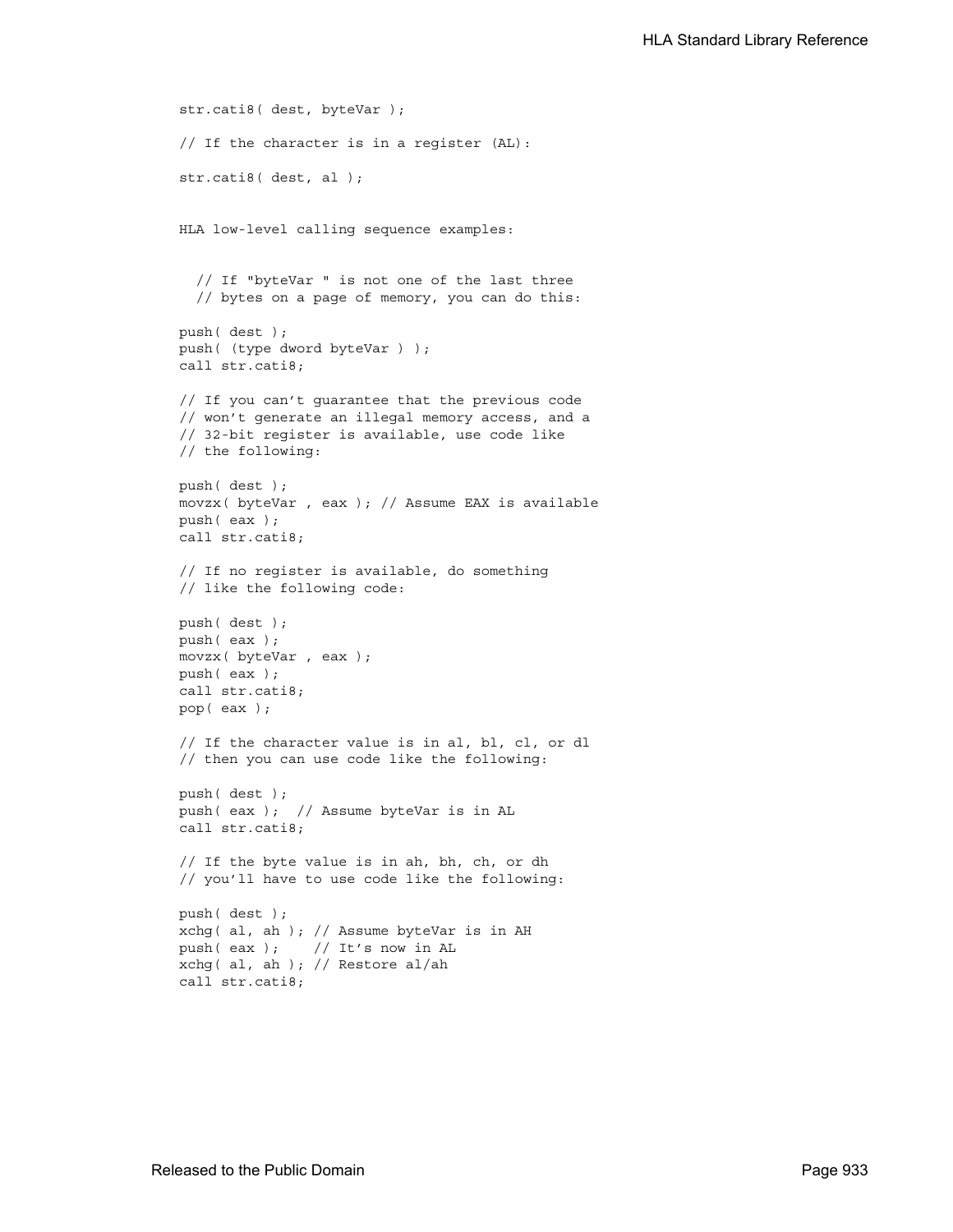# **procedure str.cati8Size ( dest:string; b:byte; width:int32; fill:char )**

This function appends the eight-bit signed integer value you pass to the *dest* string using the *width* and *fill* values as specified above.

```
HLA high-level calling sequence examples:
str.cati8Size( dest, byteVar, width, padChar );
HLA low-level calling sequence examples:
  // If "byteVar" and "padChar" are not one of the last three
  // bytes on a page of memory, you can do this:
push( dest );
push( (type dword byteVar) );
push( width );
push( (type dword padChar) );
call str.cati8Size;
// If you can't guarantee that the previous code
// won't generate an illegal memory access, and a
// 32-bit register is available, use code like
// the following:
push( dest );
movzx( byteVar, eax ); // Assume EAX is available
push( eax );
push( width );
movzx( padChar, ebx ); // Assume EBX is available
push( ebx );
call str.cati8Size;
// If no registers are available, do something
// like the following code:
push( dest );
push( eax );
movzx( byteVar, eax );
push( eax );
push( width );
movzx( padChar, eax );
push( eax );
call str.cati8Size;
pop( eax );
// If "byteVar" or "padChar" are in an
// 8-bit register, then you can push
// the corresponding 32-bit register if
// the register is AL, BL, CL, or DL:
push( dest );
push( eax ); // Assume byteVar is in AL
push( width );
push( ebx ); // Assume padChar is in BL
call str.cati8Size;
// Do the following if the characters are
// in AH, BH, CH, or DH:
push( dest );
```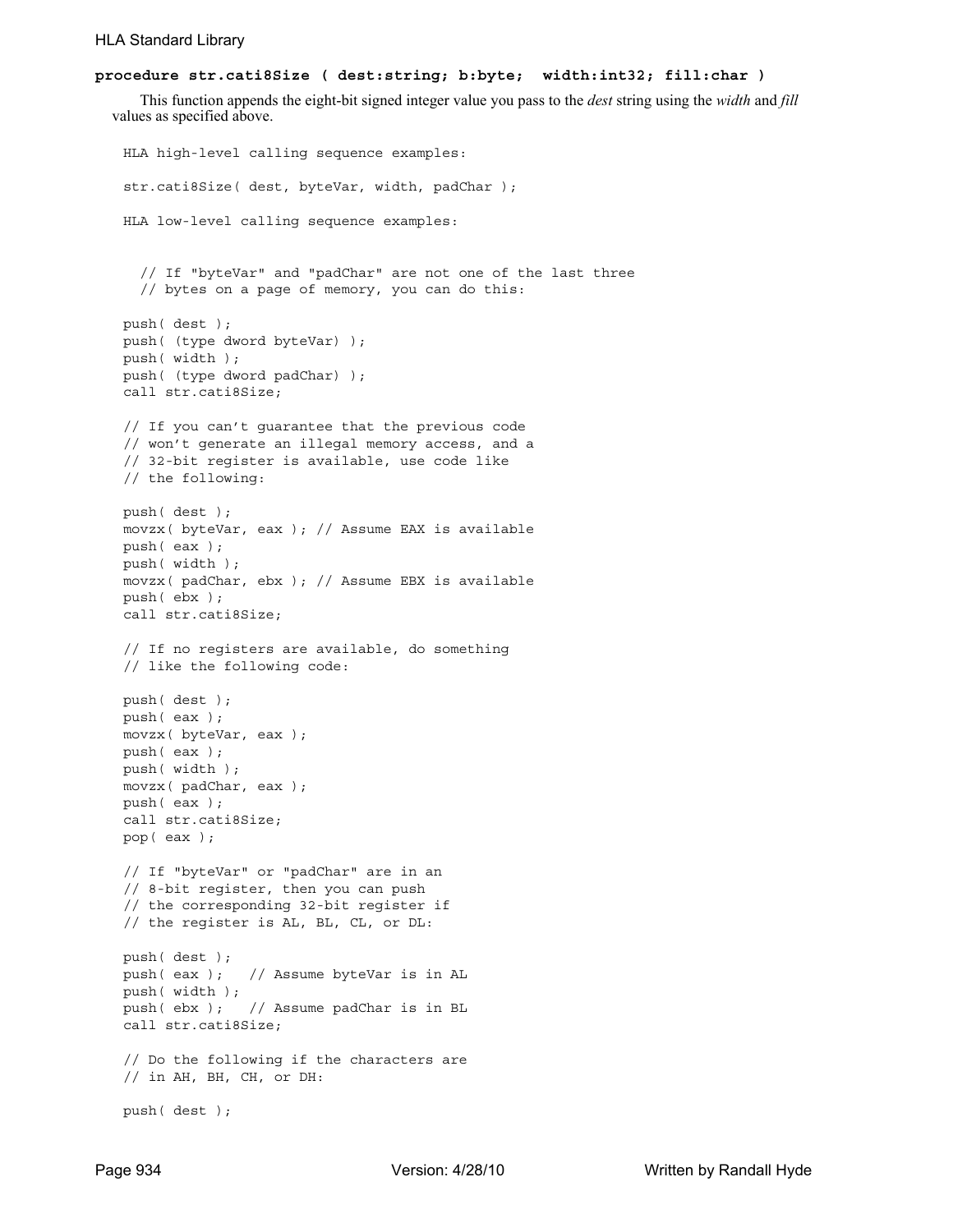```
xchg( al, ah ); // Assume byteVar is in AH
xchg( bl, bh ); // Assume padChar is in BH
push( eax ); 
push( width );
push( ebx );
xchg( al, ah );
xchg( bl, bh );
call str.cati8Size;
```
#### **procedure str.cati16( dest:string; w:word );**

HLA high-level calling sequence examples:

This function converts the 16-bit signed integer you pass as a parameter to a string and append this string to *dest* using the minimum number of print positions the number requires.

```
str.cati16( dest, wordVar );
// If the word is in a register (AX):
str.cati16( dest, ax );
HLA low-level calling sequence examples:
  // If "wordVar " is not one of the last three
  // bytes on a page of memory, you can do this:
push( dest );
push( (type dword wordVar) );
call str.cati16;
// If you can't guarantee that the previous code
// won't generate an illegal memory access, and a
// 32-bit register is available, use code like
// the following:
push( dest );
movzx( wordVar, eax ); // Assume EAX is available
push( eax );
call str.cati16;
// If no register is available, do something
// like the following code:
push( dest );
push( eax );
movzx( wordVar, eax );
push( eax );
call str.cati16;
pop( eax );
// If the word value is in a 16-bit register
// then you can use code like the following:
push( dest );
```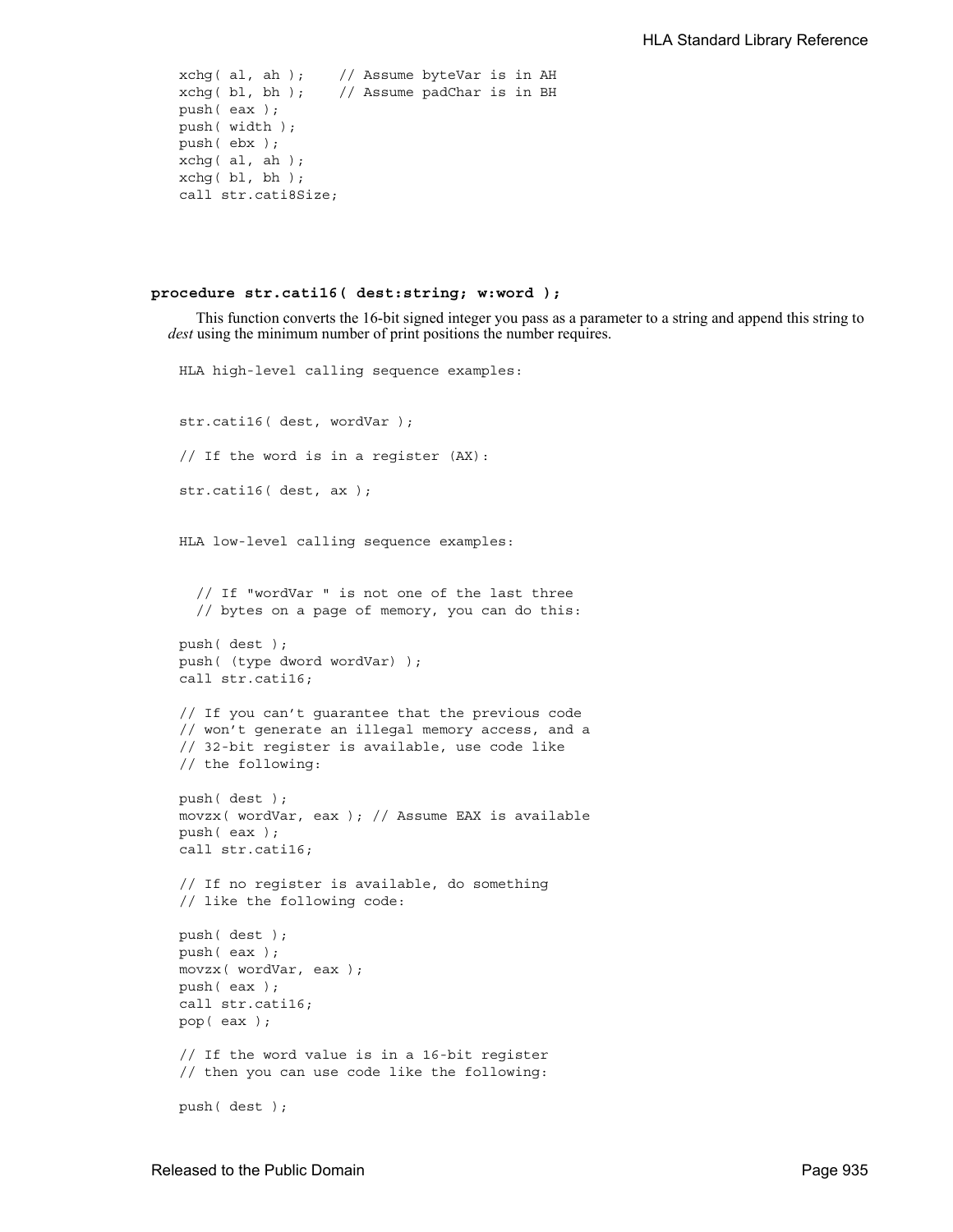```
push( eax ); // Assume wordVar is in AX
call str.cati16;
```
#### **procedure str.cati16Size( dest:string; w:word; width:int32; fill:char );**

This function appends the 16-bit signed integer value you pass to the *dest* string using the *width* and *fill* values as specified above.

```
HLA high-level calling sequence examples:
str.cati16Size( dest, wordVar, width, padChar );
HLA low-level calling sequence examples:
  // If "wordVar" and "padChar" are not one of the last three
  // bytes on a page of memory, you can do this:
push( dest );
push( (type dword wordVar) );
push( width );
push( (type dword padChar) );
call str.cati16Size;
// If you can't guarantee that the previous code
// won't generate an illegal memory access, and a
// 32-bit register is available, use code like
// the following:
push( dest );
movzx( wordVar, eax ); // Assume EAX is available
push( eax );
push( width );
movzx( padChar, ebx ); // Assume EBX is available
push( ebx );
call str.cati16Size;
// If no registers are available, do something
// like the following code:
push( dest );
push( eax );
movzx( wordVar, eax );
push( eax );
push( width );
movzx( padChar, eax );
push( eax );
call str.cati16Size;
pop( eax );
// If "wordVar" is in a 16-bit register
// and "padChar" is in an
// 8-bit register, then you can push
// the corresponding 32-bit register if
// the register is AL, BL, CL, or DL:
push( dest );
```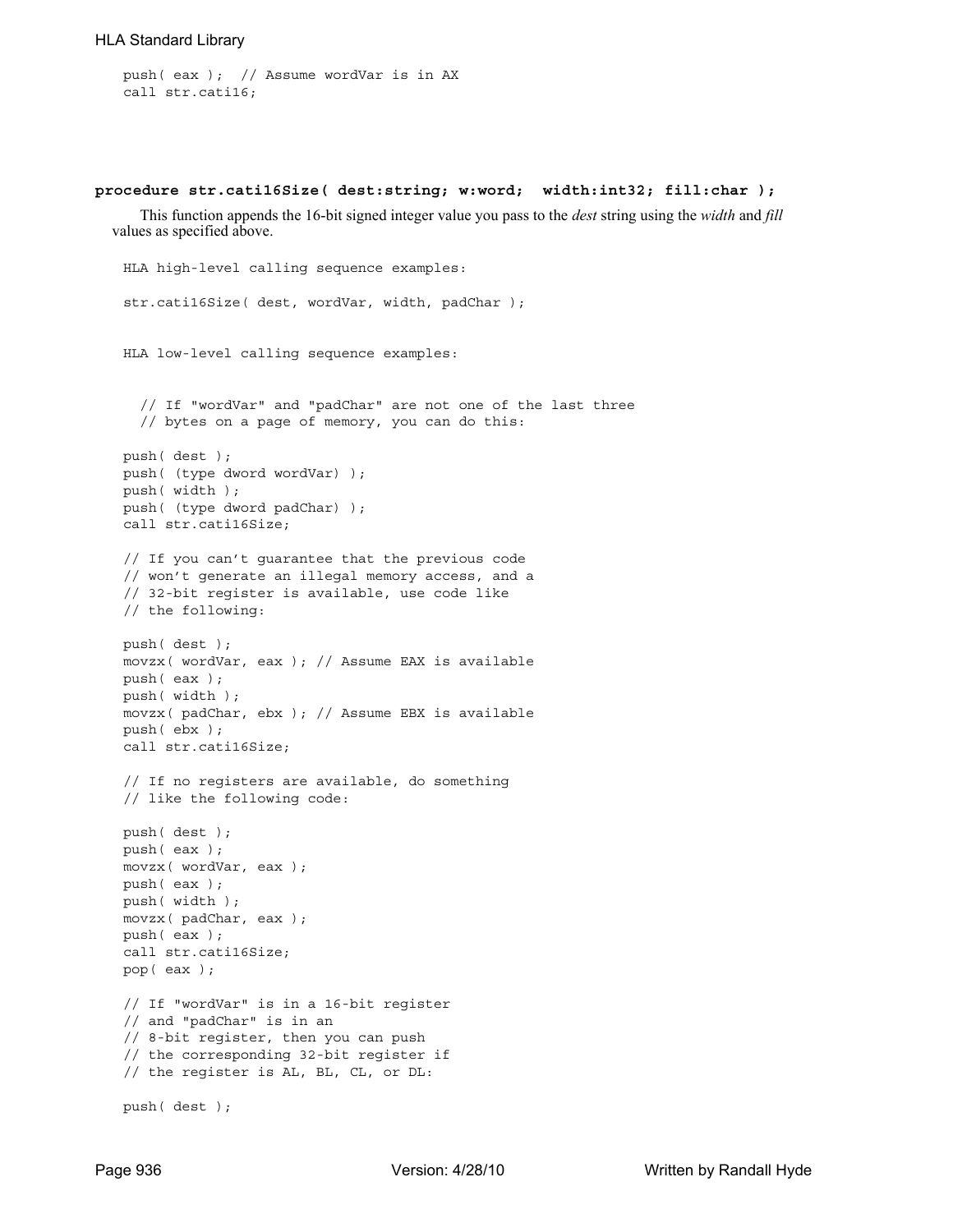```
push( eax ); // Assume wordVar is in AX
push( width );
push( ebx ); // Assume padChar is in BL
call str.cati16Size;
```
# **procedure str.cati32( dest:string; d:dword );**

This function converts the 32-bit signed integer you pass as a parameter to a string and appends it to *dest* using the minimum number of print positions the number requires.

```
HLA high-level calling sequence examples:
str.cati32( dest, dwordVar );
// If the dword is in a register (EAX):
str.cati32( dest, eax );
HLA low-level calling sequence examples:
push( dest );
push( dwordVar );
call str.cati32;
push( dest );
push( eax );
call str.cati32;
```

```
procedure str.cati32Size( dest:string; d:dword; width:int32; fill:char );
```
This function appends the 32-bit value you pass as a signed integer to the *dest* string using the *width* and *fill* values as specified above.

```
HLA high-level calling sequence examples:
str.catu32Size( dest, dwordVar, width, ' ' );
// If the dword is in a register (EAX):
str.catu32Size( dest, eax, width, cl );
HLA low-level calling sequence examples:
push( dest );
push( dwordVar );
push( width );
pushd( ' ' );
call str.catu32Size;
push( dest );
push( eax );
push( width );
```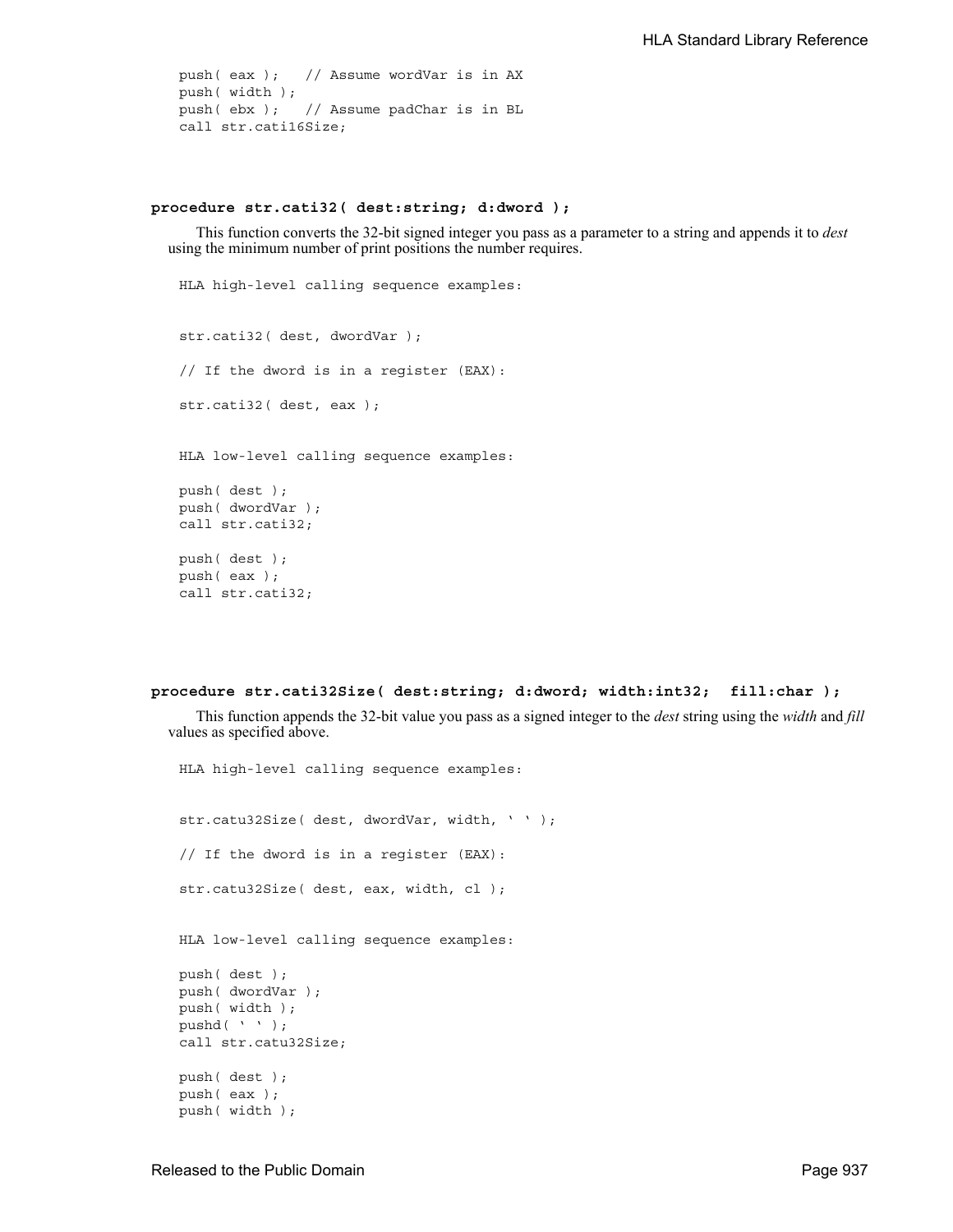```
push( ecx ); // fill char is in CL
call str.catu32Size;
// Assume fill char is in CH
push( dest );
push( eax );
push( width );
xchg( cl, ch ); // fill char is in CH
push( ecx ); 
xchg(|c1, ch|);call str.catu32Size;
// Alternate method of the above
push( dest );
push( eax );
push( width );
sub( 4, esp );
mov( ch, [esp] );
call str.catu32Size;
// If the fill char is a variable and
// a register is available, try this code:
push( dest );
push( eax );
push( width );
movzx( fillChar, ebx ); // Assume EBX is available
push( ebx );
call str.catu32Size;
// If the fill char is a variable and
// no register is available, here's one
// possibility:
push( dest );
push( eax );
push( width );
push( (type dword fillChar) ); // Chance of page crossing!
call str.catu32Size;
// In the very rare case that the above would
// cause an illegal memory access, use this:
push( dest );
push( eax );
push( width );
sub( 4, esp );
push( eax );
movzx( fillChar, eax );
mov( eax, [esp+4] );
pop( eax );
call str.cati32Size;
```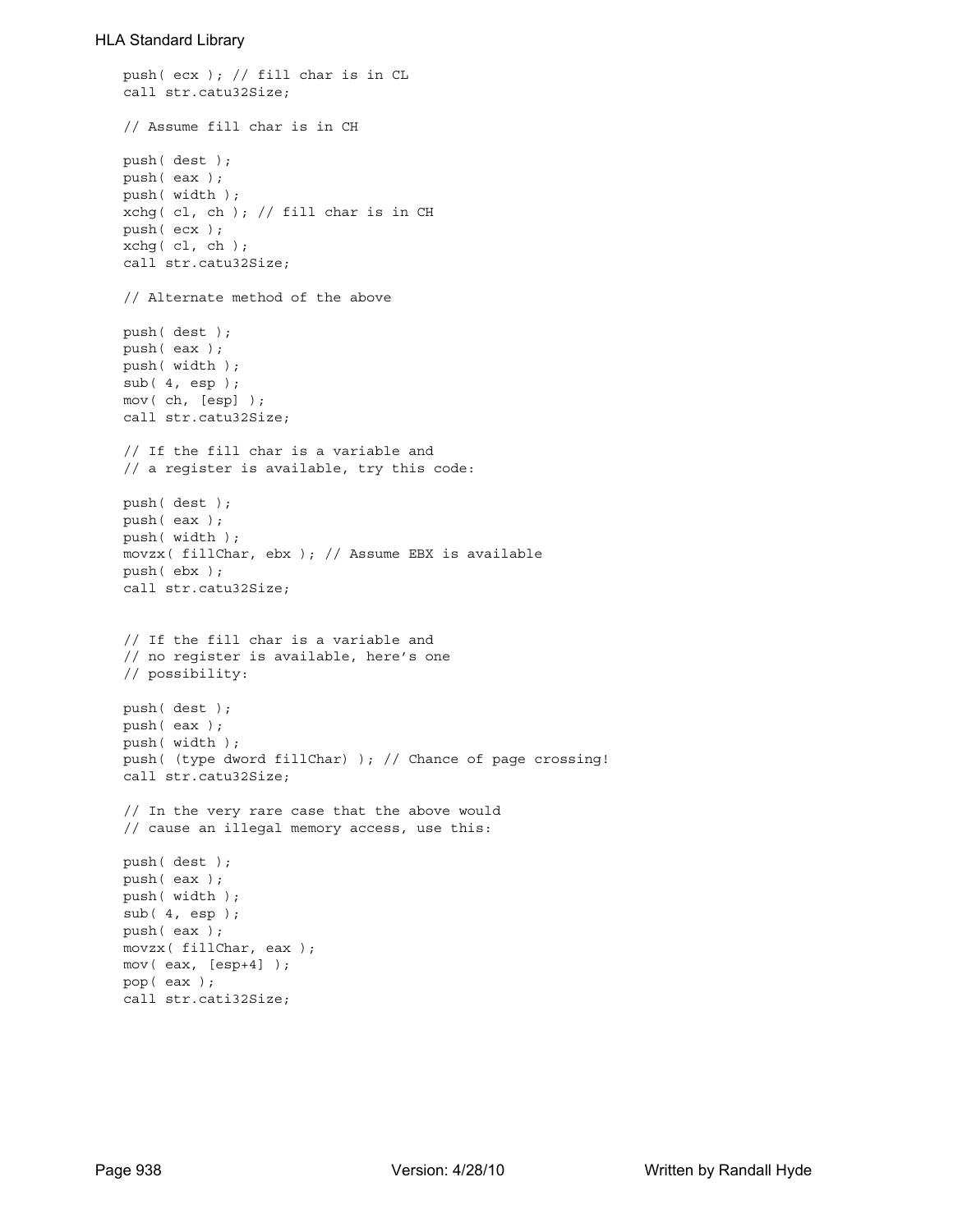### **procedure str.cati64( dest:string; q:qword );**

This function converts the 64-bit signed integer you pass as a parameter to a string and appends this string to *dest* using the minimum number of print positions the number requires.

```
HLA high-level calling sequence examples:
str.cati64( dest, qwordVar );
HLA low-level calling sequence examples:
push( dest );
push( (type dword qwordVar[4]) ); // H.O. dword first
push( (type dword qwordVar)); // L.O. dword last
call str.cati64;
```

```
procedure str.cati64Size( dest:string; q:qword; width:int32; fill:char );
```
This function appends the 64-bit value you pass as a signed integer to the *dest* string using the *width* and *fill* values as specified earlier.

```
HLA high-level calling sequence examples:
str.cati64Size( dest, qwordVar, width, ' ' );
HLA low-level calling sequence examples:
push( dest );
push( (type dword qwordVar[4]) ); // H.O. dword first
push( (type dword qwordVar)); // L.O. dword last
push( width );
pushd( ' ' );
call str.cati64Size;
push( dest );
push( edx ); // Assume 64-bit value in edx:eax
push( eax );
push( width );
push( ecx ); // fill char is in CL
call str.cati64Size;
// Assume fill char is in CH
push( dest );
push( (type dword qwordVar[4]) ); // H.O. dword first
push( (type dword qwordVar)); // L.O. dword last
push( width );
xchg( cl, ch ); // fill char is in CH
push( ecx ); 
xchg( cl, ch );
call str.cati64Size;
// Alternate method of the above
```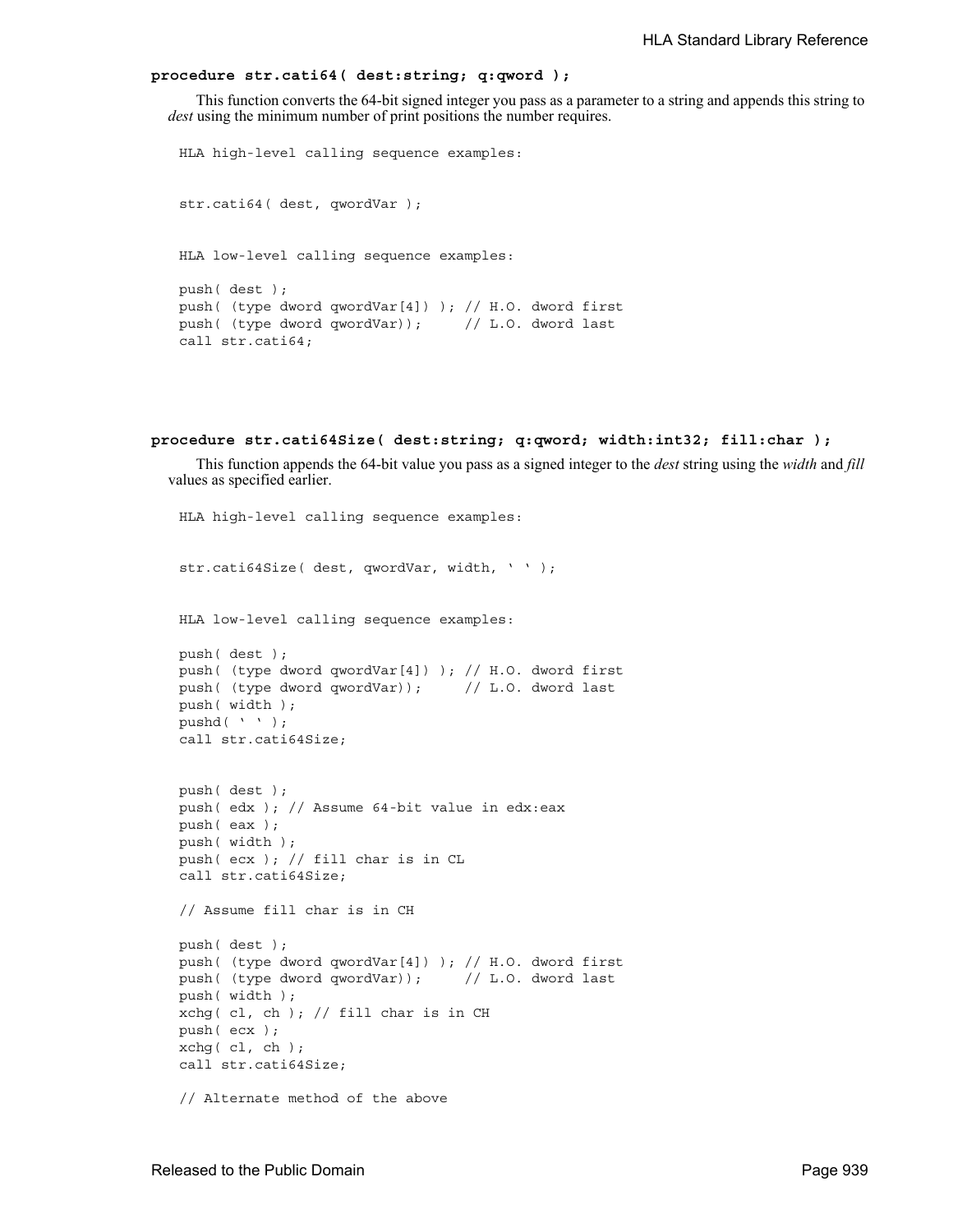```
push( dest );
push( (type dword qwordVar[4]) ); // H.O. dword first
push( (type dword qwordVar)); // L.O. dword last
push( width );
sub( 4, esp );
mov( ch, [esp] );
call str.cati64Size;
// If the fill char is a variable and
// a register is available, try this code:
push( dest );
push( (type dword qwordVar[4]) ); // H.O. dword first
push( (type dword qwordVar)); // L.O. dword last
push( width );
movzx( fillChar, ebx ); // Assume EBX is available
push( ebx );
call str.cati64Size;
// If the fill char is a variable and
// no register is available, here's one
// possibility:
push( dest );
push( (type dword qwordVar[4]) ); // H.O. dword first
push( (type dword qwordVar)); // L.O. dword last
push( width );
push( (type dword fillChar) ); // Chance of page crossing!
call str.cati64Size;
// In the very rare case that the above would
// cause an illegal memory access, use this:
push( dest );
push( (type dword qwordVar[4]) ); // H.O. dword first
push( (type dword qwordVar)); // L.O. dword last
push( width );
sub( 4, esp );
push( eax );
movzx( fillChar, eax );
mov( eax, [esp+4] );
pop( eax );
call str.cati64Size;
```
#### **procedure str.cati128( dest:string; l:lword );**

This function converts the 128-bit signed integer you pass as a parameter to a string and appends this string to *dest* using the minimum number of print positions the number requires.

HLA high-level calling sequence examples: str.cati128( dest, lwordVar ); HLA low-level calling sequence examples: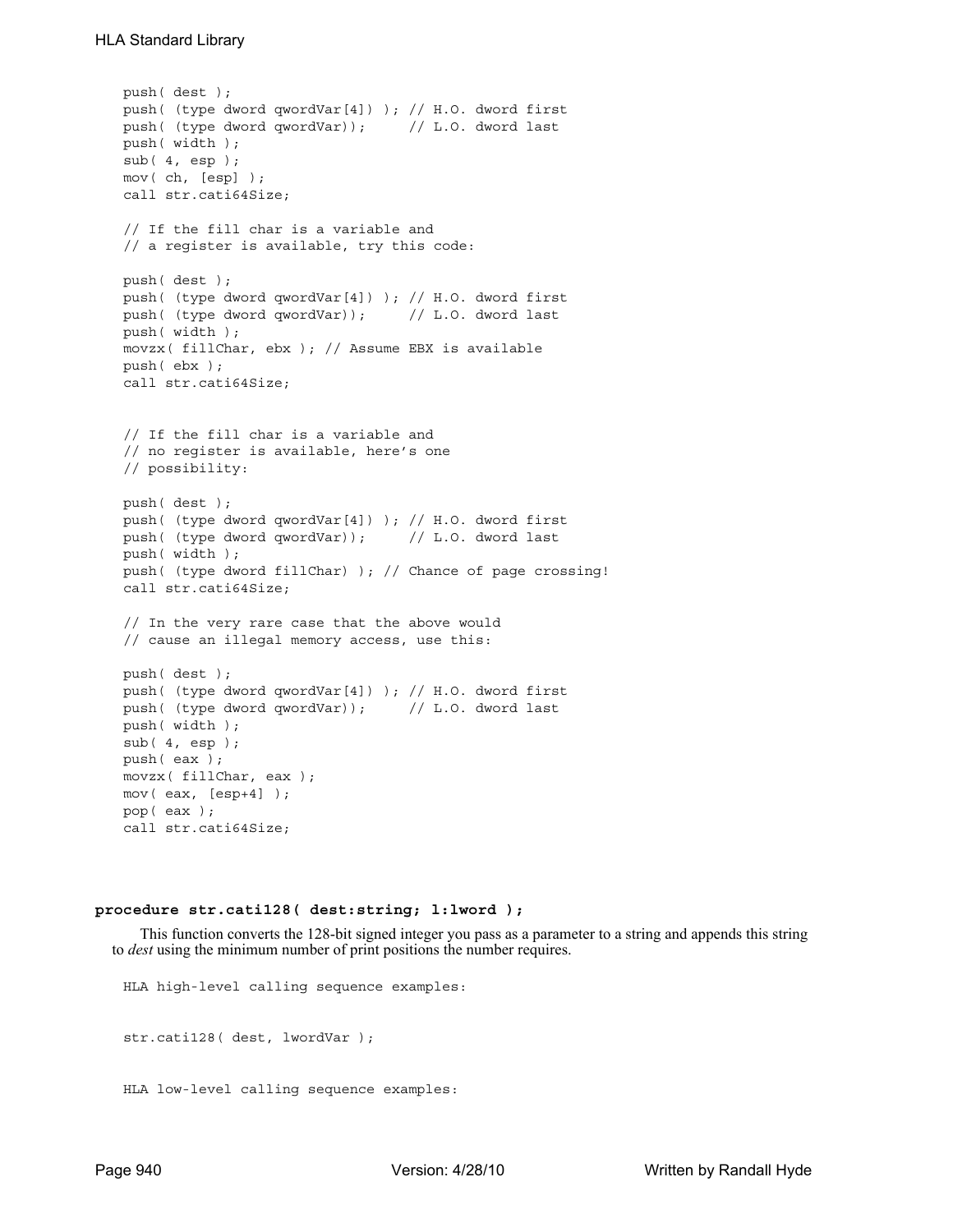```
push( dest );
push( (type dword lwordVar[12]) ); // H.O. dword first
push( (type dword lwordVar[8]) ); 
push( (type dword lwordVar[4]) );
push( (type dword lwordVar)); // L.O. dword last
call str.cati128;
```

```
procedure str.cati128Size( dest:string; l:lword; width:int32; fill:char );
```
This function appends the 128-bit value you pass as a signed integer to the *dest* string using the *width* and *fill* values as specified above.

```
HLA high-level calling sequence examples:
str.cati128Size( dest, lwordVar, width, ' ' );
HLA low-level calling sequence examples:
push( dest );
push( (type dword lwordVar[12])); // Push H.O. word first
push( (type dword lwordVar[8]) );
push( (type dword lwordVar[4]) );
push( (type dword lwordVar)); // L.O. dword last
push( width );
pushd( ' ' );
call str.cati128Size;
// Assume fill char is in CH
push( dest );
push( (type dword lwordVar[12])); // Push H.O. word first
push( (type dword lwordVar[8]) );
push( (type dword lwordVar[4]) );
push( (type dword lwordVar)); // L.O. dword last
push( width );
xchg( cl, ch ); // fill char is in CH
push( ecx ); 
xchg( cl, ch );
call str.cati128Size;
// Alternate method of the above
push( dest );
push( (type dword lwordVar[12])); // Push H.O. word first
push( (type dword lwordVar[8]) );
push( (type dword lwordVar[4]) );
push( (type dword lwordVar)); // L.O. dword last
push( width );
sub(4, esp);mov( ch, [esp] );
call str.cati128Size;
// If the fill char is a variable and
// a register is available, try this code:
push( dest );
```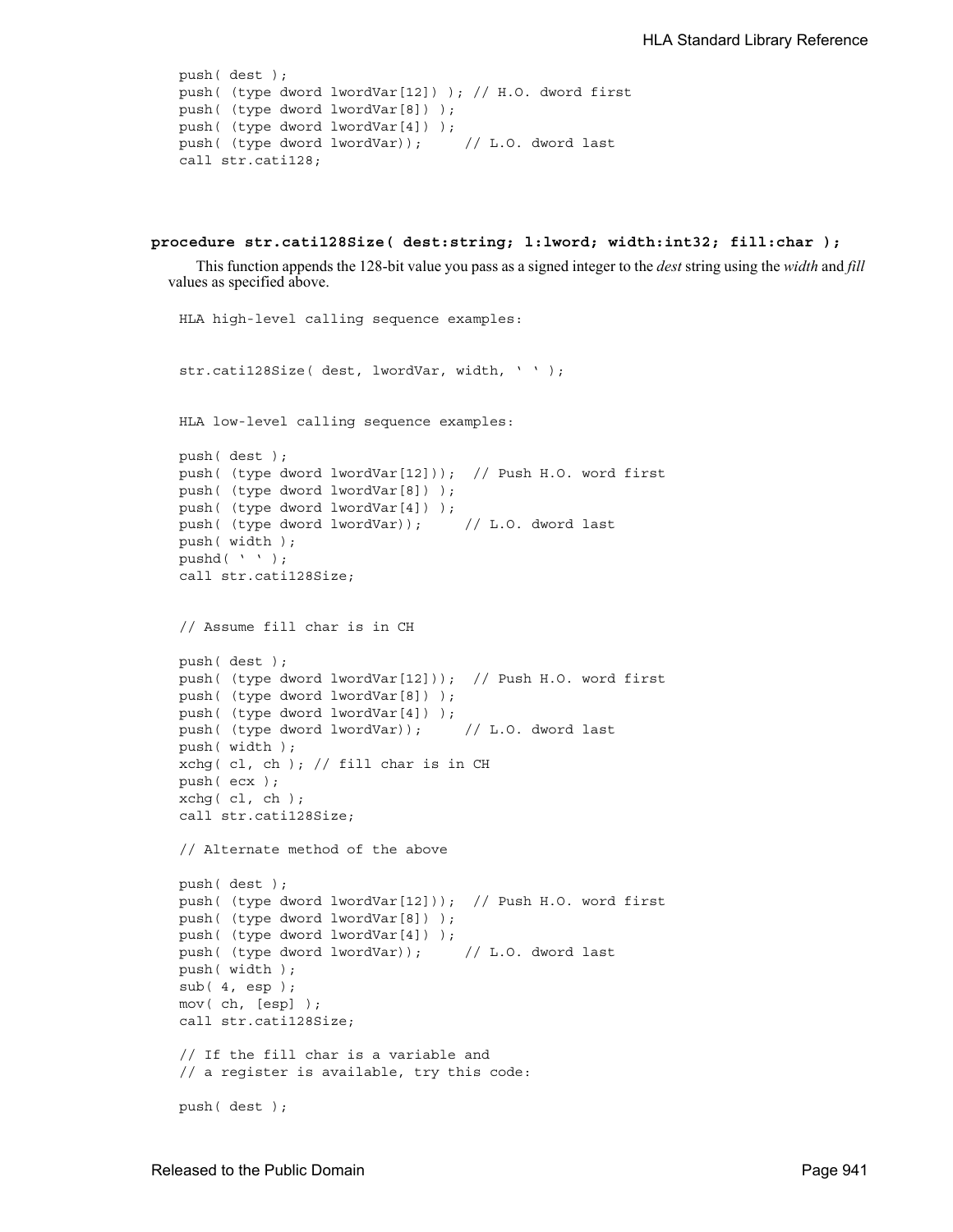```
push( (type dword lwordVar[12])); // Push H.O. word first
push( (type dword lwordVar[8]) );
push( (type dword lwordVar[4]) );
push( (type dword lwordVar)); // L.O. dword last
push( width );
movzx( fillChar, ebx ); // Assume EBX is available
push( ebx );
call str.cati128Size;
// If the fill char is a variable and
// no register is available, here's one
// possibility:
push( dest );
push( (type dword lwordVar[12])); // Push H.O. word first
push( (type dword lwordVar[8]) );
push( (type dword lwordVar[4]) );
push( (type dword lwordVar)); // L.O. dword last
push( width );
push( (type dword fillChar) ); // Chance of page crossing!
call str.cati128Size;
// In the very rare case that the above would
// cause an illegal memory access, use this:
push( dest );
push( (type dword lwordVar[12])); // Push H.O. word first
push( (type dword lwordVar[8]) );
push( (type dword lwordVar[4]) );
push( (type dword lwordVar)); // L.O. dword last
push( width );
sub(4, esp);push( eax );
movzx( fillChar, eax );
mov( eax, [esp+4] );
pop( eax );
call str.cati128Size;
```
# **31.14.5 Unsigned Integer Concatenation Routines**

These routines convert unsigned integer values to string format and append that string to the destination string passed as an argument. The *str.catxxxSize* functions contain *width* and *fill* parameters that let you specify the minimum field width when outputting a value.

If the absolute value of *width* is greater than the number of character positions the value requires, then these functions append *width* characters to the destination string. If *width* is non-negative, then these functions rightjustify the value in the output field; if *width* is negative, then these functions left-justify the value in the output field.

These functions emit the *fill* character as the padding value for the extra print positions.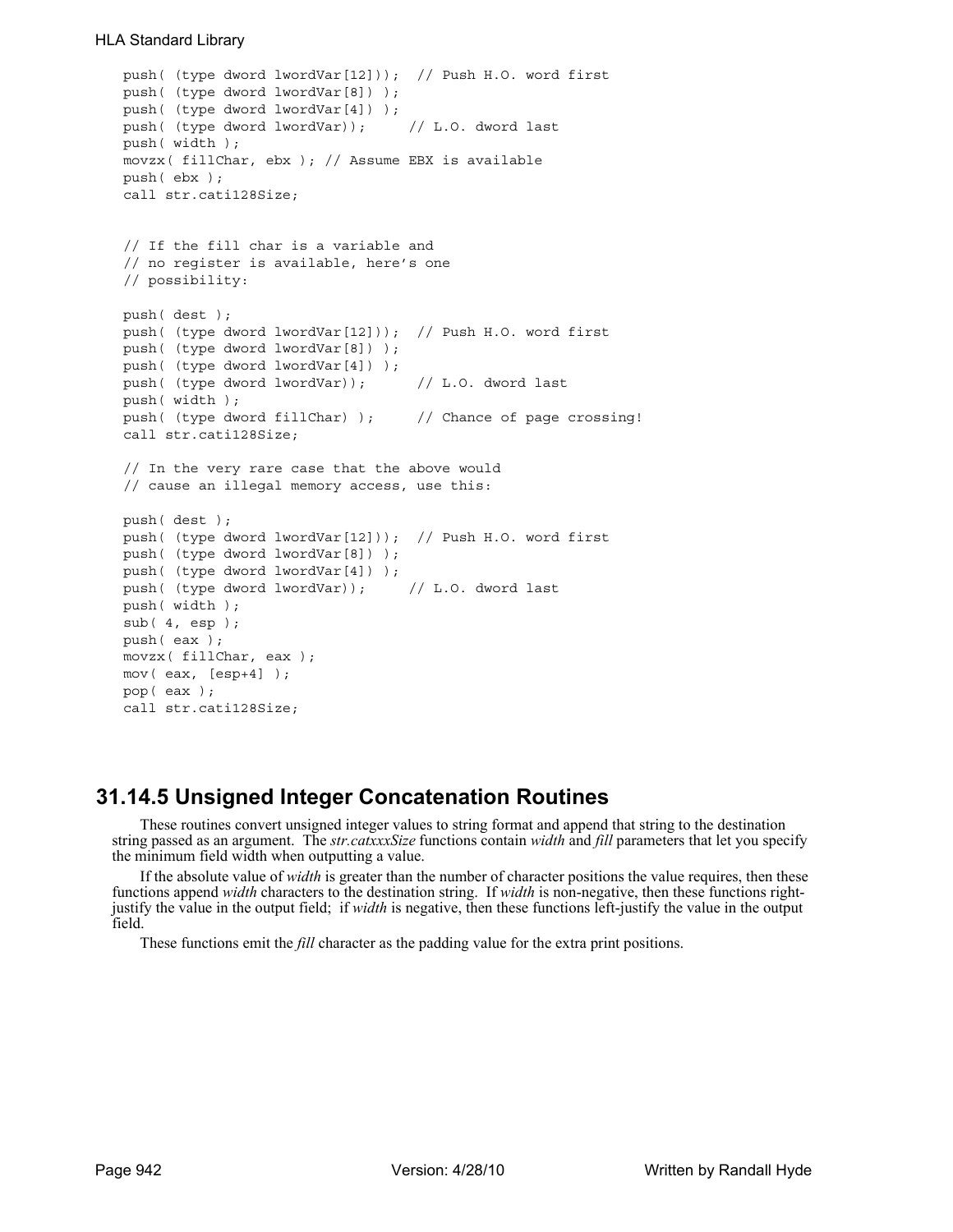| $xxxSize$ (value, width, fill);                                                                                                             |  |                               |  |  |  |
|---------------------------------------------------------------------------------------------------------------------------------------------|--|-------------------------------|--|--|--|
| Assuming "value" requires five print positions,<br>"width" is eight, and fill is "f" then thexxSize<br>functions produce the string         |  | f   f   f   V   A   L   U   E |  |  |  |
| Assuming "value" requires five print positions,<br>"width" is minus eight, and fill is "f" then the<br>xxxSize functions produce the string |  | $V$ $A$ $L$ $U$ $E$ $f$ $f$   |  |  |  |

#### **procedure str.catu8 ( dest:string; b:byte );**

This function converts the eight-bit unsigned integer you pass as a parameter to a string and appends this string to *dest* using the minimum number of print positions the number requires.

```
HLA high-level calling sequence examples:
str.catu8( dest, byteVar );
// If the character is in a register (AL):
str.catu8( dest, al );
HLA low-level calling sequence examples:
  // If "byteVar " is not one of the last three
  // bytes on a page of memory, you can do this:
push( dest );
push( (type dword byteVar ) );
call str.catu8;
// If you can't guarantee that the previous code
// won't generate an illegal memory access, and a
// 32-bit register is available, use code like
// the following:
push( dest );
movzx( byteVar , eax ); // Assume EAX is available
push( eax );
call str.catu8;
// If no register is available, do something
// like the following code:
push( dest );
push( eax );
movzx( byteVar , eax );
push( eax );
call str.catu8;
pop( eax );
// If the character value is in al, bl, cl, or dl
// then you can use code like the following:
```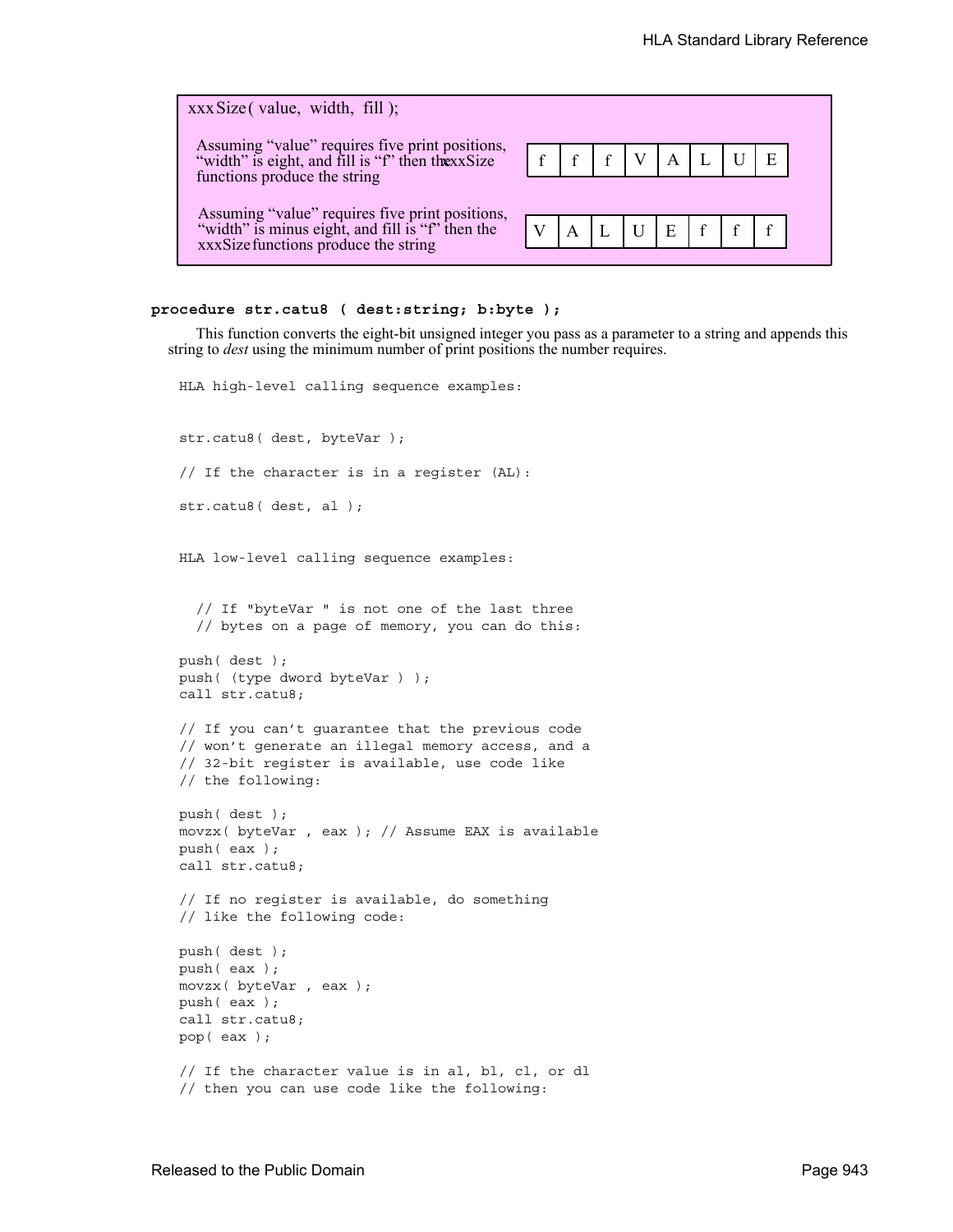```
push( dest );
push( eax ); // Assume byteVar is in AL
call str.catu8;
// If the byte value is in ah, bh, ch, or dh
// you'll have to use code like the following:
push( dest );
xchg( al, ah ); // Assume byteVar is in AH
push( eax ); // It's now in AL
xchg( al, ah ); // Restore al/ah
call str.catu8;
```
### **procedure str.catu8Size( dest:string; b:byte; width:int32; fill:char );**

This function appends the unsigned eight-bit value you pass to the *dest* string using the *width* and *fill* values as specified above.

```
HLA high-level calling sequence examples:
str.catu8Size( dest, byteVar, width, padChar );
HLA low-level calling sequence examples:
  // If "byteVar" and "padChar" are not one of the last three
  // bytes on a page of memory, you can do this:
push( dest );
push( (type dword byteVar) );
push( width );
push( (type dword padChar) );
call str.catu8Size;
// If you can't guarantee that the previous code
// won't generate an illegal memory access, and a
// 32-bit register is available, use code like
// the following:
push( dest );
movzx( byteVar, eax ); // Assume EAX is available
push( eax );
push( width );
movzx( padChar, ebx ); // Assume EBX is available
push( ebx );
call str.catu8Size;
// If no registers are available, do something
// like the following code:
push( dest );
push( eax );
movzx( byteVar, eax );
push( eax );
push( width );
movzx( padChar, eax );
push( eax );
call str.catu8Size;
pop( eax );
```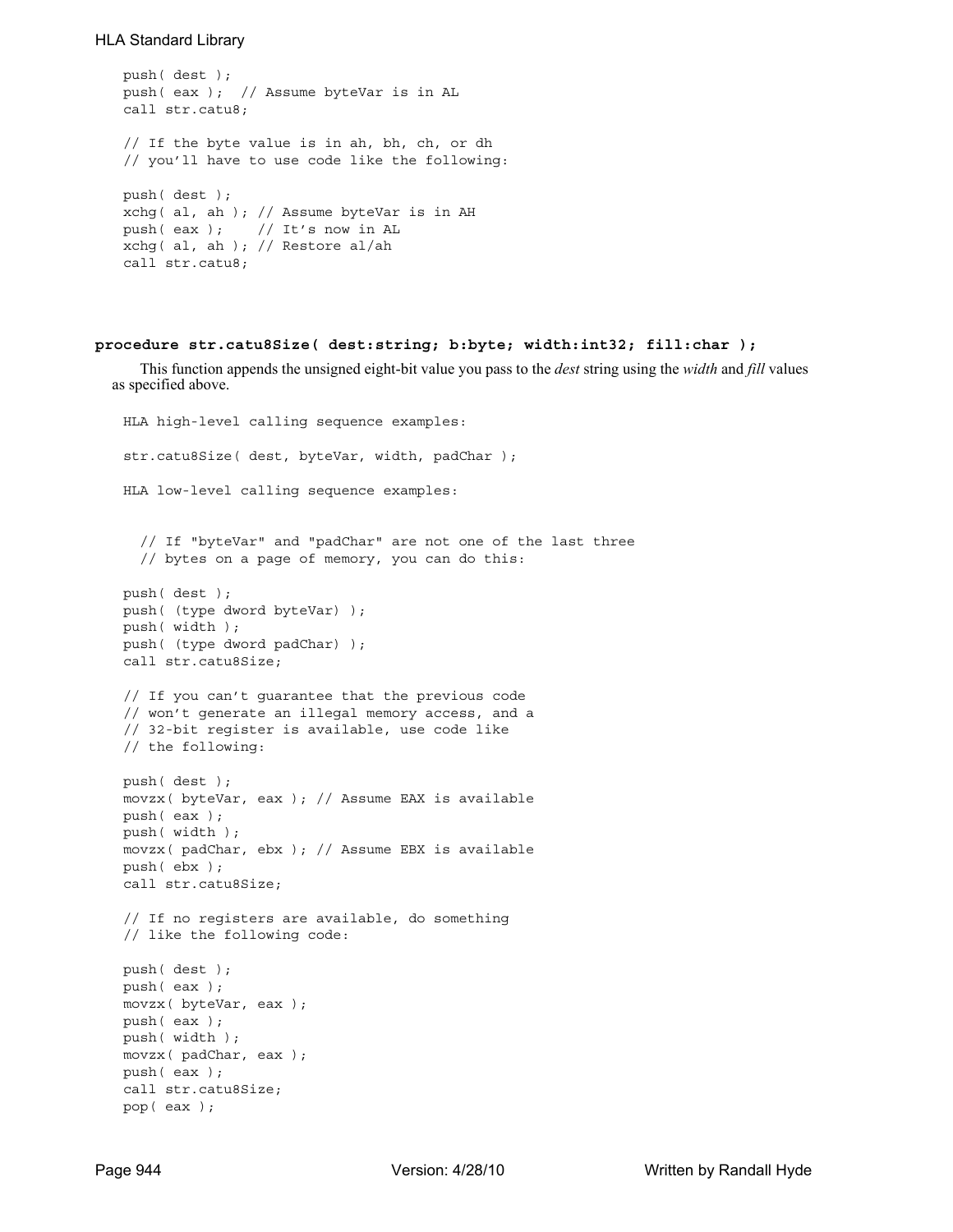```
// If "byteVar" or "padChar" are in an
// 8-bit register, then you can push
// the corresponding 32-bit register if
// the register is AL, BL, CL, or DL:
push( dest );
push( eax ); // Assume byteVar is in AL
push( width );
push( ebx ); // Assume padChar is in BL
call str.catu8Size;
// Do the following if the characters are
// in AH, BH, CH, or DH:
push( dest );
xchg( al, ah ); // Assume byteVar is in AH
xchg( bl, bh ); // Assume padChar is in BH
push( eax ); 
push( width );
push( ebx );
xchg( al, ah );
xchg( bl, bh );
call str.catu8Size;
```
# **procedure str.catu16( dest:string; w:word );**

This function converts the 16-bit unsigned integer you pass as a parameter to a string and appends this to the *dest* string using the minimum number of print positions the number requires.

```
HLA high-level calling sequence examples:
str.catu16( dest, wordVar );
// If the word is in a register (AX):
str.catu16( dest, ax );
HLA low-level calling sequence examples:
  // If "wordVar " is not one of the last three
  // bytes on a page of memory, you can do this:
push( dest );
push( (type dword wordVar) );
call str.catu16;
// If you can't guarantee that the previous code
// won't generate an illegal memory access, and a
// 32-bit register is available, use code like
// the following:
push( dest );
movzx( wordVar, eax ); // Assume EAX is available
```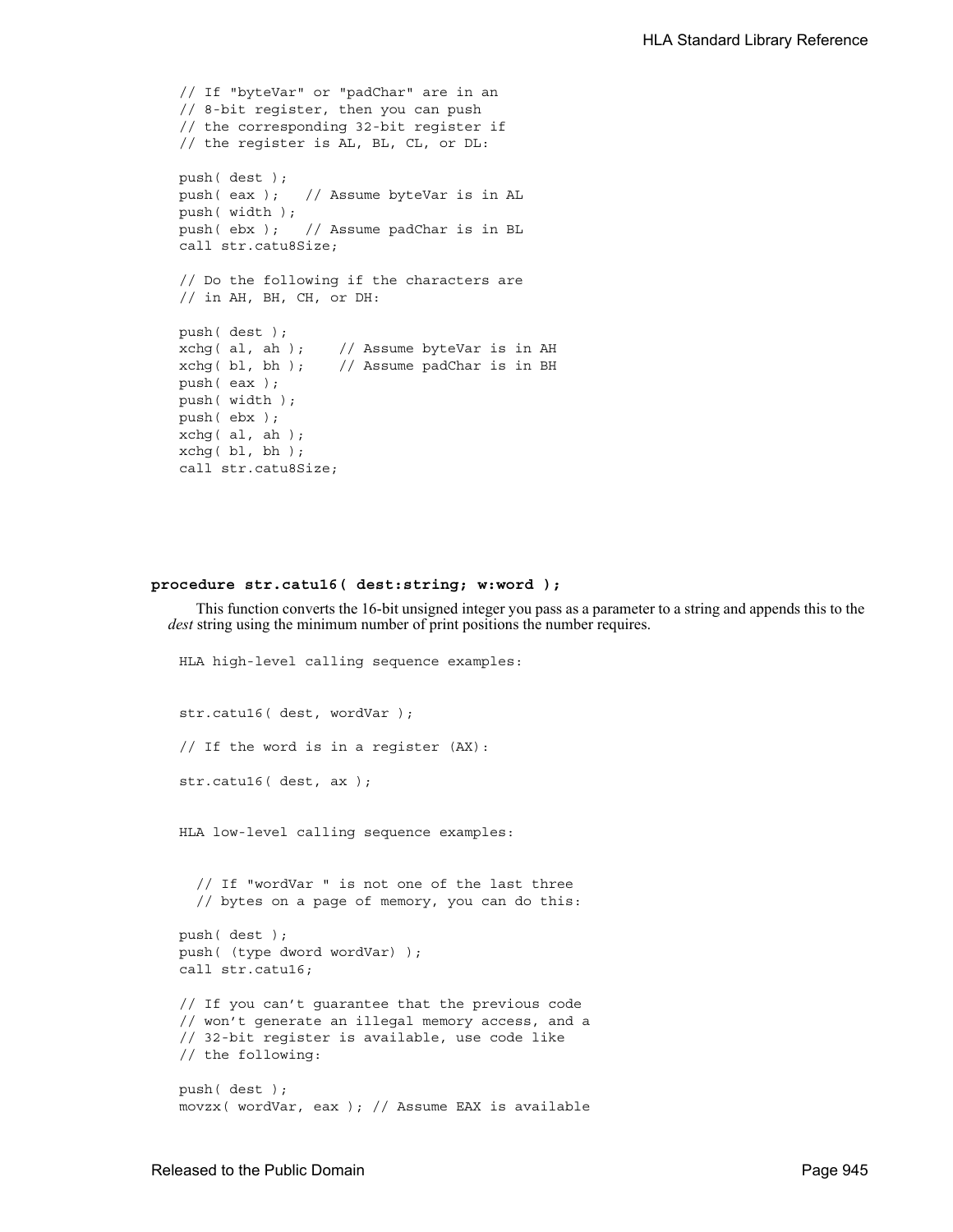```
push( eax );
call str.catu16;
// If no register is available, do something
// like the following code:
push( dest );
push( eax );
movzx( wordVar, eax );
push( eax );
call str.catu16;
pop( eax );
// If the word value is in a 16-bit register
// then you can use code like the following:
push( dest );
push( eax ); // Assume wordVar is in AX
call str.catu16;
```

```
procedure str.catu16Size( dest:string; w:word; width:int32; fill:char );
```
This function appends the unsigned 16-bit value you pass to the *dest* string using the *width* and *fill* values as specified above.

```
HLA high-level calling sequence examples:
str.catu16Size( dest, wordVar, width, padChar );
HLA low-level calling sequence examples:
  // If "wordVar" and "padChar" are not one of the last three
  // bytes on a page of memory, you can do this:
push( dest );
push( (type dword wordVar) );
push( width );
push( (type dword padChar) );
call str.catu16Size;
// If you can't guarantee that the previous code
// won't generate an illegal memory access, and a
// 32-bit register is available, use code like
// the following:
push( dest );
movzx( wordVar, eax ); // Assume EAX is available
push( eax );
push( width );
movzx( padChar, ebx ); // Assume EBX is available
push( ebx );
call str.catu16Size;
// If no registers are available, do something
// like the following code:
push( dest );
push( eax );
```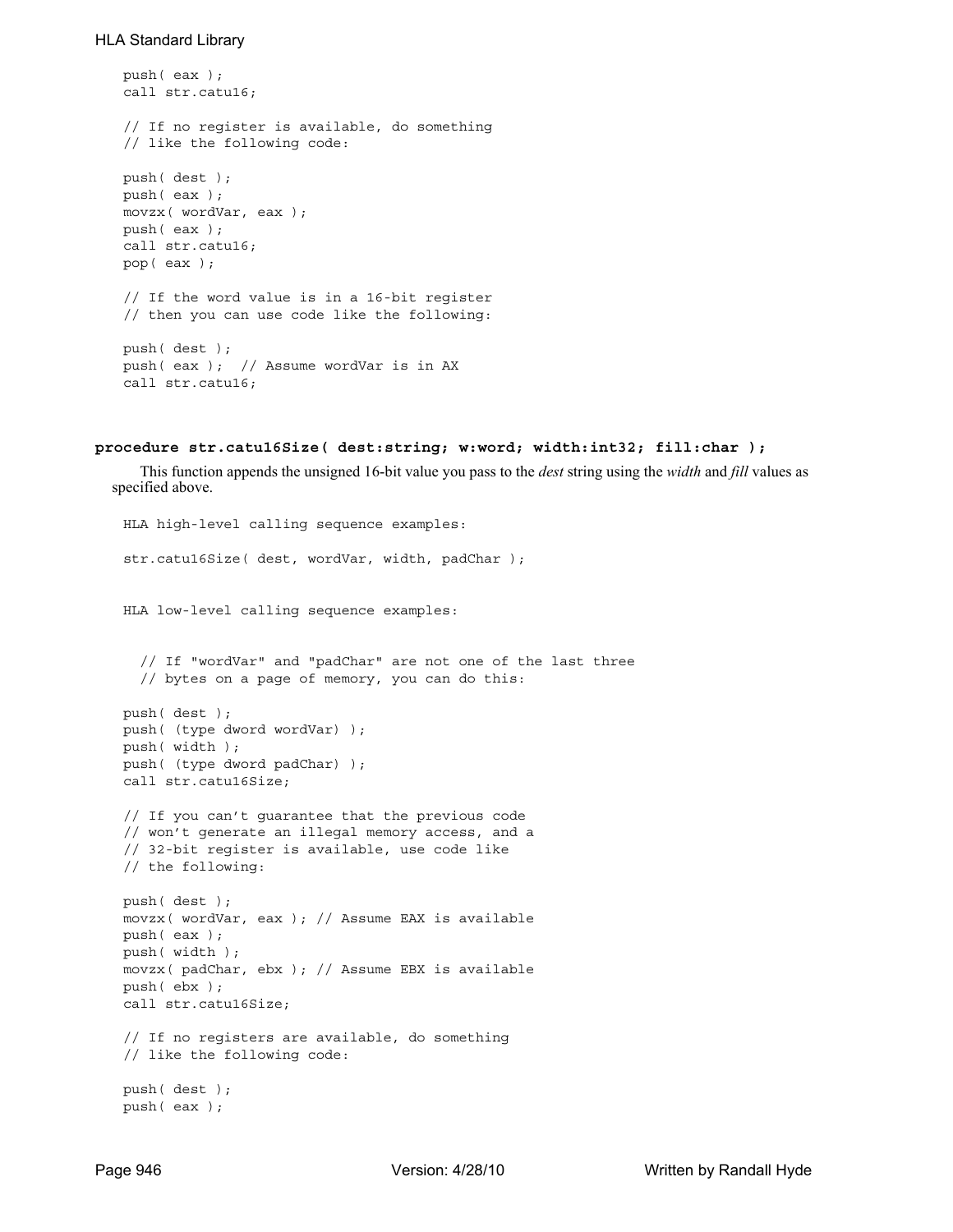```
movzx( wordVar, eax );
push( eax );
push( width );
movzx( padChar, eax );
push( eax );
call str.catu16Size;
pop( eax );
// If "wordVar" is in a 16-bit register
// and "padChar" is in an
// 8-bit register, then you can push
// the corresponding 32-bit register if
// the register is AL, BL, CL, or DL:
push( dest );
push( eax ); // Assume wordVar is in AX
push( width );
push( ebx ); // Assume padChar is in BL
call str.catu16Size;
```
#### **procedure str.catu32( dest:string; d:dword );**

This function converts the 32-bit unsigned integer you pass as a parameter to a string and appends this to the *dest* string using the minimum number of character positions the number requires.

HLA high-level calling sequence examples: str.catu32( dest, dwordVar ); // If the dword is in a register (EAX): str.catu32( dest, eax ); HLA low-level calling sequence examples: push( dest ); push( dwordVar ); call str.catu32; push( dest ); push( eax ); call str.catu32;

```
procedure str.catu32Size( dest:string; d:dword; width:int32; fill:char );
```
This function appends the unsigned 32-bit value you pass to the *dest* string using the *width* and *fill* values as specified above.

HLA high-level calling sequence examples:

str.catu32Size( dest, dwordVar, width, ' ' );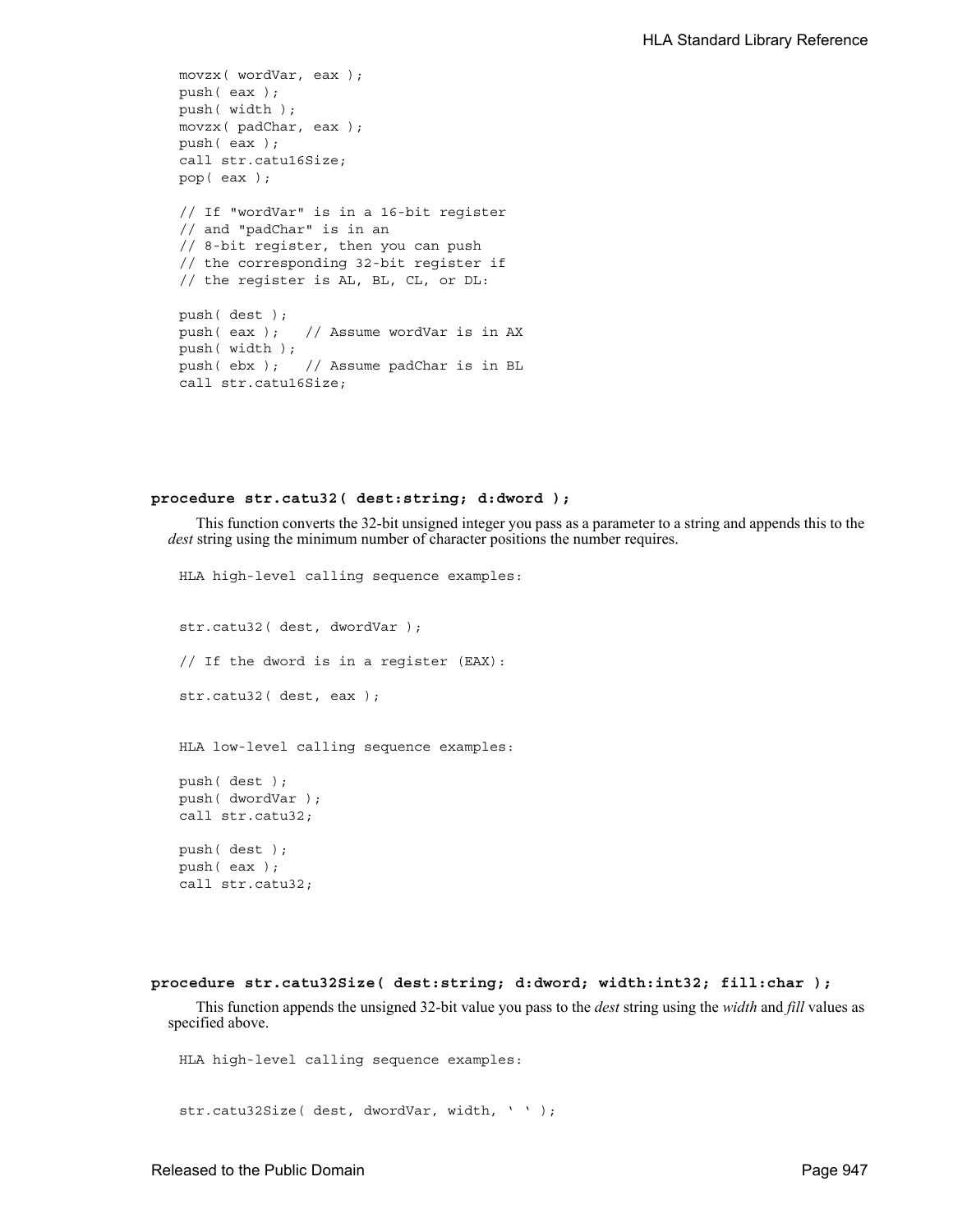// If the dword is in a register (EAX): str.catu32Size( dest, eax, width, cl ); HLA low-level calling sequence examples: push( dest ); push( dwordVar ); push( width ); pushd( ' ' ); call str.catu32Size; push( dest ); push( eax ); push( width ); push( ecx ); // fill char is in CL call str.catu32Size; // Assume fill char is in CH push( dest ); push( eax ); push( width ); xchg( cl, ch ); // fill char is in CH push( ecx ); xchg( cl, ch ); call str.catu32Size; // Alternate method of the above push( dest ); push( eax ); push( width );  $sub(4, esp);$ mov( ch, [esp] ); call str.catu32Size; // If the fill char is a variable and // a register is available, try this code: push( dest ); push( eax ); push( width ); movzx( fillChar, ebx ); // Assume EBX is available push( ebx ); call str.catu32Size; // If the fill char is a variable and // no register is available, here's one // possibility: push( dest ); push( eax ); push( width ); push( (type dword fillChar) ); // Chance of page crossing! call str.catu32Size; // In the very rare case that the above would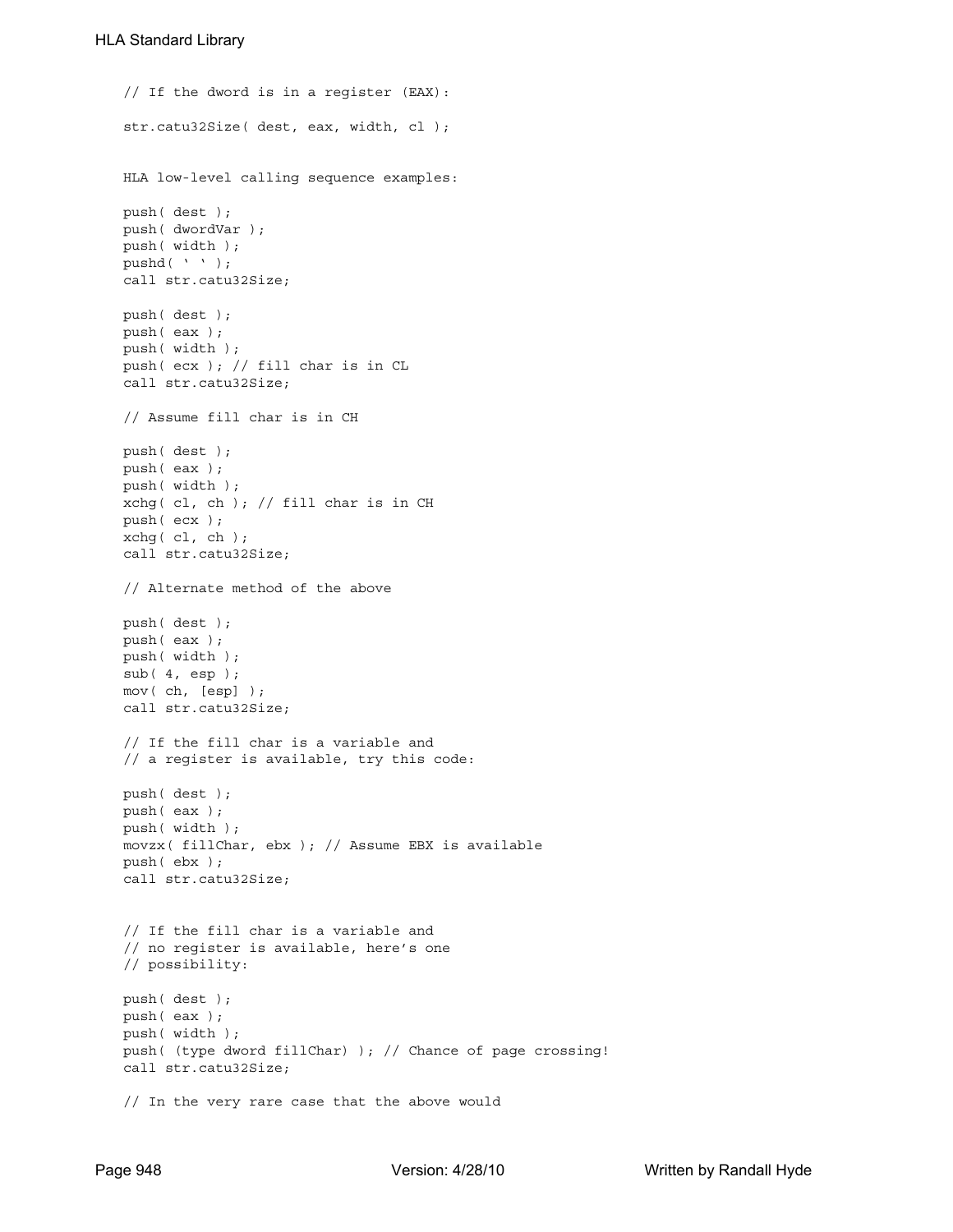// cause an illegal memory access, use this: push( dest ); push( eax ); push( width );  $sub(4, esp);$ push( eax ); movzx( fillChar, eax ); mov(  $eax$ ,  $[esp+4]$  ); pop( eax );

call str.catu32Size;

#### **procedure str.catu64( dest:string; q:qword );**

This function converts the 64-bit unsigned integer you pass as a parameter to a string and appends this string to *dest* using the minimum number of character positions the integer requires.

HLA high-level calling sequence examples: str.catu64( dest, qwordVar ); HLA low-level calling sequence examples: push( dest ); push( (type dword qwordVar[4]) ); // H.O. dword first push( (type dword qwordVar)); // L.O. dword last call str.catu64;

```
procedure str.catu64Size( dest:string; q:qword; width:int32; fill:char );
```
This function appends the unsigned 64-bit value you pass to the *dest* string using the *width* and *fill* values as specified above.

HLA high-level calling sequence examples: str.catu64Size( dest, qwordVar, width, ' ' ); HLA low-level calling sequence examples: push( dest ); push( (type dword qwordVar[4]) ); // H.O. dword first push( (type dword qwordVar)); // L.O. dword last push( width ); pushd( ' ' ); call str.catu64Size; push( dest ); push( edx ); // Assume 64-bit value in edx:eax push( eax ); push( width ); push( ecx ); // fill char is in CL call str.catu64Size; // Assume fill char is in CH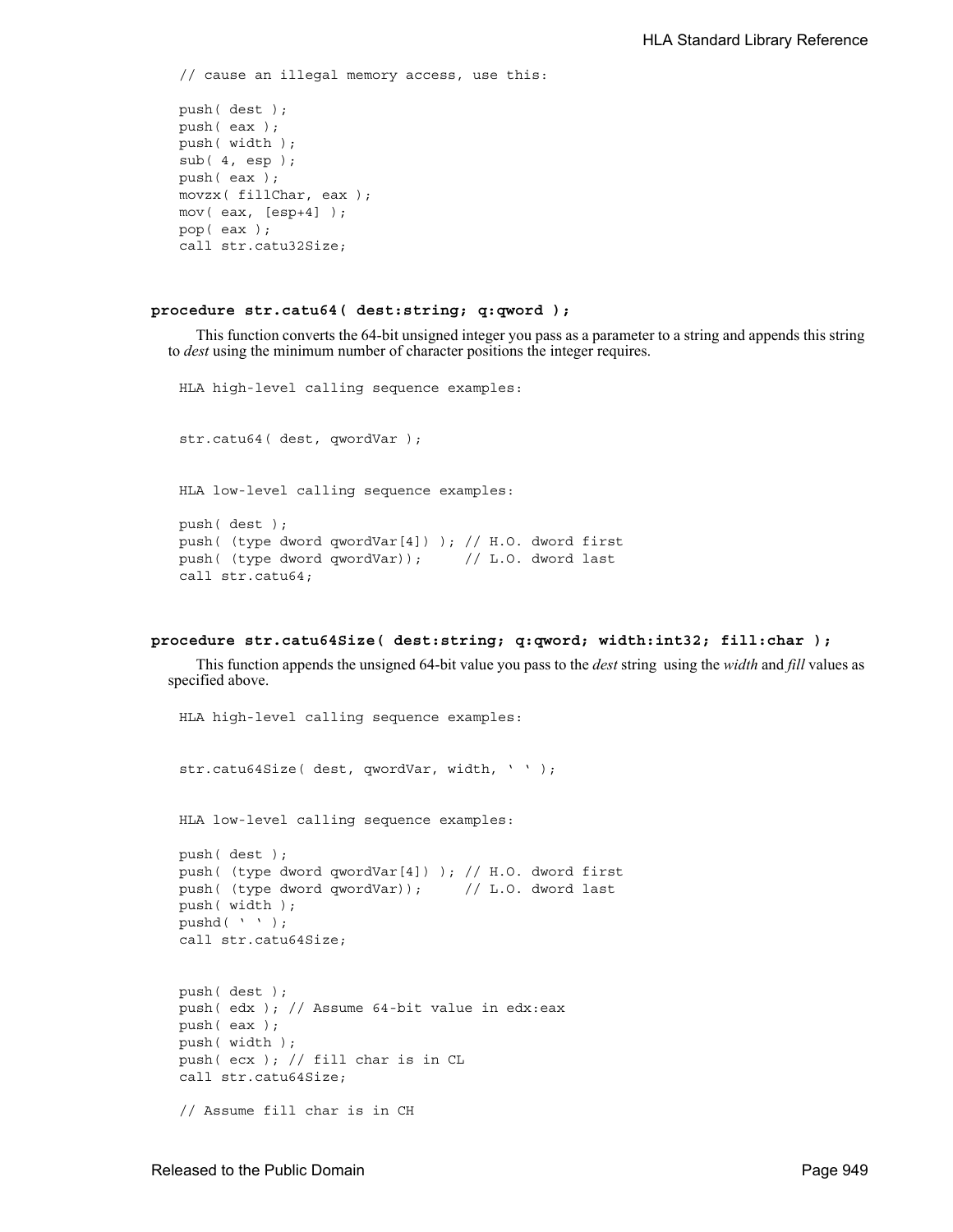```
push( dest );
push( (type dword qwordVar[4]) ); // H.O. dword first
push( (type dword qwordVar)); // L.O. dword last
push( width );
xchg(|c1, ch|); // fill char is in CHpush( ecx ); 
xchg( cl, ch );
call str.catu64Size;
// Alternate method of the above
push( dest );
push( (type dword qwordVar[4]) ); // H.O. dword first
push( (type dword qwordVar)); // L.O. dword last
push( width );
sub(4, esp);mov( ch, [esp] );
call str.catu64Size;
// If the fill char is a variable and
// a register is available, try this code:
push( dest );
push( (type dword qwordVar[4]) ); // H.O. dword first
push( (type dword qwordVar)); // L.O. dword last
push( width );
movzx( fillChar, ebx ); // Assume EBX is available
push( ebx );
call str.catu64Size;
// If the fill char is a variable and
// no register is available, here's one
// possibility:
push( dest );
push( (type dword qwordVar[4]) ); // H.O. dword first
push( (type dword qwordVar)); // L.O. dword last
push( width );
push( (type dword fillChar) ); // Chance of page crossing!
call str.catu64Size;
// In the very rare case that the above would
// cause an illegal memory access, use this:
push( dest );
push( (type dword qwordVar[4]) ); // H.O. dword first
push( (type dword qwordVar)); // L.O. dword last
push( width );
sub( 4, esp );
push( eax );
movzx( fillChar, eax );
mov( eax, [esp+4] );
pop( eax );
call str.catu64Size;
```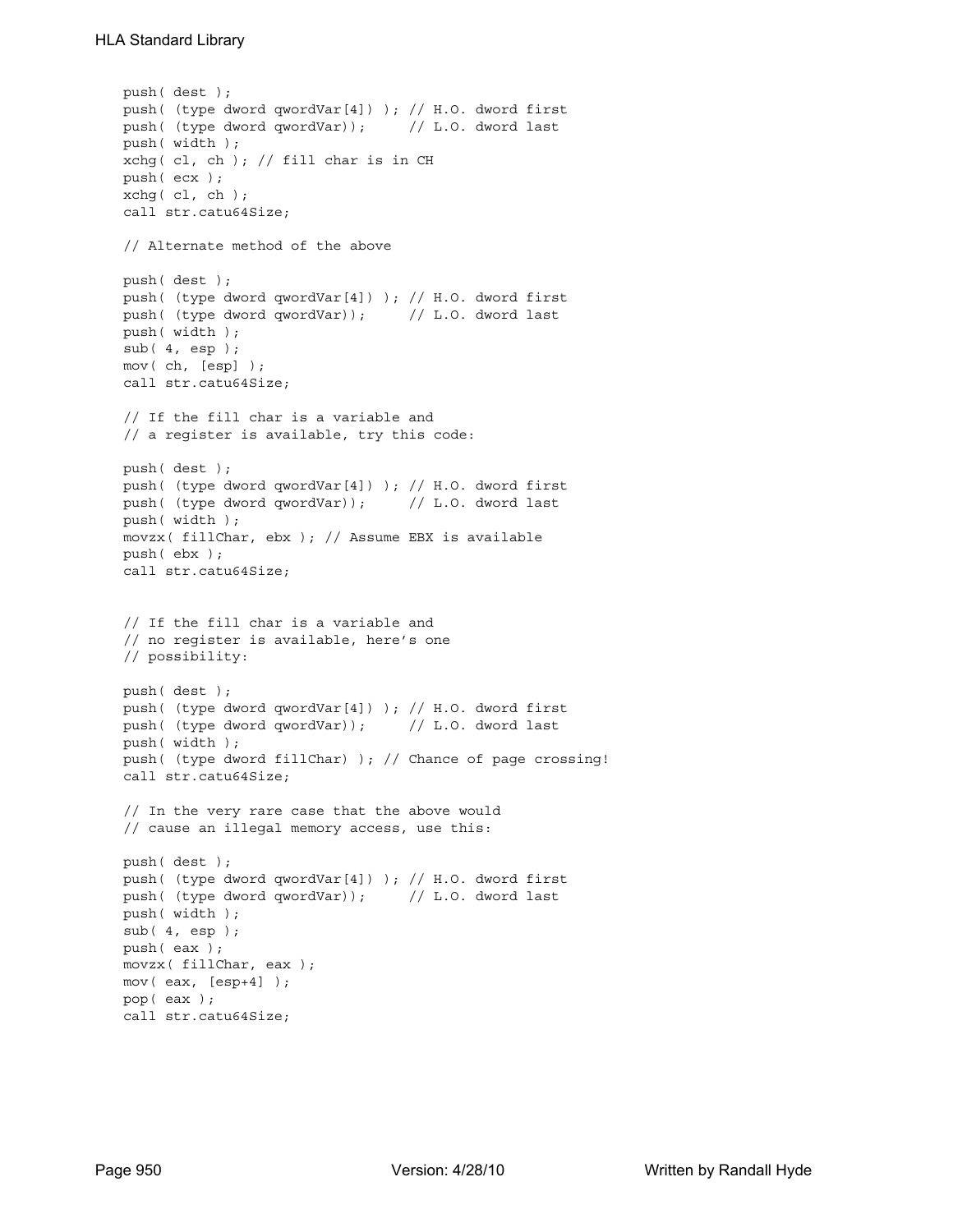### **procedure str.catu128( dest:string; l:lword );**

This function converts the 128-bit unsigned integer you pass as a parameter to a string and appends this string to *dest* using the minimum number of character positions the number requires.

```
HLA high-level calling sequence examples:
str.catu128( dest, lwordVar );
HLA low-level calling sequence examples:
push( dest );
push( (type dword lwordVar[12]) ); // H.O. dword first
push( (type dword lwordVar[8]) ); 
push( (type dword lwordVar[4]) );
push( (type dword lwordVar)); // L.O. dword last
call str.catu128;
```

```
procedure str.catu128Size( dest:string; l:lword; width:int32; fill:char )
```
This function appends the unsigned 128-bit value you pass to the *dest* string using the *width* and *fill* values as specified above.

```
HLA high-level calling sequence examples:
str.catu128Size( dest, lwordVar, width, ' ' );
HLA low-level calling sequence examples:
push( dest );
push( (type dword lwordVar[12])); // Push H.O. word first
push( (type dword lwordVar[8]) );
push( (type dword lwordVar[4]) );
push( (type dword lwordVar)); // L.O. dword last
push( width );
pushd( ' ' );
call str.catu128Size;
// Assume fill char is in CH
push( dest );
push( (type dword lwordVar[12])); // Push H.O. word first
push( (type dword lwordVar[8]) );
push( (type dword lwordVar[4]) );
push( (type dword lwordVar)); // L.O. dword last
push( width );
xchg( cl, ch ); // fill char is in CH
push( ecx ); 
xchg( cl, ch );
call str.catu128Size;
// Alternate method of the above
```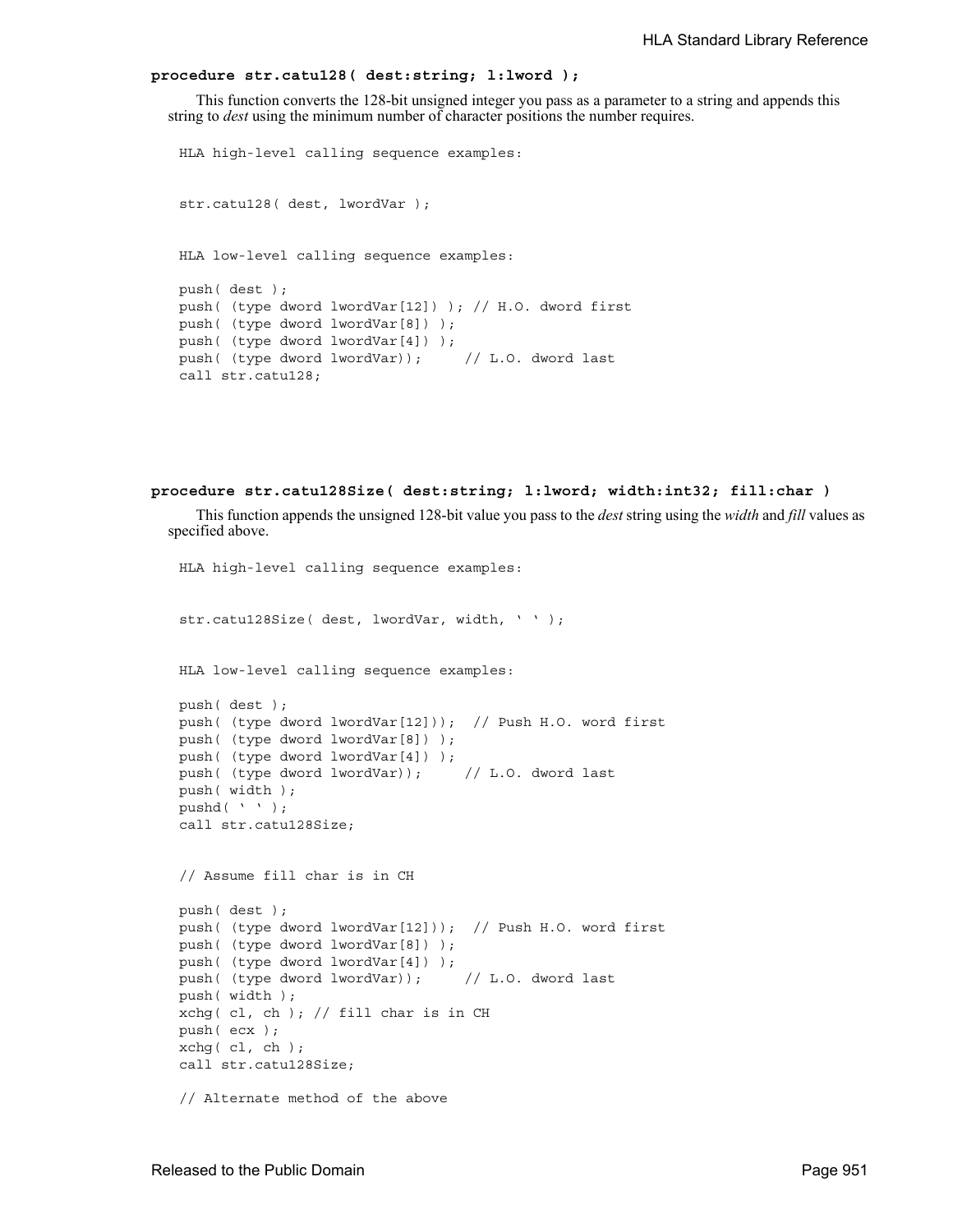```
push( dest );
push( (type dword lwordVar[12])); // Push H.O. word first
push( (type dword lwordVar[8]) );
push( (type dword lwordVar[4]) );
push( (type dword lwordVar)); // L.O. dword last
push( width );
sub( 4, esp );
mov( ch, [esp] );
call str.catu128Size;
// If the fill char is a variable and
// a register is available, try this code:
push( dest );
push( (type dword lwordVar[12])); // Push H.O. word first
push( (type dword lwordVar[8]) );
push( (type dword lwordVar[4]) );
push( (type dword lwordVar)); // L.O. dword last
push( width );
movzx( fillChar, ebx ); // Assume EBX is available
push( ebx );
call str.catu128Size;
// If the fill char is a variable and
// no register is available, here's one
// possibility:
push( dest );
push( (type dword lwordVar[12])); // Push H.O. word first
push( (type dword lwordVar[8]) );
push( (type dword lwordVar[4]) );
push( (type dword lwordVar)); // L.O. dword last
push( width );
push( (type dword fillChar) ); \qquad // Chance of page crossing!
call str.catu128Size;
// In the very rare case that the above would
// cause an illegal memory access, use this:
push( dest );
push( (type dword lwordVar[12])); // Push H.O. word first
push( (type dword lwordVar[8]) );
push( (type dword lwordVar[4]) );
push( (type dword lwordVar)); // L.O. dword last
push( width );
sub( 4, esp );
push( eax );
movzx( fillChar, eax );
mov( eax, [esp+4] );
pop( eax );
call str.catu128Size;
```
# **31.15 Floating-Point Concatenation Routines**

The HLA string module provides several procedures you can use to append the string representation of floating point values to some string. The following subsections describe these routines.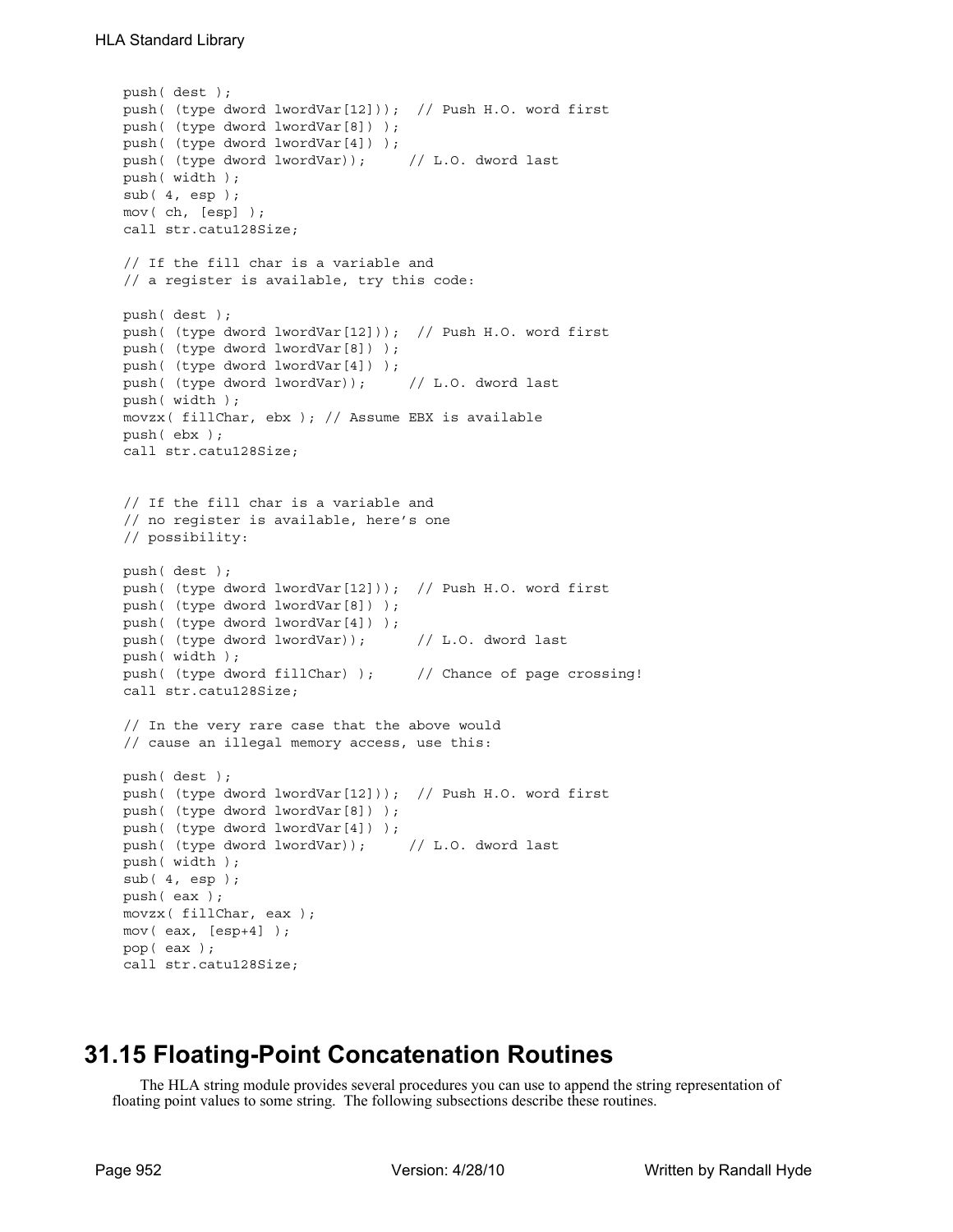# **31.15.1 Real to String Output Using Scientific Notation**

The floating point numeric output routines translate the three different binary floating point formats to their string representation and then concatenate this string to some destination string. There are two generic classes of these routines: those that convert their values to exponential/scientific notation and those that convert their string to a decimal form.

The *str.cate80, str.cate64,* and *str.cate32* routines convert their values to a string using scientific notation. These three routines each have two parameters: the value to output and the field width of the result. These routines produce a string with the following format:



#### **procedure str.cate32( dest:string; r:real32; width:uns32 );**

This function appends string conversion of the 32-bit single precision floating point value passed in r to the *dest* string using scientific/exponential notation. This procedure prints the value using *width* print positions in the output. *width* should have a minimum value of of six. Note that 32-bit extended precision floating point values support about 6-7 significant digits. So a *width* value that yields more than seven mantissa digits will produce garbage output in the low order digits of the number.

```
str.cate32( dest, r32Var, width );
// If the real32 value is in an FPU register (ST0):
var
  r32Temp:real32;
  .
  .
  .
fstp( r32Temp );
str.cate32( dest, r32Temp, 12 );
HLA low-level calling sequence examples:
push( dest );
push( (type dword r32Var) );
push( width );
call str.cate32;
push( dest );
sub( 4, esp );
fstp( (type real32 [esp]) );
pushd( 12 );
call str.cate32;
```
HLA high-level calling sequence examples: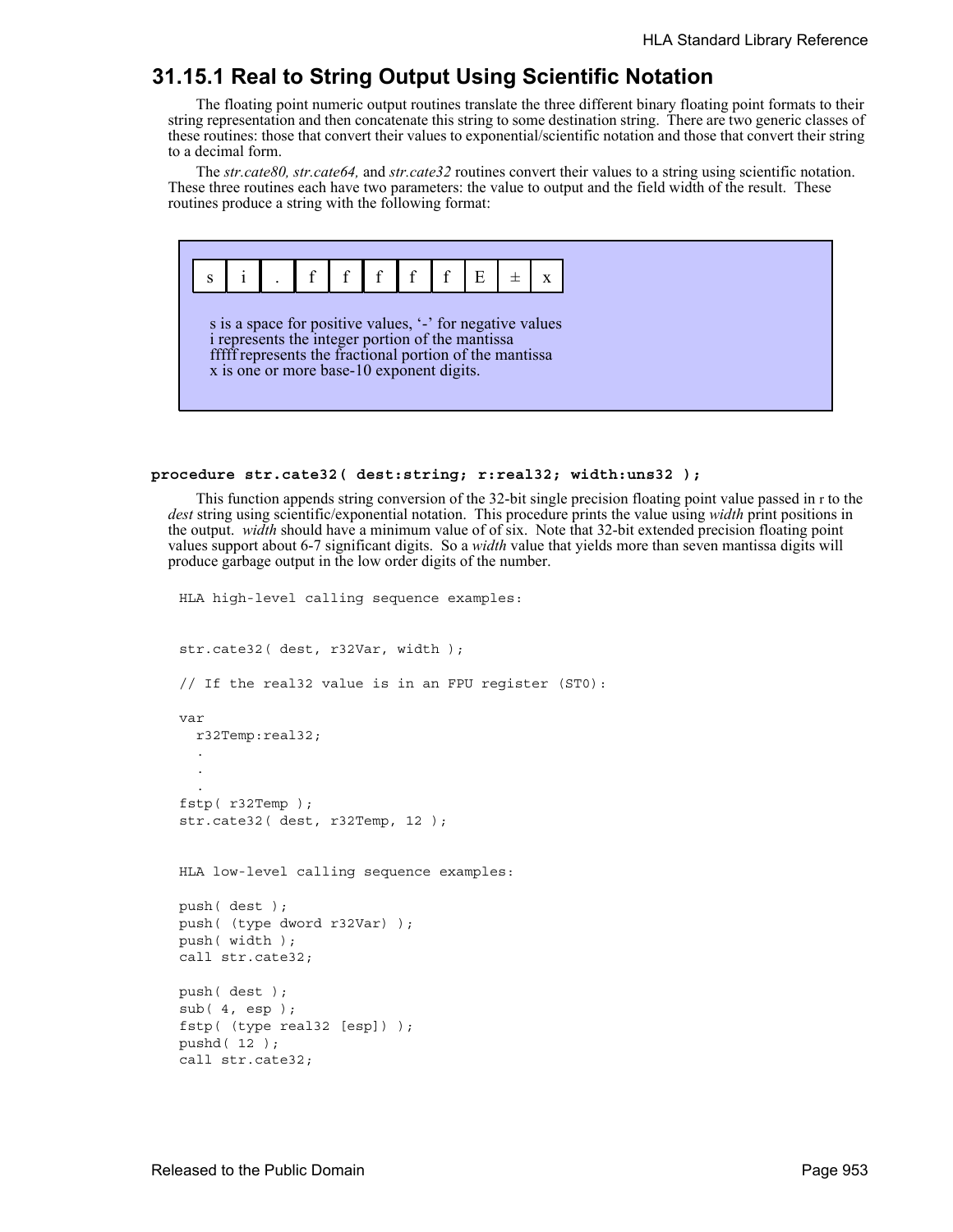#### **procedure str.cate64( dest:string; r:real64; width:uns32 );**

This function appends the string conversion of the 64-bit double precision floating point value passed in *r* to the *dest* string using scientific/exponential notation. This procedure appends the value using *width* character positions in the output. width should have a minimum value of six. Note that 64-bit double precision floating point values support about 15 significant digits. So a *width* value that yeilds more than 15 mantissa digits will produce garbage output in the low order digits of the number.

```
HLA high-level calling sequence examples:
str.cate64( dest, r64Var, width );
// If the real64 value is in an FPU register (ST0):
var
  r64Temp:real64;
  .
  .
  .
fstp( r64Temp );
str.cate64( dest, r64Temp, 12 );
HLA low-level calling sequence examples:
push( dest );
push( (type dword r64Var[4]));
push( (type dword r64Var[0]));
push( width );
call str.cate64;
push( dest );
sub( 8, esp );
fstp( (type real64 [esp]) );
pushd( 12 );
call str.cate64;
```
#### **procedure str.cate80( dest:string; r:real80; width:uns32 );**

This function appends the string conversion of the 80-bit extended precision floating point value passed in *r* to the *dest* string using scientific/exponential notation. This procedure emits the value using *width* character positions in *dest*. *width* should have a minimum value of six. Note that 80-bit extended precision floating point values support about 18 significant digits. So a *width* value that yeilds more than 18 mantissa digits will produce garbage output in the low order digits of the number.

```
HLA high-level calling sequence examples:
str.cate80( dest, r80Var, width );
// If the real80 value is in an FPU register (ST0):
var
  r80Temp:real80;
  .
  .
```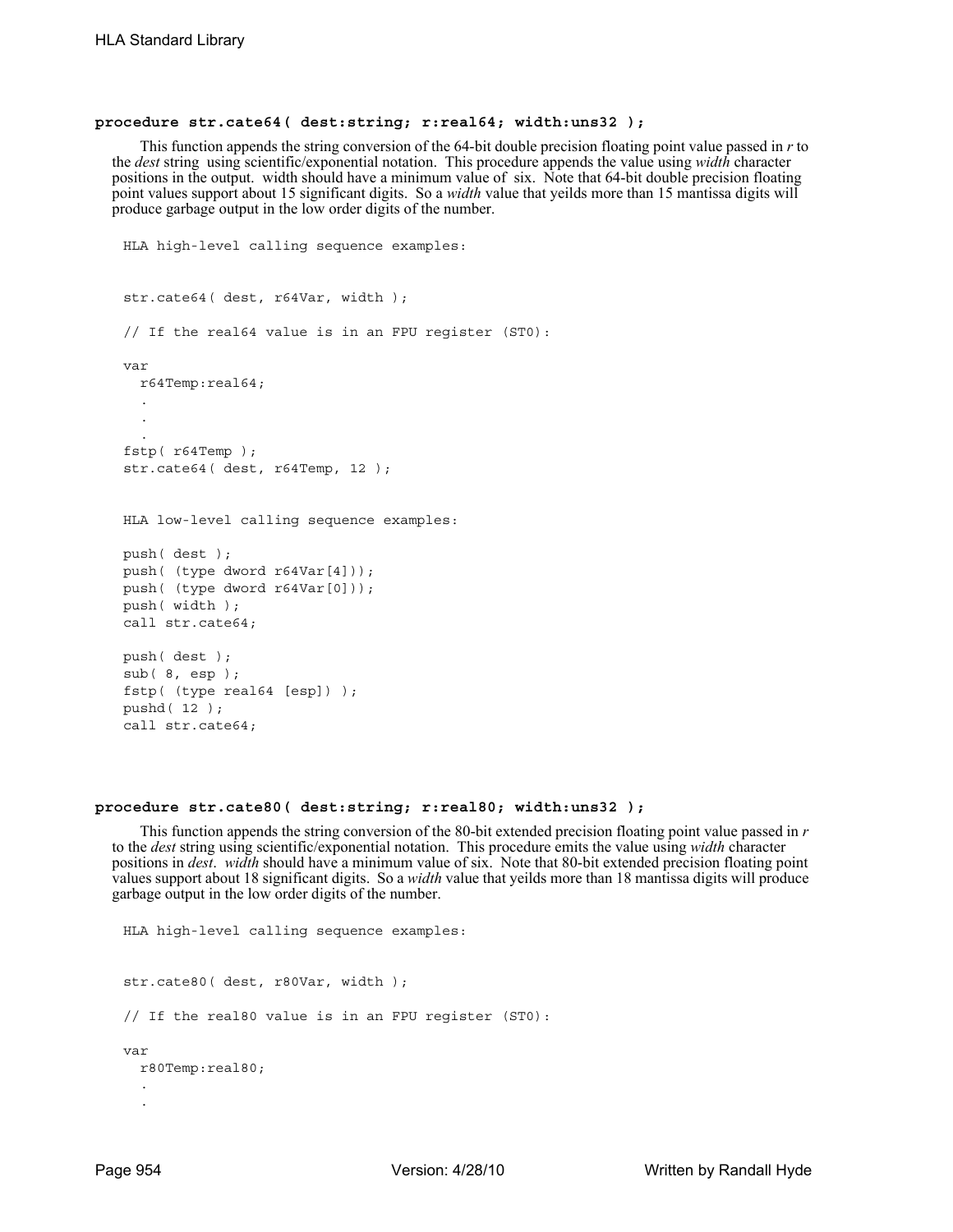```
.
fstp( r80Temp );
str.cate80( dest, r80Temp, 12 );
HLA low-level calling sequence examples:
push( dest );
pushw( 0 ); // A word of padding.
push( (type word r80Var[8]));
push( (type dword r80Var[4]));
push( (type dword r80Var[0]));
push( width );
call str.cate80;
push( dest );
sub( 12, esp );
fstp( (type real80 [esp]) );
pushd( 12 );
call str.cate80;
```
# **31.15.2 Real To String Output Using Decimal Notation**

Although scientific (exponential) notation is the most general display format for real numbers, real numbers you display in this format are very difficult to read. Therefore, the HLA *str* module also provides a set of functions that convert real values using the decimal representation. Although you cannot (practically) use these decimal output routines for all real values, they are applicable to a wide variety of common numbers you will use in your programs.

These functions require four parameters: the real value to convert, the width of the converted value, the number of digit positions to the right of the decimal point, and a padding character. These functions convert their values using the following string format:

```
procedure str.catr32
```

```
(
```

| dest   | :string;      |
|--------|---------------|
| r      | :real32:      |
| width  | :uns32;       |
| decpts | $: \sqrt{32}$ |
| pad    | :char         |

```
);
```
This procedure appends a 32-bit single precision floating point value to the *dest* string. The string consumes exactly *width* characters in *dest*. If the numeric output, using the specified number of positions to the right of the decimal point, is sufficiently small that the string representation would be less than *width* characters, then this procedure uses the value of *pad* as the padding character to fill the output with *width* characters. The number is right-justified within the output field (that is, this function prints the padding characters before the string representation of the number).

HLA high-level calling sequence examples: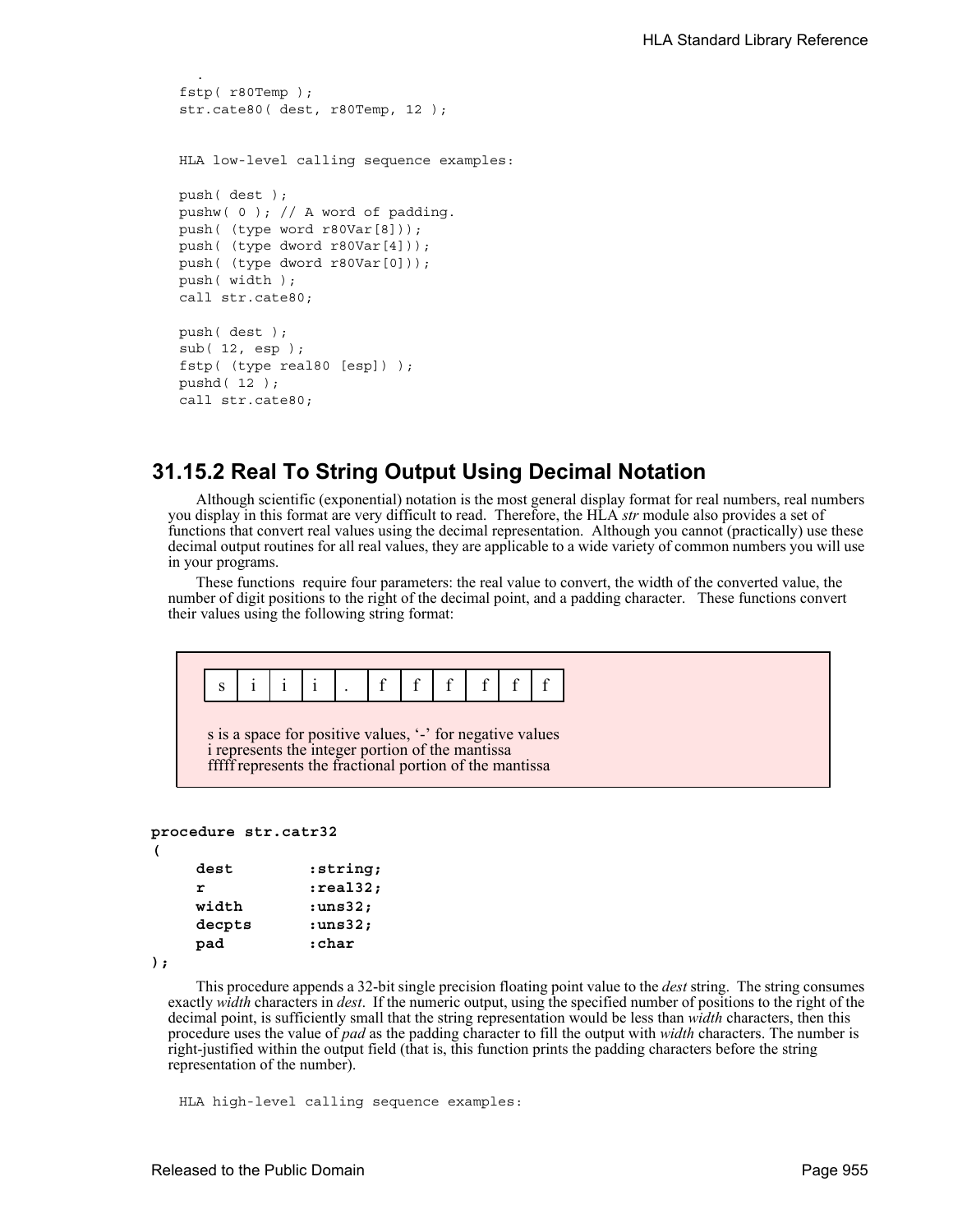```
str.catr32( dest, r32Var, width, decpts, fill );
str.catr32( dest, r32Var, 10, 2, '*' );
// If the real32 value is in an FPU register (ST0):
var
 r32Temp:real32;
  .
  .
  .
fstp( r32Temp );
str.catr32( dest, r32Temp, 12, 2, al );
HLA low-level calling sequence examples:
push( dest );
push( (type dword r32Var) );
push( width );
push( decpts );
movzx( fill, eax );
push( eax );
call str.catr32;
push( dest );
push( (type dword r32Var) );
push( width );
push( decpts );
pushd( (type dword fill) ); // If no memory fault possible
call str.catr32;
push( dest );
sub(4, esp);fstp( (type real32 [esp]) );
pushd( 12 );
sub( 4, esp );
push( eax );
movzx( fill, eax ):// If memory fault were possible
mov( eax, [esp+4] ); // in above code.
pop( eax );
call str.catr32;
```

```
procedure str.catr64
( 
   dest :string; 
   r :real64; 
   width :uns32; 
   decpts :uns32; 
   pad :char
```
**);**

This procedure appends a string representation of a 64-bit double precision floating point value to the *dest* string. The string consumes exactly *width* characters in the output. If the numeric output, using the specified number of positions to the right of the decimal point, is sufficiently small that the string representation would be less than *width* characters, then this procedure uses the value of *pad* as the padding character to fill the output with *width* characters.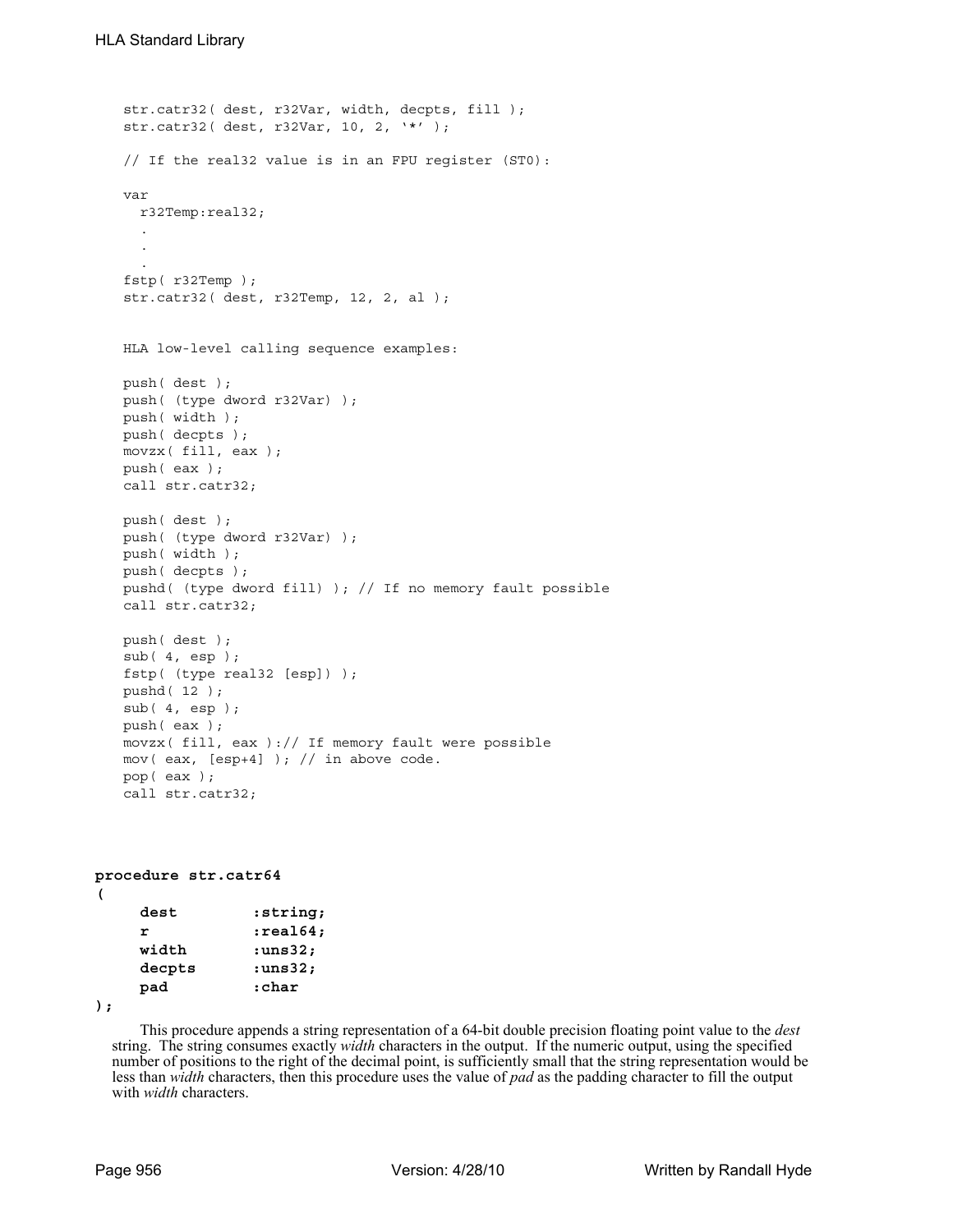```
HLA high-level calling sequence examples:
str.catr64( dest, r64Var, width, decpts, fill );
str.catr64( dest, r64Var, 10, 2, '*' );
// If the real64 value is in an FPU register (ST0):
var
 r64Temp:real64;
  .
  .
  .
fstp( r64Temp );
str.catr64( dest, r64Temp, 12, 2, al );
HLA low-level calling sequence examples:
push( dest );
push( (type dword r64Var[4]) );
push( (type dword r64Var) );
push( width );
push( decpts );
movzx( fill, eax );
push( eax );
call str.catr64;
push( dest );
push( (type dword r64Var[4]) );
push( (type dword r64Var) );
push( width );
push( decpts );
pushd( (type dword fill) ); // If no memory fault possible
call str.catr64;
push( dest );
sub( 8, esp );
fstp( (type real64 [esp]) );
pushd( 12 );
sub(4, esp);push( eax );
movzx( fill, eax ):// If memory fault were possible
mov( eax, [esp+4] ); // in above code.
pop( eax );
call str.catr64;
```

```
procedure str.catr80
( 
    dest :string;
    r :real80;<br>
r :real80;
```

| width  | $: \{1, 3, 2\}$ |
|--------|-----------------|
| decpts | $: \tan32;$     |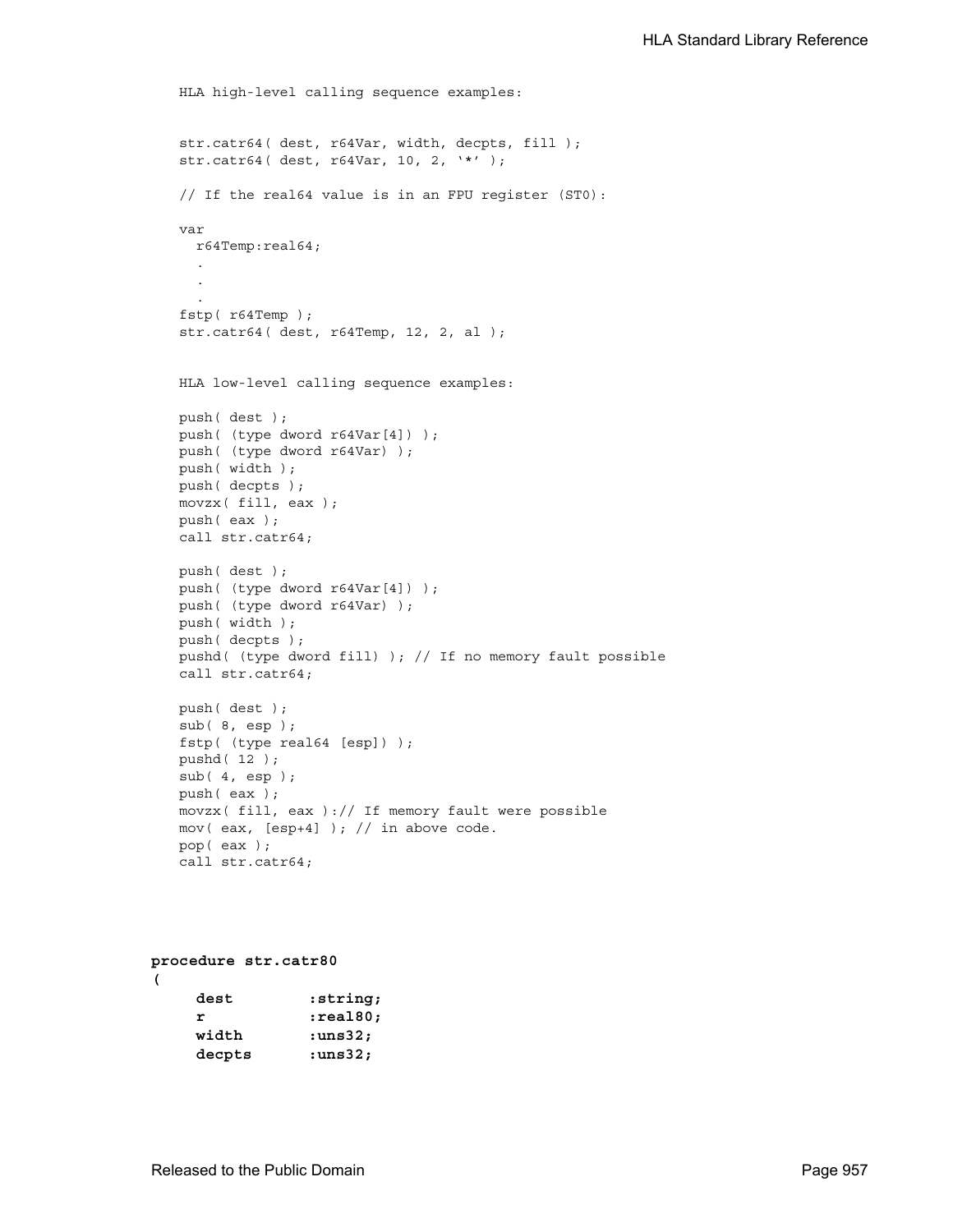## **pad :char**

**);**

This procedure appends the string form of an 80-bit extended precision floating point value to the *dest* string. The string consumes exactly *width* characters in the output. If the numeric output, using the specified number of positions to the right of the decimal point, is sufficiently small that the string representation would be less than *width* characters, then this procedure uses the value of *pad* as the padding character to fill the output with *width* characters.

```
HLA high-level calling sequence examples:
str.catr80( dest, r80Var, width, decpts, fill );
str.catr80( dest, r80Var, 10, 2, '*' );
// If the real80 value is in an FPU register (ST0):
var
 r80Temp:real80;
  .
  .
  .
fstp( r80Temp );
str.catr80( dest, r80Temp, 12, 2, al );
HLA low-level calling sequence examples:
push( dest );
pushw( 0 );
push( (type word r80Var[8]) );
push( (type dword r80Var[4]) );
push( (type dword r80Var) );
push( width );
push( decpts );
movzx( fill, eax );
push( eax );
call str.catr80;
push( dest );
pushw( 0 );
push( (type word r80Var[8]) );
push( (type dword r80Var[4]) );
push( (type dword r80Var) );
push( width );
push( decpts );
pushd( (type dword fill) ); // If no memory fault possible
call str.catr80;
push( dest );
sub( 12, esp );
fstp( (type real80 [esp]) );
pushd( 12 );
sub( 4, esp );
push( eax );
movzx( fill, eax ):// If memory fault were possible
mov( eax, [esp+4] ); // in above code.
pop( eax );
call str.catr80;
```